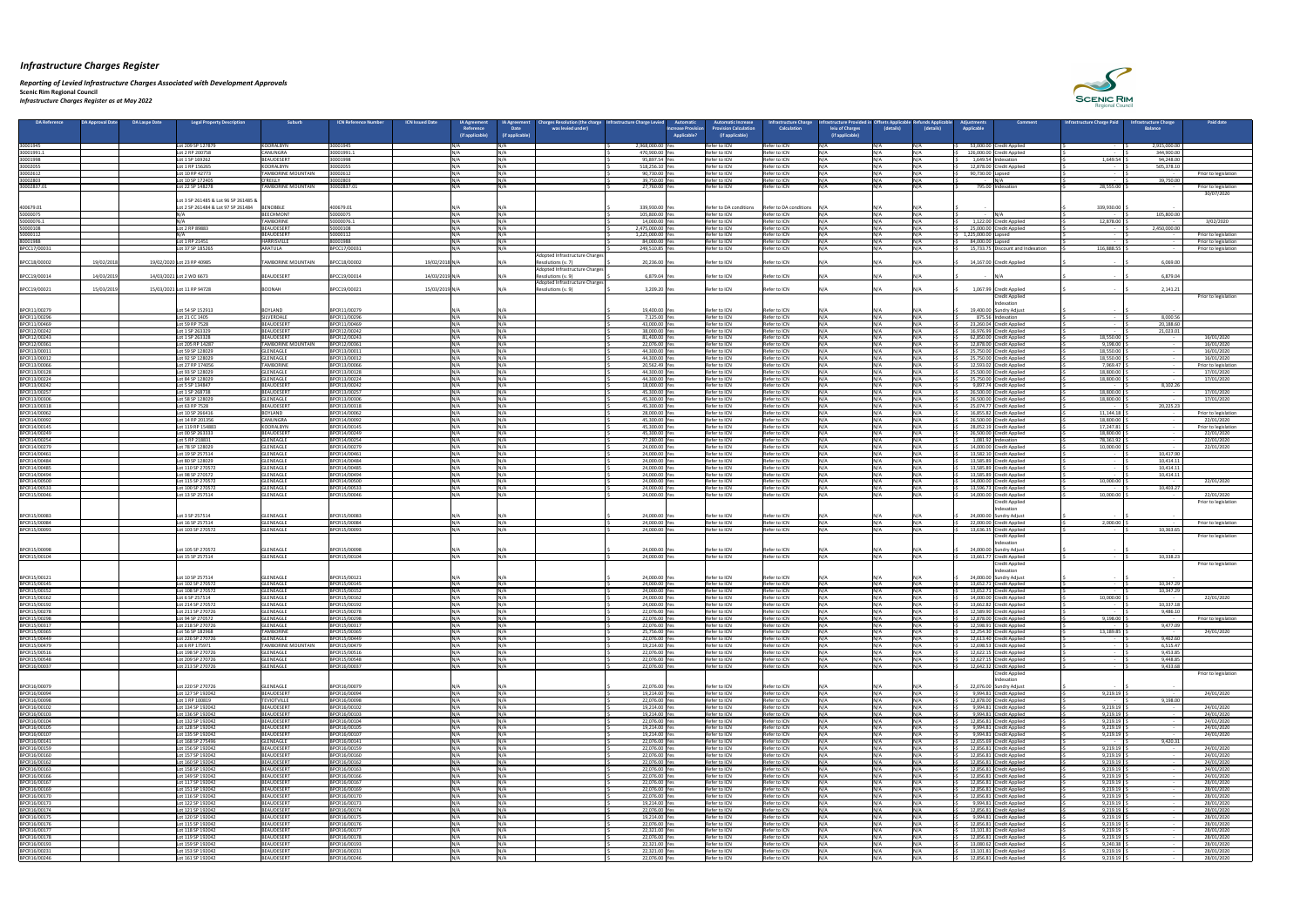*Reporting of Levied Infrastructure Charges Associated with Development Approvals*  **Scenic Rim Regional Council** *Infrastructure Charges Register as at May 2022*

| DA Reference                 | DA Approval Date<br>DA Laspe Date |                     | <b>Legal Property Description</b>            | <b>Suburb</b>                                       | <b>ICN Reference Numbe</b><br><b>ICN Issued Date</b> |                | <b>IA Agreement</b><br>Reference<br>(if applicable) | <b>IA Agreement</b><br><b>Date</b><br>(if applicable) | harges Resolution (the charge   Infrastructure Charge Levieq<br>was levied under) |                                 | <b>Automatic</b><br>ncrease Provisior<br>Applicable? | utomatic Increase،<br><b>rovision Calculation</b><br>(if applicable) | nfrastructure Chargo<br><b>Calculation</b> | rastructure Provided in Offsets A<br>leiu of Charges<br>(if applicable) | (details)      | (details)               | diustments،<br><b>Applicable</b> | Comment                                               | Infrastructure Charge Paid       | nfrastructure Charge<br><b>Balance</b> | <b>Paid date</b>                             |
|------------------------------|-----------------------------------|---------------------|----------------------------------------------|-----------------------------------------------------|------------------------------------------------------|----------------|-----------------------------------------------------|-------------------------------------------------------|-----------------------------------------------------------------------------------|---------------------------------|------------------------------------------------------|----------------------------------------------------------------------|--------------------------------------------|-------------------------------------------------------------------------|----------------|-------------------------|----------------------------------|-------------------------------------------------------|----------------------------------|----------------------------------------|----------------------------------------------|
| BPCR16/00251                 |                                   |                     | Lot 123 SP 192042                            | BEAUDESERT                                          | BPCR16/00251                                         |                |                                                     |                                                       |                                                                                   | 22,076.00 Yes                   |                                                      | Refer to ICN                                                         | Refer to ICN                               |                                                                         | <b>NI/A</b>    | $\mathbf{N}/\mathbf{A}$ |                                  | 12,856.81 Credit Applied                              | 9,219.19                         |                                        | 28/01/2020                                   |
| BPCR16/00276                 |                                   |                     | Lot 180 SP 275496                            | GLENEAGLE                                           | BPCR16/00276                                         |                |                                                     |                                                       |                                                                                   | 22,321.00 Yes                   |                                                      | Refer to ICN                                                         | Refer to ICN                               |                                                                         | NI/Δ           |                         |                                  | 12,796.99 Credit Applied                              |                                  | 9,524.01                               |                                              |
| BPCR16/00277<br>BPCR16/00290 |                                   |                     | Lot 184 SP 275496<br>Lot 224 SP 270726       | GLENEAGLE<br><b>GLENEAGLE</b>                       | BPCR16/00277<br>BPCR16/00290                         |                |                                                     |                                                       |                                                                                   | 22,321.00 Yes<br>22,321.00 Yes  |                                                      | Refer to ICN<br>Refer to ICN                                         | Refer to ICN<br>Refer to ICN               |                                                                         | NΙ/Δ           |                         |                                  | 12,796.99 Credit Applied<br>12,796.24 Credit Applied  | $\sim$ $-$                       | 9,524.01<br>9,524.76                   |                                              |
| BPCR16/00322                 |                                   |                     | Lot 3 RP 863571                              | <b>TAMBORINE</b>                                    | BPCR16/00322                                         | NI / /         |                                                     | INI/A                                                 |                                                                                   | 22,321.00 Yes                   |                                                      | Refer to ICN                                                         | Refer to ICN                               |                                                                         | N / A          | <b>INI/</b>             |                                  | 12,794.68 Credit Applied                              | 9,526.32                         |                                        | Prior to legislation                         |
| BPCR16/00328                 |                                   |                     | Lot 316 SP 245395                            | <b>GLENEAGLE</b>                                    | BPCR16/00328                                         |                |                                                     |                                                       |                                                                                   | 26,042.00 Ye                    |                                                      | Refer to ICN<br>Refer to ICN                                         | Refer to ICN<br>Refer to ICN               |                                                                         | N / A<br>N /Δ  |                         |                                  | 13,021.00 Credit Applied                              | 13,021.00                        |                                        | 28/01/2020                                   |
| BPCR16/00466<br>BPCR16/00509 |                                   |                     | Lot 7 RP 896103<br>Lot 8 SP 120946           | <b>VERESDALE SCRU</b><br><b>ITAMBORINE MOUNTAIN</b> | BPCR16/00466<br>BPCR16/00509                         |                |                                                     |                                                       |                                                                                   | 9,300.00 Ye<br>22,321.00 Yes    |                                                      | Refer to ICN                                                         | Refer to ICN                               |                                                                         | N/A            |                         |                                  | 13,021.00 Credit Applied                              | 9,300.00<br>$\sim$ $-$           | 9,300.00                               | 28/01/2020                                   |
| BPCR16/00539                 |                                   |                     | Lot 202 SP 270726                            | <b>GLENEAGLE</b>                                    | BPCR16/00539                                         |                |                                                     |                                                       |                                                                                   | 22,321.00 Yes                   |                                                      | Refer to ICN                                                         | Refer to ICN                               |                                                                         | N / Δ<br>N /Δ  |                         |                                  | 12,794.33 Credit Applied                              | $\sim$                           | 9,526.67                               |                                              |
| BPCR16/00558<br>BPCR17/00077 |                                   |                     | Lot 191 SP 275496<br>Lot 20 RP 65927         | GLENEAGLE<br><b>BEAUDESERT</b>                      | BPCR16/00558<br>BPCR17/00077                         | IN / 4         |                                                     |                                                       |                                                                                   | 22,321.00 Yes<br>26,042.00 Yes  |                                                      | Refer to ICN<br>Refer to ICN                                         | Refer to ICN<br>Refer to ICN               |                                                                         | N/A            |                         |                                  | 12,794.49 Credit Applied<br>12,712.99 Credit Applied  | 13,329.01                        | 9,526.51                               | Prior to legislation                         |
| BPCR17/00086                 |                                   |                     | Lot 207 SP 270726                            | GLENEAGLE                                           | BPCR17/00086                                         |                |                                                     |                                                       |                                                                                   | 22,321.00 Ye                    |                                                      | Refer to ICN                                                         | Refer to ICN                               |                                                                         | N /Δ<br>NΙ/Δ   |                         |                                  | 12,801.31 Credit Applied                              |                                  | 9,519.69                               |                                              |
| BPCR17/00176<br>BPCR17/00235 |                                   |                     | Lot 38 RP 198611<br>Lot 00 SP 302737         | <b>GLENEAGLE</b><br><b>BEAUDESERT</b>               | BPCR17/00176<br>BPCR17/00235                         |                |                                                     |                                                       |                                                                                   | 19,427.00 Yes<br>22,321.00 Yes  |                                                      | Refer to ICN<br>Refer to ICN                                         | Refer to ICN<br>Refer to ICN               |                                                                         | N/A            |                         |                                  | 12,873.47 Credit Applied<br>13,021.00 Credit Applied  | 9,300.00                         | 6,553.53<br>$\sim$ $-$                 | 28/01/2020                                   |
| BPCR17/00344                 |                                   |                     | Lot 70 SP 151164                             | <b>VERESDALE SCRU</b>                               | BPCR17/00344                                         | NI / /         |                                                     | INI/A                                                 |                                                                                   | 24,266.00 Yes                   |                                                      | Refer to ICN                                                         | Refer to ICN                               |                                                                         | NΙ/Δ<br>N /Δ   |                         |                                  | 14,966.00 Credit Applied                              | $\sim$ $-$                       | 9,300.00                               |                                              |
| BPCR17/00396<br>BPCR17/00438 |                                   |                     | Lot 00 SP 305179<br>Lot 00 SP 301405         | <b>GLENEAGLE</b><br><b>BEAUDESERT</b>               | BPCR17/00396<br>BPCR17/00438                         |                |                                                     |                                                       |                                                                                   | 28,310.00 Yes<br>24,266.00 Yes  |                                                      | Refer to ICN<br>Refer to ICN                                         | Refer to ICN<br>Refer to ICN               |                                                                         | N/A            |                         |                                  | 14,155.00 Credit Applied<br>14,155.00 Credit Applied  | 14,155.00<br>10,111.00           |                                        | 28/01/2020<br>28/01/2020                     |
| BPCR17/00529                 |                                   |                     | Lot 205 SP 270726                            | <b>GLENEAGLE</b>                                    | BPCR17/00529                                         |                |                                                     |                                                       |                                                                                   | 24,286.00 Ye                    |                                                      | Refer to ICN                                                         | Refer to ICN                               |                                                                         |                |                         |                                  | 14,167.00 Credit Applied                              |                                  | 10,119.00                              |                                              |
| BPCR17/00566<br>BPCR17/00602 |                                   |                     | Lot 100 SP 287826<br>Lot 48 SP 252557        | <b>GLENEAGLE</b><br><b>WITHEREN</b>                 | BPCR17/00566<br>BPCR17/00602                         |                |                                                     |                                                       |                                                                                   | 14,167.00 Ye<br>5,059.00 Ye     |                                                      | Refer to ICN<br>Refer to ICN                                         | Refer to ICN<br>Refer to ICN               |                                                                         | N / A          |                         | - IN/A<br>\$359.64 N/A           |                                                       | 14,167.00<br>\$5,418.64 21/12/20 |                                        | 28/01/2020                                   |
| BPCR17/00626                 |                                   |                     | Lot 4 RP 186438                              | <b>TABOOBA</b>                                      | BPCR17/00626                                         |                |                                                     |                                                       |                                                                                   | 24,286.00 Yes                   |                                                      | Refer to ICN                                                         | Refer to ICN                               |                                                                         | NΙ/Δ           |                         |                                  | 14,167.00 Credit Applied                              | 10,119.00                        |                                        | 28/01/2020                                   |
| BPCR17/00640                 |                                   |                     | Lot 50 RP 155309                             | KOORALBYN                                           | BPCR17/00640                                         | INI / /        |                                                     |                                                       | Adopted Infrastructure Charges                                                    | 10,119.00 Ye                    |                                                      | Refer to ICN                                                         | Refer to ICN                               |                                                                         | N / A          |                         |                                  |                                                       |                                  | 10,119.00                              |                                              |
| BPCR18/00044                 | 8/02/2018                         |                     | 8/02/2020 Lot 206 SP 230702                  | <b>TAMBORINE</b>                                    | BPCR18/00044                                         | 8/02/2018 N/   |                                                     |                                                       | Resolutions (v. 7)                                                                | 28,334.00 Yes                   |                                                      | Refer to ICN                                                         | Refer to ICN                               |                                                                         |                |                         |                                  | 14,167.00 Credit Applied                              |                                  | 14,167.00                              |                                              |
| BPCR18/00057                 | 19/02/2018                        |                     | 19/02/2019 Lot 1 SP 305865                   | BEAUDESERT                                          | BPCR18/00057                                         | 19/02/2018 N/  |                                                     |                                                       | Adopted Infrastructure Charges<br>Resolutions (v. 7)                              | 24,286.00 Yes                   |                                                      | Refer to ICN                                                         | Refer to ICN                               |                                                                         | N / Δ          |                         |                                  | 14,167.00 Credit Applied                              | 10,119.00                        |                                        | Prior to legislation                         |
| BPCR18/00060                 | 13/02/2018                        |                     | 13/02/2020 Lot 26 SP 280645                  | <b>BEAUDESERT</b>                                   | BPCR18/00060                                         | 13/02/2018 N/A |                                                     |                                                       | Adopted Infrastructure Charges                                                    | 24,286.00 Yes                   |                                                      | Refer to ICN                                                         | Refer to ICN                               |                                                                         |                |                         |                                  | 14,167.00 Credit Applied                              |                                  | 10,119.00                              |                                              |
|                              |                                   |                     |                                              |                                                     |                                                      |                |                                                     |                                                       | Resolutions (v. 7)<br>Adopted Infrastructure Charges                              |                                 |                                                      |                                                                      |                                            |                                                                         |                |                         |                                  |                                                       |                                  |                                        |                                              |
| BPCR18/00089                 | 6/03/2018                         |                     | 6/03/2020 Lot 131 SP 291371                  | GLENEAGLE                                           | BPCR18/00089                                         | 6/03/2018 N/A  |                                                     |                                                       | Resolutions (v. 7)<br>Adopted Infrastructure Charges                              | 24,286.00 Yes                   |                                                      | Refer to ICN                                                         | Refer to ICN                               |                                                                         |                |                         |                                  | 14,167.00 Credit Applied                              |                                  | 10,119.00                              |                                              |
| BPCR18/00105                 | 13/03/2018                        |                     | 13/03/2020 Lot 135 SP 291371                 | <b>GLENEAGLE</b>                                    | BPCR18/00105                                         | 13/03/2018 N/A |                                                     |                                                       | Resolutions (v. 7)                                                                | 28,334.00 Yes                   |                                                      | Refer to ICN                                                         | Refer to ICN                               |                                                                         |                |                         |                                  | 14,167.00 Credit Applied                              |                                  | 14,167.00                              |                                              |
| BPCR18/00163                 | 11/01/2018                        |                     | 11/01/2020 Lot 1 SP 165745                   | <b>CARNEYS CREEK</b>                                | BPCR18/00163                                         | 11/01/2018 N/A |                                                     |                                                       | Adopted Infrastructure Charges<br>Resolutions (v. 7)                              | 24,286.00 Yes                   |                                                      | Refer to ICN                                                         | Refer to ICN                               |                                                                         | N/A            |                         |                                  | 14,167.00 Credit Applied                              | 10,119.00                        |                                        | Prior to legislation                         |
|                              |                                   |                     |                                              |                                                     |                                                      |                |                                                     |                                                       | Adopted Infrastructure Charges                                                    |                                 |                                                      |                                                                      |                                            |                                                                         |                |                         |                                  |                                                       |                                  |                                        | Prior to legislation                         |
| BPCR18/00173                 | 18/04/201                         |                     | 12/10/2019 Lot 3 SP 165745                   | <b>CARNEYS CREEK</b>                                | BPCR18/00173                                         | 18/04/2018 Yes |                                                     |                                                       | 6/07/2018 Resolutions (v. 7)<br>Adopted Infrastructure Charges                    | 21,250.00 Yes                   |                                                      | Refer to ICN                                                         | Refer to ICN                               |                                                                         | N / A          |                         |                                  | 17,675.72 Credit Applied                              | 3,574.28                         |                                        |                                              |
| BPCR18/00178                 | 16/04/2018                        |                     | 16/04/2019 Lot 2 RP 163584                   | ROSEVALE                                            | BPCR18/00178                                         | 16/04/2018 N/A |                                                     |                                                       | Resolutions (v. 7)                                                                | 28,334.00 Yes                   |                                                      | Refer to ICN                                                         | Refer to ICN                               |                                                                         |                |                         |                                  | 14,167.00 Credit Applied                              |                                  | 14,167.00                              |                                              |
| BPCR18/00218                 | 17/05/2018                        |                     | 17/05/2019 Lot 13 SP 221064                  | <b>TAMBORINE MOUNTAIN</b>                           | BPCR18/00218                                         | 17/05/2018 N/A |                                                     |                                                       | Adopted Infrastructure Charges<br>Resolutions (v. 7)                              | 24,286.00 Yes                   |                                                      | Refer to ICN                                                         | Refer to ICN                               |                                                                         | N /Δ           |                         |                                  | 14,167.00 Credit Applied                              |                                  | 10,119.00                              |                                              |
|                              |                                   |                     |                                              |                                                     |                                                      |                |                                                     |                                                       | Adopted Infrastructure Charges'                                                   |                                 |                                                      |                                                                      |                                            |                                                                         |                |                         |                                  |                                                       |                                  |                                        |                                              |
| BPCR18/00239                 | 30/05/2018                        |                     | 30/05/2019 Lot 17 SP 280644                  | BEAUDESERT                                          | BPCR18/00239                                         | 30/05/2018 N/A |                                                     |                                                       | Resolutions (v. 7)<br>Adopted Infrastructure Charges                              | 24,286.00 Yes                   |                                                      | Refer to ICN                                                         | Refer to ICN                               |                                                                         | N / A          |                         |                                  | 14,167.00 Credit Applied                              |                                  | 10,119.00                              | Prior to legislation                         |
| BPCR18/00280                 | 25/06/201                         |                     | 25/06/2020 Lot 25 RP 32081                   | CANUNGRA                                            | BPCR18/00280                                         | 25/06/2018 N/A |                                                     |                                                       | Resolutions (v. 9)                                                                | 19,469.00 Yes                   |                                                      | Refer to ICN                                                         | Refer to ICN                               |                                                                         |                |                         |                                  | 14,258.34 Credit Applied                              | 5,210.66                         |                                        |                                              |
| BPCR18/00302                 | 4/07/2018                         |                     | 4/07/2020 Lot 125 SP 291371                  | <b>GLENEAGLE</b>                                    | BPCR18/00302                                         | 4/07/2018 N/A  |                                                     |                                                       | Adopted Infrastructure Charges<br>Resolutions (v. 9)                              | 24,593.00 Yes                   |                                                      | Refer to ICN                                                         | Refer to ICN                               |                                                                         |                |                         |                                  | 14,292.87 Credit Applied                              |                                  | 10,300.13                              |                                              |
|                              | 13/07/2018                        |                     | 13/07/2019 Lot 12 SP 270939                  | BEECHMONT                                           | BPCR18/00343                                         | 13/07/2018 N/A |                                                     |                                                       | Adopted Infrastructure Charges                                                    | 24,592.00 Yes                   |                                                      | Refer to ICN                                                         | Refer to ICN                               |                                                                         | N / A          |                         |                                  | 14,346.00 Credit Applied                              |                                  | 10,246.00                              |                                              |
| BPCR18/00343                 |                                   |                     |                                              |                                                     |                                                      |                |                                                     |                                                       | Resolutions (v. 9)<br>Adopted Infrastructure Charges                              |                                 |                                                      |                                                                      |                                            |                                                                         |                |                         |                                  |                                                       |                                  |                                        |                                              |
| BPCR18/00347                 | 31/07/2018                        |                     | 31/07/2020 Lot 51 SP 182968                  | <b>TAMBORINE</b>                                    | BPCR18/00347                                         | 31/07/2018 N/A |                                                     |                                                       | Resolutions (v. 9)                                                                | 24,593.00 Yes                   |                                                      | Refer to ICN                                                         | Refer to ICN                               |                                                                         |                |                         |                                  | 14,346.00 Credit Applied                              |                                  | 10,247.00                              |                                              |
| BPCR18/00351                 | 2/08/2018                         |                     | 2/08/2020 Lot 204 SP 270726                  | <b>GLENEAGLE</b>                                    | BPCR18/00351                                         | 2/08/2018 N/A  |                                                     |                                                       | Adopted Infrastructure Charges<br>Resolutions (v. 9)                              | 24,593.00 Ye                    |                                                      | Refer to ICN                                                         | Refer to ICN                               |                                                                         |                |                         |                                  | 14,346.00 Credit Applied                              | 10,247.00                        |                                        | Prior to legislation                         |
| BPCR18/00433                 | 13/09/2018                        |                     | 13/09/2019 Lot 46 SP 182966                  | <b>TAMBORINE</b>                                    | BPCR18/00433                                         | 13/09/2018 N/A |                                                     |                                                       | Adopted Infrastructure Charges<br>Resolutions (v. 9)                              | 24,593.00 Yes                   |                                                      | Refer to ICN                                                         | Refer to ICN                               |                                                                         | N / A          |                         |                                  | 14,346.00 Credit Applied                              |                                  | 10,247.00                              |                                              |
|                              |                                   |                     |                                              |                                                     |                                                      |                |                                                     |                                                       | Adopted Infrastructure Charges                                                    |                                 |                                                      |                                                                      |                                            |                                                                         |                |                         |                                  |                                                       |                                  |                                        | Prior to legislation                         |
| BPCR18/00435                 | 14/09/2018                        |                     | 14/09/2019 Lot 25 SP 299702                  | BEAUDESERT                                          | BPCR18/00435                                         | 14/09/2018 N/A |                                                     |                                                       | Resolutions (v. 9)<br>Adopted Infrastructure Charges'                             | 24,593.00 Yes                   |                                                      | Refer to ICN                                                         | Refer to ICN                               |                                                                         |                |                         |                                  | 14,346.00 Credit Applied                              | 10,247.00                        |                                        | Prior to legislation                         |
| BPCR18/00440                 | 18/09/2018                        |                     | 18/09/2019 Lot 167 SP 299702                 | BEAUDESERT                                          | BPCR18/00440                                         | 18/09/2018 N/A |                                                     |                                                       | Resolutions (v. 9)                                                                | 24,593.00 Yes                   |                                                      | Refer to ICN                                                         | Refer to ICN                               |                                                                         |                |                         |                                  | 14,346.00 Credit Applied                              | 10,247.00                        |                                        |                                              |
| BPCR18/00454                 | 25/09/2018                        |                     | 25/09/2020 Lot 130 SP 291371                 | <b>GLENEAGLE</b>                                    | BPCR18/00454                                         | 25/09/2018 N/A |                                                     |                                                       | Adopted Infrastructure Charges<br>Resolutions (v. 9)                              | 24,593.00 Yes                   |                                                      | Refer to ICN                                                         | Refer to ICN                               |                                                                         |                |                         |                                  | 14,346.00 Credit Applied                              | 10,247.00                        |                                        | Prior to legislation                         |
|                              |                                   |                     |                                              |                                                     |                                                      |                |                                                     |                                                       | Adopted Infrastructure Charges                                                    |                                 |                                                      |                                                                      |                                            |                                                                         |                |                         |                                  |                                                       |                                  |                                        | Prior to legislation                         |
| BPCR18/00497                 | 26/10/2018                        |                     | 26/10/2020 Lot 133 SP 291371                 | <b>GLENEAGLE</b>                                    | BPCR18/00497                                         | 26/10/2018 N/A |                                                     |                                                       | Resolutions (v. 9)<br>Adopted Infrastructure Charges                              | 24,593.00 Yes                   |                                                      | Refer to ICN                                                         | Refer to ICN                               |                                                                         | N /Δ           |                         |                                  | 14,346.00 Credit Applied                              | 10,247.00                        |                                        | Prior to legislation                         |
| BPCR18/00511                 | 24/10/201                         |                     | 24/10/2020 Lot 14 RP 836035                  | <b>WONGLEPONG</b>                                   | BPCR18/00511                                         | 24/10/2018 N/A |                                                     |                                                       | Resolutions (v. 9)                                                                | 24,593.00 Yes                   |                                                      | Refer to ICN                                                         | Refer to ICN                               |                                                                         |                |                         |                                  | 14,346.00 Credit Applied                              | 10,247.00                        |                                        |                                              |
| BPCR19/00055                 | 11/09/2018                        |                     | 11/09/2020 Lot 148 CH 31561                  | <b>KALBAR</b>                                       | BPCR19/00055                                         | 11/09/2018 N/  |                                                     |                                                       | Adopted Infrastructure Charges<br>Resolutions (v. 9)                              | 10,247.00 Yes                   |                                                      | Refer to ICN                                                         | Refer to ICN                               |                                                                         |                |                         |                                  |                                                       |                                  | 10,247.00                              |                                              |
|                              |                                   |                     |                                              | <b>GLENEAGLE</b>                                    |                                                      |                |                                                     |                                                       | Adopted Infrastructure Charges                                                    |                                 |                                                      | Refer to ICN                                                         |                                            |                                                                         | N /Δ           |                         |                                  |                                                       |                                  | 10,247.00                              |                                              |
| BPCR19/00085                 | 28/02/2019                        |                     | 28/02/2021 Lot 192 SP 275496                 |                                                     | BPCR19/00085                                         | 28/02/2019 N/A |                                                     |                                                       | Resolutions (v. 9)<br>Adopted Infrastructure Charges                              | 10,247.00 Yes                   |                                                      |                                                                      | Refer to ICN                               |                                                                         |                |                         |                                  |                                                       |                                  |                                        | Prior to legislation                         |
| BPCR19/00168                 | 9/04/2019                         |                     | 9/04/2021 Lot 127 SP 291371                  | <b>GLENEAGLE</b>                                    | BPCR19/00168                                         | 9/04/2019 N/A  |                                                     |                                                       | Resolutions (v. 9)                                                                | 10,247.00 Yes                   |                                                      | Refer to ICN                                                         | Refer to ICN                               |                                                                         |                |                         |                                  |                                                       | 10,247.00                        |                                        | 7/08/2020                                    |
| BPCR19/00490                 | 5/09/201                          |                     | Lot 15 W 311675                              | ALLANDALE                                           | BPCR19/00490                                         | 5/09/2019 N/A  |                                                     |                                                       | Adopted Infrastructure Charges<br>Resolutions (v. 10)                             | 10,472.00 Yes                   |                                                      | Refer to ICN                                                         | Refer to ICN                               |                                                                         |                |                         | 163.45                           |                                                       | 10,635.45                        |                                        |                                              |
|                              |                                   |                     |                                              |                                                     |                                                      |                |                                                     |                                                       | Adopted Infrastructure Charges                                                    |                                 |                                                      |                                                                      |                                            |                                                                         |                |                         |                                  |                                                       |                                  |                                        |                                              |
| BPCR19/00511                 | 19/09/201                         |                     | Lot 136 SP 291371                            | GLENEAGLE                                           | BPCR19/00511                                         | 19/09/2019 N/A |                                                     |                                                       | Resolutions (v. 10)<br>Adopted Infrastructure Charges                             | 10,472.00 Yes                   |                                                      | Refer to ICN                                                         | Refer to ICN                               |                                                                         |                |                         |                                  |                                                       |                                  | 10,472.00                              | 18/05/2020                                   |
| BPCR19/00574                 | 18/10/2019                        |                     | 18/10/2020 Lot 138 SP 291371                 | <b>GLENEAGLE</b>                                    | BPCR19/00574                                         | 18/10/2019 N/A |                                                     |                                                       | Resolutions (v. 10)                                                               | 10,472.00 Yes                   |                                                      | Refer to ICN                                                         | Refer to ICN                               |                                                                         | N / A          |                         | 123.73 $N/A$                     |                                                       | 10,595.73                        |                                        |                                              |
| BPCR19/00654                 | 11/12/201                         |                     | 11/12/2020 Lot 140 SP 291371                 | <b>GLENEAGLE</b>                                    | BPCR19/00654                                         | 11/12/2019 N/A |                                                     |                                                       | Adopted Infrastructure Charges<br>Resolutions (v. 10)                             | 10,472.00 Yes                   |                                                      | Refer to ICN                                                         | Refer to ICN                               |                                                                         |                |                         |                                  |                                                       |                                  | 10,472.00                              |                                              |
| BPCR19/00660                 | 17/12/201                         |                     | 17/12/2020 Lot 139 SP 291371                 | <b>GLENEAGLE</b>                                    | BPCR19/00660                                         | 17/12/2019 N/A |                                                     |                                                       | Adopted Infrastructure Charges<br>Resolutions (v. 10)                             | 10,472.00 Yes                   |                                                      | Refer to ICN                                                         | Refer to ICN                               |                                                                         |                |                         | $60.12$ N/A                      |                                                       | 10,532.12                        |                                        | 18/05/2020                                   |
|                              |                                   |                     |                                              |                                                     |                                                      |                |                                                     |                                                       | Adopted Infrastructure Charges'                                                   |                                 |                                                      |                                                                      |                                            |                                                                         |                |                         |                                  |                                                       |                                  |                                        |                                              |
| BPCR20/00259                 | 15/07/2020                        |                     | 22/06/2021 Lot 174 SP 291371                 | GLENEAGLE                                           | BPCR20/00259                                         | 15/07/2020 N/A |                                                     |                                                       | Resolutions (v. 11)<br>Adopted Infrastructure Charges                             | 10,472.00 Yes                   |                                                      | Refer to ICN                                                         | Refer to ICN                               |                                                                         | N /Δ           |                         |                                  |                                                       |                                  | 10,472.00                              |                                              |
| BPCR20/00282                 | 2/07/2020                         |                     | 2/07/2021 Lot 128 SP 291371                  | <b>GLENEAGLE</b>                                    | BPCR20/00282                                         | 21/07/2020 N/  |                                                     |                                                       | Resolutions (v. 11)                                                               | 10,472.00 Yes                   |                                                      | Refer to ICN                                                         | Refer to ICN                               |                                                                         | N / A          |                         |                                  |                                                       |                                  | 10,472.00                              |                                              |
| BPCR20/00463                 | 1/10/2020                         |                     | 1/10/2022 Lot 30 SP 298418                   | GLENEAGLE                                           | BPCR20/00463                                         | 20/10/2020 N/A |                                                     |                                                       | Adopted Infrastructure Charges<br>Resolutions (v. 11)                             | 10,472.00 Yes                   |                                                      | Refer to ICN                                                         | Refer to ICN                               |                                                                         |                |                         |                                  |                                                       |                                  | \$10,472.00                            |                                              |
|                              |                                   |                     |                                              |                                                     |                                                      |                |                                                     |                                                       | Adopted Infrastructure Charges'                                                   |                                 |                                                      |                                                                      |                                            |                                                                         |                |                         |                                  |                                                       |                                  |                                        |                                              |
| BPCR21/00802                 | 29/11/2021                        |                     | 29/11/2023 Lot 2 RP 52057                    | BIDDADDABA                                          | BPCR21/00802                                         | 14/12/2021 N/A |                                                     |                                                       | Resolutions (v. 12)<br>Adopted Infrastructure Charges                             | 30,226.70 Yes                   |                                                      | Refer to ICN                                                         | Refer to ICN                               |                                                                         | N /Δ           |                         |                                  |                                                       |                                  | \$30,226.7                             |                                              |
| BPCR21/00806                 | 26/11/2021                        |                     | 26/11/2023 Lot 165 SP 291371                 | <b>GLENEAGLE</b>                                    | BPCR21/00806                                         | 15/12/2021 N/A |                                                     |                                                       | Resolutions (v. 12)                                                               | 10,795.25 Yes                   |                                                      | Refer to ICN                                                         | Refer to ICN                               |                                                                         | N / A          |                         |                                  |                                                       |                                  | \$10,795.25                            |                                              |
| BPCC21/00053                 | 20/12/2021                        |                     | 20/12/2023 Lot 2 RP 52057                    | BIDDADDABA                                          | BPCC21/00053                                         | 25/01/2022 N/A |                                                     | IN/A                                                  | Adopted Infrastructure Charges<br>Resolutions (v. 13)                             | 16,433.00 Yes                   |                                                      | Refer to ICN                                                         | Refer to ICN                               |                                                                         | IN/A-          |                         | - IN/A                           |                                                       |                                  | 16,433.00                              |                                              |
|                              | 12/05/2016                        |                     | Lot 1 RP 119713 Lot 14 W 31894 Lot 78        |                                                     |                                                      |                |                                                     |                                                       | Adopted Infrastructure Charges                                                    |                                 |                                                      |                                                                      |                                            |                                                                         |                |                         |                                  |                                                       |                                  |                                        | 5/10/2020                                    |
| BROM14/003                   |                                   | 12/05/2022 W 311365 |                                              | <b>BROMELTON</b>                                    | BROM14/003                                           | 1/10/2020 N/A  |                                                     |                                                       | Resolutions (v. 11)<br>Adopted Infrastructure Charges                             | 115,570.00 Yes                  |                                                      | Refer to ICN                                                         | Refer to ICN                               |                                                                         |                |                         | \$8,409.56 N/A                   |                                                       | 123,979.56                       |                                        |                                              |
| BPCS18/00001                 | 31/03/2018                        |                     | 31/03/2020 Lot 2 RP 58890<br>Lot 4 RP 204976 | <b>CRYNA</b><br><b>GLENEAGLE</b>                    | BPCS18/00001<br>BROM15/002                           | 31/03/2018 N/A |                                                     |                                                       | Resolutions (v. 7)                                                                | 58,554.14 Yes<br>143,511.76 Yes |                                                      | Refer to ICN<br>Refer to ICN                                         | Refer to ICN<br>Refer to ICN               |                                                                         | N / Δ<br>N / A |                         |                                  | 10,336.74 Credit Applied<br>101,609.92 Credit Applied | $\sim$ $-$<br>41,901.84          | 48,217.40                              | 3/02/2020                                    |
| BROM15/002<br>BROM16/001     |                                   |                     | Lot 51 SP 213384                             | <b>BROMELTON</b>                                    | BROM16/001                                           |                |                                                     |                                                       |                                                                                   | 576,608.00 Yes                  |                                                      | Refer to ICN                                                         | Refer to ICN                               |                                                                         | N/A            |                         |                                  |                                                       | 576,608.00                       |                                        | Prior to legislation                         |
| COM.Bd/00003<br>COM.Bd/00004 |                                   |                     | Lot 24 RP 155770                             | BEAUDESERT<br>BEAUDESERT                            | COM.Bd/00003<br>COM.Bd/00004                         |                |                                                     |                                                       |                                                                                   | 265,000.00 Yes<br>22,430.00 Ye  |                                                      | Refer to ICN<br>Refer to ICN                                         | Refer to ICN<br>Refer to ICN               |                                                                         | N / A          |                         | 22,430.00 Lapsed                 | 77,764.91 Credit Applied                              | 187,235.09                       |                                        | Prior to legislation<br>prior to legislation |
|                              |                                   |                     |                                              |                                                     |                                                      |                |                                                     |                                                       | Adopted Infrastructure Charges                                                    |                                 |                                                      |                                                                      |                                            |                                                                         |                |                         |                                  |                                                       |                                  |                                        |                                              |
| COMBd14/001                  | 29/10/2019                        |                     | 29/10/2023 Lot 7 RP 48275                    | TAMROOKUM                                           | COMBd14/001                                          | 29/10/2019 N/A |                                                     |                                                       | Resolutions (v. 10)                                                               | 115,103.90 Yes                  |                                                      | Refer to ICN                                                         | Refer to ICN                               |                                                                         | N/A            |                         | - N/A                            | <b>Credit Applied</b>                                 |                                  | 115,103.90                             | 3/02/2020                                    |
|                              |                                   |                     |                                              |                                                     |                                                      |                |                                                     |                                                       |                                                                                   |                                 |                                                      |                                                                      |                                            |                                                                         |                |                         |                                  | Indexation                                            |                                  |                                        |                                              |
| COMBd14/002                  |                                   |                     | Lot 7 RP 48275                               | TAMROOKUM                                           | COMBd14/002                                          | INI/∆          |                                                     |                                                       |                                                                                   | 100,958.27 Yes                  |                                                      | Refer to ICN                                                         | Refer to ICN                               |                                                                         |                |                         |                                  | 100,958.27 Sundry Adjust                              | $\sim$                           |                                        |                                              |

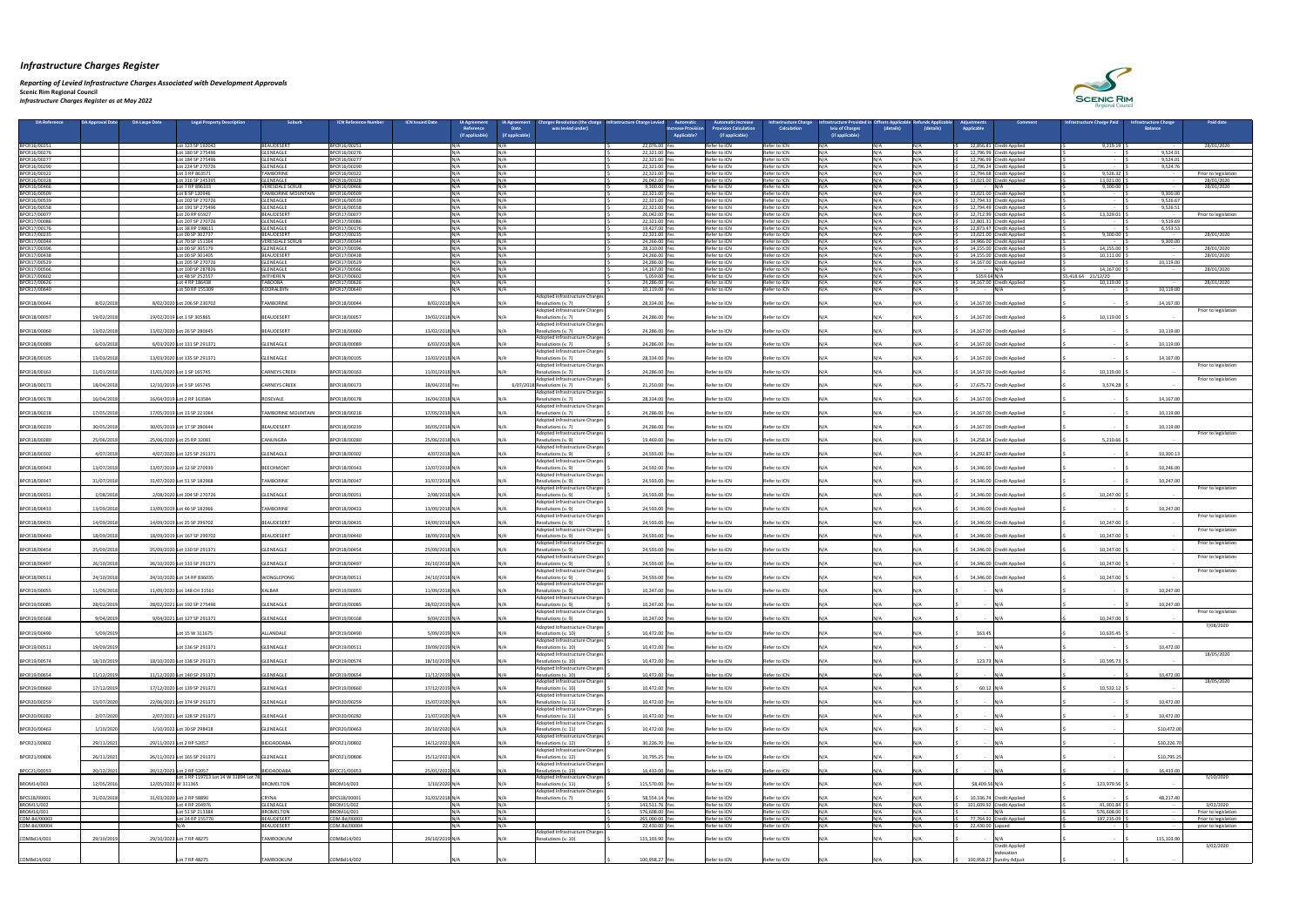*Reporting of Levied Infrastructure Charges Associated with Development Approvals*  **Scenic Rim Regional Council** *Infrastructure Charges Register as at May 2022*

| 42,000.00<br>TAMBORINE MOUNTAIN<br>COMBd14/004<br>42,000.00 Ye<br>Refer to ICN<br>COMBd14/004<br>Refer to ICN<br>INI / A<br>COMBd15/001<br>1,044,837.91 Ye<br>Refer to ICN<br>Refer to ICN<br>38,634.00 Credit Applied<br>1,006,203.91<br>COMBd15/001<br>Lot 2 SP 250386<br>BEAUDESERT<br>COMBd16/003<br>Refer to ICN<br>Refer to ICN<br>4,647,537.00<br>COMBd16/003<br>Lot 180 WD 5375<br><b>GLENEAGLE</b><br>4,547,997.00 Credit Applied<br>9,195,534.00 Yes<br><b>Ν/Δ</b><br>$\sim$ $-$<br>30,826.17<br>COMBd17/003<br>COMBd17/003<br>82,116.73 Yes<br>Refer to ICN<br>Refer to ICN<br>28,237.06 Credit Applied<br>23,053.50<br>Lot 6 RP 231328<br><b>CANUNGRA</b><br>COMBn15/001<br>MOORANG<br>COMBn15/001<br><b>Ν</b> /Δ<br>223,889.54 Yes<br>Refer to ICN<br>Refer to ICN<br>INI/A<br>201,079.55<br>22,809.99<br>Lot 211 CH 311636<br>834,906.40<br><b>TAROME</b><br>COMBn16/001<br>Refer to ICN<br>Refer to ICN<br>COMBn16/001<br>Lot 1 RP 187287<br>834,906.40 Yes<br>$\sim$ $-$<br>D8757<br>Refer to ICN<br>D8757<br>MOUNT ALFORD<br>861.00 Yes<br>Refer to ICN<br>861.00<br>Lot 35 W 311291<br>D9000<br>D9000<br>KALBAR<br>Refer to ICN<br>$M/\Lambda$<br>42,122.34<br>42,122.34 Ye<br>Refer to ICN<br>Lot 100 SP 210694<br><b>Ν</b> /Δ<br>MC.Bd210/00037<br><b>CANUNGRA</b><br>MC.Bd210/00037<br>Refer to ICN<br>Refer to ICN<br>89,460.00 Lapsed<br>Lot 8 RP 231328<br>89,460.00 Ye<br><b>Ν/Δ</b><br>$\sim$<br>MC.Bd210/00062<br>Refer to ICN<br>MC.Bd210/00062<br><b>TAMBORINE</b><br>3,570.00 Yes<br>Refer to ICN<br>476.00 Credit Applied<br>3,094.00<br>Lot 1 RP 91980<br>INI/A<br><b>Ν</b> /Δ<br>Refer to ICN<br>Refer to ICN<br>55,200.00 Credit Applied<br>874,580.00<br>MC.Bd210/00099<br>BEAUDESERT<br>MC.Bd210/00099<br>929,780.00 Yes<br>INI/∆<br>Lot 1 SP 163023<br>IN/A<br>$\sim$<br>9,937.50 Yes<br>Refer to ICN<br>Refer to ICN<br>9,937.50 Lapsed<br>MC.Bd210/00124<br><b>PALEN CREEK</b><br>MC.Bd210/00124<br><b>Ν/Δ</b><br>INI / A<br>$\sim$ $-$<br>MC.Bd210/00131<br>184,552.47<br>MC.Bd210/00131<br>BROMELTON<br>168,250.00 Ye<br>Refer to ICN<br>Refer to ICN<br>16,302.47   Indexation<br>Lot 2 RP 72357<br><b>NI/A</b><br>Refer to ICN<br>MC.Bd210/00133<br>BIDDADDABA<br>MC.Bd210/00133<br>Refer to ICN<br>8,933.50<br>Lot 28 W 311651<br>N/A<br>8,933.50 Yes<br>INI/Δ<br>N/A<br>MC.Bd211/00008<br>BEECHMONT<br>MC.Bd211/00008<br>6,900.00 Ye<br>Refer to ICN<br>Refer to ICN<br>7,500.00<br>Lot 2 SP 190944<br>600.00 Indexation<br><b>Contract Contract</b><br>10,625.00<br>MC.Bd211/00019<br>MC.Bd211/00019<br>10,625.00 Yes<br>Refer to ICN<br>Lot 87 RP 168897<br><b>TAMBORINE MOUNTAIN</b><br><b>Ν</b> /Δ<br>Refer to ICN<br><b>INI/A</b><br>$\sim$<br>MC.Bd211/00027<br>4,740.00 Credit Applied<br>MC.Bd211/00027<br>TAMBORINE MOUNTAIN<br>6,900.00 Yes<br>Refer to ICN<br>Refer to ICN<br>2,160.00<br>Lot 495 RP 164008<br><b>Ν/Δ</b><br>INI/A<br>MC.Bd211/00029<br><b>TAMBORINE MOUNTAIN</b><br>MC.Bd211/00029<br>Refer to ICN<br>Refer to ICN<br>12,500.00 Credit Applied<br>35,552.00<br>Lot 9 RP 131356<br>48,052.00 Yes<br>$\sim$<br>28,970.00<br>MC.Bd211/00030<br>MC.Bd211/00030<br>Refer to ICN<br>$\mathbf{N}$<br>BEAUDESERT<br><b>Ν</b> /Δ<br>28,970.00 Ye<br>Refer to ICN<br>Lot 5 RP 209414<br>233,010.00 Lapsed<br>MC.Bd211/00041<br><b>BEAUDESERT</b><br>MC.Bd211/00041<br>233,010.00 Ye<br>Refer to ICN<br><b>Refer to ICN</b><br>Lot 74 WD 1775<br>INI/A<br><b>Ν/Δ</b><br>Refer to ICN<br>Refer to ICN<br>MC.Bd211/00046<br>SARABAH<br>MC.Bd211/00046<br>6,900.00 Yes<br>6,900.00 Lapsed<br>Lot 26 W 311649<br>MC.Bd211/00048<br>Refer to ICN<br>9,375.00 Lapsed<br>MC.Bd211/00048<br><b>CAINBABLE</b><br>9,375.00 Yes<br>Refer to ICN<br>Lot 2 SP 164345<br><b>Ν</b> /Δ<br><b>Credit Applied</b><br>ndexation<br>MC.Bd211/00049<br>21,875.00 Yes<br>MC.Bd211/00049<br><b>TAMBORINE MOUNTAIN</b><br>21,875.00 Sundry Adjust<br>Lot 4 RP 181582<br>Refer to ICN<br>Refer to ICN<br>N / A<br>MC.Bd211/00051<br><b>WITHEREN</b><br>Refer to ICN<br><b>Refer to ICN</b><br>5,996.85<br>MC.Bd211/00051<br>21,562.50 Ye<br>15,565.65 Credit Applied<br>MC.Bd211/00052<br><b>TAMBORINE MOUNTAIN</b><br>MC.Bd211/00052<br>38,100.00 Lapsed<br>Lot 21 SP 159255<br>38,100.00 Ye<br>Refer to ICN<br>Refer to ICN<br>INI/A<br><b>Ν</b> /Δ<br>MC.Bd211/00056<br>270,796.00 Indexation<br>11,907.96<br>Lot 38 RP 868201<br><b>TAMBORINE</b><br>9,200.00 Yes<br>MC.Bd211/00056<br>Refer to ICN<br>Refer to ICN<br>MC.Bd211/00057<br>12,600.00<br><b>JOSEPHVILLE</b><br>MC.Bd211/00057<br>28,000.00 Yes<br>Refer to ICN<br>Refer to ICN<br>15,400.00 Credit Applied<br>Lot 8 RP 812177<br><b>Credit Applied</b><br>ndexation<br>LAMINGTON<br>MC.Bd211/00061<br>MC.Bd211/00061<br>Lot 70 WD 3098<br>20,700.00 Yes<br>20,700.00 Sundry Adjust<br>Refer to ICN<br>Refer to ICN<br>IN/A-<br>N/A<br><b>Credit Applied</b><br>ndexation<br>MC.Bd211/00067<br>MC.Bd211/00067<br>21,875.00 Yes<br>Lot 3 RP 45225<br><b>JOSEPHVILLE</b><br>21,875.00 Sundry Adjust<br>Refer to ICN<br>Refer to ICN<br>Refer to ICN<br>Refer to ICN<br>7,962.21<br>MC.Bd211/00071<br>Lot 18 RP 198658<br><b>TAMBORINE MOUNTAIN</b><br>MC.Bd211/00071<br>N/A<br>N/A<br>19,400.00 Yes<br>INI/A<br>11,437.79 Credit Applied<br><b>Contract Contract</b><br>6,900.00<br>MC.Bd211/00075<br>NINDOOINBAH<br>MC.Bd211/00075<br>6,900.00 Ye<br>Refer to ICN<br>Refer to ICN<br>Lot 21 RP 25215<br>IN /A<br>N/A<br>1,070,071.72<br>MC.Bd211/00077<br>GLENEAGLE<br>MC.Bd211/00077<br>Refer to ICN<br>Refer to ICN<br>152,989.72   Indexation<br>473,418.00<br>Lot 180 WD 5375<br>1,390,500.00 Yes<br>INI/A<br>NΙ/Δ<br>MC.Bd211/00082<br>BEAUDESERT<br>MC.Bd211/00082<br>100,000.00 Yes<br>Refer to ICN<br>Refer to ICN<br>INI/A<br>27,042.00<br>Lot 1 SP 299643<br>NI / ∆<br>N/A<br>N / A<br>72,957.99 Credit Applied<br>NI/Δ<br>MC.Bd211/00091<br>MC.Bd211/00091<br><b>TAMBORINE MOUNTAIN</b><br>Refer to ICN<br>N/A<br>9,375.00<br>Lot 2 SP 260063<br>N/A<br>9,375.00 Yes<br>Refer to ICN<br>82,080.92 Lapsed<br>MC.Bd211/00095<br>Refer to ICN<br>Lot 530 RP 808820<br>BEAUDESERT<br>MC.Bd211/00095<br>82,080.92 Yes<br>Refer to ICN<br>INI/∆<br><b>Ν</b> /Δ<br>MC.Bd211/00098<br>GLENEAGLE<br>Refer to ICN<br>Refer to ICN<br>37,600.00<br>Lot 153 SP 240652<br>MC.Bd211/00098<br>45,750.00 Yes<br>INI/∆<br>8,150.00 Credit Applied<br>N/A<br>MC.Bd211/00099<br>18,000.00<br>GLENEAGLE<br>MC.Bd211/00099<br>Refer to ICN<br>Refer to ICN<br>Lot 276 SP 207201<br>18,000.00 Yes<br>$\sim$ $-$<br>MC.Bd211/00100<br>18,000.00 Yes<br>Refer to ICN<br>Refer to ICN<br>$M/\Lambda$<br>935.99 Indexation<br>Lot 294 SP 212363<br>GLENEAGLE<br>MC.Bd211/00100<br><b>Ν</b> /Δ<br>18,935.99<br>MC.Bd211/00101<br>BEAUDESERT<br>MC.Bd211/00101<br>128,000.00 Yes<br>Refer to ICN<br>Refer to ICN<br>128,000.00 Lapsed<br>Lot 1 RP 88358<br>N/A<br>IΝ /Δ<br>$\sim$ $-$<br>40,720.00<br>MC.Bd212/00001<br>BEAUDESERT<br>MC.Bd212/00001<br>40,720.00 Yes<br>Refer to ICN<br>Refer to ICN<br>Lot 10 SP 270952<br>Refer to ICN<br>MC.Bd212/00003<br>Refer to ICN<br>9,937.50 Lapsed<br>MC.Bd212/00003<br>Lot 24 SP 131764<br>INNISPLAIN<br>9,937.50 Yes<br>INI/A<br>NI / A<br>IN/A<br>9,951.10<br>Refer to ICN<br>MC.Bd212/00015<br><b>FERNY GLEN</b><br>MC.Bd212/00015<br>9,760.00 Ye<br>Refer to ICN<br>IN/A<br>191.10 Indexation<br>Lot 381 WD 3324<br>N/A<br><b>Credit Applied</b><br>ndexation<br>Lot 1 RP 7597<br>MC.Bd212/00017<br>42,950.00 Yes<br>MC.Bd212/00017<br>BEAUDESERT<br>42,950.00 Sundry Adjust<br>Refer to ICN<br>Refer to ICN<br>N / A<br><b>Credit Applied</b><br>ndexation<br>MC.Bd212/00023<br>33,408.00 Yes<br>MC.Bd212/00023<br>Lot 160 WD 4093<br>BEAUDESERT<br>33,408.00 Sundry Adjust<br>Refer to ICN<br>Refer to ICN<br>IN/A<br>N/A<br><b>Credit Applied</b><br>ndexation<br>MC.Bd212/00027<br>MC.Bd212/00027<br>36,437.50 Yes<br>Lot 1 RP 207290<br><b>FERNY GLEN</b><br>36,437.50 Sundry Adjust<br>Refer to ICN<br>Refer to ICN<br>MC.Bd212/00029<br>MC.Bd212/00029<br>$N/\Delta$<br>Refer to ICN<br>Refer to ICN<br>7,312.50<br>BEECHMONT<br>7,312.50 Ye<br>Lot 20 RP 152178<br><b>Ν</b> /Δ<br>8,096.33<br>MC.Bd212/00030<br><b>LAMINGTON</b><br>MC.Bd212/00030<br>N/A<br>7,312.50 Yes<br>Refer to ICN<br><b>Refer to ICN</b><br>783.83 Indexation<br>Lot 7 RP 205364<br>N/A<br>$\sim$ $\sim$<br>MC.Bd212/00031<br>22,500.00 Yes<br>Refer to ICN<br>Refer to ICN<br>22,500.00 Jobs Jump Start Discount<br>MC.Bd212/00031<br>Lot 1 RP 212682<br>TAMBORINE MOUNTAIN<br>MC.Bd212/00039<br>Refer to ICN<br>Refer to ICN<br>13,250.00 Lapsed<br>MC.Bd212/00039<br><b>TAMBORINE MOUNTAIN</b><br>13,250.00 Yes<br>Lot 99 RP 168000<br><b>Ν</b> /Δ<br>INI/A<br>$\sim$<br>Refer to ICN<br>MC.Bd212/00048<br>Refer to ICN<br>10,949.10<br>MC.Bd212/00048<br>Lot 7 RP 209493<br><b>HILLVIEW</b><br>26,500.00 Yes<br>N / A<br>15,550.90 Credit Applied<br>N / A<br>N/A<br>$\sim$<br>MC.Bd212/00049<br>MC.Bd212/00049<br>74,690.00 Ye<br>Refer to ICN<br>Refer to ICN<br>46,690.00<br><b>TAMROOKUM CREEK</b><br>28,000.00 Credit Applied<br>Lot 41 W 311658<br>MC.Bd212/00054<br>BEAUDESERT<br>MC.Bd212/00054<br>Refer to ICN<br>Refer to ICN<br>206,000.00<br>206,000.00 Yes<br>INI/A<br><b>Ν/Δ</b><br>Refer to ICN<br>Refer to ICN<br>23,590.10 Jobs Jump Start Discount<br>MC.Bd212/00059<br>Lot 166 WD 5037<br>BEAUDESERT<br>MC.Bd212/00059<br>23,590.10 Yes<br>IΝ /Δ<br>N/A<br>$\sim$<br>10,995.59<br>Refer to ICN<br>MC.Bd212/00063<br>JOSEPHVILLE<br>MC.Bd212/00063<br>23,187.50 Yes<br>Refer to ICN<br>12,191.91 Credit Applied<br>Lot 2 RP 838523<br>INI/A<br>NI/Δ<br>56,000.00 Credit Applied<br>1,507,500.00<br>1,563,500.00 Yes<br>Refer to ICN<br>MC.Bd212/00071<br>Lot 5 RP 213758<br>BEAUDESERT<br>MC.Bd212/00071<br>Refer to ICN<br>INI/A<br><b>Ν</b> /Δ<br><b>Credit Applied</b><br>Indexation<br>MC.Bd212/00073<br>6,102.00 Yes<br>MC.Bd212/00073<br>Lot 165 WD 4957<br>CANUNGRA<br>Refer to ICN<br>Refer to ICN<br>6,102.00 Sundry Adjust<br>IN/A<br><b>TAMROOKUM</b><br>MC.Bd212/00075<br>Refer to ICN<br>Refer to ICN<br>6,480.00<br>MC.Bd212/00075<br>Lot 1 RP 67444<br>6,480.00 Yes<br>N/A<br>MC.Bd212/00077<br>MC.Bd212/00077<br>Refer to ICN<br>Refer to ICN<br>4,404.40<br>BEAUDESERT<br>29,704.50 Yes<br>25,300.10 Credit Applied<br>Lot 1 SP 244299<br>BIDDADDABA<br>MC.Bd212/00079<br>Refer to ICN<br>7,312.50 Credit Applied<br>9,937.50<br>MC.Bd212/00079<br>17,250.00 Yes<br>Refer to ICN<br>INI/∆<br>Lot 11 W 311465<br>$N/\Delta$<br>IN/A<br>MC.Bd213/00001<br>BEAUDESERT<br>MC.Bd213/00001<br>8,566.50 Yes<br>Refer to ICN<br>Refer to ICN<br>$1,713.30$ Indexation<br>10,279.80<br>Lot 1 RP 72978<br><b>Ν</b> /Δ<br>MC.Bd213/00007<br>Refer to ICN<br>MC.Bd213/00007<br>CANUNGRA<br>17,250.00 Yes<br>Refer to ICN<br>17,250.00 Lapsed<br>Lot 18 WD 3457<br><b>INI/A</b><br><b>Ν</b> /Δ<br>$\sim$ $-$<br>Refer to ICN<br>Refer to ICN<br>MC.Bd213/00011<br>MC.Bd213/00011<br>44,000.00 Yes<br>14,000.00 Credit Applied<br>30,000.00<br>Lot 1 RP 141768<br><b>TAMBORINE</b><br>N/A<br>IN/A<br>IN / A<br>$\sim$<br>Refer to ICN<br>7,315.50<br><b>WITHEREN</b><br>MC.Bd213/00018<br>7,315.50 Yes<br>Refer to ICN<br>MC.Bd213/00018<br>Lot 1 RP 204032<br>INI/A<br><b>Ν</b> /Δ<br><b>Credit Applied</b><br>ndexation<br>Lot 2 RP 850212<br>BIDDADDABA<br>MC.Bd213/00025<br>28,000.00 Yes<br>28,000.00 Sundry Adjust<br>MC.Bd213/00025<br>Refer to ICN<br>Refer to ICN<br><b>Credit Applied</b><br>ndexation<br>21,000.00 Yes<br>Lot 8 RP 193794<br><b>TAMBORINE</b><br>MC.Bd213/00028<br>MC.Bd213/00028<br>Refer to ICN<br>Refer to ICN<br>21,000.00 Sundry Adjust<br>N/A<br><b>Credit Applied</b><br>ndexation<br>MC.Bd213/00034<br>MC.Bd213/00034<br><b>TAMBORINE MOUNTAIN</b><br>18,000.00 Yes<br>Lot 3 RP 231546<br>Refer to ICN<br>Refer to ICN<br>18,000.00 Sundry Adjust<br>N/A<br>54,400.00<br>MC.Bd213/00035<br>54,400.00 Yes<br>Refer to ICN<br>Refer to ICN<br>MC.Bd213/00035<br>Lot 48 W 312421<br><b>CRYNA</b><br>$N/\Delta$<br>INI/A<br>IN /A<br>$\sim$<br>10,500.00<br>MC.Bd213/00054<br><b>TAMBORINE</b><br>MC.Bd213/00054<br>28,000.00 Yes<br>Refer to ICN<br>Refer to ICN<br>17,500.00 Indexation<br>Lot 50 RP 863625<br>$N/\Delta$<br>IΝ /Δ<br>N/A<br>7,000.00<br>MC.Bd213/00058<br>7,000.00 Ye<br>Refer to ICN<br>MC.Bd213/00058<br><b>TAMBORINE MOUNTAIN</b><br>Refer to ICN<br>Lot 2 SP 221064<br>Credit Applied<br>ndexatior<br>MC.Bd213/00059<br>Lot 2 RP 180111<br>MC.Bd213/00059<br>6,300.00<br>TAMBORINE MOUNTAIN<br>Refer to ICN<br>6,300.00 Sundry Adjust<br>Refer to ICN<br>N / A<br>$\sim$ $-$<br>$\sim$ $-$<br>MC.Bd213/00062<br>7,500.00<br>MC.Bd213/00062<br>24,000.00 Yes<br>Refer to ICN<br>Refer to ICN<br>16,500.00 Credit Applied<br>Lot 2 RP 110548<br><b>TAMBORINE MOUNTAIN</b><br>N/A<br>INI/A<br>N/A<br>NI/Δ<br>MC.Bd213/00063<br>10,500.00<br>Lot 93 RP 151361<br><b>TAMBORINE</b><br>MC.Bd213/00063<br>28,000.00 Yes<br>Refer to ICN<br>Refer to ICN<br>17,500.00 Credit Applied<br>MC.Bd213/00069<br>31,050.00<br>MOUNT BARNEY<br>MC.Bd213/00069<br>31,050.00 Ye<br>Refer to ICN<br>Refer to ICN<br>Lot 1 RP 158991<br><b>Ν</b> /Δ<br>$\sim$<br>MC.Bd213/00072<br>MC.Bd213/00072<br>28,000.00 Yes<br>Refer to ICN<br>Refer to ICN<br>17,500.00 Credit Applied<br>10,500.00<br>Lot 20 RP 887488<br>IGLENEAGLE<br>N/A<br>INI/A<br>MC.Bd213/00073<br>Refer to ICN<br>Refer to ICN<br>BEAUDESERT<br>MC.Bd213/00073<br>49,565.00<br>Lot 1 RP 882997<br>76,065.00 Yes<br>26,500.00 Credit Applied<br>$\sim$ $-$<br>Refer to ICN<br>18,469.00<br>MC.Bd213/00078<br><b>TAMBORINE MOUNTAIN</b><br>MC.Bd213/00078<br>358,791.00 Yes<br>Refer to ICN<br>83,898.00 Credit Applied<br>256,424.00<br>Lot 2 SP 274715<br><b>Ν</b> /Δ<br><b>Credit Applied</b><br>Indexation | DA Reference | <b>DA Approval Date</b><br><b>DA Laspe Date</b><br><b>Legal Property Description</b> | <b>Suburb</b> | <b>ICN Reference Numbe</b> | <b>ICN Issued Date</b><br><b>IA Agreement</b><br>Reference | arges Resolution (the charge<br><b>IA Agreement</b><br>was levied under<br><b>Date</b> | nfrastructure Charge Levied | <b>Automatio</b><br><b>Increase Provisio</b> | <b>Automatic Increase</b><br>rovision Calculation | nfrastructure Charge<br><b>Calculation</b> | astructure Provid<br>leiu of Charges | (details) | (details) | iustments<br>Comment<br><b>Applicable</b> | <b>Infrastructure Charge Paid</b> | <b>Ifrastructure Charge</b><br><b>Balance</b> | <b>Paid date</b>                             |
|--------------------------------------------------------------------------------------------------------------------------------------------------------------------------------------------------------------------------------------------------------------------------------------------------------------------------------------------------------------------------------------------------------------------------------------------------------------------------------------------------------------------------------------------------------------------------------------------------------------------------------------------------------------------------------------------------------------------------------------------------------------------------------------------------------------------------------------------------------------------------------------------------------------------------------------------------------------------------------------------------------------------------------------------------------------------------------------------------------------------------------------------------------------------------------------------------------------------------------------------------------------------------------------------------------------------------------------------------------------------------------------------------------------------------------------------------------------------------------------------------------------------------------------------------------------------------------------------------------------------------------------------------------------------------------------------------------------------------------------------------------------------------------------------------------------------------------------------------------------------------------------------------------------------------------------------------------------------------------------------------------------------------------------------------------------------------------------------------------------------------------------------------------------------------------------------------------------------------------------------------------------------------------------------------------------------------------------------------------------------------------------------------------------------------------------------------------------------------------------------------------------------------------------------------------------------------------------------------------------------------------------------------------------------------------------------------------------------------------------------------------------------------------------------------------------------------------------------------------------------------------------------------------------------------------------------------------------------------------------------------------------------------------------------------------------------------------------------------------------------------------------------------------------------------------------------------------------------------------------------------------------------------------------------------------------------------------------------------------------------------------------------------------------------------------------------------------------------------------------------------------------------------------------------------------------------------------------------------------------------------------------------------------------------------------------------------------------------------------------------------------------------------------------------------------------------------------------------------------------------------------------------------------------------------------------------------------------------------------------------------------------------------------------------------------------------------------------------------------------------------------------------------------------------------------------------------------------------------------------------------------------------------------------------------------------------------------------------------------------------------------------------------------------------------------------------------------------------------------------------------------------------------------------------------------------------------------------------------------------------------------------------------------------------------------------------------------------------------------------------------------------------------------------------------------------------------------------------------------------------------------------------------------------------------------------------------------------------------------------------------------------------------------------------------------------------------------------------------------------------------------------------------------------------------------------------------------------------------------------------------------------------------------------------------------------------------------------------------------------------------------------------------------------------------------------------------------------------------------------------------------------------------------------------------------------------------------------------------------------------------------------------------------------------------------------------------------------------------------------------------------------------------------------------------------------------------------------------------------------------------------------------------------------------------------------------------------------------------------------------------------------------------------------------------------------------------------------------------------------------------------------------------------------------------------------------------------------------------------------------------------------------------------------------------------------------------------------------------------------------------------------------------------------------------------------------------------------------------------------------------------------------------------------------------------------------------------------------------------------------------------------------------------------------------------------------------------------------------------------------------------------------------------------------------------------------------------------------------------------------------------------------------------------------------------------------------------------------------------------------------------------------------------------------------------------------------------------------------------------------------------------------------------------------------------------------------------------------------------------------------------------------------------------------------------------------------------------------------------------------------------------------------------------------------------------------------------------------------------------------------------------------------------------------------------------------------------------------------------------------------------------------------------------------------------------------------------------------------------------------------------------------------------------------------------------------------------------------------------------------------------------------------------------------------------------------------------------------------------------------------------------------------------------------------------------------------------------------------------------------------------------------------------------------------------------------------------------------------------------------------------------------------------------------------------------------------------------------------------------------------------------------------------------------------------------------------------------------------------------------------------------------------------------------------------------------------------------------------------------------------------------------------------------------------------------------------------------------------------------------------------------------------------------------------------------------------------------------------------------------------------------------------------------------------------------------------------------------------------------------------------------------------------------------------------------------------------------------------------------------------------------------------------------------------------------------------------------------------------------------------------------------------------------------------------------------------------------------------------------------------------------------------------------------------------------------------------------------------------------------------------------------------------------------------------------------------------------------------------------------------------------------------------------------------------------------------------------------------------------------------------------------------------------------------------------------------------------------------------------------------------------------------------------------------------------------------------------------------------------------------------------------------------------------------------------------------------------------------------------------------------------------------------------------------------------------------------------------------------------------------------------------------------------------------------------------------------------------------------------------------------------------------------------------------------------------------------------------------------------------------------------------------------------------------------------------------------------------------------------------------------------------------------------------------------------------------------------------------------------------------------------------------------------------------------------------------------------------------------------------------------------------------------------------------------------------------------------------------------------------------------------------------------------------------------------------------------------------------------------------------------------------------------------------------------------------------------------------------------------------------------------------------------------------------------------------------------------------------------------------------------------------------------------------------------------------------------------------------------------------------------------------------------------------------------------------------------------------------------------------------------------------------------------------------------------------------------------------------------------------------------------------------------------------------------------------------------------------------------------------------------------------------------------------------------------------------------------------------------------------------------------------------------------------------------------------------------------------------------------------------------------------------------------------------------------------------------------------------------------------------------------------------------------------------------------------------------------------------------------------------------------------------------------------------------------------------------------------------------------------------------------------------------------------------------------------------------------------------------------------------------------------------------------------------------------------------------------------------------------------------------------------------------------------------------------------------------------------------------------------------------------------------------------------------------------------------------------------------------------------------------------------------------------------------------------------------------------------------------------------------------------------------------------------------------------------------------------------------------------------------------------------------------------------------------------------------------------------------------------------------------------------------------------------------------------------------------------------------------------------------------------------------------------------------------------------------------------------------------------------------------------------------------------------------------------------------------------------------------------------------------------|--------------|--------------------------------------------------------------------------------------|---------------|----------------------------|------------------------------------------------------------|----------------------------------------------------------------------------------------|-----------------------------|----------------------------------------------|---------------------------------------------------|--------------------------------------------|--------------------------------------|-----------|-----------|-------------------------------------------|-----------------------------------|-----------------------------------------------|----------------------------------------------|
|                                                                                                                                                                                                                                                                                                                                                                                                                                                                                                                                                                                                                                                                                                                                                                                                                                                                                                                                                                                                                                                                                                                                                                                                                                                                                                                                                                                                                                                                                                                                                                                                                                                                                                                                                                                                                                                                                                                                                                                                                                                                                                                                                                                                                                                                                                                                                                                                                                                                                                                                                                                                                                                                                                                                                                                                                                                                                                                                                                                                                                                                                                                                                                                                                                                                                                                                                                                                                                                                                                                                                                                                                                                                                                                                                                                                                                                                                                                                                                                                                                                                                                                                                                                                                                                                                                                                                                                                                                                                                                                                                                                                                                                                                                                                                                                                                                                                                                                                                                                                                                                                                                                                                                                                                                                                                                                                                                                                                                                                                                                                                                                                                                                                                                                                                                                                                                                                                                                                                                                                                                                                                                                                                                                                                                                                                                                                                                                                                                                                                                                                                                                                                                                                                                                                                                                                                                                                                                                                                                                                                                                                                                                                                                                                                                                                                                                                                                                                                                                                                                                                                                                                                                                                                                                                                                                                                                                                                                                                                                                                                                                                                                                                                                                                                                                                                                                                                                                                                                                                                                                                                                                                                                                                                                                                                                                                                                                                                                                                                                                                                                                                                                                                                                                                                                                                                                                                                                                                                                                                                                                                                                                                                                                                                                                                                                                                                                                                                                                                                                                                                                                                                                                                                                                                                                                                                                                                                                                                                                                                                                                                                                                                                                                                                                                                                                                                                                                                                                                                                                                                                                                                                                                                                                                                                                                                                                                                                                                                                                                                                                                                                                                                                                                                                                                                                                                                                                                                                                                                                                                                                                                                                                                                                                                                                                                                                                                                                                                                                                                                                                                                                                                                                                                                                                                                                                                                                                                                                                                                                                                                                                                                                                                                                                                                                                                                                                                                                                                                                                                                                                                                                                                                                                                                                                                                                              |              |                                                                                      |               |                            | (if applicable)                                            | if applicable)                                                                         |                             | <b>Applicable?</b>                           | (if applicable)                                   |                                            | (if applicable)                      |           |           |                                           |                                   |                                               |                                              |
|                                                                                                                                                                                                                                                                                                                                                                                                                                                                                                                                                                                                                                                                                                                                                                                                                                                                                                                                                                                                                                                                                                                                                                                                                                                                                                                                                                                                                                                                                                                                                                                                                                                                                                                                                                                                                                                                                                                                                                                                                                                                                                                                                                                                                                                                                                                                                                                                                                                                                                                                                                                                                                                                                                                                                                                                                                                                                                                                                                                                                                                                                                                                                                                                                                                                                                                                                                                                                                                                                                                                                                                                                                                                                                                                                                                                                                                                                                                                                                                                                                                                                                                                                                                                                                                                                                                                                                                                                                                                                                                                                                                                                                                                                                                                                                                                                                                                                                                                                                                                                                                                                                                                                                                                                                                                                                                                                                                                                                                                                                                                                                                                                                                                                                                                                                                                                                                                                                                                                                                                                                                                                                                                                                                                                                                                                                                                                                                                                                                                                                                                                                                                                                                                                                                                                                                                                                                                                                                                                                                                                                                                                                                                                                                                                                                                                                                                                                                                                                                                                                                                                                                                                                                                                                                                                                                                                                                                                                                                                                                                                                                                                                                                                                                                                                                                                                                                                                                                                                                                                                                                                                                                                                                                                                                                                                                                                                                                                                                                                                                                                                                                                                                                                                                                                                                                                                                                                                                                                                                                                                                                                                                                                                                                                                                                                                                                                                                                                                                                                                                                                                                                                                                                                                                                                                                                                                                                                                                                                                                                                                                                                                                                                                                                                                                                                                                                                                                                                                                                                                                                                                                                                                                                                                                                                                                                                                                                                                                                                                                                                                                                                                                                                                                                                                                                                                                                                                                                                                                                                                                                                                                                                                                                                                                                                                                                                                                                                                                                                                                                                                                                                                                                                                                                                                                                                                                                                                                                                                                                                                                                                                                                                                                                                                                                                                                                                                                                                                                                                                                                                                                                                                                                                                                                                                                                                              |              |                                                                                      |               |                            |                                                            |                                                                                        |                             |                                              |                                                   |                                            |                                      |           |           |                                           |                                   |                                               | Prior to legislation<br>3/02/2020            |
|                                                                                                                                                                                                                                                                                                                                                                                                                                                                                                                                                                                                                                                                                                                                                                                                                                                                                                                                                                                                                                                                                                                                                                                                                                                                                                                                                                                                                                                                                                                                                                                                                                                                                                                                                                                                                                                                                                                                                                                                                                                                                                                                                                                                                                                                                                                                                                                                                                                                                                                                                                                                                                                                                                                                                                                                                                                                                                                                                                                                                                                                                                                                                                                                                                                                                                                                                                                                                                                                                                                                                                                                                                                                                                                                                                                                                                                                                                                                                                                                                                                                                                                                                                                                                                                                                                                                                                                                                                                                                                                                                                                                                                                                                                                                                                                                                                                                                                                                                                                                                                                                                                                                                                                                                                                                                                                                                                                                                                                                                                                                                                                                                                                                                                                                                                                                                                                                                                                                                                                                                                                                                                                                                                                                                                                                                                                                                                                                                                                                                                                                                                                                                                                                                                                                                                                                                                                                                                                                                                                                                                                                                                                                                                                                                                                                                                                                                                                                                                                                                                                                                                                                                                                                                                                                                                                                                                                                                                                                                                                                                                                                                                                                                                                                                                                                                                                                                                                                                                                                                                                                                                                                                                                                                                                                                                                                                                                                                                                                                                                                                                                                                                                                                                                                                                                                                                                                                                                                                                                                                                                                                                                                                                                                                                                                                                                                                                                                                                                                                                                                                                                                                                                                                                                                                                                                                                                                                                                                                                                                                                                                                                                                                                                                                                                                                                                                                                                                                                                                                                                                                                                                                                                                                                                                                                                                                                                                                                                                                                                                                                                                                                                                                                                                                                                                                                                                                                                                                                                                                                                                                                                                                                                                                                                                                                                                                                                                                                                                                                                                                                                                                                                                                                                                                                                                                                                                                                                                                                                                                                                                                                                                                                                                                                                                                                                                                                                                                                                                                                                                                                                                                                                                                                                                                                                                                              |              |                                                                                      |               |                            |                                                            |                                                                                        |                             |                                              |                                                   |                                            |                                      |           |           |                                           |                                   |                                               |                                              |
|                                                                                                                                                                                                                                                                                                                                                                                                                                                                                                                                                                                                                                                                                                                                                                                                                                                                                                                                                                                                                                                                                                                                                                                                                                                                                                                                                                                                                                                                                                                                                                                                                                                                                                                                                                                                                                                                                                                                                                                                                                                                                                                                                                                                                                                                                                                                                                                                                                                                                                                                                                                                                                                                                                                                                                                                                                                                                                                                                                                                                                                                                                                                                                                                                                                                                                                                                                                                                                                                                                                                                                                                                                                                                                                                                                                                                                                                                                                                                                                                                                                                                                                                                                                                                                                                                                                                                                                                                                                                                                                                                                                                                                                                                                                                                                                                                                                                                                                                                                                                                                                                                                                                                                                                                                                                                                                                                                                                                                                                                                                                                                                                                                                                                                                                                                                                                                                                                                                                                                                                                                                                                                                                                                                                                                                                                                                                                                                                                                                                                                                                                                                                                                                                                                                                                                                                                                                                                                                                                                                                                                                                                                                                                                                                                                                                                                                                                                                                                                                                                                                                                                                                                                                                                                                                                                                                                                                                                                                                                                                                                                                                                                                                                                                                                                                                                                                                                                                                                                                                                                                                                                                                                                                                                                                                                                                                                                                                                                                                                                                                                                                                                                                                                                                                                                                                                                                                                                                                                                                                                                                                                                                                                                                                                                                                                                                                                                                                                                                                                                                                                                                                                                                                                                                                                                                                                                                                                                                                                                                                                                                                                                                                                                                                                                                                                                                                                                                                                                                                                                                                                                                                                                                                                                                                                                                                                                                                                                                                                                                                                                                                                                                                                                                                                                                                                                                                                                                                                                                                                                                                                                                                                                                                                                                                                                                                                                                                                                                                                                                                                                                                                                                                                                                                                                                                                                                                                                                                                                                                                                                                                                                                                                                                                                                                                                                                                                                                                                                                                                                                                                                                                                                                                                                                                                                                                              |              |                                                                                      |               |                            |                                                            |                                                                                        |                             |                                              |                                                   |                                            |                                      |           |           |                                           |                                   |                                               |                                              |
|                                                                                                                                                                                                                                                                                                                                                                                                                                                                                                                                                                                                                                                                                                                                                                                                                                                                                                                                                                                                                                                                                                                                                                                                                                                                                                                                                                                                                                                                                                                                                                                                                                                                                                                                                                                                                                                                                                                                                                                                                                                                                                                                                                                                                                                                                                                                                                                                                                                                                                                                                                                                                                                                                                                                                                                                                                                                                                                                                                                                                                                                                                                                                                                                                                                                                                                                                                                                                                                                                                                                                                                                                                                                                                                                                                                                                                                                                                                                                                                                                                                                                                                                                                                                                                                                                                                                                                                                                                                                                                                                                                                                                                                                                                                                                                                                                                                                                                                                                                                                                                                                                                                                                                                                                                                                                                                                                                                                                                                                                                                                                                                                                                                                                                                                                                                                                                                                                                                                                                                                                                                                                                                                                                                                                                                                                                                                                                                                                                                                                                                                                                                                                                                                                                                                                                                                                                                                                                                                                                                                                                                                                                                                                                                                                                                                                                                                                                                                                                                                                                                                                                                                                                                                                                                                                                                                                                                                                                                                                                                                                                                                                                                                                                                                                                                                                                                                                                                                                                                                                                                                                                                                                                                                                                                                                                                                                                                                                                                                                                                                                                                                                                                                                                                                                                                                                                                                                                                                                                                                                                                                                                                                                                                                                                                                                                                                                                                                                                                                                                                                                                                                                                                                                                                                                                                                                                                                                                                                                                                                                                                                                                                                                                                                                                                                                                                                                                                                                                                                                                                                                                                                                                                                                                                                                                                                                                                                                                                                                                                                                                                                                                                                                                                                                                                                                                                                                                                                                                                                                                                                                                                                                                                                                                                                                                                                                                                                                                                                                                                                                                                                                                                                                                                                                                                                                                                                                                                                                                                                                                                                                                                                                                                                                                                                                                                                                                                                                                                                                                                                                                                                                                                                                                                                                                                                                              |              |                                                                                      |               |                            |                                                            |                                                                                        |                             |                                              |                                                   |                                            |                                      |           |           |                                           |                                   |                                               |                                              |
|                                                                                                                                                                                                                                                                                                                                                                                                                                                                                                                                                                                                                                                                                                                                                                                                                                                                                                                                                                                                                                                                                                                                                                                                                                                                                                                                                                                                                                                                                                                                                                                                                                                                                                                                                                                                                                                                                                                                                                                                                                                                                                                                                                                                                                                                                                                                                                                                                                                                                                                                                                                                                                                                                                                                                                                                                                                                                                                                                                                                                                                                                                                                                                                                                                                                                                                                                                                                                                                                                                                                                                                                                                                                                                                                                                                                                                                                                                                                                                                                                                                                                                                                                                                                                                                                                                                                                                                                                                                                                                                                                                                                                                                                                                                                                                                                                                                                                                                                                                                                                                                                                                                                                                                                                                                                                                                                                                                                                                                                                                                                                                                                                                                                                                                                                                                                                                                                                                                                                                                                                                                                                                                                                                                                                                                                                                                                                                                                                                                                                                                                                                                                                                                                                                                                                                                                                                                                                                                                                                                                                                                                                                                                                                                                                                                                                                                                                                                                                                                                                                                                                                                                                                                                                                                                                                                                                                                                                                                                                                                                                                                                                                                                                                                                                                                                                                                                                                                                                                                                                                                                                                                                                                                                                                                                                                                                                                                                                                                                                                                                                                                                                                                                                                                                                                                                                                                                                                                                                                                                                                                                                                                                                                                                                                                                                                                                                                                                                                                                                                                                                                                                                                                                                                                                                                                                                                                                                                                                                                                                                                                                                                                                                                                                                                                                                                                                                                                                                                                                                                                                                                                                                                                                                                                                                                                                                                                                                                                                                                                                                                                                                                                                                                                                                                                                                                                                                                                                                                                                                                                                                                                                                                                                                                                                                                                                                                                                                                                                                                                                                                                                                                                                                                                                                                                                                                                                                                                                                                                                                                                                                                                                                                                                                                                                                                                                                                                                                                                                                                                                                                                                                                                                                                                                                                                                                              |              |                                                                                      |               |                            |                                                            |                                                                                        |                             |                                              |                                                   |                                            |                                      |           |           |                                           |                                   |                                               | 31/01/2019                                   |
|                                                                                                                                                                                                                                                                                                                                                                                                                                                                                                                                                                                                                                                                                                                                                                                                                                                                                                                                                                                                                                                                                                                                                                                                                                                                                                                                                                                                                                                                                                                                                                                                                                                                                                                                                                                                                                                                                                                                                                                                                                                                                                                                                                                                                                                                                                                                                                                                                                                                                                                                                                                                                                                                                                                                                                                                                                                                                                                                                                                                                                                                                                                                                                                                                                                                                                                                                                                                                                                                                                                                                                                                                                                                                                                                                                                                                                                                                                                                                                                                                                                                                                                                                                                                                                                                                                                                                                                                                                                                                                                                                                                                                                                                                                                                                                                                                                                                                                                                                                                                                                                                                                                                                                                                                                                                                                                                                                                                                                                                                                                                                                                                                                                                                                                                                                                                                                                                                                                                                                                                                                                                                                                                                                                                                                                                                                                                                                                                                                                                                                                                                                                                                                                                                                                                                                                                                                                                                                                                                                                                                                                                                                                                                                                                                                                                                                                                                                                                                                                                                                                                                                                                                                                                                                                                                                                                                                                                                                                                                                                                                                                                                                                                                                                                                                                                                                                                                                                                                                                                                                                                                                                                                                                                                                                                                                                                                                                                                                                                                                                                                                                                                                                                                                                                                                                                                                                                                                                                                                                                                                                                                                                                                                                                                                                                                                                                                                                                                                                                                                                                                                                                                                                                                                                                                                                                                                                                                                                                                                                                                                                                                                                                                                                                                                                                                                                                                                                                                                                                                                                                                                                                                                                                                                                                                                                                                                                                                                                                                                                                                                                                                                                                                                                                                                                                                                                                                                                                                                                                                                                                                                                                                                                                                                                                                                                                                                                                                                                                                                                                                                                                                                                                                                                                                                                                                                                                                                                                                                                                                                                                                                                                                                                                                                                                                                                                                                                                                                                                                                                                                                                                                                                                                                                                                                                                                              |              |                                                                                      |               |                            |                                                            |                                                                                        |                             |                                              |                                                   |                                            |                                      |           |           |                                           |                                   |                                               | 23/07/201<br>Prior to legislation            |
|                                                                                                                                                                                                                                                                                                                                                                                                                                                                                                                                                                                                                                                                                                                                                                                                                                                                                                                                                                                                                                                                                                                                                                                                                                                                                                                                                                                                                                                                                                                                                                                                                                                                                                                                                                                                                                                                                                                                                                                                                                                                                                                                                                                                                                                                                                                                                                                                                                                                                                                                                                                                                                                                                                                                                                                                                                                                                                                                                                                                                                                                                                                                                                                                                                                                                                                                                                                                                                                                                                                                                                                                                                                                                                                                                                                                                                                                                                                                                                                                                                                                                                                                                                                                                                                                                                                                                                                                                                                                                                                                                                                                                                                                                                                                                                                                                                                                                                                                                                                                                                                                                                                                                                                                                                                                                                                                                                                                                                                                                                                                                                                                                                                                                                                                                                                                                                                                                                                                                                                                                                                                                                                                                                                                                                                                                                                                                                                                                                                                                                                                                                                                                                                                                                                                                                                                                                                                                                                                                                                                                                                                                                                                                                                                                                                                                                                                                                                                                                                                                                                                                                                                                                                                                                                                                                                                                                                                                                                                                                                                                                                                                                                                                                                                                                                                                                                                                                                                                                                                                                                                                                                                                                                                                                                                                                                                                                                                                                                                                                                                                                                                                                                                                                                                                                                                                                                                                                                                                                                                                                                                                                                                                                                                                                                                                                                                                                                                                                                                                                                                                                                                                                                                                                                                                                                                                                                                                                                                                                                                                                                                                                                                                                                                                                                                                                                                                                                                                                                                                                                                                                                                                                                                                                                                                                                                                                                                                                                                                                                                                                                                                                                                                                                                                                                                                                                                                                                                                                                                                                                                                                                                                                                                                                                                                                                                                                                                                                                                                                                                                                                                                                                                                                                                                                                                                                                                                                                                                                                                                                                                                                                                                                                                                                                                                                                                                                                                                                                                                                                                                                                                                                                                                                                                                                                                                              |              |                                                                                      |               |                            |                                                            |                                                                                        |                             |                                              |                                                   |                                            |                                      |           |           |                                           |                                   |                                               | 3/02/2020                                    |
|                                                                                                                                                                                                                                                                                                                                                                                                                                                                                                                                                                                                                                                                                                                                                                                                                                                                                                                                                                                                                                                                                                                                                                                                                                                                                                                                                                                                                                                                                                                                                                                                                                                                                                                                                                                                                                                                                                                                                                                                                                                                                                                                                                                                                                                                                                                                                                                                                                                                                                                                                                                                                                                                                                                                                                                                                                                                                                                                                                                                                                                                                                                                                                                                                                                                                                                                                                                                                                                                                                                                                                                                                                                                                                                                                                                                                                                                                                                                                                                                                                                                                                                                                                                                                                                                                                                                                                                                                                                                                                                                                                                                                                                                                                                                                                                                                                                                                                                                                                                                                                                                                                                                                                                                                                                                                                                                                                                                                                                                                                                                                                                                                                                                                                                                                                                                                                                                                                                                                                                                                                                                                                                                                                                                                                                                                                                                                                                                                                                                                                                                                                                                                                                                                                                                                                                                                                                                                                                                                                                                                                                                                                                                                                                                                                                                                                                                                                                                                                                                                                                                                                                                                                                                                                                                                                                                                                                                                                                                                                                                                                                                                                                                                                                                                                                                                                                                                                                                                                                                                                                                                                                                                                                                                                                                                                                                                                                                                                                                                                                                                                                                                                                                                                                                                                                                                                                                                                                                                                                                                                                                                                                                                                                                                                                                                                                                                                                                                                                                                                                                                                                                                                                                                                                                                                                                                                                                                                                                                                                                                                                                                                                                                                                                                                                                                                                                                                                                                                                                                                                                                                                                                                                                                                                                                                                                                                                                                                                                                                                                                                                                                                                                                                                                                                                                                                                                                                                                                                                                                                                                                                                                                                                                                                                                                                                                                                                                                                                                                                                                                                                                                                                                                                                                                                                                                                                                                                                                                                                                                                                                                                                                                                                                                                                                                                                                                                                                                                                                                                                                                                                                                                                                                                                                                                                                                              |              |                                                                                      |               |                            |                                                            |                                                                                        |                             |                                              |                                                   |                                            |                                      |           |           |                                           |                                   |                                               |                                              |
|                                                                                                                                                                                                                                                                                                                                                                                                                                                                                                                                                                                                                                                                                                                                                                                                                                                                                                                                                                                                                                                                                                                                                                                                                                                                                                                                                                                                                                                                                                                                                                                                                                                                                                                                                                                                                                                                                                                                                                                                                                                                                                                                                                                                                                                                                                                                                                                                                                                                                                                                                                                                                                                                                                                                                                                                                                                                                                                                                                                                                                                                                                                                                                                                                                                                                                                                                                                                                                                                                                                                                                                                                                                                                                                                                                                                                                                                                                                                                                                                                                                                                                                                                                                                                                                                                                                                                                                                                                                                                                                                                                                                                                                                                                                                                                                                                                                                                                                                                                                                                                                                                                                                                                                                                                                                                                                                                                                                                                                                                                                                                                                                                                                                                                                                                                                                                                                                                                                                                                                                                                                                                                                                                                                                                                                                                                                                                                                                                                                                                                                                                                                                                                                                                                                                                                                                                                                                                                                                                                                                                                                                                                                                                                                                                                                                                                                                                                                                                                                                                                                                                                                                                                                                                                                                                                                                                                                                                                                                                                                                                                                                                                                                                                                                                                                                                                                                                                                                                                                                                                                                                                                                                                                                                                                                                                                                                                                                                                                                                                                                                                                                                                                                                                                                                                                                                                                                                                                                                                                                                                                                                                                                                                                                                                                                                                                                                                                                                                                                                                                                                                                                                                                                                                                                                                                                                                                                                                                                                                                                                                                                                                                                                                                                                                                                                                                                                                                                                                                                                                                                                                                                                                                                                                                                                                                                                                                                                                                                                                                                                                                                                                                                                                                                                                                                                                                                                                                                                                                                                                                                                                                                                                                                                                                                                                                                                                                                                                                                                                                                                                                                                                                                                                                                                                                                                                                                                                                                                                                                                                                                                                                                                                                                                                                                                                                                                                                                                                                                                                                                                                                                                                                                                                                                                                                                                              |              |                                                                                      |               |                            |                                                            |                                                                                        |                             |                                              |                                                   |                                            |                                      |           |           |                                           |                                   |                                               | Prior to legislation                         |
|                                                                                                                                                                                                                                                                                                                                                                                                                                                                                                                                                                                                                                                                                                                                                                                                                                                                                                                                                                                                                                                                                                                                                                                                                                                                                                                                                                                                                                                                                                                                                                                                                                                                                                                                                                                                                                                                                                                                                                                                                                                                                                                                                                                                                                                                                                                                                                                                                                                                                                                                                                                                                                                                                                                                                                                                                                                                                                                                                                                                                                                                                                                                                                                                                                                                                                                                                                                                                                                                                                                                                                                                                                                                                                                                                                                                                                                                                                                                                                                                                                                                                                                                                                                                                                                                                                                                                                                                                                                                                                                                                                                                                                                                                                                                                                                                                                                                                                                                                                                                                                                                                                                                                                                                                                                                                                                                                                                                                                                                                                                                                                                                                                                                                                                                                                                                                                                                                                                                                                                                                                                                                                                                                                                                                                                                                                                                                                                                                                                                                                                                                                                                                                                                                                                                                                                                                                                                                                                                                                                                                                                                                                                                                                                                                                                                                                                                                                                                                                                                                                                                                                                                                                                                                                                                                                                                                                                                                                                                                                                                                                                                                                                                                                                                                                                                                                                                                                                                                                                                                                                                                                                                                                                                                                                                                                                                                                                                                                                                                                                                                                                                                                                                                                                                                                                                                                                                                                                                                                                                                                                                                                                                                                                                                                                                                                                                                                                                                                                                                                                                                                                                                                                                                                                                                                                                                                                                                                                                                                                                                                                                                                                                                                                                                                                                                                                                                                                                                                                                                                                                                                                                                                                                                                                                                                                                                                                                                                                                                                                                                                                                                                                                                                                                                                                                                                                                                                                                                                                                                                                                                                                                                                                                                                                                                                                                                                                                                                                                                                                                                                                                                                                                                                                                                                                                                                                                                                                                                                                                                                                                                                                                                                                                                                                                                                                                                                                                                                                                                                                                                                                                                                                                                                                                                                                                                              |              |                                                                                      |               |                            |                                                            |                                                                                        |                             |                                              |                                                   |                                            |                                      |           |           |                                           |                                   |                                               | 31/01/2019                                   |
|                                                                                                                                                                                                                                                                                                                                                                                                                                                                                                                                                                                                                                                                                                                                                                                                                                                                                                                                                                                                                                                                                                                                                                                                                                                                                                                                                                                                                                                                                                                                                                                                                                                                                                                                                                                                                                                                                                                                                                                                                                                                                                                                                                                                                                                                                                                                                                                                                                                                                                                                                                                                                                                                                                                                                                                                                                                                                                                                                                                                                                                                                                                                                                                                                                                                                                                                                                                                                                                                                                                                                                                                                                                                                                                                                                                                                                                                                                                                                                                                                                                                                                                                                                                                                                                                                                                                                                                                                                                                                                                                                                                                                                                                                                                                                                                                                                                                                                                                                                                                                                                                                                                                                                                                                                                                                                                                                                                                                                                                                                                                                                                                                                                                                                                                                                                                                                                                                                                                                                                                                                                                                                                                                                                                                                                                                                                                                                                                                                                                                                                                                                                                                                                                                                                                                                                                                                                                                                                                                                                                                                                                                                                                                                                                                                                                                                                                                                                                                                                                                                                                                                                                                                                                                                                                                                                                                                                                                                                                                                                                                                                                                                                                                                                                                                                                                                                                                                                                                                                                                                                                                                                                                                                                                                                                                                                                                                                                                                                                                                                                                                                                                                                                                                                                                                                                                                                                                                                                                                                                                                                                                                                                                                                                                                                                                                                                                                                                                                                                                                                                                                                                                                                                                                                                                                                                                                                                                                                                                                                                                                                                                                                                                                                                                                                                                                                                                                                                                                                                                                                                                                                                                                                                                                                                                                                                                                                                                                                                                                                                                                                                                                                                                                                                                                                                                                                                                                                                                                                                                                                                                                                                                                                                                                                                                                                                                                                                                                                                                                                                                                                                                                                                                                                                                                                                                                                                                                                                                                                                                                                                                                                                                                                                                                                                                                                                                                                                                                                                                                                                                                                                                                                                                                                                                                                                                              |              |                                                                                      |               |                            |                                                            |                                                                                        |                             |                                              |                                                   |                                            |                                      |           |           |                                           |                                   |                                               | 3/02/2020                                    |
|                                                                                                                                                                                                                                                                                                                                                                                                                                                                                                                                                                                                                                                                                                                                                                                                                                                                                                                                                                                                                                                                                                                                                                                                                                                                                                                                                                                                                                                                                                                                                                                                                                                                                                                                                                                                                                                                                                                                                                                                                                                                                                                                                                                                                                                                                                                                                                                                                                                                                                                                                                                                                                                                                                                                                                                                                                                                                                                                                                                                                                                                                                                                                                                                                                                                                                                                                                                                                                                                                                                                                                                                                                                                                                                                                                                                                                                                                                                                                                                                                                                                                                                                                                                                                                                                                                                                                                                                                                                                                                                                                                                                                                                                                                                                                                                                                                                                                                                                                                                                                                                                                                                                                                                                                                                                                                                                                                                                                                                                                                                                                                                                                                                                                                                                                                                                                                                                                                                                                                                                                                                                                                                                                                                                                                                                                                                                                                                                                                                                                                                                                                                                                                                                                                                                                                                                                                                                                                                                                                                                                                                                                                                                                                                                                                                                                                                                                                                                                                                                                                                                                                                                                                                                                                                                                                                                                                                                                                                                                                                                                                                                                                                                                                                                                                                                                                                                                                                                                                                                                                                                                                                                                                                                                                                                                                                                                                                                                                                                                                                                                                                                                                                                                                                                                                                                                                                                                                                                                                                                                                                                                                                                                                                                                                                                                                                                                                                                                                                                                                                                                                                                                                                                                                                                                                                                                                                                                                                                                                                                                                                                                                                                                                                                                                                                                                                                                                                                                                                                                                                                                                                                                                                                                                                                                                                                                                                                                                                                                                                                                                                                                                                                                                                                                                                                                                                                                                                                                                                                                                                                                                                                                                                                                                                                                                                                                                                                                                                                                                                                                                                                                                                                                                                                                                                                                                                                                                                                                                                                                                                                                                                                                                                                                                                                                                                                                                                                                                                                                                                                                                                                                                                                                                                                                                                                                              |              |                                                                                      |               |                            |                                                            |                                                                                        |                             |                                              |                                                   |                                            |                                      |           |           |                                           |                                   |                                               | 5/02/2020                                    |
|                                                                                                                                                                                                                                                                                                                                                                                                                                                                                                                                                                                                                                                                                                                                                                                                                                                                                                                                                                                                                                                                                                                                                                                                                                                                                                                                                                                                                                                                                                                                                                                                                                                                                                                                                                                                                                                                                                                                                                                                                                                                                                                                                                                                                                                                                                                                                                                                                                                                                                                                                                                                                                                                                                                                                                                                                                                                                                                                                                                                                                                                                                                                                                                                                                                                                                                                                                                                                                                                                                                                                                                                                                                                                                                                                                                                                                                                                                                                                                                                                                                                                                                                                                                                                                                                                                                                                                                                                                                                                                                                                                                                                                                                                                                                                                                                                                                                                                                                                                                                                                                                                                                                                                                                                                                                                                                                                                                                                                                                                                                                                                                                                                                                                                                                                                                                                                                                                                                                                                                                                                                                                                                                                                                                                                                                                                                                                                                                                                                                                                                                                                                                                                                                                                                                                                                                                                                                                                                                                                                                                                                                                                                                                                                                                                                                                                                                                                                                                                                                                                                                                                                                                                                                                                                                                                                                                                                                                                                                                                                                                                                                                                                                                                                                                                                                                                                                                                                                                                                                                                                                                                                                                                                                                                                                                                                                                                                                                                                                                                                                                                                                                                                                                                                                                                                                                                                                                                                                                                                                                                                                                                                                                                                                                                                                                                                                                                                                                                                                                                                                                                                                                                                                                                                                                                                                                                                                                                                                                                                                                                                                                                                                                                                                                                                                                                                                                                                                                                                                                                                                                                                                                                                                                                                                                                                                                                                                                                                                                                                                                                                                                                                                                                                                                                                                                                                                                                                                                                                                                                                                                                                                                                                                                                                                                                                                                                                                                                                                                                                                                                                                                                                                                                                                                                                                                                                                                                                                                                                                                                                                                                                                                                                                                                                                                                                                                                                                                                                                                                                                                                                                                                                                                                                                                                                                                              |              |                                                                                      |               |                            |                                                            |                                                                                        |                             |                                              |                                                   |                                            |                                      |           |           |                                           |                                   |                                               | 5/02/2020                                    |
|                                                                                                                                                                                                                                                                                                                                                                                                                                                                                                                                                                                                                                                                                                                                                                                                                                                                                                                                                                                                                                                                                                                                                                                                                                                                                                                                                                                                                                                                                                                                                                                                                                                                                                                                                                                                                                                                                                                                                                                                                                                                                                                                                                                                                                                                                                                                                                                                                                                                                                                                                                                                                                                                                                                                                                                                                                                                                                                                                                                                                                                                                                                                                                                                                                                                                                                                                                                                                                                                                                                                                                                                                                                                                                                                                                                                                                                                                                                                                                                                                                                                                                                                                                                                                                                                                                                                                                                                                                                                                                                                                                                                                                                                                                                                                                                                                                                                                                                                                                                                                                                                                                                                                                                                                                                                                                                                                                                                                                                                                                                                                                                                                                                                                                                                                                                                                                                                                                                                                                                                                                                                                                                                                                                                                                                                                                                                                                                                                                                                                                                                                                                                                                                                                                                                                                                                                                                                                                                                                                                                                                                                                                                                                                                                                                                                                                                                                                                                                                                                                                                                                                                                                                                                                                                                                                                                                                                                                                                                                                                                                                                                                                                                                                                                                                                                                                                                                                                                                                                                                                                                                                                                                                                                                                                                                                                                                                                                                                                                                                                                                                                                                                                                                                                                                                                                                                                                                                                                                                                                                                                                                                                                                                                                                                                                                                                                                                                                                                                                                                                                                                                                                                                                                                                                                                                                                                                                                                                                                                                                                                                                                                                                                                                                                                                                                                                                                                                                                                                                                                                                                                                                                                                                                                                                                                                                                                                                                                                                                                                                                                                                                                                                                                                                                                                                                                                                                                                                                                                                                                                                                                                                                                                                                                                                                                                                                                                                                                                                                                                                                                                                                                                                                                                                                                                                                                                                                                                                                                                                                                                                                                                                                                                                                                                                                                                                                                                                                                                                                                                                                                                                                                                                                                                                                                                                                              |              |                                                                                      |               |                            |                                                            |                                                                                        |                             |                                              |                                                   |                                            |                                      |           |           |                                           |                                   |                                               | Prior to legislation                         |
|                                                                                                                                                                                                                                                                                                                                                                                                                                                                                                                                                                                                                                                                                                                                                                                                                                                                                                                                                                                                                                                                                                                                                                                                                                                                                                                                                                                                                                                                                                                                                                                                                                                                                                                                                                                                                                                                                                                                                                                                                                                                                                                                                                                                                                                                                                                                                                                                                                                                                                                                                                                                                                                                                                                                                                                                                                                                                                                                                                                                                                                                                                                                                                                                                                                                                                                                                                                                                                                                                                                                                                                                                                                                                                                                                                                                                                                                                                                                                                                                                                                                                                                                                                                                                                                                                                                                                                                                                                                                                                                                                                                                                                                                                                                                                                                                                                                                                                                                                                                                                                                                                                                                                                                                                                                                                                                                                                                                                                                                                                                                                                                                                                                                                                                                                                                                                                                                                                                                                                                                                                                                                                                                                                                                                                                                                                                                                                                                                                                                                                                                                                                                                                                                                                                                                                                                                                                                                                                                                                                                                                                                                                                                                                                                                                                                                                                                                                                                                                                                                                                                                                                                                                                                                                                                                                                                                                                                                                                                                                                                                                                                                                                                                                                                                                                                                                                                                                                                                                                                                                                                                                                                                                                                                                                                                                                                                                                                                                                                                                                                                                                                                                                                                                                                                                                                                                                                                                                                                                                                                                                                                                                                                                                                                                                                                                                                                                                                                                                                                                                                                                                                                                                                                                                                                                                                                                                                                                                                                                                                                                                                                                                                                                                                                                                                                                                                                                                                                                                                                                                                                                                                                                                                                                                                                                                                                                                                                                                                                                                                                                                                                                                                                                                                                                                                                                                                                                                                                                                                                                                                                                                                                                                                                                                                                                                                                                                                                                                                                                                                                                                                                                                                                                                                                                                                                                                                                                                                                                                                                                                                                                                                                                                                                                                                                                                                                                                                                                                                                                                                                                                                                                                                                                                                                                                                                              |              |                                                                                      |               |                            |                                                            |                                                                                        |                             |                                              |                                                   |                                            |                                      |           |           |                                           |                                   |                                               | Prior to legislation                         |
|                                                                                                                                                                                                                                                                                                                                                                                                                                                                                                                                                                                                                                                                                                                                                                                                                                                                                                                                                                                                                                                                                                                                                                                                                                                                                                                                                                                                                                                                                                                                                                                                                                                                                                                                                                                                                                                                                                                                                                                                                                                                                                                                                                                                                                                                                                                                                                                                                                                                                                                                                                                                                                                                                                                                                                                                                                                                                                                                                                                                                                                                                                                                                                                                                                                                                                                                                                                                                                                                                                                                                                                                                                                                                                                                                                                                                                                                                                                                                                                                                                                                                                                                                                                                                                                                                                                                                                                                                                                                                                                                                                                                                                                                                                                                                                                                                                                                                                                                                                                                                                                                                                                                                                                                                                                                                                                                                                                                                                                                                                                                                                                                                                                                                                                                                                                                                                                                                                                                                                                                                                                                                                                                                                                                                                                                                                                                                                                                                                                                                                                                                                                                                                                                                                                                                                                                                                                                                                                                                                                                                                                                                                                                                                                                                                                                                                                                                                                                                                                                                                                                                                                                                                                                                                                                                                                                                                                                                                                                                                                                                                                                                                                                                                                                                                                                                                                                                                                                                                                                                                                                                                                                                                                                                                                                                                                                                                                                                                                                                                                                                                                                                                                                                                                                                                                                                                                                                                                                                                                                                                                                                                                                                                                                                                                                                                                                                                                                                                                                                                                                                                                                                                                                                                                                                                                                                                                                                                                                                                                                                                                                                                                                                                                                                                                                                                                                                                                                                                                                                                                                                                                                                                                                                                                                                                                                                                                                                                                                                                                                                                                                                                                                                                                                                                                                                                                                                                                                                                                                                                                                                                                                                                                                                                                                                                                                                                                                                                                                                                                                                                                                                                                                                                                                                                                                                                                                                                                                                                                                                                                                                                                                                                                                                                                                                                                                                                                                                                                                                                                                                                                                                                                                                                                                                                                                                              |              |                                                                                      |               |                            |                                                            |                                                                                        |                             |                                              |                                                   |                                            |                                      |           |           |                                           |                                   |                                               | Prior to legislation<br>31/01/2019           |
|                                                                                                                                                                                                                                                                                                                                                                                                                                                                                                                                                                                                                                                                                                                                                                                                                                                                                                                                                                                                                                                                                                                                                                                                                                                                                                                                                                                                                                                                                                                                                                                                                                                                                                                                                                                                                                                                                                                                                                                                                                                                                                                                                                                                                                                                                                                                                                                                                                                                                                                                                                                                                                                                                                                                                                                                                                                                                                                                                                                                                                                                                                                                                                                                                                                                                                                                                                                                                                                                                                                                                                                                                                                                                                                                                                                                                                                                                                                                                                                                                                                                                                                                                                                                                                                                                                                                                                                                                                                                                                                                                                                                                                                                                                                                                                                                                                                                                                                                                                                                                                                                                                                                                                                                                                                                                                                                                                                                                                                                                                                                                                                                                                                                                                                                                                                                                                                                                                                                                                                                                                                                                                                                                                                                                                                                                                                                                                                                                                                                                                                                                                                                                                                                                                                                                                                                                                                                                                                                                                                                                                                                                                                                                                                                                                                                                                                                                                                                                                                                                                                                                                                                                                                                                                                                                                                                                                                                                                                                                                                                                                                                                                                                                                                                                                                                                                                                                                                                                                                                                                                                                                                                                                                                                                                                                                                                                                                                                                                                                                                                                                                                                                                                                                                                                                                                                                                                                                                                                                                                                                                                                                                                                                                                                                                                                                                                                                                                                                                                                                                                                                                                                                                                                                                                                                                                                                                                                                                                                                                                                                                                                                                                                                                                                                                                                                                                                                                                                                                                                                                                                                                                                                                                                                                                                                                                                                                                                                                                                                                                                                                                                                                                                                                                                                                                                                                                                                                                                                                                                                                                                                                                                                                                                                                                                                                                                                                                                                                                                                                                                                                                                                                                                                                                                                                                                                                                                                                                                                                                                                                                                                                                                                                                                                                                                                                                                                                                                                                                                                                                                                                                                                                                                                                                                                                                                              |              |                                                                                      |               |                            |                                                            |                                                                                        |                             |                                              |                                                   |                                            |                                      |           |           |                                           |                                   |                                               |                                              |
|                                                                                                                                                                                                                                                                                                                                                                                                                                                                                                                                                                                                                                                                                                                                                                                                                                                                                                                                                                                                                                                                                                                                                                                                                                                                                                                                                                                                                                                                                                                                                                                                                                                                                                                                                                                                                                                                                                                                                                                                                                                                                                                                                                                                                                                                                                                                                                                                                                                                                                                                                                                                                                                                                                                                                                                                                                                                                                                                                                                                                                                                                                                                                                                                                                                                                                                                                                                                                                                                                                                                                                                                                                                                                                                                                                                                                                                                                                                                                                                                                                                                                                                                                                                                                                                                                                                                                                                                                                                                                                                                                                                                                                                                                                                                                                                                                                                                                                                                                                                                                                                                                                                                                                                                                                                                                                                                                                                                                                                                                                                                                                                                                                                                                                                                                                                                                                                                                                                                                                                                                                                                                                                                                                                                                                                                                                                                                                                                                                                                                                                                                                                                                                                                                                                                                                                                                                                                                                                                                                                                                                                                                                                                                                                                                                                                                                                                                                                                                                                                                                                                                                                                                                                                                                                                                                                                                                                                                                                                                                                                                                                                                                                                                                                                                                                                                                                                                                                                                                                                                                                                                                                                                                                                                                                                                                                                                                                                                                                                                                                                                                                                                                                                                                                                                                                                                                                                                                                                                                                                                                                                                                                                                                                                                                                                                                                                                                                                                                                                                                                                                                                                                                                                                                                                                                                                                                                                                                                                                                                                                                                                                                                                                                                                                                                                                                                                                                                                                                                                                                                                                                                                                                                                                                                                                                                                                                                                                                                                                                                                                                                                                                                                                                                                                                                                                                                                                                                                                                                                                                                                                                                                                                                                                                                                                                                                                                                                                                                                                                                                                                                                                                                                                                                                                                                                                                                                                                                                                                                                                                                                                                                                                                                                                                                                                                                                                                                                                                                                                                                                                                                                                                                                                                                                                                                                                              |              |                                                                                      |               |                            |                                                            |                                                                                        |                             |                                              |                                                   |                                            |                                      |           |           |                                           |                                   |                                               |                                              |
|                                                                                                                                                                                                                                                                                                                                                                                                                                                                                                                                                                                                                                                                                                                                                                                                                                                                                                                                                                                                                                                                                                                                                                                                                                                                                                                                                                                                                                                                                                                                                                                                                                                                                                                                                                                                                                                                                                                                                                                                                                                                                                                                                                                                                                                                                                                                                                                                                                                                                                                                                                                                                                                                                                                                                                                                                                                                                                                                                                                                                                                                                                                                                                                                                                                                                                                                                                                                                                                                                                                                                                                                                                                                                                                                                                                                                                                                                                                                                                                                                                                                                                                                                                                                                                                                                                                                                                                                                                                                                                                                                                                                                                                                                                                                                                                                                                                                                                                                                                                                                                                                                                                                                                                                                                                                                                                                                                                                                                                                                                                                                                                                                                                                                                                                                                                                                                                                                                                                                                                                                                                                                                                                                                                                                                                                                                                                                                                                                                                                                                                                                                                                                                                                                                                                                                                                                                                                                                                                                                                                                                                                                                                                                                                                                                                                                                                                                                                                                                                                                                                                                                                                                                                                                                                                                                                                                                                                                                                                                                                                                                                                                                                                                                                                                                                                                                                                                                                                                                                                                                                                                                                                                                                                                                                                                                                                                                                                                                                                                                                                                                                                                                                                                                                                                                                                                                                                                                                                                                                                                                                                                                                                                                                                                                                                                                                                                                                                                                                                                                                                                                                                                                                                                                                                                                                                                                                                                                                                                                                                                                                                                                                                                                                                                                                                                                                                                                                                                                                                                                                                                                                                                                                                                                                                                                                                                                                                                                                                                                                                                                                                                                                                                                                                                                                                                                                                                                                                                                                                                                                                                                                                                                                                                                                                                                                                                                                                                                                                                                                                                                                                                                                                                                                                                                                                                                                                                                                                                                                                                                                                                                                                                                                                                                                                                                                                                                                                                                                                                                                                                                                                                                                                                                                                                                                                                              |              |                                                                                      |               |                            |                                                            |                                                                                        |                             |                                              |                                                   |                                            |                                      |           |           |                                           |                                   |                                               | Prior to legislation                         |
|                                                                                                                                                                                                                                                                                                                                                                                                                                                                                                                                                                                                                                                                                                                                                                                                                                                                                                                                                                                                                                                                                                                                                                                                                                                                                                                                                                                                                                                                                                                                                                                                                                                                                                                                                                                                                                                                                                                                                                                                                                                                                                                                                                                                                                                                                                                                                                                                                                                                                                                                                                                                                                                                                                                                                                                                                                                                                                                                                                                                                                                                                                                                                                                                                                                                                                                                                                                                                                                                                                                                                                                                                                                                                                                                                                                                                                                                                                                                                                                                                                                                                                                                                                                                                                                                                                                                                                                                                                                                                                                                                                                                                                                                                                                                                                                                                                                                                                                                                                                                                                                                                                                                                                                                                                                                                                                                                                                                                                                                                                                                                                                                                                                                                                                                                                                                                                                                                                                                                                                                                                                                                                                                                                                                                                                                                                                                                                                                                                                                                                                                                                                                                                                                                                                                                                                                                                                                                                                                                                                                                                                                                                                                                                                                                                                                                                                                                                                                                                                                                                                                                                                                                                                                                                                                                                                                                                                                                                                                                                                                                                                                                                                                                                                                                                                                                                                                                                                                                                                                                                                                                                                                                                                                                                                                                                                                                                                                                                                                                                                                                                                                                                                                                                                                                                                                                                                                                                                                                                                                                                                                                                                                                                                                                                                                                                                                                                                                                                                                                                                                                                                                                                                                                                                                                                                                                                                                                                                                                                                                                                                                                                                                                                                                                                                                                                                                                                                                                                                                                                                                                                                                                                                                                                                                                                                                                                                                                                                                                                                                                                                                                                                                                                                                                                                                                                                                                                                                                                                                                                                                                                                                                                                                                                                                                                                                                                                                                                                                                                                                                                                                                                                                                                                                                                                                                                                                                                                                                                                                                                                                                                                                                                                                                                                                                                                                                                                                                                                                                                                                                                                                                                                                                                                                                                                                                              |              |                                                                                      |               |                            |                                                            |                                                                                        |                             |                                              |                                                   |                                            |                                      |           |           |                                           |                                   |                                               | \$5,956.98 30/11/20                          |
|                                                                                                                                                                                                                                                                                                                                                                                                                                                                                                                                                                                                                                                                                                                                                                                                                                                                                                                                                                                                                                                                                                                                                                                                                                                                                                                                                                                                                                                                                                                                                                                                                                                                                                                                                                                                                                                                                                                                                                                                                                                                                                                                                                                                                                                                                                                                                                                                                                                                                                                                                                                                                                                                                                                                                                                                                                                                                                                                                                                                                                                                                                                                                                                                                                                                                                                                                                                                                                                                                                                                                                                                                                                                                                                                                                                                                                                                                                                                                                                                                                                                                                                                                                                                                                                                                                                                                                                                                                                                                                                                                                                                                                                                                                                                                                                                                                                                                                                                                                                                                                                                                                                                                                                                                                                                                                                                                                                                                                                                                                                                                                                                                                                                                                                                                                                                                                                                                                                                                                                                                                                                                                                                                                                                                                                                                                                                                                                                                                                                                                                                                                                                                                                                                                                                                                                                                                                                                                                                                                                                                                                                                                                                                                                                                                                                                                                                                                                                                                                                                                                                                                                                                                                                                                                                                                                                                                                                                                                                                                                                                                                                                                                                                                                                                                                                                                                                                                                                                                                                                                                                                                                                                                                                                                                                                                                                                                                                                                                                                                                                                                                                                                                                                                                                                                                                                                                                                                                                                                                                                                                                                                                                                                                                                                                                                                                                                                                                                                                                                                                                                                                                                                                                                                                                                                                                                                                                                                                                                                                                                                                                                                                                                                                                                                                                                                                                                                                                                                                                                                                                                                                                                                                                                                                                                                                                                                                                                                                                                                                                                                                                                                                                                                                                                                                                                                                                                                                                                                                                                                                                                                                                                                                                                                                                                                                                                                                                                                                                                                                                                                                                                                                                                                                                                                                                                                                                                                                                                                                                                                                                                                                                                                                                                                                                                                                                                                                                                                                                                                                                                                                                                                                                                                                                                                                                                              |              |                                                                                      |               |                            |                                                            |                                                                                        |                             |                                              |                                                   |                                            |                                      |           |           |                                           |                                   |                                               | \$5,953.98 7/12/2021                         |
|                                                                                                                                                                                                                                                                                                                                                                                                                                                                                                                                                                                                                                                                                                                                                                                                                                                                                                                                                                                                                                                                                                                                                                                                                                                                                                                                                                                                                                                                                                                                                                                                                                                                                                                                                                                                                                                                                                                                                                                                                                                                                                                                                                                                                                                                                                                                                                                                                                                                                                                                                                                                                                                                                                                                                                                                                                                                                                                                                                                                                                                                                                                                                                                                                                                                                                                                                                                                                                                                                                                                                                                                                                                                                                                                                                                                                                                                                                                                                                                                                                                                                                                                                                                                                                                                                                                                                                                                                                                                                                                                                                                                                                                                                                                                                                                                                                                                                                                                                                                                                                                                                                                                                                                                                                                                                                                                                                                                                                                                                                                                                                                                                                                                                                                                                                                                                                                                                                                                                                                                                                                                                                                                                                                                                                                                                                                                                                                                                                                                                                                                                                                                                                                                                                                                                                                                                                                                                                                                                                                                                                                                                                                                                                                                                                                                                                                                                                                                                                                                                                                                                                                                                                                                                                                                                                                                                                                                                                                                                                                                                                                                                                                                                                                                                                                                                                                                                                                                                                                                                                                                                                                                                                                                                                                                                                                                                                                                                                                                                                                                                                                                                                                                                                                                                                                                                                                                                                                                                                                                                                                                                                                                                                                                                                                                                                                                                                                                                                                                                                                                                                                                                                                                                                                                                                                                                                                                                                                                                                                                                                                                                                                                                                                                                                                                                                                                                                                                                                                                                                                                                                                                                                                                                                                                                                                                                                                                                                                                                                                                                                                                                                                                                                                                                                                                                                                                                                                                                                                                                                                                                                                                                                                                                                                                                                                                                                                                                                                                                                                                                                                                                                                                                                                                                                                                                                                                                                                                                                                                                                                                                                                                                                                                                                                                                                                                                                                                                                                                                                                                                                                                                                                                                                                                                                                                                              |              |                                                                                      |               |                            |                                                            |                                                                                        |                             |                                              |                                                   |                                            |                                      |           |           |                                           |                                   |                                               | 5/02/2020                                    |
|                                                                                                                                                                                                                                                                                                                                                                                                                                                                                                                                                                                                                                                                                                                                                                                                                                                                                                                                                                                                                                                                                                                                                                                                                                                                                                                                                                                                                                                                                                                                                                                                                                                                                                                                                                                                                                                                                                                                                                                                                                                                                                                                                                                                                                                                                                                                                                                                                                                                                                                                                                                                                                                                                                                                                                                                                                                                                                                                                                                                                                                                                                                                                                                                                                                                                                                                                                                                                                                                                                                                                                                                                                                                                                                                                                                                                                                                                                                                                                                                                                                                                                                                                                                                                                                                                                                                                                                                                                                                                                                                                                                                                                                                                                                                                                                                                                                                                                                                                                                                                                                                                                                                                                                                                                                                                                                                                                                                                                                                                                                                                                                                                                                                                                                                                                                                                                                                                                                                                                                                                                                                                                                                                                                                                                                                                                                                                                                                                                                                                                                                                                                                                                                                                                                                                                                                                                                                                                                                                                                                                                                                                                                                                                                                                                                                                                                                                                                                                                                                                                                                                                                                                                                                                                                                                                                                                                                                                                                                                                                                                                                                                                                                                                                                                                                                                                                                                                                                                                                                                                                                                                                                                                                                                                                                                                                                                                                                                                                                                                                                                                                                                                                                                                                                                                                                                                                                                                                                                                                                                                                                                                                                                                                                                                                                                                                                                                                                                                                                                                                                                                                                                                                                                                                                                                                                                                                                                                                                                                                                                                                                                                                                                                                                                                                                                                                                                                                                                                                                                                                                                                                                                                                                                                                                                                                                                                                                                                                                                                                                                                                                                                                                                                                                                                                                                                                                                                                                                                                                                                                                                                                                                                                                                                                                                                                                                                                                                                                                                                                                                                                                                                                                                                                                                                                                                                                                                                                                                                                                                                                                                                                                                                                                                                                                                                                                                                                                                                                                                                                                                                                                                                                                                                                                                                                                                              |              |                                                                                      |               |                            |                                                            |                                                                                        |                             |                                              |                                                   |                                            |                                      |           |           |                                           |                                   |                                               |                                              |
|                                                                                                                                                                                                                                                                                                                                                                                                                                                                                                                                                                                                                                                                                                                                                                                                                                                                                                                                                                                                                                                                                                                                                                                                                                                                                                                                                                                                                                                                                                                                                                                                                                                                                                                                                                                                                                                                                                                                                                                                                                                                                                                                                                                                                                                                                                                                                                                                                                                                                                                                                                                                                                                                                                                                                                                                                                                                                                                                                                                                                                                                                                                                                                                                                                                                                                                                                                                                                                                                                                                                                                                                                                                                                                                                                                                                                                                                                                                                                                                                                                                                                                                                                                                                                                                                                                                                                                                                                                                                                                                                                                                                                                                                                                                                                                                                                                                                                                                                                                                                                                                                                                                                                                                                                                                                                                                                                                                                                                                                                                                                                                                                                                                                                                                                                                                                                                                                                                                                                                                                                                                                                                                                                                                                                                                                                                                                                                                                                                                                                                                                                                                                                                                                                                                                                                                                                                                                                                                                                                                                                                                                                                                                                                                                                                                                                                                                                                                                                                                                                                                                                                                                                                                                                                                                                                                                                                                                                                                                                                                                                                                                                                                                                                                                                                                                                                                                                                                                                                                                                                                                                                                                                                                                                                                                                                                                                                                                                                                                                                                                                                                                                                                                                                                                                                                                                                                                                                                                                                                                                                                                                                                                                                                                                                                                                                                                                                                                                                                                                                                                                                                                                                                                                                                                                                                                                                                                                                                                                                                                                                                                                                                                                                                                                                                                                                                                                                                                                                                                                                                                                                                                                                                                                                                                                                                                                                                                                                                                                                                                                                                                                                                                                                                                                                                                                                                                                                                                                                                                                                                                                                                                                                                                                                                                                                                                                                                                                                                                                                                                                                                                                                                                                                                                                                                                                                                                                                                                                                                                                                                                                                                                                                                                                                                                                                                                                                                                                                                                                                                                                                                                                                                                                                                                                                                                                              |              |                                                                                      |               |                            |                                                            |                                                                                        |                             |                                              |                                                   |                                            |                                      |           |           |                                           |                                   |                                               | 31/01/2019                                   |
|                                                                                                                                                                                                                                                                                                                                                                                                                                                                                                                                                                                                                                                                                                                                                                                                                                                                                                                                                                                                                                                                                                                                                                                                                                                                                                                                                                                                                                                                                                                                                                                                                                                                                                                                                                                                                                                                                                                                                                                                                                                                                                                                                                                                                                                                                                                                                                                                                                                                                                                                                                                                                                                                                                                                                                                                                                                                                                                                                                                                                                                                                                                                                                                                                                                                                                                                                                                                                                                                                                                                                                                                                                                                                                                                                                                                                                                                                                                                                                                                                                                                                                                                                                                                                                                                                                                                                                                                                                                                                                                                                                                                                                                                                                                                                                                                                                                                                                                                                                                                                                                                                                                                                                                                                                                                                                                                                                                                                                                                                                                                                                                                                                                                                                                                                                                                                                                                                                                                                                                                                                                                                                                                                                                                                                                                                                                                                                                                                                                                                                                                                                                                                                                                                                                                                                                                                                                                                                                                                                                                                                                                                                                                                                                                                                                                                                                                                                                                                                                                                                                                                                                                                                                                                                                                                                                                                                                                                                                                                                                                                                                                                                                                                                                                                                                                                                                                                                                                                                                                                                                                                                                                                                                                                                                                                                                                                                                                                                                                                                                                                                                                                                                                                                                                                                                                                                                                                                                                                                                                                                                                                                                                                                                                                                                                                                                                                                                                                                                                                                                                                                                                                                                                                                                                                                                                                                                                                                                                                                                                                                                                                                                                                                                                                                                                                                                                                                                                                                                                                                                                                                                                                                                                                                                                                                                                                                                                                                                                                                                                                                                                                                                                                                                                                                                                                                                                                                                                                                                                                                                                                                                                                                                                                                                                                                                                                                                                                                                                                                                                                                                                                                                                                                                                                                                                                                                                                                                                                                                                                                                                                                                                                                                                                                                                                                                                                                                                                                                                                                                                                                                                                                                                                                                                                                                                                              |              |                                                                                      |               |                            |                                                            |                                                                                        |                             |                                              |                                                   |                                            |                                      |           |           |                                           |                                   |                                               |                                              |
|                                                                                                                                                                                                                                                                                                                                                                                                                                                                                                                                                                                                                                                                                                                                                                                                                                                                                                                                                                                                                                                                                                                                                                                                                                                                                                                                                                                                                                                                                                                                                                                                                                                                                                                                                                                                                                                                                                                                                                                                                                                                                                                                                                                                                                                                                                                                                                                                                                                                                                                                                                                                                                                                                                                                                                                                                                                                                                                                                                                                                                                                                                                                                                                                                                                                                                                                                                                                                                                                                                                                                                                                                                                                                                                                                                                                                                                                                                                                                                                                                                                                                                                                                                                                                                                                                                                                                                                                                                                                                                                                                                                                                                                                                                                                                                                                                                                                                                                                                                                                                                                                                                                                                                                                                                                                                                                                                                                                                                                                                                                                                                                                                                                                                                                                                                                                                                                                                                                                                                                                                                                                                                                                                                                                                                                                                                                                                                                                                                                                                                                                                                                                                                                                                                                                                                                                                                                                                                                                                                                                                                                                                                                                                                                                                                                                                                                                                                                                                                                                                                                                                                                                                                                                                                                                                                                                                                                                                                                                                                                                                                                                                                                                                                                                                                                                                                                                                                                                                                                                                                                                                                                                                                                                                                                                                                                                                                                                                                                                                                                                                                                                                                                                                                                                                                                                                                                                                                                                                                                                                                                                                                                                                                                                                                                                                                                                                                                                                                                                                                                                                                                                                                                                                                                                                                                                                                                                                                                                                                                                                                                                                                                                                                                                                                                                                                                                                                                                                                                                                                                                                                                                                                                                                                                                                                                                                                                                                                                                                                                                                                                                                                                                                                                                                                                                                                                                                                                                                                                                                                                                                                                                                                                                                                                                                                                                                                                                                                                                                                                                                                                                                                                                                                                                                                                                                                                                                                                                                                                                                                                                                                                                                                                                                                                                                                                                                                                                                                                                                                                                                                                                                                                                                                                                                                                                                              |              |                                                                                      |               |                            |                                                            |                                                                                        |                             |                                              |                                                   |                                            |                                      |           |           |                                           |                                   |                                               |                                              |
|                                                                                                                                                                                                                                                                                                                                                                                                                                                                                                                                                                                                                                                                                                                                                                                                                                                                                                                                                                                                                                                                                                                                                                                                                                                                                                                                                                                                                                                                                                                                                                                                                                                                                                                                                                                                                                                                                                                                                                                                                                                                                                                                                                                                                                                                                                                                                                                                                                                                                                                                                                                                                                                                                                                                                                                                                                                                                                                                                                                                                                                                                                                                                                                                                                                                                                                                                                                                                                                                                                                                                                                                                                                                                                                                                                                                                                                                                                                                                                                                                                                                                                                                                                                                                                                                                                                                                                                                                                                                                                                                                                                                                                                                                                                                                                                                                                                                                                                                                                                                                                                                                                                                                                                                                                                                                                                                                                                                                                                                                                                                                                                                                                                                                                                                                                                                                                                                                                                                                                                                                                                                                                                                                                                                                                                                                                                                                                                                                                                                                                                                                                                                                                                                                                                                                                                                                                                                                                                                                                                                                                                                                                                                                                                                                                                                                                                                                                                                                                                                                                                                                                                                                                                                                                                                                                                                                                                                                                                                                                                                                                                                                                                                                                                                                                                                                                                                                                                                                                                                                                                                                                                                                                                                                                                                                                                                                                                                                                                                                                                                                                                                                                                                                                                                                                                                                                                                                                                                                                                                                                                                                                                                                                                                                                                                                                                                                                                                                                                                                                                                                                                                                                                                                                                                                                                                                                                                                                                                                                                                                                                                                                                                                                                                                                                                                                                                                                                                                                                                                                                                                                                                                                                                                                                                                                                                                                                                                                                                                                                                                                                                                                                                                                                                                                                                                                                                                                                                                                                                                                                                                                                                                                                                                                                                                                                                                                                                                                                                                                                                                                                                                                                                                                                                                                                                                                                                                                                                                                                                                                                                                                                                                                                                                                                                                                                                                                                                                                                                                                                                                                                                                                                                                                                                                                                                                              |              |                                                                                      |               |                            |                                                            |                                                                                        |                             |                                              |                                                   |                                            |                                      |           |           |                                           |                                   |                                               | 5/02/2020                                    |
|                                                                                                                                                                                                                                                                                                                                                                                                                                                                                                                                                                                                                                                                                                                                                                                                                                                                                                                                                                                                                                                                                                                                                                                                                                                                                                                                                                                                                                                                                                                                                                                                                                                                                                                                                                                                                                                                                                                                                                                                                                                                                                                                                                                                                                                                                                                                                                                                                                                                                                                                                                                                                                                                                                                                                                                                                                                                                                                                                                                                                                                                                                                                                                                                                                                                                                                                                                                                                                                                                                                                                                                                                                                                                                                                                                                                                                                                                                                                                                                                                                                                                                                                                                                                                                                                                                                                                                                                                                                                                                                                                                                                                                                                                                                                                                                                                                                                                                                                                                                                                                                                                                                                                                                                                                                                                                                                                                                                                                                                                                                                                                                                                                                                                                                                                                                                                                                                                                                                                                                                                                                                                                                                                                                                                                                                                                                                                                                                                                                                                                                                                                                                                                                                                                                                                                                                                                                                                                                                                                                                                                                                                                                                                                                                                                                                                                                                                                                                                                                                                                                                                                                                                                                                                                                                                                                                                                                                                                                                                                                                                                                                                                                                                                                                                                                                                                                                                                                                                                                                                                                                                                                                                                                                                                                                                                                                                                                                                                                                                                                                                                                                                                                                                                                                                                                                                                                                                                                                                                                                                                                                                                                                                                                                                                                                                                                                                                                                                                                                                                                                                                                                                                                                                                                                                                                                                                                                                                                                                                                                                                                                                                                                                                                                                                                                                                                                                                                                                                                                                                                                                                                                                                                                                                                                                                                                                                                                                                                                                                                                                                                                                                                                                                                                                                                                                                                                                                                                                                                                                                                                                                                                                                                                                                                                                                                                                                                                                                                                                                                                                                                                                                                                                                                                                                                                                                                                                                                                                                                                                                                                                                                                                                                                                                                                                                                                                                                                                                                                                                                                                                                                                                                                                                                                                                                                                              |              |                                                                                      |               |                            |                                                            |                                                                                        |                             |                                              |                                                   |                                            |                                      |           |           |                                           |                                   |                                               | 31/01/2019                                   |
|                                                                                                                                                                                                                                                                                                                                                                                                                                                                                                                                                                                                                                                                                                                                                                                                                                                                                                                                                                                                                                                                                                                                                                                                                                                                                                                                                                                                                                                                                                                                                                                                                                                                                                                                                                                                                                                                                                                                                                                                                                                                                                                                                                                                                                                                                                                                                                                                                                                                                                                                                                                                                                                                                                                                                                                                                                                                                                                                                                                                                                                                                                                                                                                                                                                                                                                                                                                                                                                                                                                                                                                                                                                                                                                                                                                                                                                                                                                                                                                                                                                                                                                                                                                                                                                                                                                                                                                                                                                                                                                                                                                                                                                                                                                                                                                                                                                                                                                                                                                                                                                                                                                                                                                                                                                                                                                                                                                                                                                                                                                                                                                                                                                                                                                                                                                                                                                                                                                                                                                                                                                                                                                                                                                                                                                                                                                                                                                                                                                                                                                                                                                                                                                                                                                                                                                                                                                                                                                                                                                                                                                                                                                                                                                                                                                                                                                                                                                                                                                                                                                                                                                                                                                                                                                                                                                                                                                                                                                                                                                                                                                                                                                                                                                                                                                                                                                                                                                                                                                                                                                                                                                                                                                                                                                                                                                                                                                                                                                                                                                                                                                                                                                                                                                                                                                                                                                                                                                                                                                                                                                                                                                                                                                                                                                                                                                                                                                                                                                                                                                                                                                                                                                                                                                                                                                                                                                                                                                                                                                                                                                                                                                                                                                                                                                                                                                                                                                                                                                                                                                                                                                                                                                                                                                                                                                                                                                                                                                                                                                                                                                                                                                                                                                                                                                                                                                                                                                                                                                                                                                                                                                                                                                                                                                                                                                                                                                                                                                                                                                                                                                                                                                                                                                                                                                                                                                                                                                                                                                                                                                                                                                                                                                                                                                                                                                                                                                                                                                                                                                                                                                                                                                                                                                                                                                                                              |              |                                                                                      |               |                            |                                                            |                                                                                        |                             |                                              |                                                   |                                            |                                      |           |           |                                           |                                   |                                               | Prior to legislation                         |
|                                                                                                                                                                                                                                                                                                                                                                                                                                                                                                                                                                                                                                                                                                                                                                                                                                                                                                                                                                                                                                                                                                                                                                                                                                                                                                                                                                                                                                                                                                                                                                                                                                                                                                                                                                                                                                                                                                                                                                                                                                                                                                                                                                                                                                                                                                                                                                                                                                                                                                                                                                                                                                                                                                                                                                                                                                                                                                                                                                                                                                                                                                                                                                                                                                                                                                                                                                                                                                                                                                                                                                                                                                                                                                                                                                                                                                                                                                                                                                                                                                                                                                                                                                                                                                                                                                                                                                                                                                                                                                                                                                                                                                                                                                                                                                                                                                                                                                                                                                                                                                                                                                                                                                                                                                                                                                                                                                                                                                                                                                                                                                                                                                                                                                                                                                                                                                                                                                                                                                                                                                                                                                                                                                                                                                                                                                                                                                                                                                                                                                                                                                                                                                                                                                                                                                                                                                                                                                                                                                                                                                                                                                                                                                                                                                                                                                                                                                                                                                                                                                                                                                                                                                                                                                                                                                                                                                                                                                                                                                                                                                                                                                                                                                                                                                                                                                                                                                                                                                                                                                                                                                                                                                                                                                                                                                                                                                                                                                                                                                                                                                                                                                                                                                                                                                                                                                                                                                                                                                                                                                                                                                                                                                                                                                                                                                                                                                                                                                                                                                                                                                                                                                                                                                                                                                                                                                                                                                                                                                                                                                                                                                                                                                                                                                                                                                                                                                                                                                                                                                                                                                                                                                                                                                                                                                                                                                                                                                                                                                                                                                                                                                                                                                                                                                                                                                                                                                                                                                                                                                                                                                                                                                                                                                                                                                                                                                                                                                                                                                                                                                                                                                                                                                                                                                                                                                                                                                                                                                                                                                                                                                                                                                                                                                                                                                                                                                                                                                                                                                                                                                                                                                                                                                                                                                                                                              |              |                                                                                      |               |                            |                                                            |                                                                                        |                             |                                              |                                                   |                                            |                                      |           |           |                                           |                                   |                                               | Prior to legislation                         |
|                                                                                                                                                                                                                                                                                                                                                                                                                                                                                                                                                                                                                                                                                                                                                                                                                                                                                                                                                                                                                                                                                                                                                                                                                                                                                                                                                                                                                                                                                                                                                                                                                                                                                                                                                                                                                                                                                                                                                                                                                                                                                                                                                                                                                                                                                                                                                                                                                                                                                                                                                                                                                                                                                                                                                                                                                                                                                                                                                                                                                                                                                                                                                                                                                                                                                                                                                                                                                                                                                                                                                                                                                                                                                                                                                                                                                                                                                                                                                                                                                                                                                                                                                                                                                                                                                                                                                                                                                                                                                                                                                                                                                                                                                                                                                                                                                                                                                                                                                                                                                                                                                                                                                                                                                                                                                                                                                                                                                                                                                                                                                                                                                                                                                                                                                                                                                                                                                                                                                                                                                                                                                                                                                                                                                                                                                                                                                                                                                                                                                                                                                                                                                                                                                                                                                                                                                                                                                                                                                                                                                                                                                                                                                                                                                                                                                                                                                                                                                                                                                                                                                                                                                                                                                                                                                                                                                                                                                                                                                                                                                                                                                                                                                                                                                                                                                                                                                                                                                                                                                                                                                                                                                                                                                                                                                                                                                                                                                                                                                                                                                                                                                                                                                                                                                                                                                                                                                                                                                                                                                                                                                                                                                                                                                                                                                                                                                                                                                                                                                                                                                                                                                                                                                                                                                                                                                                                                                                                                                                                                                                                                                                                                                                                                                                                                                                                                                                                                                                                                                                                                                                                                                                                                                                                                                                                                                                                                                                                                                                                                                                                                                                                                                                                                                                                                                                                                                                                                                                                                                                                                                                                                                                                                                                                                                                                                                                                                                                                                                                                                                                                                                                                                                                                                                                                                                                                                                                                                                                                                                                                                                                                                                                                                                                                                                                                                                                                                                                                                                                                                                                                                                                                                                                                                                                                                                              |              |                                                                                      |               |                            |                                                            |                                                                                        |                             |                                              |                                                   |                                            |                                      |           |           |                                           |                                   |                                               | 6/02/2020                                    |
|                                                                                                                                                                                                                                                                                                                                                                                                                                                                                                                                                                                                                                                                                                                                                                                                                                                                                                                                                                                                                                                                                                                                                                                                                                                                                                                                                                                                                                                                                                                                                                                                                                                                                                                                                                                                                                                                                                                                                                                                                                                                                                                                                                                                                                                                                                                                                                                                                                                                                                                                                                                                                                                                                                                                                                                                                                                                                                                                                                                                                                                                                                                                                                                                                                                                                                                                                                                                                                                                                                                                                                                                                                                                                                                                                                                                                                                                                                                                                                                                                                                                                                                                                                                                                                                                                                                                                                                                                                                                                                                                                                                                                                                                                                                                                                                                                                                                                                                                                                                                                                                                                                                                                                                                                                                                                                                                                                                                                                                                                                                                                                                                                                                                                                                                                                                                                                                                                                                                                                                                                                                                                                                                                                                                                                                                                                                                                                                                                                                                                                                                                                                                                                                                                                                                                                                                                                                                                                                                                                                                                                                                                                                                                                                                                                                                                                                                                                                                                                                                                                                                                                                                                                                                                                                                                                                                                                                                                                                                                                                                                                                                                                                                                                                                                                                                                                                                                                                                                                                                                                                                                                                                                                                                                                                                                                                                                                                                                                                                                                                                                                                                                                                                                                                                                                                                                                                                                                                                                                                                                                                                                                                                                                                                                                                                                                                                                                                                                                                                                                                                                                                                                                                                                                                                                                                                                                                                                                                                                                                                                                                                                                                                                                                                                                                                                                                                                                                                                                                                                                                                                                                                                                                                                                                                                                                                                                                                                                                                                                                                                                                                                                                                                                                                                                                                                                                                                                                                                                                                                                                                                                                                                                                                                                                                                                                                                                                                                                                                                                                                                                                                                                                                                                                                                                                                                                                                                                                                                                                                                                                                                                                                                                                                                                                                                                                                                                                                                                                                                                                                                                                                                                                                                                                                                                                                                              |              |                                                                                      |               |                            |                                                            |                                                                                        |                             |                                              |                                                   |                                            |                                      |           |           |                                           |                                   |                                               | 6/02/2020                                    |
|                                                                                                                                                                                                                                                                                                                                                                                                                                                                                                                                                                                                                                                                                                                                                                                                                                                                                                                                                                                                                                                                                                                                                                                                                                                                                                                                                                                                                                                                                                                                                                                                                                                                                                                                                                                                                                                                                                                                                                                                                                                                                                                                                                                                                                                                                                                                                                                                                                                                                                                                                                                                                                                                                                                                                                                                                                                                                                                                                                                                                                                                                                                                                                                                                                                                                                                                                                                                                                                                                                                                                                                                                                                                                                                                                                                                                                                                                                                                                                                                                                                                                                                                                                                                                                                                                                                                                                                                                                                                                                                                                                                                                                                                                                                                                                                                                                                                                                                                                                                                                                                                                                                                                                                                                                                                                                                                                                                                                                                                                                                                                                                                                                                                                                                                                                                                                                                                                                                                                                                                                                                                                                                                                                                                                                                                                                                                                                                                                                                                                                                                                                                                                                                                                                                                                                                                                                                                                                                                                                                                                                                                                                                                                                                                                                                                                                                                                                                                                                                                                                                                                                                                                                                                                                                                                                                                                                                                                                                                                                                                                                                                                                                                                                                                                                                                                                                                                                                                                                                                                                                                                                                                                                                                                                                                                                                                                                                                                                                                                                                                                                                                                                                                                                                                                                                                                                                                                                                                                                                                                                                                                                                                                                                                                                                                                                                                                                                                                                                                                                                                                                                                                                                                                                                                                                                                                                                                                                                                                                                                                                                                                                                                                                                                                                                                                                                                                                                                                                                                                                                                                                                                                                                                                                                                                                                                                                                                                                                                                                                                                                                                                                                                                                                                                                                                                                                                                                                                                                                                                                                                                                                                                                                                                                                                                                                                                                                                                                                                                                                                                                                                                                                                                                                                                                                                                                                                                                                                                                                                                                                                                                                                                                                                                                                                                                                                                                                                                                                                                                                                                                                                                                                                                                                                                                                                                              |              |                                                                                      |               |                            |                                                            |                                                                                        |                             |                                              |                                                   |                                            |                                      |           |           |                                           |                                   |                                               | 6/02/2020<br>6/02/2020                       |
|                                                                                                                                                                                                                                                                                                                                                                                                                                                                                                                                                                                                                                                                                                                                                                                                                                                                                                                                                                                                                                                                                                                                                                                                                                                                                                                                                                                                                                                                                                                                                                                                                                                                                                                                                                                                                                                                                                                                                                                                                                                                                                                                                                                                                                                                                                                                                                                                                                                                                                                                                                                                                                                                                                                                                                                                                                                                                                                                                                                                                                                                                                                                                                                                                                                                                                                                                                                                                                                                                                                                                                                                                                                                                                                                                                                                                                                                                                                                                                                                                                                                                                                                                                                                                                                                                                                                                                                                                                                                                                                                                                                                                                                                                                                                                                                                                                                                                                                                                                                                                                                                                                                                                                                                                                                                                                                                                                                                                                                                                                                                                                                                                                                                                                                                                                                                                                                                                                                                                                                                                                                                                                                                                                                                                                                                                                                                                                                                                                                                                                                                                                                                                                                                                                                                                                                                                                                                                                                                                                                                                                                                                                                                                                                                                                                                                                                                                                                                                                                                                                                                                                                                                                                                                                                                                                                                                                                                                                                                                                                                                                                                                                                                                                                                                                                                                                                                                                                                                                                                                                                                                                                                                                                                                                                                                                                                                                                                                                                                                                                                                                                                                                                                                                                                                                                                                                                                                                                                                                                                                                                                                                                                                                                                                                                                                                                                                                                                                                                                                                                                                                                                                                                                                                                                                                                                                                                                                                                                                                                                                                                                                                                                                                                                                                                                                                                                                                                                                                                                                                                                                                                                                                                                                                                                                                                                                                                                                                                                                                                                                                                                                                                                                                                                                                                                                                                                                                                                                                                                                                                                                                                                                                                                                                                                                                                                                                                                                                                                                                                                                                                                                                                                                                                                                                                                                                                                                                                                                                                                                                                                                                                                                                                                                                                                                                                                                                                                                                                                                                                                                                                                                                                                                                                                                                                                                              |              |                                                                                      |               |                            |                                                            |                                                                                        |                             |                                              |                                                   |                                            |                                      |           |           |                                           |                                   |                                               | Prior to legislation                         |
|                                                                                                                                                                                                                                                                                                                                                                                                                                                                                                                                                                                                                                                                                                                                                                                                                                                                                                                                                                                                                                                                                                                                                                                                                                                                                                                                                                                                                                                                                                                                                                                                                                                                                                                                                                                                                                                                                                                                                                                                                                                                                                                                                                                                                                                                                                                                                                                                                                                                                                                                                                                                                                                                                                                                                                                                                                                                                                                                                                                                                                                                                                                                                                                                                                                                                                                                                                                                                                                                                                                                                                                                                                                                                                                                                                                                                                                                                                                                                                                                                                                                                                                                                                                                                                                                                                                                                                                                                                                                                                                                                                                                                                                                                                                                                                                                                                                                                                                                                                                                                                                                                                                                                                                                                                                                                                                                                                                                                                                                                                                                                                                                                                                                                                                                                                                                                                                                                                                                                                                                                                                                                                                                                                                                                                                                                                                                                                                                                                                                                                                                                                                                                                                                                                                                                                                                                                                                                                                                                                                                                                                                                                                                                                                                                                                                                                                                                                                                                                                                                                                                                                                                                                                                                                                                                                                                                                                                                                                                                                                                                                                                                                                                                                                                                                                                                                                                                                                                                                                                                                                                                                                                                                                                                                                                                                                                                                                                                                                                                                                                                                                                                                                                                                                                                                                                                                                                                                                                                                                                                                                                                                                                                                                                                                                                                                                                                                                                                                                                                                                                                                                                                                                                                                                                                                                                                                                                                                                                                                                                                                                                                                                                                                                                                                                                                                                                                                                                                                                                                                                                                                                                                                                                                                                                                                                                                                                                                                                                                                                                                                                                                                                                                                                                                                                                                                                                                                                                                                                                                                                                                                                                                                                                                                                                                                                                                                                                                                                                                                                                                                                                                                                                                                                                                                                                                                                                                                                                                                                                                                                                                                                                                                                                                                                                                                                                                                                                                                                                                                                                                                                                                                                                                                                                                                                                                              |              |                                                                                      |               |                            |                                                            |                                                                                        |                             |                                              |                                                   |                                            |                                      |           |           |                                           |                                   |                                               | 6/02/2020                                    |
|                                                                                                                                                                                                                                                                                                                                                                                                                                                                                                                                                                                                                                                                                                                                                                                                                                                                                                                                                                                                                                                                                                                                                                                                                                                                                                                                                                                                                                                                                                                                                                                                                                                                                                                                                                                                                                                                                                                                                                                                                                                                                                                                                                                                                                                                                                                                                                                                                                                                                                                                                                                                                                                                                                                                                                                                                                                                                                                                                                                                                                                                                                                                                                                                                                                                                                                                                                                                                                                                                                                                                                                                                                                                                                                                                                                                                                                                                                                                                                                                                                                                                                                                                                                                                                                                                                                                                                                                                                                                                                                                                                                                                                                                                                                                                                                                                                                                                                                                                                                                                                                                                                                                                                                                                                                                                                                                                                                                                                                                                                                                                                                                                                                                                                                                                                                                                                                                                                                                                                                                                                                                                                                                                                                                                                                                                                                                                                                                                                                                                                                                                                                                                                                                                                                                                                                                                                                                                                                                                                                                                                                                                                                                                                                                                                                                                                                                                                                                                                                                                                                                                                                                                                                                                                                                                                                                                                                                                                                                                                                                                                                                                                                                                                                                                                                                                                                                                                                                                                                                                                                                                                                                                                                                                                                                                                                                                                                                                                                                                                                                                                                                                                                                                                                                                                                                                                                                                                                                                                                                                                                                                                                                                                                                                                                                                                                                                                                                                                                                                                                                                                                                                                                                                                                                                                                                                                                                                                                                                                                                                                                                                                                                                                                                                                                                                                                                                                                                                                                                                                                                                                                                                                                                                                                                                                                                                                                                                                                                                                                                                                                                                                                                                                                                                                                                                                                                                                                                                                                                                                                                                                                                                                                                                                                                                                                                                                                                                                                                                                                                                                                                                                                                                                                                                                                                                                                                                                                                                                                                                                                                                                                                                                                                                                                                                                                                                                                                                                                                                                                                                                                                                                                                                                                                                                                                                              |              |                                                                                      |               |                            |                                                            |                                                                                        |                             |                                              |                                                   |                                            |                                      |           |           |                                           |                                   |                                               | Prior to legislation                         |
|                                                                                                                                                                                                                                                                                                                                                                                                                                                                                                                                                                                                                                                                                                                                                                                                                                                                                                                                                                                                                                                                                                                                                                                                                                                                                                                                                                                                                                                                                                                                                                                                                                                                                                                                                                                                                                                                                                                                                                                                                                                                                                                                                                                                                                                                                                                                                                                                                                                                                                                                                                                                                                                                                                                                                                                                                                                                                                                                                                                                                                                                                                                                                                                                                                                                                                                                                                                                                                                                                                                                                                                                                                                                                                                                                                                                                                                                                                                                                                                                                                                                                                                                                                                                                                                                                                                                                                                                                                                                                                                                                                                                                                                                                                                                                                                                                                                                                                                                                                                                                                                                                                                                                                                                                                                                                                                                                                                                                                                                                                                                                                                                                                                                                                                                                                                                                                                                                                                                                                                                                                                                                                                                                                                                                                                                                                                                                                                                                                                                                                                                                                                                                                                                                                                                                                                                                                                                                                                                                                                                                                                                                                                                                                                                                                                                                                                                                                                                                                                                                                                                                                                                                                                                                                                                                                                                                                                                                                                                                                                                                                                                                                                                                                                                                                                                                                                                                                                                                                                                                                                                                                                                                                                                                                                                                                                                                                                                                                                                                                                                                                                                                                                                                                                                                                                                                                                                                                                                                                                                                                                                                                                                                                                                                                                                                                                                                                                                                                                                                                                                                                                                                                                                                                                                                                                                                                                                                                                                                                                                                                                                                                                                                                                                                                                                                                                                                                                                                                                                                                                                                                                                                                                                                                                                                                                                                                                                                                                                                                                                                                                                                                                                                                                                                                                                                                                                                                                                                                                                                                                                                                                                                                                                                                                                                                                                                                                                                                                                                                                                                                                                                                                                                                                                                                                                                                                                                                                                                                                                                                                                                                                                                                                                                                                                                                                                                                                                                                                                                                                                                                                                                                                                                                                                                                                                                              |              |                                                                                      |               |                            |                                                            |                                                                                        |                             |                                              |                                                   |                                            |                                      |           |           |                                           |                                   |                                               |                                              |
|                                                                                                                                                                                                                                                                                                                                                                                                                                                                                                                                                                                                                                                                                                                                                                                                                                                                                                                                                                                                                                                                                                                                                                                                                                                                                                                                                                                                                                                                                                                                                                                                                                                                                                                                                                                                                                                                                                                                                                                                                                                                                                                                                                                                                                                                                                                                                                                                                                                                                                                                                                                                                                                                                                                                                                                                                                                                                                                                                                                                                                                                                                                                                                                                                                                                                                                                                                                                                                                                                                                                                                                                                                                                                                                                                                                                                                                                                                                                                                                                                                                                                                                                                                                                                                                                                                                                                                                                                                                                                                                                                                                                                                                                                                                                                                                                                                                                                                                                                                                                                                                                                                                                                                                                                                                                                                                                                                                                                                                                                                                                                                                                                                                                                                                                                                                                                                                                                                                                                                                                                                                                                                                                                                                                                                                                                                                                                                                                                                                                                                                                                                                                                                                                                                                                                                                                                                                                                                                                                                                                                                                                                                                                                                                                                                                                                                                                                                                                                                                                                                                                                                                                                                                                                                                                                                                                                                                                                                                                                                                                                                                                                                                                                                                                                                                                                                                                                                                                                                                                                                                                                                                                                                                                                                                                                                                                                                                                                                                                                                                                                                                                                                                                                                                                                                                                                                                                                                                                                                                                                                                                                                                                                                                                                                                                                                                                                                                                                                                                                                                                                                                                                                                                                                                                                                                                                                                                                                                                                                                                                                                                                                                                                                                                                                                                                                                                                                                                                                                                                                                                                                                                                                                                                                                                                                                                                                                                                                                                                                                                                                                                                                                                                                                                                                                                                                                                                                                                                                                                                                                                                                                                                                                                                                                                                                                                                                                                                                                                                                                                                                                                                                                                                                                                                                                                                                                                                                                                                                                                                                                                                                                                                                                                                                                                                                                                                                                                                                                                                                                                                                                                                                                                                                                                                                                                                              |              |                                                                                      |               |                            |                                                            |                                                                                        |                             |                                              |                                                   |                                            |                                      |           |           |                                           |                                   |                                               | Prior to legislation                         |
|                                                                                                                                                                                                                                                                                                                                                                                                                                                                                                                                                                                                                                                                                                                                                                                                                                                                                                                                                                                                                                                                                                                                                                                                                                                                                                                                                                                                                                                                                                                                                                                                                                                                                                                                                                                                                                                                                                                                                                                                                                                                                                                                                                                                                                                                                                                                                                                                                                                                                                                                                                                                                                                                                                                                                                                                                                                                                                                                                                                                                                                                                                                                                                                                                                                                                                                                                                                                                                                                                                                                                                                                                                                                                                                                                                                                                                                                                                                                                                                                                                                                                                                                                                                                                                                                                                                                                                                                                                                                                                                                                                                                                                                                                                                                                                                                                                                                                                                                                                                                                                                                                                                                                                                                                                                                                                                                                                                                                                                                                                                                                                                                                                                                                                                                                                                                                                                                                                                                                                                                                                                                                                                                                                                                                                                                                                                                                                                                                                                                                                                                                                                                                                                                                                                                                                                                                                                                                                                                                                                                                                                                                                                                                                                                                                                                                                                                                                                                                                                                                                                                                                                                                                                                                                                                                                                                                                                                                                                                                                                                                                                                                                                                                                                                                                                                                                                                                                                                                                                                                                                                                                                                                                                                                                                                                                                                                                                                                                                                                                                                                                                                                                                                                                                                                                                                                                                                                                                                                                                                                                                                                                                                                                                                                                                                                                                                                                                                                                                                                                                                                                                                                                                                                                                                                                                                                                                                                                                                                                                                                                                                                                                                                                                                                                                                                                                                                                                                                                                                                                                                                                                                                                                                                                                                                                                                                                                                                                                                                                                                                                                                                                                                                                                                                                                                                                                                                                                                                                                                                                                                                                                                                                                                                                                                                                                                                                                                                                                                                                                                                                                                                                                                                                                                                                                                                                                                                                                                                                                                                                                                                                                                                                                                                                                                                                                                                                                                                                                                                                                                                                                                                                                                                                                                                                                                                              |              |                                                                                      |               |                            |                                                            |                                                                                        |                             |                                              |                                                   |                                            |                                      |           |           |                                           |                                   |                                               |                                              |
|                                                                                                                                                                                                                                                                                                                                                                                                                                                                                                                                                                                                                                                                                                                                                                                                                                                                                                                                                                                                                                                                                                                                                                                                                                                                                                                                                                                                                                                                                                                                                                                                                                                                                                                                                                                                                                                                                                                                                                                                                                                                                                                                                                                                                                                                                                                                                                                                                                                                                                                                                                                                                                                                                                                                                                                                                                                                                                                                                                                                                                                                                                                                                                                                                                                                                                                                                                                                                                                                                                                                                                                                                                                                                                                                                                                                                                                                                                                                                                                                                                                                                                                                                                                                                                                                                                                                                                                                                                                                                                                                                                                                                                                                                                                                                                                                                                                                                                                                                                                                                                                                                                                                                                                                                                                                                                                                                                                                                                                                                                                                                                                                                                                                                                                                                                                                                                                                                                                                                                                                                                                                                                                                                                                                                                                                                                                                                                                                                                                                                                                                                                                                                                                                                                                                                                                                                                                                                                                                                                                                                                                                                                                                                                                                                                                                                                                                                                                                                                                                                                                                                                                                                                                                                                                                                                                                                                                                                                                                                                                                                                                                                                                                                                                                                                                                                                                                                                                                                                                                                                                                                                                                                                                                                                                                                                                                                                                                                                                                                                                                                                                                                                                                                                                                                                                                                                                                                                                                                                                                                                                                                                                                                                                                                                                                                                                                                                                                                                                                                                                                                                                                                                                                                                                                                                                                                                                                                                                                                                                                                                                                                                                                                                                                                                                                                                                                                                                                                                                                                                                                                                                                                                                                                                                                                                                                                                                                                                                                                                                                                                                                                                                                                                                                                                                                                                                                                                                                                                                                                                                                                                                                                                                                                                                                                                                                                                                                                                                                                                                                                                                                                                                                                                                                                                                                                                                                                                                                                                                                                                                                                                                                                                                                                                                                                                                                                                                                                                                                                                                                                                                                                                                                                                                                                                                                                              |              |                                                                                      |               |                            |                                                            |                                                                                        |                             |                                              |                                                   |                                            |                                      |           |           |                                           |                                   |                                               | 31/01/2019                                   |
|                                                                                                                                                                                                                                                                                                                                                                                                                                                                                                                                                                                                                                                                                                                                                                                                                                                                                                                                                                                                                                                                                                                                                                                                                                                                                                                                                                                                                                                                                                                                                                                                                                                                                                                                                                                                                                                                                                                                                                                                                                                                                                                                                                                                                                                                                                                                                                                                                                                                                                                                                                                                                                                                                                                                                                                                                                                                                                                                                                                                                                                                                                                                                                                                                                                                                                                                                                                                                                                                                                                                                                                                                                                                                                                                                                                                                                                                                                                                                                                                                                                                                                                                                                                                                                                                                                                                                                                                                                                                                                                                                                                                                                                                                                                                                                                                                                                                                                                                                                                                                                                                                                                                                                                                                                                                                                                                                                                                                                                                                                                                                                                                                                                                                                                                                                                                                                                                                                                                                                                                                                                                                                                                                                                                                                                                                                                                                                                                                                                                                                                                                                                                                                                                                                                                                                                                                                                                                                                                                                                                                                                                                                                                                                                                                                                                                                                                                                                                                                                                                                                                                                                                                                                                                                                                                                                                                                                                                                                                                                                                                                                                                                                                                                                                                                                                                                                                                                                                                                                                                                                                                                                                                                                                                                                                                                                                                                                                                                                                                                                                                                                                                                                                                                                                                                                                                                                                                                                                                                                                                                                                                                                                                                                                                                                                                                                                                                                                                                                                                                                                                                                                                                                                                                                                                                                                                                                                                                                                                                                                                                                                                                                                                                                                                                                                                                                                                                                                                                                                                                                                                                                                                                                                                                                                                                                                                                                                                                                                                                                                                                                                                                                                                                                                                                                                                                                                                                                                                                                                                                                                                                                                                                                                                                                                                                                                                                                                                                                                                                                                                                                                                                                                                                                                                                                                                                                                                                                                                                                                                                                                                                                                                                                                                                                                                                                                                                                                                                                                                                                                                                                                                                                                                                                                                                                                                              |              |                                                                                      |               |                            |                                                            |                                                                                        |                             |                                              |                                                   |                                            |                                      |           |           |                                           |                                   |                                               |                                              |
|                                                                                                                                                                                                                                                                                                                                                                                                                                                                                                                                                                                                                                                                                                                                                                                                                                                                                                                                                                                                                                                                                                                                                                                                                                                                                                                                                                                                                                                                                                                                                                                                                                                                                                                                                                                                                                                                                                                                                                                                                                                                                                                                                                                                                                                                                                                                                                                                                                                                                                                                                                                                                                                                                                                                                                                                                                                                                                                                                                                                                                                                                                                                                                                                                                                                                                                                                                                                                                                                                                                                                                                                                                                                                                                                                                                                                                                                                                                                                                                                                                                                                                                                                                                                                                                                                                                                                                                                                                                                                                                                                                                                                                                                                                                                                                                                                                                                                                                                                                                                                                                                                                                                                                                                                                                                                                                                                                                                                                                                                                                                                                                                                                                                                                                                                                                                                                                                                                                                                                                                                                                                                                                                                                                                                                                                                                                                                                                                                                                                                                                                                                                                                                                                                                                                                                                                                                                                                                                                                                                                                                                                                                                                                                                                                                                                                                                                                                                                                                                                                                                                                                                                                                                                                                                                                                                                                                                                                                                                                                                                                                                                                                                                                                                                                                                                                                                                                                                                                                                                                                                                                                                                                                                                                                                                                                                                                                                                                                                                                                                                                                                                                                                                                                                                                                                                                                                                                                                                                                                                                                                                                                                                                                                                                                                                                                                                                                                                                                                                                                                                                                                                                                                                                                                                                                                                                                                                                                                                                                                                                                                                                                                                                                                                                                                                                                                                                                                                                                                                                                                                                                                                                                                                                                                                                                                                                                                                                                                                                                                                                                                                                                                                                                                                                                                                                                                                                                                                                                                                                                                                                                                                                                                                                                                                                                                                                                                                                                                                                                                                                                                                                                                                                                                                                                                                                                                                                                                                                                                                                                                                                                                                                                                                                                                                                                                                                                                                                                                                                                                                                                                                                                                                                                                                                                                                                              |              |                                                                                      |               |                            |                                                            |                                                                                        |                             |                                              |                                                   |                                            |                                      |           |           |                                           |                                   |                                               | 6/02/2020                                    |
|                                                                                                                                                                                                                                                                                                                                                                                                                                                                                                                                                                                                                                                                                                                                                                                                                                                                                                                                                                                                                                                                                                                                                                                                                                                                                                                                                                                                                                                                                                                                                                                                                                                                                                                                                                                                                                                                                                                                                                                                                                                                                                                                                                                                                                                                                                                                                                                                                                                                                                                                                                                                                                                                                                                                                                                                                                                                                                                                                                                                                                                                                                                                                                                                                                                                                                                                                                                                                                                                                                                                                                                                                                                                                                                                                                                                                                                                                                                                                                                                                                                                                                                                                                                                                                                                                                                                                                                                                                                                                                                                                                                                                                                                                                                                                                                                                                                                                                                                                                                                                                                                                                                                                                                                                                                                                                                                                                                                                                                                                                                                                                                                                                                                                                                                                                                                                                                                                                                                                                                                                                                                                                                                                                                                                                                                                                                                                                                                                                                                                                                                                                                                                                                                                                                                                                                                                                                                                                                                                                                                                                                                                                                                                                                                                                                                                                                                                                                                                                                                                                                                                                                                                                                                                                                                                                                                                                                                                                                                                                                                                                                                                                                                                                                                                                                                                                                                                                                                                                                                                                                                                                                                                                                                                                                                                                                                                                                                                                                                                                                                                                                                                                                                                                                                                                                                                                                                                                                                                                                                                                                                                                                                                                                                                                                                                                                                                                                                                                                                                                                                                                                                                                                                                                                                                                                                                                                                                                                                                                                                                                                                                                                                                                                                                                                                                                                                                                                                                                                                                                                                                                                                                                                                                                                                                                                                                                                                                                                                                                                                                                                                                                                                                                                                                                                                                                                                                                                                                                                                                                                                                                                                                                                                                                                                                                                                                                                                                                                                                                                                                                                                                                                                                                                                                                                                                                                                                                                                                                                                                                                                                                                                                                                                                                                                                                                                                                                                                                                                                                                                                                                                                                                                                                                                                                                                                              |              |                                                                                      |               |                            |                                                            |                                                                                        |                             |                                              |                                                   |                                            |                                      |           |           |                                           |                                   |                                               | 6/02/2020                                    |
|                                                                                                                                                                                                                                                                                                                                                                                                                                                                                                                                                                                                                                                                                                                                                                                                                                                                                                                                                                                                                                                                                                                                                                                                                                                                                                                                                                                                                                                                                                                                                                                                                                                                                                                                                                                                                                                                                                                                                                                                                                                                                                                                                                                                                                                                                                                                                                                                                                                                                                                                                                                                                                                                                                                                                                                                                                                                                                                                                                                                                                                                                                                                                                                                                                                                                                                                                                                                                                                                                                                                                                                                                                                                                                                                                                                                                                                                                                                                                                                                                                                                                                                                                                                                                                                                                                                                                                                                                                                                                                                                                                                                                                                                                                                                                                                                                                                                                                                                                                                                                                                                                                                                                                                                                                                                                                                                                                                                                                                                                                                                                                                                                                                                                                                                                                                                                                                                                                                                                                                                                                                                                                                                                                                                                                                                                                                                                                                                                                                                                                                                                                                                                                                                                                                                                                                                                                                                                                                                                                                                                                                                                                                                                                                                                                                                                                                                                                                                                                                                                                                                                                                                                                                                                                                                                                                                                                                                                                                                                                                                                                                                                                                                                                                                                                                                                                                                                                                                                                                                                                                                                                                                                                                                                                                                                                                                                                                                                                                                                                                                                                                                                                                                                                                                                                                                                                                                                                                                                                                                                                                                                                                                                                                                                                                                                                                                                                                                                                                                                                                                                                                                                                                                                                                                                                                                                                                                                                                                                                                                                                                                                                                                                                                                                                                                                                                                                                                                                                                                                                                                                                                                                                                                                                                                                                                                                                                                                                                                                                                                                                                                                                                                                                                                                                                                                                                                                                                                                                                                                                                                                                                                                                                                                                                                                                                                                                                                                                                                                                                                                                                                                                                                                                                                                                                                                                                                                                                                                                                                                                                                                                                                                                                                                                                                                                                                                                                                                                                                                                                                                                                                                                                                                                                                                                                                                              |              |                                                                                      |               |                            |                                                            |                                                                                        |                             |                                              |                                                   |                                            |                                      |           |           |                                           |                                   |                                               | Prior to legislation                         |
|                                                                                                                                                                                                                                                                                                                                                                                                                                                                                                                                                                                                                                                                                                                                                                                                                                                                                                                                                                                                                                                                                                                                                                                                                                                                                                                                                                                                                                                                                                                                                                                                                                                                                                                                                                                                                                                                                                                                                                                                                                                                                                                                                                                                                                                                                                                                                                                                                                                                                                                                                                                                                                                                                                                                                                                                                                                                                                                                                                                                                                                                                                                                                                                                                                                                                                                                                                                                                                                                                                                                                                                                                                                                                                                                                                                                                                                                                                                                                                                                                                                                                                                                                                                                                                                                                                                                                                                                                                                                                                                                                                                                                                                                                                                                                                                                                                                                                                                                                                                                                                                                                                                                                                                                                                                                                                                                                                                                                                                                                                                                                                                                                                                                                                                                                                                                                                                                                                                                                                                                                                                                                                                                                                                                                                                                                                                                                                                                                                                                                                                                                                                                                                                                                                                                                                                                                                                                                                                                                                                                                                                                                                                                                                                                                                                                                                                                                                                                                                                                                                                                                                                                                                                                                                                                                                                                                                                                                                                                                                                                                                                                                                                                                                                                                                                                                                                                                                                                                                                                                                                                                                                                                                                                                                                                                                                                                                                                                                                                                                                                                                                                                                                                                                                                                                                                                                                                                                                                                                                                                                                                                                                                                                                                                                                                                                                                                                                                                                                                                                                                                                                                                                                                                                                                                                                                                                                                                                                                                                                                                                                                                                                                                                                                                                                                                                                                                                                                                                                                                                                                                                                                                                                                                                                                                                                                                                                                                                                                                                                                                                                                                                                                                                                                                                                                                                                                                                                                                                                                                                                                                                                                                                                                                                                                                                                                                                                                                                                                                                                                                                                                                                                                                                                                                                                                                                                                                                                                                                                                                                                                                                                                                                                                                                                                                                                                                                                                                                                                                                                                                                                                                                                                                                                                                                                                                              |              |                                                                                      |               |                            |                                                            |                                                                                        |                             |                                              |                                                   |                                            |                                      |           |           |                                           |                                   |                                               |                                              |
|                                                                                                                                                                                                                                                                                                                                                                                                                                                                                                                                                                                                                                                                                                                                                                                                                                                                                                                                                                                                                                                                                                                                                                                                                                                                                                                                                                                                                                                                                                                                                                                                                                                                                                                                                                                                                                                                                                                                                                                                                                                                                                                                                                                                                                                                                                                                                                                                                                                                                                                                                                                                                                                                                                                                                                                                                                                                                                                                                                                                                                                                                                                                                                                                                                                                                                                                                                                                                                                                                                                                                                                                                                                                                                                                                                                                                                                                                                                                                                                                                                                                                                                                                                                                                                                                                                                                                                                                                                                                                                                                                                                                                                                                                                                                                                                                                                                                                                                                                                                                                                                                                                                                                                                                                                                                                                                                                                                                                                                                                                                                                                                                                                                                                                                                                                                                                                                                                                                                                                                                                                                                                                                                                                                                                                                                                                                                                                                                                                                                                                                                                                                                                                                                                                                                                                                                                                                                                                                                                                                                                                                                                                                                                                                                                                                                                                                                                                                                                                                                                                                                                                                                                                                                                                                                                                                                                                                                                                                                                                                                                                                                                                                                                                                                                                                                                                                                                                                                                                                                                                                                                                                                                                                                                                                                                                                                                                                                                                                                                                                                                                                                                                                                                                                                                                                                                                                                                                                                                                                                                                                                                                                                                                                                                                                                                                                                                                                                                                                                                                                                                                                                                                                                                                                                                                                                                                                                                                                                                                                                                                                                                                                                                                                                                                                                                                                                                                                                                                                                                                                                                                                                                                                                                                                                                                                                                                                                                                                                                                                                                                                                                                                                                                                                                                                                                                                                                                                                                                                                                                                                                                                                                                                                                                                                                                                                                                                                                                                                                                                                                                                                                                                                                                                                                                                                                                                                                                                                                                                                                                                                                                                                                                                                                                                                                                                                                                                                                                                                                                                                                                                                                                                                                                                                                                                                                              |              |                                                                                      |               |                            |                                                            |                                                                                        |                             |                                              |                                                   |                                            |                                      |           |           |                                           |                                   |                                               | Prior to legislation                         |
|                                                                                                                                                                                                                                                                                                                                                                                                                                                                                                                                                                                                                                                                                                                                                                                                                                                                                                                                                                                                                                                                                                                                                                                                                                                                                                                                                                                                                                                                                                                                                                                                                                                                                                                                                                                                                                                                                                                                                                                                                                                                                                                                                                                                                                                                                                                                                                                                                                                                                                                                                                                                                                                                                                                                                                                                                                                                                                                                                                                                                                                                                                                                                                                                                                                                                                                                                                                                                                                                                                                                                                                                                                                                                                                                                                                                                                                                                                                                                                                                                                                                                                                                                                                                                                                                                                                                                                                                                                                                                                                                                                                                                                                                                                                                                                                                                                                                                                                                                                                                                                                                                                                                                                                                                                                                                                                                                                                                                                                                                                                                                                                                                                                                                                                                                                                                                                                                                                                                                                                                                                                                                                                                                                                                                                                                                                                                                                                                                                                                                                                                                                                                                                                                                                                                                                                                                                                                                                                                                                                                                                                                                                                                                                                                                                                                                                                                                                                                                                                                                                                                                                                                                                                                                                                                                                                                                                                                                                                                                                                                                                                                                                                                                                                                                                                                                                                                                                                                                                                                                                                                                                                                                                                                                                                                                                                                                                                                                                                                                                                                                                                                                                                                                                                                                                                                                                                                                                                                                                                                                                                                                                                                                                                                                                                                                                                                                                                                                                                                                                                                                                                                                                                                                                                                                                                                                                                                                                                                                                                                                                                                                                                                                                                                                                                                                                                                                                                                                                                                                                                                                                                                                                                                                                                                                                                                                                                                                                                                                                                                                                                                                                                                                                                                                                                                                                                                                                                                                                                                                                                                                                                                                                                                                                                                                                                                                                                                                                                                                                                                                                                                                                                                                                                                                                                                                                                                                                                                                                                                                                                                                                                                                                                                                                                                                                                                                                                                                                                                                                                                                                                                                                                                                                                                                                                                                              |              |                                                                                      |               |                            |                                                            |                                                                                        |                             |                                              |                                                   |                                            |                                      |           |           |                                           |                                   |                                               | Prior to legislation                         |
|                                                                                                                                                                                                                                                                                                                                                                                                                                                                                                                                                                                                                                                                                                                                                                                                                                                                                                                                                                                                                                                                                                                                                                                                                                                                                                                                                                                                                                                                                                                                                                                                                                                                                                                                                                                                                                                                                                                                                                                                                                                                                                                                                                                                                                                                                                                                                                                                                                                                                                                                                                                                                                                                                                                                                                                                                                                                                                                                                                                                                                                                                                                                                                                                                                                                                                                                                                                                                                                                                                                                                                                                                                                                                                                                                                                                                                                                                                                                                                                                                                                                                                                                                                                                                                                                                                                                                                                                                                                                                                                                                                                                                                                                                                                                                                                                                                                                                                                                                                                                                                                                                                                                                                                                                                                                                                                                                                                                                                                                                                                                                                                                                                                                                                                                                                                                                                                                                                                                                                                                                                                                                                                                                                                                                                                                                                                                                                                                                                                                                                                                                                                                                                                                                                                                                                                                                                                                                                                                                                                                                                                                                                                                                                                                                                                                                                                                                                                                                                                                                                                                                                                                                                                                                                                                                                                                                                                                                                                                                                                                                                                                                                                                                                                                                                                                                                                                                                                                                                                                                                                                                                                                                                                                                                                                                                                                                                                                                                                                                                                                                                                                                                                                                                                                                                                                                                                                                                                                                                                                                                                                                                                                                                                                                                                                                                                                                                                                                                                                                                                                                                                                                                                                                                                                                                                                                                                                                                                                                                                                                                                                                                                                                                                                                                                                                                                                                                                                                                                                                                                                                                                                                                                                                                                                                                                                                                                                                                                                                                                                                                                                                                                                                                                                                                                                                                                                                                                                                                                                                                                                                                                                                                                                                                                                                                                                                                                                                                                                                                                                                                                                                                                                                                                                                                                                                                                                                                                                                                                                                                                                                                                                                                                                                                                                                                                                                                                                                                                                                                                                                                                                                                                                                                                                                                                                                              |              |                                                                                      |               |                            |                                                            |                                                                                        |                             |                                              |                                                   |                                            |                                      |           |           |                                           |                                   |                                               | Prior to legislation                         |
|                                                                                                                                                                                                                                                                                                                                                                                                                                                                                                                                                                                                                                                                                                                                                                                                                                                                                                                                                                                                                                                                                                                                                                                                                                                                                                                                                                                                                                                                                                                                                                                                                                                                                                                                                                                                                                                                                                                                                                                                                                                                                                                                                                                                                                                                                                                                                                                                                                                                                                                                                                                                                                                                                                                                                                                                                                                                                                                                                                                                                                                                                                                                                                                                                                                                                                                                                                                                                                                                                                                                                                                                                                                                                                                                                                                                                                                                                                                                                                                                                                                                                                                                                                                                                                                                                                                                                                                                                                                                                                                                                                                                                                                                                                                                                                                                                                                                                                                                                                                                                                                                                                                                                                                                                                                                                                                                                                                                                                                                                                                                                                                                                                                                                                                                                                                                                                                                                                                                                                                                                                                                                                                                                                                                                                                                                                                                                                                                                                                                                                                                                                                                                                                                                                                                                                                                                                                                                                                                                                                                                                                                                                                                                                                                                                                                                                                                                                                                                                                                                                                                                                                                                                                                                                                                                                                                                                                                                                                                                                                                                                                                                                                                                                                                                                                                                                                                                                                                                                                                                                                                                                                                                                                                                                                                                                                                                                                                                                                                                                                                                                                                                                                                                                                                                                                                                                                                                                                                                                                                                                                                                                                                                                                                                                                                                                                                                                                                                                                                                                                                                                                                                                                                                                                                                                                                                                                                                                                                                                                                                                                                                                                                                                                                                                                                                                                                                                                                                                                                                                                                                                                                                                                                                                                                                                                                                                                                                                                                                                                                                                                                                                                                                                                                                                                                                                                                                                                                                                                                                                                                                                                                                                                                                                                                                                                                                                                                                                                                                                                                                                                                                                                                                                                                                                                                                                                                                                                                                                                                                                                                                                                                                                                                                                                                                                                                                                                                                                                                                                                                                                                                                                                                                                                                                                                                                              |              |                                                                                      |               |                            |                                                            |                                                                                        |                             |                                              |                                                   |                                            |                                      |           |           |                                           |                                   |                                               | Prior to legislation                         |
|                                                                                                                                                                                                                                                                                                                                                                                                                                                                                                                                                                                                                                                                                                                                                                                                                                                                                                                                                                                                                                                                                                                                                                                                                                                                                                                                                                                                                                                                                                                                                                                                                                                                                                                                                                                                                                                                                                                                                                                                                                                                                                                                                                                                                                                                                                                                                                                                                                                                                                                                                                                                                                                                                                                                                                                                                                                                                                                                                                                                                                                                                                                                                                                                                                                                                                                                                                                                                                                                                                                                                                                                                                                                                                                                                                                                                                                                                                                                                                                                                                                                                                                                                                                                                                                                                                                                                                                                                                                                                                                                                                                                                                                                                                                                                                                                                                                                                                                                                                                                                                                                                                                                                                                                                                                                                                                                                                                                                                                                                                                                                                                                                                                                                                                                                                                                                                                                                                                                                                                                                                                                                                                                                                                                                                                                                                                                                                                                                                                                                                                                                                                                                                                                                                                                                                                                                                                                                                                                                                                                                                                                                                                                                                                                                                                                                                                                                                                                                                                                                                                                                                                                                                                                                                                                                                                                                                                                                                                                                                                                                                                                                                                                                                                                                                                                                                                                                                                                                                                                                                                                                                                                                                                                                                                                                                                                                                                                                                                                                                                                                                                                                                                                                                                                                                                                                                                                                                                                                                                                                                                                                                                                                                                                                                                                                                                                                                                                                                                                                                                                                                                                                                                                                                                                                                                                                                                                                                                                                                                                                                                                                                                                                                                                                                                                                                                                                                                                                                                                                                                                                                                                                                                                                                                                                                                                                                                                                                                                                                                                                                                                                                                                                                                                                                                                                                                                                                                                                                                                                                                                                                                                                                                                                                                                                                                                                                                                                                                                                                                                                                                                                                                                                                                                                                                                                                                                                                                                                                                                                                                                                                                                                                                                                                                                                                                                                                                                                                                                                                                                                                                                                                                                                                                                                                                                                              |              |                                                                                      |               |                            |                                                            |                                                                                        |                             |                                              |                                                   |                                            |                                      |           |           |                                           |                                   |                                               |                                              |
|                                                                                                                                                                                                                                                                                                                                                                                                                                                                                                                                                                                                                                                                                                                                                                                                                                                                                                                                                                                                                                                                                                                                                                                                                                                                                                                                                                                                                                                                                                                                                                                                                                                                                                                                                                                                                                                                                                                                                                                                                                                                                                                                                                                                                                                                                                                                                                                                                                                                                                                                                                                                                                                                                                                                                                                                                                                                                                                                                                                                                                                                                                                                                                                                                                                                                                                                                                                                                                                                                                                                                                                                                                                                                                                                                                                                                                                                                                                                                                                                                                                                                                                                                                                                                                                                                                                                                                                                                                                                                                                                                                                                                                                                                                                                                                                                                                                                                                                                                                                                                                                                                                                                                                                                                                                                                                                                                                                                                                                                                                                                                                                                                                                                                                                                                                                                                                                                                                                                                                                                                                                                                                                                                                                                                                                                                                                                                                                                                                                                                                                                                                                                                                                                                                                                                                                                                                                                                                                                                                                                                                                                                                                                                                                                                                                                                                                                                                                                                                                                                                                                                                                                                                                                                                                                                                                                                                                                                                                                                                                                                                                                                                                                                                                                                                                                                                                                                                                                                                                                                                                                                                                                                                                                                                                                                                                                                                                                                                                                                                                                                                                                                                                                                                                                                                                                                                                                                                                                                                                                                                                                                                                                                                                                                                                                                                                                                                                                                                                                                                                                                                                                                                                                                                                                                                                                                                                                                                                                                                                                                                                                                                                                                                                                                                                                                                                                                                                                                                                                                                                                                                                                                                                                                                                                                                                                                                                                                                                                                                                                                                                                                                                                                                                                                                                                                                                                                                                                                                                                                                                                                                                                                                                                                                                                                                                                                                                                                                                                                                                                                                                                                                                                                                                                                                                                                                                                                                                                                                                                                                                                                                                                                                                                                                                                                                                                                                                                                                                                                                                                                                                                                                                                                                                                                                                                                              |              |                                                                                      |               |                            |                                                            |                                                                                        |                             |                                              |                                                   |                                            |                                      |           |           |                                           |                                   |                                               | Prior to legislation                         |
|                                                                                                                                                                                                                                                                                                                                                                                                                                                                                                                                                                                                                                                                                                                                                                                                                                                                                                                                                                                                                                                                                                                                                                                                                                                                                                                                                                                                                                                                                                                                                                                                                                                                                                                                                                                                                                                                                                                                                                                                                                                                                                                                                                                                                                                                                                                                                                                                                                                                                                                                                                                                                                                                                                                                                                                                                                                                                                                                                                                                                                                                                                                                                                                                                                                                                                                                                                                                                                                                                                                                                                                                                                                                                                                                                                                                                                                                                                                                                                                                                                                                                                                                                                                                                                                                                                                                                                                                                                                                                                                                                                                                                                                                                                                                                                                                                                                                                                                                                                                                                                                                                                                                                                                                                                                                                                                                                                                                                                                                                                                                                                                                                                                                                                                                                                                                                                                                                                                                                                                                                                                                                                                                                                                                                                                                                                                                                                                                                                                                                                                                                                                                                                                                                                                                                                                                                                                                                                                                                                                                                                                                                                                                                                                                                                                                                                                                                                                                                                                                                                                                                                                                                                                                                                                                                                                                                                                                                                                                                                                                                                                                                                                                                                                                                                                                                                                                                                                                                                                                                                                                                                                                                                                                                                                                                                                                                                                                                                                                                                                                                                                                                                                                                                                                                                                                                                                                                                                                                                                                                                                                                                                                                                                                                                                                                                                                                                                                                                                                                                                                                                                                                                                                                                                                                                                                                                                                                                                                                                                                                                                                                                                                                                                                                                                                                                                                                                                                                                                                                                                                                                                                                                                                                                                                                                                                                                                                                                                                                                                                                                                                                                                                                                                                                                                                                                                                                                                                                                                                                                                                                                                                                                                                                                                                                                                                                                                                                                                                                                                                                                                                                                                                                                                                                                                                                                                                                                                                                                                                                                                                                                                                                                                                                                                                                                                                                                                                                                                                                                                                                                                                                                                                                                                                                                                                                              |              |                                                                                      |               |                            |                                                            |                                                                                        |                             |                                              |                                                   |                                            |                                      |           |           |                                           |                                   |                                               | Prior to legislation                         |
|                                                                                                                                                                                                                                                                                                                                                                                                                                                                                                                                                                                                                                                                                                                                                                                                                                                                                                                                                                                                                                                                                                                                                                                                                                                                                                                                                                                                                                                                                                                                                                                                                                                                                                                                                                                                                                                                                                                                                                                                                                                                                                                                                                                                                                                                                                                                                                                                                                                                                                                                                                                                                                                                                                                                                                                                                                                                                                                                                                                                                                                                                                                                                                                                                                                                                                                                                                                                                                                                                                                                                                                                                                                                                                                                                                                                                                                                                                                                                                                                                                                                                                                                                                                                                                                                                                                                                                                                                                                                                                                                                                                                                                                                                                                                                                                                                                                                                                                                                                                                                                                                                                                                                                                                                                                                                                                                                                                                                                                                                                                                                                                                                                                                                                                                                                                                                                                                                                                                                                                                                                                                                                                                                                                                                                                                                                                                                                                                                                                                                                                                                                                                                                                                                                                                                                                                                                                                                                                                                                                                                                                                                                                                                                                                                                                                                                                                                                                                                                                                                                                                                                                                                                                                                                                                                                                                                                                                                                                                                                                                                                                                                                                                                                                                                                                                                                                                                                                                                                                                                                                                                                                                                                                                                                                                                                                                                                                                                                                                                                                                                                                                                                                                                                                                                                                                                                                                                                                                                                                                                                                                                                                                                                                                                                                                                                                                                                                                                                                                                                                                                                                                                                                                                                                                                                                                                                                                                                                                                                                                                                                                                                                                                                                                                                                                                                                                                                                                                                                                                                                                                                                                                                                                                                                                                                                                                                                                                                                                                                                                                                                                                                                                                                                                                                                                                                                                                                                                                                                                                                                                                                                                                                                                                                                                                                                                                                                                                                                                                                                                                                                                                                                                                                                                                                                                                                                                                                                                                                                                                                                                                                                                                                                                                                                                                                                                                                                                                                                                                                                                                                                                                                                                                                                                                                                                                              |              |                                                                                      |               |                            |                                                            |                                                                                        |                             |                                              |                                                   |                                            |                                      |           |           |                                           |                                   |                                               | Prior to legislation<br>Prior to legislation |
|                                                                                                                                                                                                                                                                                                                                                                                                                                                                                                                                                                                                                                                                                                                                                                                                                                                                                                                                                                                                                                                                                                                                                                                                                                                                                                                                                                                                                                                                                                                                                                                                                                                                                                                                                                                                                                                                                                                                                                                                                                                                                                                                                                                                                                                                                                                                                                                                                                                                                                                                                                                                                                                                                                                                                                                                                                                                                                                                                                                                                                                                                                                                                                                                                                                                                                                                                                                                                                                                                                                                                                                                                                                                                                                                                                                                                                                                                                                                                                                                                                                                                                                                                                                                                                                                                                                                                                                                                                                                                                                                                                                                                                                                                                                                                                                                                                                                                                                                                                                                                                                                                                                                                                                                                                                                                                                                                                                                                                                                                                                                                                                                                                                                                                                                                                                                                                                                                                                                                                                                                                                                                                                                                                                                                                                                                                                                                                                                                                                                                                                                                                                                                                                                                                                                                                                                                                                                                                                                                                                                                                                                                                                                                                                                                                                                                                                                                                                                                                                                                                                                                                                                                                                                                                                                                                                                                                                                                                                                                                                                                                                                                                                                                                                                                                                                                                                                                                                                                                                                                                                                                                                                                                                                                                                                                                                                                                                                                                                                                                                                                                                                                                                                                                                                                                                                                                                                                                                                                                                                                                                                                                                                                                                                                                                                                                                                                                                                                                                                                                                                                                                                                                                                                                                                                                                                                                                                                                                                                                                                                                                                                                                                                                                                                                                                                                                                                                                                                                                                                                                                                                                                                                                                                                                                                                                                                                                                                                                                                                                                                                                                                                                                                                                                                                                                                                                                                                                                                                                                                                                                                                                                                                                                                                                                                                                                                                                                                                                                                                                                                                                                                                                                                                                                                                                                                                                                                                                                                                                                                                                                                                                                                                                                                                                                                                                                                                                                                                                                                                                                                                                                                                                                                                                                                                                                                              |              |                                                                                      |               |                            |                                                            |                                                                                        |                             |                                              |                                                   |                                            |                                      |           |           |                                           |                                   |                                               | Prior to legislation                         |
|                                                                                                                                                                                                                                                                                                                                                                                                                                                                                                                                                                                                                                                                                                                                                                                                                                                                                                                                                                                                                                                                                                                                                                                                                                                                                                                                                                                                                                                                                                                                                                                                                                                                                                                                                                                                                                                                                                                                                                                                                                                                                                                                                                                                                                                                                                                                                                                                                                                                                                                                                                                                                                                                                                                                                                                                                                                                                                                                                                                                                                                                                                                                                                                                                                                                                                                                                                                                                                                                                                                                                                                                                                                                                                                                                                                                                                                                                                                                                                                                                                                                                                                                                                                                                                                                                                                                                                                                                                                                                                                                                                                                                                                                                                                                                                                                                                                                                                                                                                                                                                                                                                                                                                                                                                                                                                                                                                                                                                                                                                                                                                                                                                                                                                                                                                                                                                                                                                                                                                                                                                                                                                                                                                                                                                                                                                                                                                                                                                                                                                                                                                                                                                                                                                                                                                                                                                                                                                                                                                                                                                                                                                                                                                                                                                                                                                                                                                                                                                                                                                                                                                                                                                                                                                                                                                                                                                                                                                                                                                                                                                                                                                                                                                                                                                                                                                                                                                                                                                                                                                                                                                                                                                                                                                                                                                                                                                                                                                                                                                                                                                                                                                                                                                                                                                                                                                                                                                                                                                                                                                                                                                                                                                                                                                                                                                                                                                                                                                                                                                                                                                                                                                                                                                                                                                                                                                                                                                                                                                                                                                                                                                                                                                                                                                                                                                                                                                                                                                                                                                                                                                                                                                                                                                                                                                                                                                                                                                                                                                                                                                                                                                                                                                                                                                                                                                                                                                                                                                                                                                                                                                                                                                                                                                                                                                                                                                                                                                                                                                                                                                                                                                                                                                                                                                                                                                                                                                                                                                                                                                                                                                                                                                                                                                                                                                                                                                                                                                                                                                                                                                                                                                                                                                                                                                                                                              |              |                                                                                      |               |                            |                                                            |                                                                                        |                             |                                              |                                                   |                                            |                                      |           |           |                                           |                                   |                                               | Prior to legislation                         |
|                                                                                                                                                                                                                                                                                                                                                                                                                                                                                                                                                                                                                                                                                                                                                                                                                                                                                                                                                                                                                                                                                                                                                                                                                                                                                                                                                                                                                                                                                                                                                                                                                                                                                                                                                                                                                                                                                                                                                                                                                                                                                                                                                                                                                                                                                                                                                                                                                                                                                                                                                                                                                                                                                                                                                                                                                                                                                                                                                                                                                                                                                                                                                                                                                                                                                                                                                                                                                                                                                                                                                                                                                                                                                                                                                                                                                                                                                                                                                                                                                                                                                                                                                                                                                                                                                                                                                                                                                                                                                                                                                                                                                                                                                                                                                                                                                                                                                                                                                                                                                                                                                                                                                                                                                                                                                                                                                                                                                                                                                                                                                                                                                                                                                                                                                                                                                                                                                                                                                                                                                                                                                                                                                                                                                                                                                                                                                                                                                                                                                                                                                                                                                                                                                                                                                                                                                                                                                                                                                                                                                                                                                                                                                                                                                                                                                                                                                                                                                                                                                                                                                                                                                                                                                                                                                                                                                                                                                                                                                                                                                                                                                                                                                                                                                                                                                                                                                                                                                                                                                                                                                                                                                                                                                                                                                                                                                                                                                                                                                                                                                                                                                                                                                                                                                                                                                                                                                                                                                                                                                                                                                                                                                                                                                                                                                                                                                                                                                                                                                                                                                                                                                                                                                                                                                                                                                                                                                                                                                                                                                                                                                                                                                                                                                                                                                                                                                                                                                                                                                                                                                                                                                                                                                                                                                                                                                                                                                                                                                                                                                                                                                                                                                                                                                                                                                                                                                                                                                                                                                                                                                                                                                                                                                                                                                                                                                                                                                                                                                                                                                                                                                                                                                                                                                                                                                                                                                                                                                                                                                                                                                                                                                                                                                                                                                                                                                                                                                                                                                                                                                                                                                                                                                                                                                                                                                              |              |                                                                                      |               |                            |                                                            |                                                                                        |                             |                                              |                                                   |                                            |                                      |           |           |                                           |                                   |                                               | Prior to legislation                         |
|                                                                                                                                                                                                                                                                                                                                                                                                                                                                                                                                                                                                                                                                                                                                                                                                                                                                                                                                                                                                                                                                                                                                                                                                                                                                                                                                                                                                                                                                                                                                                                                                                                                                                                                                                                                                                                                                                                                                                                                                                                                                                                                                                                                                                                                                                                                                                                                                                                                                                                                                                                                                                                                                                                                                                                                                                                                                                                                                                                                                                                                                                                                                                                                                                                                                                                                                                                                                                                                                                                                                                                                                                                                                                                                                                                                                                                                                                                                                                                                                                                                                                                                                                                                                                                                                                                                                                                                                                                                                                                                                                                                                                                                                                                                                                                                                                                                                                                                                                                                                                                                                                                                                                                                                                                                                                                                                                                                                                                                                                                                                                                                                                                                                                                                                                                                                                                                                                                                                                                                                                                                                                                                                                                                                                                                                                                                                                                                                                                                                                                                                                                                                                                                                                                                                                                                                                                                                                                                                                                                                                                                                                                                                                                                                                                                                                                                                                                                                                                                                                                                                                                                                                                                                                                                                                                                                                                                                                                                                                                                                                                                                                                                                                                                                                                                                                                                                                                                                                                                                                                                                                                                                                                                                                                                                                                                                                                                                                                                                                                                                                                                                                                                                                                                                                                                                                                                                                                                                                                                                                                                                                                                                                                                                                                                                                                                                                                                                                                                                                                                                                                                                                                                                                                                                                                                                                                                                                                                                                                                                                                                                                                                                                                                                                                                                                                                                                                                                                                                                                                                                                                                                                                                                                                                                                                                                                                                                                                                                                                                                                                                                                                                                                                                                                                                                                                                                                                                                                                                                                                                                                                                                                                                                                                                                                                                                                                                                                                                                                                                                                                                                                                                                                                                                                                                                                                                                                                                                                                                                                                                                                                                                                                                                                                                                                                                                                                                                                                                                                                                                                                                                                                                                                                                                                                                                                              |              |                                                                                      |               |                            |                                                            |                                                                                        |                             |                                              |                                                   |                                            |                                      |           |           |                                           |                                   |                                               |                                              |
|                                                                                                                                                                                                                                                                                                                                                                                                                                                                                                                                                                                                                                                                                                                                                                                                                                                                                                                                                                                                                                                                                                                                                                                                                                                                                                                                                                                                                                                                                                                                                                                                                                                                                                                                                                                                                                                                                                                                                                                                                                                                                                                                                                                                                                                                                                                                                                                                                                                                                                                                                                                                                                                                                                                                                                                                                                                                                                                                                                                                                                                                                                                                                                                                                                                                                                                                                                                                                                                                                                                                                                                                                                                                                                                                                                                                                                                                                                                                                                                                                                                                                                                                                                                                                                                                                                                                                                                                                                                                                                                                                                                                                                                                                                                                                                                                                                                                                                                                                                                                                                                                                                                                                                                                                                                                                                                                                                                                                                                                                                                                                                                                                                                                                                                                                                                                                                                                                                                                                                                                                                                                                                                                                                                                                                                                                                                                                                                                                                                                                                                                                                                                                                                                                                                                                                                                                                                                                                                                                                                                                                                                                                                                                                                                                                                                                                                                                                                                                                                                                                                                                                                                                                                                                                                                                                                                                                                                                                                                                                                                                                                                                                                                                                                                                                                                                                                                                                                                                                                                                                                                                                                                                                                                                                                                                                                                                                                                                                                                                                                                                                                                                                                                                                                                                                                                                                                                                                                                                                                                                                                                                                                                                                                                                                                                                                                                                                                                                                                                                                                                                                                                                                                                                                                                                                                                                                                                                                                                                                                                                                                                                                                                                                                                                                                                                                                                                                                                                                                                                                                                                                                                                                                                                                                                                                                                                                                                                                                                                                                                                                                                                                                                                                                                                                                                                                                                                                                                                                                                                                                                                                                                                                                                                                                                                                                                                                                                                                                                                                                                                                                                                                                                                                                                                                                                                                                                                                                                                                                                                                                                                                                                                                                                                                                                                                                                                                                                                                                                                                                                                                                                                                                                                                                                                                                                                              |              |                                                                                      |               |                            |                                                            |                                                                                        |                             |                                              |                                                   |                                            |                                      |           |           |                                           |                                   |                                               | 31/01/2019                                   |
|                                                                                                                                                                                                                                                                                                                                                                                                                                                                                                                                                                                                                                                                                                                                                                                                                                                                                                                                                                                                                                                                                                                                                                                                                                                                                                                                                                                                                                                                                                                                                                                                                                                                                                                                                                                                                                                                                                                                                                                                                                                                                                                                                                                                                                                                                                                                                                                                                                                                                                                                                                                                                                                                                                                                                                                                                                                                                                                                                                                                                                                                                                                                                                                                                                                                                                                                                                                                                                                                                                                                                                                                                                                                                                                                                                                                                                                                                                                                                                                                                                                                                                                                                                                                                                                                                                                                                                                                                                                                                                                                                                                                                                                                                                                                                                                                                                                                                                                                                                                                                                                                                                                                                                                                                                                                                                                                                                                                                                                                                                                                                                                                                                                                                                                                                                                                                                                                                                                                                                                                                                                                                                                                                                                                                                                                                                                                                                                                                                                                                                                                                                                                                                                                                                                                                                                                                                                                                                                                                                                                                                                                                                                                                                                                                                                                                                                                                                                                                                                                                                                                                                                                                                                                                                                                                                                                                                                                                                                                                                                                                                                                                                                                                                                                                                                                                                                                                                                                                                                                                                                                                                                                                                                                                                                                                                                                                                                                                                                                                                                                                                                                                                                                                                                                                                                                                                                                                                                                                                                                                                                                                                                                                                                                                                                                                                                                                                                                                                                                                                                                                                                                                                                                                                                                                                                                                                                                                                                                                                                                                                                                                                                                                                                                                                                                                                                                                                                                                                                                                                                                                                                                                                                                                                                                                                                                                                                                                                                                                                                                                                                                                                                                                                                                                                                                                                                                                                                                                                                                                                                                                                                                                                                                                                                                                                                                                                                                                                                                                                                                                                                                                                                                                                                                                                                                                                                                                                                                                                                                                                                                                                                                                                                                                                                                                                                                                                                                                                                                                                                                                                                                                                                                                                                                                                                                                              |              |                                                                                      |               |                            |                                                            |                                                                                        |                             |                                              |                                                   |                                            |                                      |           |           |                                           |                                   |                                               |                                              |
|                                                                                                                                                                                                                                                                                                                                                                                                                                                                                                                                                                                                                                                                                                                                                                                                                                                                                                                                                                                                                                                                                                                                                                                                                                                                                                                                                                                                                                                                                                                                                                                                                                                                                                                                                                                                                                                                                                                                                                                                                                                                                                                                                                                                                                                                                                                                                                                                                                                                                                                                                                                                                                                                                                                                                                                                                                                                                                                                                                                                                                                                                                                                                                                                                                                                                                                                                                                                                                                                                                                                                                                                                                                                                                                                                                                                                                                                                                                                                                                                                                                                                                                                                                                                                                                                                                                                                                                                                                                                                                                                                                                                                                                                                                                                                                                                                                                                                                                                                                                                                                                                                                                                                                                                                                                                                                                                                                                                                                                                                                                                                                                                                                                                                                                                                                                                                                                                                                                                                                                                                                                                                                                                                                                                                                                                                                                                                                                                                                                                                                                                                                                                                                                                                                                                                                                                                                                                                                                                                                                                                                                                                                                                                                                                                                                                                                                                                                                                                                                                                                                                                                                                                                                                                                                                                                                                                                                                                                                                                                                                                                                                                                                                                                                                                                                                                                                                                                                                                                                                                                                                                                                                                                                                                                                                                                                                                                                                                                                                                                                                                                                                                                                                                                                                                                                                                                                                                                                                                                                                                                                                                                                                                                                                                                                                                                                                                                                                                                                                                                                                                                                                                                                                                                                                                                                                                                                                                                                                                                                                                                                                                                                                                                                                                                                                                                                                                                                                                                                                                                                                                                                                                                                                                                                                                                                                                                                                                                                                                                                                                                                                                                                                                                                                                                                                                                                                                                                                                                                                                                                                                                                                                                                                                                                                                                                                                                                                                                                                                                                                                                                                                                                                                                                                                                                                                                                                                                                                                                                                                                                                                                                                                                                                                                                                                                                                                                                                                                                                                                                                                                                                                                                                                                                                                                                                                              |              |                                                                                      |               |                            |                                                            |                                                                                        |                             |                                              |                                                   |                                            |                                      |           |           |                                           |                                   |                                               | 31/01/2019                                   |
|                                                                                                                                                                                                                                                                                                                                                                                                                                                                                                                                                                                                                                                                                                                                                                                                                                                                                                                                                                                                                                                                                                                                                                                                                                                                                                                                                                                                                                                                                                                                                                                                                                                                                                                                                                                                                                                                                                                                                                                                                                                                                                                                                                                                                                                                                                                                                                                                                                                                                                                                                                                                                                                                                                                                                                                                                                                                                                                                                                                                                                                                                                                                                                                                                                                                                                                                                                                                                                                                                                                                                                                                                                                                                                                                                                                                                                                                                                                                                                                                                                                                                                                                                                                                                                                                                                                                                                                                                                                                                                                                                                                                                                                                                                                                                                                                                                                                                                                                                                                                                                                                                                                                                                                                                                                                                                                                                                                                                                                                                                                                                                                                                                                                                                                                                                                                                                                                                                                                                                                                                                                                                                                                                                                                                                                                                                                                                                                                                                                                                                                                                                                                                                                                                                                                                                                                                                                                                                                                                                                                                                                                                                                                                                                                                                                                                                                                                                                                                                                                                                                                                                                                                                                                                                                                                                                                                                                                                                                                                                                                                                                                                                                                                                                                                                                                                                                                                                                                                                                                                                                                                                                                                                                                                                                                                                                                                                                                                                                                                                                                                                                                                                                                                                                                                                                                                                                                                                                                                                                                                                                                                                                                                                                                                                                                                                                                                                                                                                                                                                                                                                                                                                                                                                                                                                                                                                                                                                                                                                                                                                                                                                                                                                                                                                                                                                                                                                                                                                                                                                                                                                                                                                                                                                                                                                                                                                                                                                                                                                                                                                                                                                                                                                                                                                                                                                                                                                                                                                                                                                                                                                                                                                                                                                                                                                                                                                                                                                                                                                                                                                                                                                                                                                                                                                                                                                                                                                                                                                                                                                                                                                                                                                                                                                                                                                                                                                                                                                                                                                                                                                                                                                                                                                                                                                                                                              |              |                                                                                      |               |                            |                                                            |                                                                                        |                             |                                              |                                                   |                                            |                                      |           |           |                                           |                                   |                                               |                                              |
|                                                                                                                                                                                                                                                                                                                                                                                                                                                                                                                                                                                                                                                                                                                                                                                                                                                                                                                                                                                                                                                                                                                                                                                                                                                                                                                                                                                                                                                                                                                                                                                                                                                                                                                                                                                                                                                                                                                                                                                                                                                                                                                                                                                                                                                                                                                                                                                                                                                                                                                                                                                                                                                                                                                                                                                                                                                                                                                                                                                                                                                                                                                                                                                                                                                                                                                                                                                                                                                                                                                                                                                                                                                                                                                                                                                                                                                                                                                                                                                                                                                                                                                                                                                                                                                                                                                                                                                                                                                                                                                                                                                                                                                                                                                                                                                                                                                                                                                                                                                                                                                                                                                                                                                                                                                                                                                                                                                                                                                                                                                                                                                                                                                                                                                                                                                                                                                                                                                                                                                                                                                                                                                                                                                                                                                                                                                                                                                                                                                                                                                                                                                                                                                                                                                                                                                                                                                                                                                                                                                                                                                                                                                                                                                                                                                                                                                                                                                                                                                                                                                                                                                                                                                                                                                                                                                                                                                                                                                                                                                                                                                                                                                                                                                                                                                                                                                                                                                                                                                                                                                                                                                                                                                                                                                                                                                                                                                                                                                                                                                                                                                                                                                                                                                                                                                                                                                                                                                                                                                                                                                                                                                                                                                                                                                                                                                                                                                                                                                                                                                                                                                                                                                                                                                                                                                                                                                                                                                                                                                                                                                                                                                                                                                                                                                                                                                                                                                                                                                                                                                                                                                                                                                                                                                                                                                                                                                                                                                                                                                                                                                                                                                                                                                                                                                                                                                                                                                                                                                                                                                                                                                                                                                                                                                                                                                                                                                                                                                                                                                                                                                                                                                                                                                                                                                                                                                                                                                                                                                                                                                                                                                                                                                                                                                                                                                                                                                                                                                                                                                                                                                                                                                                                                                                                                                                                              |              |                                                                                      |               |                            |                                                            |                                                                                        |                             |                                              |                                                   |                                            |                                      |           |           |                                           |                                   |                                               |                                              |
|                                                                                                                                                                                                                                                                                                                                                                                                                                                                                                                                                                                                                                                                                                                                                                                                                                                                                                                                                                                                                                                                                                                                                                                                                                                                                                                                                                                                                                                                                                                                                                                                                                                                                                                                                                                                                                                                                                                                                                                                                                                                                                                                                                                                                                                                                                                                                                                                                                                                                                                                                                                                                                                                                                                                                                                                                                                                                                                                                                                                                                                                                                                                                                                                                                                                                                                                                                                                                                                                                                                                                                                                                                                                                                                                                                                                                                                                                                                                                                                                                                                                                                                                                                                                                                                                                                                                                                                                                                                                                                                                                                                                                                                                                                                                                                                                                                                                                                                                                                                                                                                                                                                                                                                                                                                                                                                                                                                                                                                                                                                                                                                                                                                                                                                                                                                                                                                                                                                                                                                                                                                                                                                                                                                                                                                                                                                                                                                                                                                                                                                                                                                                                                                                                                                                                                                                                                                                                                                                                                                                                                                                                                                                                                                                                                                                                                                                                                                                                                                                                                                                                                                                                                                                                                                                                                                                                                                                                                                                                                                                                                                                                                                                                                                                                                                                                                                                                                                                                                                                                                                                                                                                                                                                                                                                                                                                                                                                                                                                                                                                                                                                                                                                                                                                                                                                                                                                                                                                                                                                                                                                                                                                                                                                                                                                                                                                                                                                                                                                                                                                                                                                                                                                                                                                                                                                                                                                                                                                                                                                                                                                                                                                                                                                                                                                                                                                                                                                                                                                                                                                                                                                                                                                                                                                                                                                                                                                                                                                                                                                                                                                                                                                                                                                                                                                                                                                                                                                                                                                                                                                                                                                                                                                                                                                                                                                                                                                                                                                                                                                                                                                                                                                                                                                                                                                                                                                                                                                                                                                                                                                                                                                                                                                                                                                                                                                                                                                                                                                                                                                                                                                                                                                                                                                                                                                                              |              |                                                                                      |               |                            |                                                            |                                                                                        |                             |                                              |                                                   |                                            |                                      |           |           |                                           |                                   |                                               | Prior to legislation                         |
|                                                                                                                                                                                                                                                                                                                                                                                                                                                                                                                                                                                                                                                                                                                                                                                                                                                                                                                                                                                                                                                                                                                                                                                                                                                                                                                                                                                                                                                                                                                                                                                                                                                                                                                                                                                                                                                                                                                                                                                                                                                                                                                                                                                                                                                                                                                                                                                                                                                                                                                                                                                                                                                                                                                                                                                                                                                                                                                                                                                                                                                                                                                                                                                                                                                                                                                                                                                                                                                                                                                                                                                                                                                                                                                                                                                                                                                                                                                                                                                                                                                                                                                                                                                                                                                                                                                                                                                                                                                                                                                                                                                                                                                                                                                                                                                                                                                                                                                                                                                                                                                                                                                                                                                                                                                                                                                                                                                                                                                                                                                                                                                                                                                                                                                                                                                                                                                                                                                                                                                                                                                                                                                                                                                                                                                                                                                                                                                                                                                                                                                                                                                                                                                                                                                                                                                                                                                                                                                                                                                                                                                                                                                                                                                                                                                                                                                                                                                                                                                                                                                                                                                                                                                                                                                                                                                                                                                                                                                                                                                                                                                                                                                                                                                                                                                                                                                                                                                                                                                                                                                                                                                                                                                                                                                                                                                                                                                                                                                                                                                                                                                                                                                                                                                                                                                                                                                                                                                                                                                                                                                                                                                                                                                                                                                                                                                                                                                                                                                                                                                                                                                                                                                                                                                                                                                                                                                                                                                                                                                                                                                                                                                                                                                                                                                                                                                                                                                                                                                                                                                                                                                                                                                                                                                                                                                                                                                                                                                                                                                                                                                                                                                                                                                                                                                                                                                                                                                                                                                                                                                                                                                                                                                                                                                                                                                                                                                                                                                                                                                                                                                                                                                                                                                                                                                                                                                                                                                                                                                                                                                                                                                                                                                                                                                                                                                                                                                                                                                                                                                                                                                                                                                                                                                                                                                                                              |              |                                                                                      |               |                            |                                                            |                                                                                        |                             |                                              |                                                   |                                            |                                      |           |           |                                           |                                   |                                               |                                              |
|                                                                                                                                                                                                                                                                                                                                                                                                                                                                                                                                                                                                                                                                                                                                                                                                                                                                                                                                                                                                                                                                                                                                                                                                                                                                                                                                                                                                                                                                                                                                                                                                                                                                                                                                                                                                                                                                                                                                                                                                                                                                                                                                                                                                                                                                                                                                                                                                                                                                                                                                                                                                                                                                                                                                                                                                                                                                                                                                                                                                                                                                                                                                                                                                                                                                                                                                                                                                                                                                                                                                                                                                                                                                                                                                                                                                                                                                                                                                                                                                                                                                                                                                                                                                                                                                                                                                                                                                                                                                                                                                                                                                                                                                                                                                                                                                                                                                                                                                                                                                                                                                                                                                                                                                                                                                                                                                                                                                                                                                                                                                                                                                                                                                                                                                                                                                                                                                                                                                                                                                                                                                                                                                                                                                                                                                                                                                                                                                                                                                                                                                                                                                                                                                                                                                                                                                                                                                                                                                                                                                                                                                                                                                                                                                                                                                                                                                                                                                                                                                                                                                                                                                                                                                                                                                                                                                                                                                                                                                                                                                                                                                                                                                                                                                                                                                                                                                                                                                                                                                                                                                                                                                                                                                                                                                                                                                                                                                                                                                                                                                                                                                                                                                                                                                                                                                                                                                                                                                                                                                                                                                                                                                                                                                                                                                                                                                                                                                                                                                                                                                                                                                                                                                                                                                                                                                                                                                                                                                                                                                                                                                                                                                                                                                                                                                                                                                                                                                                                                                                                                                                                                                                                                                                                                                                                                                                                                                                                                                                                                                                                                                                                                                                                                                                                                                                                                                                                                                                                                                                                                                                                                                                                                                                                                                                                                                                                                                                                                                                                                                                                                                                                                                                                                                                                                                                                                                                                                                                                                                                                                                                                                                                                                                                                                                                                                                                                                                                                                                                                                                                                                                                                                                                                                                                                                                                              |              |                                                                                      |               |                            |                                                            |                                                                                        |                             |                                              |                                                   |                                            |                                      |           |           |                                           |                                   |                                               | Prior to legislation                         |
|                                                                                                                                                                                                                                                                                                                                                                                                                                                                                                                                                                                                                                                                                                                                                                                                                                                                                                                                                                                                                                                                                                                                                                                                                                                                                                                                                                                                                                                                                                                                                                                                                                                                                                                                                                                                                                                                                                                                                                                                                                                                                                                                                                                                                                                                                                                                                                                                                                                                                                                                                                                                                                                                                                                                                                                                                                                                                                                                                                                                                                                                                                                                                                                                                                                                                                                                                                                                                                                                                                                                                                                                                                                                                                                                                                                                                                                                                                                                                                                                                                                                                                                                                                                                                                                                                                                                                                                                                                                                                                                                                                                                                                                                                                                                                                                                                                                                                                                                                                                                                                                                                                                                                                                                                                                                                                                                                                                                                                                                                                                                                                                                                                                                                                                                                                                                                                                                                                                                                                                                                                                                                                                                                                                                                                                                                                                                                                                                                                                                                                                                                                                                                                                                                                                                                                                                                                                                                                                                                                                                                                                                                                                                                                                                                                                                                                                                                                                                                                                                                                                                                                                                                                                                                                                                                                                                                                                                                                                                                                                                                                                                                                                                                                                                                                                                                                                                                                                                                                                                                                                                                                                                                                                                                                                                                                                                                                                                                                                                                                                                                                                                                                                                                                                                                                                                                                                                                                                                                                                                                                                                                                                                                                                                                                                                                                                                                                                                                                                                                                                                                                                                                                                                                                                                                                                                                                                                                                                                                                                                                                                                                                                                                                                                                                                                                                                                                                                                                                                                                                                                                                                                                                                                                                                                                                                                                                                                                                                                                                                                                                                                                                                                                                                                                                                                                                                                                                                                                                                                                                                                                                                                                                                                                                                                                                                                                                                                                                                                                                                                                                                                                                                                                                                                                                                                                                                                                                                                                                                                                                                                                                                                                                                                                                                                                                                                                                                                                                                                                                                                                                                                                                                                                                                                                                                                                              |              |                                                                                      |               |                            |                                                            |                                                                                        |                             |                                              |                                                   |                                            |                                      |           |           |                                           |                                   |                                               |                                              |
|                                                                                                                                                                                                                                                                                                                                                                                                                                                                                                                                                                                                                                                                                                                                                                                                                                                                                                                                                                                                                                                                                                                                                                                                                                                                                                                                                                                                                                                                                                                                                                                                                                                                                                                                                                                                                                                                                                                                                                                                                                                                                                                                                                                                                                                                                                                                                                                                                                                                                                                                                                                                                                                                                                                                                                                                                                                                                                                                                                                                                                                                                                                                                                                                                                                                                                                                                                                                                                                                                                                                                                                                                                                                                                                                                                                                                                                                                                                                                                                                                                                                                                                                                                                                                                                                                                                                                                                                                                                                                                                                                                                                                                                                                                                                                                                                                                                                                                                                                                                                                                                                                                                                                                                                                                                                                                                                                                                                                                                                                                                                                                                                                                                                                                                                                                                                                                                                                                                                                                                                                                                                                                                                                                                                                                                                                                                                                                                                                                                                                                                                                                                                                                                                                                                                                                                                                                                                                                                                                                                                                                                                                                                                                                                                                                                                                                                                                                                                                                                                                                                                                                                                                                                                                                                                                                                                                                                                                                                                                                                                                                                                                                                                                                                                                                                                                                                                                                                                                                                                                                                                                                                                                                                                                                                                                                                                                                                                                                                                                                                                                                                                                                                                                                                                                                                                                                                                                                                                                                                                                                                                                                                                                                                                                                                                                                                                                                                                                                                                                                                                                                                                                                                                                                                                                                                                                                                                                                                                                                                                                                                                                                                                                                                                                                                                                                                                                                                                                                                                                                                                                                                                                                                                                                                                                                                                                                                                                                                                                                                                                                                                                                                                                                                                                                                                                                                                                                                                                                                                                                                                                                                                                                                                                                                                                                                                                                                                                                                                                                                                                                                                                                                                                                                                                                                                                                                                                                                                                                                                                                                                                                                                                                                                                                                                                                                                                                                                                                                                                                                                                                                                                                                                                                                                                                                                                              |              |                                                                                      |               |                            |                                                            |                                                                                        |                             |                                              |                                                   |                                            |                                      |           |           |                                           |                                   |                                               |                                              |
|                                                                                                                                                                                                                                                                                                                                                                                                                                                                                                                                                                                                                                                                                                                                                                                                                                                                                                                                                                                                                                                                                                                                                                                                                                                                                                                                                                                                                                                                                                                                                                                                                                                                                                                                                                                                                                                                                                                                                                                                                                                                                                                                                                                                                                                                                                                                                                                                                                                                                                                                                                                                                                                                                                                                                                                                                                                                                                                                                                                                                                                                                                                                                                                                                                                                                                                                                                                                                                                                                                                                                                                                                                                                                                                                                                                                                                                                                                                                                                                                                                                                                                                                                                                                                                                                                                                                                                                                                                                                                                                                                                                                                                                                                                                                                                                                                                                                                                                                                                                                                                                                                                                                                                                                                                                                                                                                                                                                                                                                                                                                                                                                                                                                                                                                                                                                                                                                                                                                                                                                                                                                                                                                                                                                                                                                                                                                                                                                                                                                                                                                                                                                                                                                                                                                                                                                                                                                                                                                                                                                                                                                                                                                                                                                                                                                                                                                                                                                                                                                                                                                                                                                                                                                                                                                                                                                                                                                                                                                                                                                                                                                                                                                                                                                                                                                                                                                                                                                                                                                                                                                                                                                                                                                                                                                                                                                                                                                                                                                                                                                                                                                                                                                                                                                                                                                                                                                                                                                                                                                                                                                                                                                                                                                                                                                                                                                                                                                                                                                                                                                                                                                                                                                                                                                                                                                                                                                                                                                                                                                                                                                                                                                                                                                                                                                                                                                                                                                                                                                                                                                                                                                                                                                                                                                                                                                                                                                                                                                                                                                                                                                                                                                                                                                                                                                                                                                                                                                                                                                                                                                                                                                                                                                                                                                                                                                                                                                                                                                                                                                                                                                                                                                                                                                                                                                                                                                                                                                                                                                                                                                                                                                                                                                                                                                                                                                                                                                                                                                                                                                                                                                                                                                                                                                                                                                                              |              |                                                                                      |               |                            |                                                            |                                                                                        |                             |                                              |                                                   |                                            |                                      |           |           |                                           |                                   |                                               |                                              |
|                                                                                                                                                                                                                                                                                                                                                                                                                                                                                                                                                                                                                                                                                                                                                                                                                                                                                                                                                                                                                                                                                                                                                                                                                                                                                                                                                                                                                                                                                                                                                                                                                                                                                                                                                                                                                                                                                                                                                                                                                                                                                                                                                                                                                                                                                                                                                                                                                                                                                                                                                                                                                                                                                                                                                                                                                                                                                                                                                                                                                                                                                                                                                                                                                                                                                                                                                                                                                                                                                                                                                                                                                                                                                                                                                                                                                                                                                                                                                                                                                                                                                                                                                                                                                                                                                                                                                                                                                                                                                                                                                                                                                                                                                                                                                                                                                                                                                                                                                                                                                                                                                                                                                                                                                                                                                                                                                                                                                                                                                                                                                                                                                                                                                                                                                                                                                                                                                                                                                                                                                                                                                                                                                                                                                                                                                                                                                                                                                                                                                                                                                                                                                                                                                                                                                                                                                                                                                                                                                                                                                                                                                                                                                                                                                                                                                                                                                                                                                                                                                                                                                                                                                                                                                                                                                                                                                                                                                                                                                                                                                                                                                                                                                                                                                                                                                                                                                                                                                                                                                                                                                                                                                                                                                                                                                                                                                                                                                                                                                                                                                                                                                                                                                                                                                                                                                                                                                                                                                                                                                                                                                                                                                                                                                                                                                                                                                                                                                                                                                                                                                                                                                                                                                                                                                                                                                                                                                                                                                                                                                                                                                                                                                                                                                                                                                                                                                                                                                                                                                                                                                                                                                                                                                                                                                                                                                                                                                                                                                                                                                                                                                                                                                                                                                                                                                                                                                                                                                                                                                                                                                                                                                                                                                                                                                                                                                                                                                                                                                                                                                                                                                                                                                                                                                                                                                                                                                                                                                                                                                                                                                                                                                                                                                                                                                                                                                                                                                                                                                                                                                                                                                                                                                                                                                                                                                              |              |                                                                                      |               |                            |                                                            |                                                                                        |                             |                                              |                                                   |                                            |                                      |           |           |                                           |                                   |                                               | Prior to legislation                         |
|                                                                                                                                                                                                                                                                                                                                                                                                                                                                                                                                                                                                                                                                                                                                                                                                                                                                                                                                                                                                                                                                                                                                                                                                                                                                                                                                                                                                                                                                                                                                                                                                                                                                                                                                                                                                                                                                                                                                                                                                                                                                                                                                                                                                                                                                                                                                                                                                                                                                                                                                                                                                                                                                                                                                                                                                                                                                                                                                                                                                                                                                                                                                                                                                                                                                                                                                                                                                                                                                                                                                                                                                                                                                                                                                                                                                                                                                                                                                                                                                                                                                                                                                                                                                                                                                                                                                                                                                                                                                                                                                                                                                                                                                                                                                                                                                                                                                                                                                                                                                                                                                                                                                                                                                                                                                                                                                                                                                                                                                                                                                                                                                                                                                                                                                                                                                                                                                                                                                                                                                                                                                                                                                                                                                                                                                                                                                                                                                                                                                                                                                                                                                                                                                                                                                                                                                                                                                                                                                                                                                                                                                                                                                                                                                                                                                                                                                                                                                                                                                                                                                                                                                                                                                                                                                                                                                                                                                                                                                                                                                                                                                                                                                                                                                                                                                                                                                                                                                                                                                                                                                                                                                                                                                                                                                                                                                                                                                                                                                                                                                                                                                                                                                                                                                                                                                                                                                                                                                                                                                                                                                                                                                                                                                                                                                                                                                                                                                                                                                                                                                                                                                                                                                                                                                                                                                                                                                                                                                                                                                                                                                                                                                                                                                                                                                                                                                                                                                                                                                                                                                                                                                                                                                                                                                                                                                                                                                                                                                                                                                                                                                                                                                                                                                                                                                                                                                                                                                                                                                                                                                                                                                                                                                                                                                                                                                                                                                                                                                                                                                                                                                                                                                                                                                                                                                                                                                                                                                                                                                                                                                                                                                                                                                                                                                                                                                                                                                                                                                                                                                                                                                                                                                                                                                                                                                                              |              |                                                                                      |               |                            |                                                            |                                                                                        |                             |                                              |                                                   |                                            |                                      |           |           |                                           |                                   |                                               |                                              |
|                                                                                                                                                                                                                                                                                                                                                                                                                                                                                                                                                                                                                                                                                                                                                                                                                                                                                                                                                                                                                                                                                                                                                                                                                                                                                                                                                                                                                                                                                                                                                                                                                                                                                                                                                                                                                                                                                                                                                                                                                                                                                                                                                                                                                                                                                                                                                                                                                                                                                                                                                                                                                                                                                                                                                                                                                                                                                                                                                                                                                                                                                                                                                                                                                                                                                                                                                                                                                                                                                                                                                                                                                                                                                                                                                                                                                                                                                                                                                                                                                                                                                                                                                                                                                                                                                                                                                                                                                                                                                                                                                                                                                                                                                                                                                                                                                                                                                                                                                                                                                                                                                                                                                                                                                                                                                                                                                                                                                                                                                                                                                                                                                                                                                                                                                                                                                                                                                                                                                                                                                                                                                                                                                                                                                                                                                                                                                                                                                                                                                                                                                                                                                                                                                                                                                                                                                                                                                                                                                                                                                                                                                                                                                                                                                                                                                                                                                                                                                                                                                                                                                                                                                                                                                                                                                                                                                                                                                                                                                                                                                                                                                                                                                                                                                                                                                                                                                                                                                                                                                                                                                                                                                                                                                                                                                                                                                                                                                                                                                                                                                                                                                                                                                                                                                                                                                                                                                                                                                                                                                                                                                                                                                                                                                                                                                                                                                                                                                                                                                                                                                                                                                                                                                                                                                                                                                                                                                                                                                                                                                                                                                                                                                                                                                                                                                                                                                                                                                                                                                                                                                                                                                                                                                                                                                                                                                                                                                                                                                                                                                                                                                                                                                                                                                                                                                                                                                                                                                                                                                                                                                                                                                                                                                                                                                                                                                                                                                                                                                                                                                                                                                                                                                                                                                                                                                                                                                                                                                                                                                                                                                                                                                                                                                                                                                                                                                                                                                                                                                                                                                                                                                                                                                                                                                                                                                              |              |                                                                                      |               |                            |                                                            |                                                                                        |                             |                                              |                                                   |                                            |                                      |           |           |                                           |                                   |                                               | Prior to legislation                         |
| MC.Bn10/00014<br>4,057.70 Yes<br>Lot 6 RP 20977<br>Refer to ICN<br>Refer to ICN<br>N / A                                                                                                                                                                                                                                                                                                                                                                                                                                                                                                                                                                                                                                                                                                                                                                                                                                                                                                                                                                                                                                                                                                                                                                                                                                                                                                                                                                                                                                                                                                                                                                                                                                                                                                                                                                                                                                                                                                                                                                                                                                                                                                                                                                                                                                                                                                                                                                                                                                                                                                                                                                                                                                                                                                                                                                                                                                                                                                                                                                                                                                                                                                                                                                                                                                                                                                                                                                                                                                                                                                                                                                                                                                                                                                                                                                                                                                                                                                                                                                                                                                                                                                                                                                                                                                                                                                                                                                                                                                                                                                                                                                                                                                                                                                                                                                                                                                                                                                                                                                                                                                                                                                                                                                                                                                                                                                                                                                                                                                                                                                                                                                                                                                                                                                                                                                                                                                                                                                                                                                                                                                                                                                                                                                                                                                                                                                                                                                                                                                                                                                                                                                                                                                                                                                                                                                                                                                                                                                                                                                                                                                                                                                                                                                                                                                                                                                                                                                                                                                                                                                                                                                                                                                                                                                                                                                                                                                                                                                                                                                                                                                                                                                                                                                                                                                                                                                                                                                                                                                                                                                                                                                                                                                                                                                                                                                                                                                                                                                                                                                                                                                                                                                                                                                                                                                                                                                                                                                                                                                                                                                                                                                                                                                                                                                                                                                                                                                                                                                                                                                                                                                                                                                                                                                                                                                                                                                                                                                                                                                                                                                                                                                                                                                                                                                                                                                                                                                                                                                                                                                                                                                                                                                                                                                                                                                                                                                                                                                                                                                                                                                                                                                                                                                                                                                                                                                                                                                                                                                                                                                                                                                                                                                                                                                                                                                                                                                                                                                                                                                                                                                                                                                                                                                                                                                                                                                                                                                                                                                                                                                                                                                                                                                                                                                                                                                                                                                                                                                                                                                                                                                                                                                                                                                                                     |              |                                                                                      |               |                            |                                                            |                                                                                        |                             |                                              |                                                   |                                            |                                      |           |           |                                           |                                   |                                               |                                              |
| MC.Bn10/00014<br>ARATULA<br>4,057.70 Sundry Adjust<br>KALBAR<br>N/A<br>Refer to ICN<br>Refer to ICN<br>47,017.00<br>MC.Bn11/00001<br>Lot 11 SP 188158<br>MC.Bn11/00001<br>N/A<br>47,017.00 Yes<br>INI/∆<br>N/A<br>$\sim$ $\sim$                                                                                                                                                                                                                                                                                                                                                                                                                                                                                                                                                                                                                                                                                                                                                                                                                                                                                                                                                                                                                                                                                                                                                                                                                                                                                                                                                                                                                                                                                                                                                                                                                                                                                                                                                                                                                                                                                                                                                                                                                                                                                                                                                                                                                                                                                                                                                                                                                                                                                                                                                                                                                                                                                                                                                                                                                                                                                                                                                                                                                                                                                                                                                                                                                                                                                                                                                                                                                                                                                                                                                                                                                                                                                                                                                                                                                                                                                                                                                                                                                                                                                                                                                                                                                                                                                                                                                                                                                                                                                                                                                                                                                                                                                                                                                                                                                                                                                                                                                                                                                                                                                                                                                                                                                                                                                                                                                                                                                                                                                                                                                                                                                                                                                                                                                                                                                                                                                                                                                                                                                                                                                                                                                                                                                                                                                                                                                                                                                                                                                                                                                                                                                                                                                                                                                                                                                                                                                                                                                                                                                                                                                                                                                                                                                                                                                                                                                                                                                                                                                                                                                                                                                                                                                                                                                                                                                                                                                                                                                                                                                                                                                                                                                                                                                                                                                                                                                                                                                                                                                                                                                                                                                                                                                                                                                                                                                                                                                                                                                                                                                                                                                                                                                                                                                                                                                                                                                                                                                                                                                                                                                                                                                                                                                                                                                                                                                                                                                                                                                                                                                                                                                                                                                                                                                                                                                                                                                                                                                                                                                                                                                                                                                                                                                                                                                                                                                                                                                                                                                                                                                                                                                                                                                                                                                                                                                                                                                                                                                                                                                                                                                                                                                                                                                                                                                                                                                                                                                                                                                                                                                                                                                                                                                                                                                                                                                                                                                                                                                                                                                                                                                                                                                                                                                                                                                                                                                                                                                                                                                                                                                                                                                                                                                                                                                                                                                                                                                                                                                                                                                                                              |              |                                                                                      |               |                            |                                                            |                                                                                        |                             |                                              |                                                   |                                            |                                      |           |           |                                           |                                   |                                               |                                              |

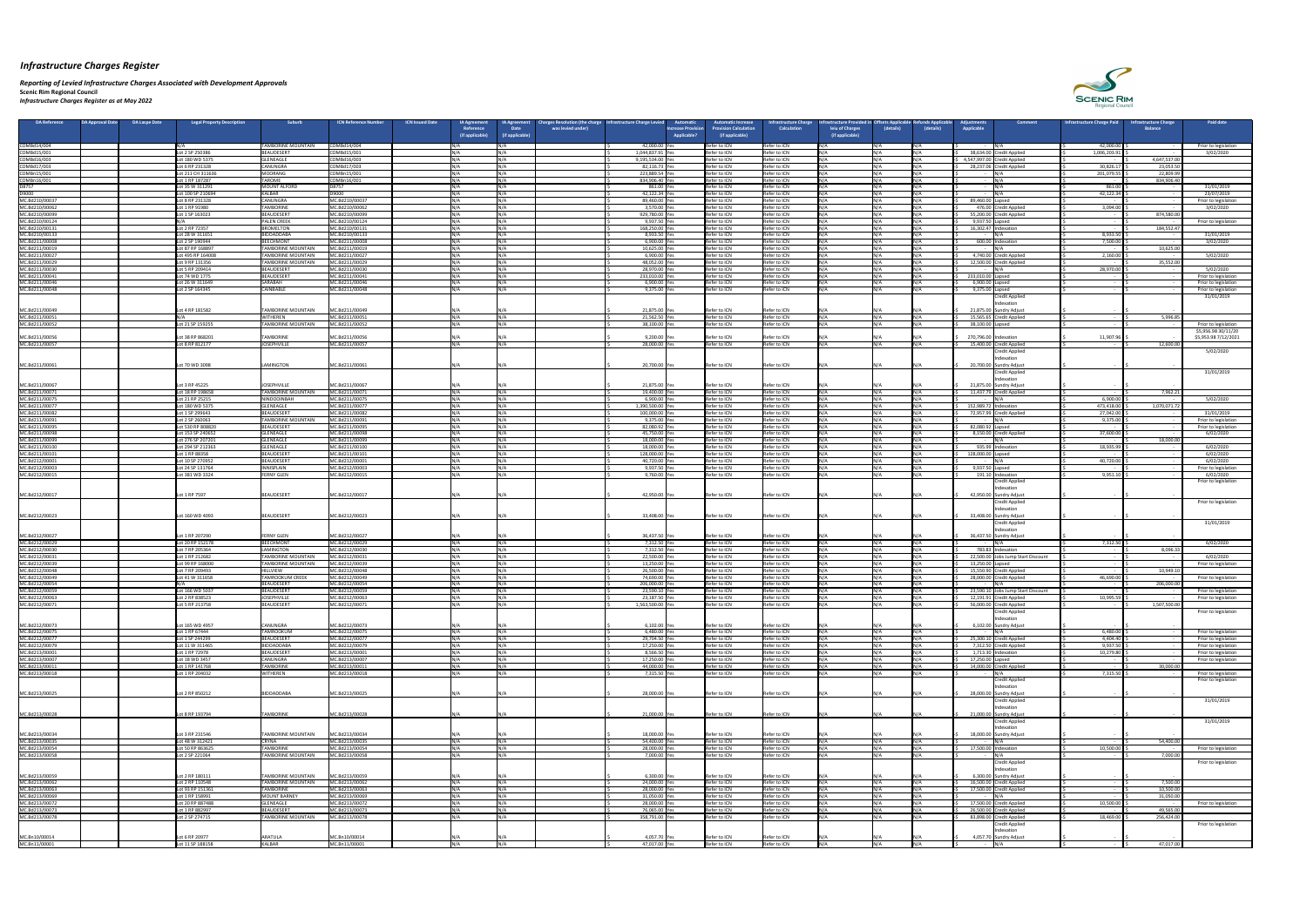*Reporting of Levied Infrastructure Charges Associated with Development Approvals*  **Scenic Rim Regional Council**

*Infrastructure Charges Register as at May 2022*

| <b>DA Reference</b>            | <b>DA Approval Date</b><br><b>DA Laspe Date</b> | <b>Legal Property Description</b>     | Suburb                                                 | <b>ICN Reference Number</b><br><b>ICN Issued Date</b> | <b>IA Agreement</b><br>Reference<br>(if applicable) | <b>Charges Resolution (the charge Infrastructure Charge Levied</b><br><b>IA Agreement</b><br><b>Date</b><br>was levied under<br>(if applicable) | <b>Automatic</b><br><b>Increase Provisior</b><br><b>Applicable?</b> | <b>Automatic Increase</b><br>rovision Calculation<br>(if applicable) | <b>Infrastructure Charge</b><br><b>Calculation</b> | frastructure Provided in Offsets Applicable<br>leiu of Charges<br>(if applicable) | <b>Refunds Applicable</b><br>(details)<br>(details) | <b>Adiustments</b><br><b>Applicable</b> | <b>Comment</b>                                                  | Infrastructure Charge Paid                       | <b>Infrastructure Charge</b><br><b>Balance</b> | <b>Paid date</b>                             |
|--------------------------------|-------------------------------------------------|---------------------------------------|--------------------------------------------------------|-------------------------------------------------------|-----------------------------------------------------|-------------------------------------------------------------------------------------------------------------------------------------------------|---------------------------------------------------------------------|----------------------------------------------------------------------|----------------------------------------------------|-----------------------------------------------------------------------------------|-----------------------------------------------------|-----------------------------------------|-----------------------------------------------------------------|--------------------------------------------------|------------------------------------------------|----------------------------------------------|
|                                |                                                 |                                       |                                                        |                                                       |                                                     |                                                                                                                                                 |                                                                     |                                                                      |                                                    |                                                                                   |                                                     |                                         | <b>Credit Applied</b>                                           |                                                  |                                                | Prior to legislation                         |
| MC.Bn12/00001                  |                                                 | Lot 1 RP 135273                       | BOONAH                                                 | MC.Bn12/00001                                         |                                                     |                                                                                                                                                 | 22,800.00 Yes                                                       | Refer to ICN                                                         | Refer to ICN                                       |                                                                                   |                                                     |                                         | Indexation<br>22,800.00 Sundry Adjust                           |                                                  |                                                |                                              |
| MC.Bn12/00002                  |                                                 | Lot 69 W 312498                       | <b>MAROON</b>                                          | MC.Bn12/00002                                         | N / A                                               |                                                                                                                                                 | 96,000.00 Ye                                                        | Refer to ICN                                                         | Refer to ICN                                       | N /Δ                                                                              |                                                     |                                         | 96,000.00 Jobs Jump Start Discount                              | <b>Contract Contract</b>                         |                                                | Prior to legislation                         |
| MC.Bn12/00003<br>MC.Bn12/00004 |                                                 | Lot 2 RP 170576<br>Lot 22 RP 202967   | ARATULA<br>LOWER MOUNT WALKER                          | MC.Bn12/00003<br>MC.Bn12/00004                        | N/N                                                 |                                                                                                                                                 | 139,020.00 Yes<br>102,000.00 Ye                                     | Refer to ICN<br>Refer to ICN                                         | Refer to ICN<br>Refer to ICN                       | N/A                                                                               |                                                     |                                         | 107,297.10 Credit Applied<br>IN/A                               | 31,722.90<br>102,000.00                          |                                                | Prior to legislation<br>Prior to legislation |
|                                |                                                 |                                       |                                                        |                                                       |                                                     |                                                                                                                                                 |                                                                     |                                                                      |                                                    |                                                                                   |                                                     |                                         | Credit Applied<br>Indexation                                    |                                                  |                                                | 31/01/2019                                   |
| MC.Bn12/00005                  |                                                 | Lot 241 WD 4160                       | <b>IHOYA</b>                                           | MC.Bn12/00005                                         |                                                     |                                                                                                                                                 | 22,260.00 Yes                                                       | Refer to ICN                                                         | Refer to ICN                                       | IN/A                                                                              |                                                     |                                         | 22,260.00 Sundry Adjust                                         |                                                  |                                                |                                              |
|                                |                                                 |                                       |                                                        |                                                       |                                                     |                                                                                                                                                 |                                                                     |                                                                      |                                                    |                                                                                   |                                                     |                                         | <b>Credit Applied</b><br>Indexation                             |                                                  |                                                | Prior to legislation                         |
| MC.Bn13/00003                  |                                                 | Lot 15 SP 201566                      | DUGANDAN                                               | MC.Bn13/00003                                         |                                                     |                                                                                                                                                 | 44,760.00 Yes                                                       | Refer to ICN                                                         | Refer to ICN                                       |                                                                                   |                                                     |                                         | 44,760.00 Sundry Adjust                                         |                                                  |                                                |                                              |
| MC.Bn13/00005<br>MC.Bn13/00007 |                                                 | Lot 121 W 312064<br>Lot 1 RP 216694   | <b>MAROON</b><br>KALBAR                                | MC.Bn13/00005<br>MC.Bn13/00007                        |                                                     |                                                                                                                                                 | 40,961.20 Ye<br>260,970.00 Ye                                       | Refer to ICN<br>Refer to ICN                                         | Refer to ICN<br>Refer to ICN                       | NI / A                                                                            |                                                     |                                         | 103,130.00 Credit Applied                                       | 40,961.20                                        | 157,840.00                                     | Prior to legislation                         |
|                                |                                                 |                                       |                                                        |                                                       |                                                     |                                                                                                                                                 |                                                                     |                                                                      |                                                    |                                                                                   |                                                     |                                         | Credit Applied                                                  |                                                  |                                                | Prior to legislation                         |
| MC.Bn13/00010                  |                                                 | Lot 2 RP 48849                        | <b>MAROON</b>                                          | MC.Bn13/00010                                         |                                                     |                                                                                                                                                 | 4,480.00                                                            | Refer to ICN                                                         | Refer to ICN                                       |                                                                                   |                                                     |                                         | Indexatior<br>4,480.00 Sundry Adjust                            |                                                  |                                                |                                              |
| MC.Bn13/00013                  |                                                 | Lot 315 WD 2817<br>Lot 10 SP 141687   | <b>BOONAH</b><br><b>PEAK CROSSING</b>                  | MC.Bn13/00013<br>MC.Ip11/00001                        | $N/\Delta$                                          |                                                                                                                                                 | 157,160.00 Yes<br>100,000.00 Yes                                    | Refer to ICN<br>Refer to ICN                                         | Refer to ICN<br>Refer to ICN                       | N/A                                                                               |                                                     |                                         | 136,510.00 Credit Applied<br>8,000.00 Indexation                | 20,650.00<br>108,000.00                          |                                                | 21/03/2019<br>Prior to legislation           |
| MC.Ip11/00001<br>MC.Ip11/00002 |                                                 | Lot 1 RP 148355                       | <b>PEAK CROSSING</b>                                   | MC.Ip11/00002                                         | ៱៲៸៱                                                |                                                                                                                                                 | 12,500.00 Yes                                                       | Refer to ICN                                                         | Refer to ICN                                       | N/A                                                                               |                                                     |                                         | 1,500.00 Indexation                                             | 14,000.00                                        |                                                | Prior to legislation                         |
| MC.Ip11/00004<br>MC.Ip12/00008 |                                                 | Lot 226 CH 31158<br>Lot 7 RP 202590   | <b>PEAK CROSSING</b><br><b>PEAK CROSSING</b>           | MC.lp11/00004<br>MC.lp12/00008                        | N/L                                                 |                                                                                                                                                 | 28,600.00 Yes<br>13,500.00 Yes                                      | Refer to ICN<br>Refer to ICN                                         | Refer to ICN<br>Refer to ICN                       | N/A                                                                               |                                                     | $\sim$ $-$<br>$\sim$ $-$                | IN/A<br>IN/A                                                    | 28,600.00<br>13,500.00                           |                                                | Prior to legislation<br>Prior to legislation |
| MC.lp13/00001                  |                                                 | Lot 7 SP 162936                       | <b>MUTDAPILLY</b>                                      | MC.lp13/00001                                         | ៱៲៸៸                                                |                                                                                                                                                 | 6,757.50 Yes                                                        | Refer to ICN                                                         | Refer to ICN                                       | N/A                                                                               |                                                     |                                         |                                                                 | 6,757.50                                         |                                                | prior to legislation                         |
| MCBd14/001                     |                                                 | Lot 5 RP 217498                       | <b>TAMBORINE</b>                                       | MCBd14/001                                            | $N/\Lambda$                                         |                                                                                                                                                 | 24,000.00 Yes                                                       | Refer to ICN                                                         | Refer to ICN                                       | N/A                                                                               |                                                     |                                         | 16,040.52 Credit Applied<br><b>Credit Applied</b>               | $\sim$ 100 $-$ 100 $-$                           | 7,959.48                                       | Prior to legislation                         |
|                                |                                                 |                                       |                                                        |                                                       |                                                     |                                                                                                                                                 |                                                                     |                                                                      |                                                    |                                                                                   |                                                     |                                         | Jobs Jump Start Discount                                        |                                                  |                                                |                                              |
| MCBd14/004                     |                                                 | Lot 2 RP 150949                       | <b>TAMBORINE MOUNTAIN</b>                              | MCBd14/004                                            |                                                     |                                                                                                                                                 | 41,906.00 Yes                                                       | Refer to ICN                                                         | Refer to ICN                                       |                                                                                   |                                                     |                                         | Indexation<br>41,906.00 Sundry Adjust                           |                                                  |                                                |                                              |
| MCBd14/008                     |                                                 | Lot 2 SP 156766                       | RATHDOWNEY                                             | MCBd14/008                                            |                                                     |                                                                                                                                                 | 30,260.00 Yes                                                       | Refer to ICN                                                         | Refer to ICN                                       |                                                                                   |                                                     |                                         | N/A<br><b>Credit Applied</b>                                    | 30,260.00                                        |                                                | Prior to legislation<br>Prior to legislation |
|                                |                                                 |                                       |                                                        |                                                       |                                                     |                                                                                                                                                 |                                                                     |                                                                      |                                                    |                                                                                   |                                                     |                                         | Indexation                                                      |                                                  |                                                |                                              |
| MCBd14/011<br>MCBd14/028       |                                                 | Lot 1 RP 67444<br>Lot 21 SP 193457    | <b>TAMROOKUM</b><br><b>TAMBORINE MOUNTAIN</b>          | MCBd14/011<br>MCBd14/028                              |                                                     |                                                                                                                                                 | 15,000.00 Yes<br>28,000.00 Yes                                      | Refer to ICN<br>Refer to ICN                                         | Refer to ICN<br><b>IRefer to ICN</b>               |                                                                                   |                                                     |                                         | 15,562.30 Sundry Adjust<br>17,500.00 Credit Applied             | $\sim$ $-$                                       | 10,500.00                                      |                                              |
| MCBd14/031                     |                                                 | ot 1 RP 196436                        | TAMBORINE MOUNTAIN                                     | MCBd14/031                                            |                                                     |                                                                                                                                                 | 45,450.00 Yes                                                       | Refer to ICN                                                         | Refer to ICN                                       | N/A                                                                               |                                                     |                                         | 19,950.00 Credit Applied                                        |                                                  | 25,500.00                                      |                                              |
| MCBd14/036                     |                                                 | Lot 44 RP 138278                      | <b>TAMBORINE</b>                                       | MCBd14/036                                            | IN / A                                              |                                                                                                                                                 | 24,000.00 Ye                                                        | Refer to ICN                                                         | Refer to ICN                                       | N/A                                                                               |                                                     |                                         | 19,720.00 Credit Applied<br><b>Credit Applied</b>               |                                                  | 5,000.00                                       | Prior to legislation                         |
|                                |                                                 |                                       |                                                        |                                                       |                                                     |                                                                                                                                                 |                                                                     |                                                                      |                                                    |                                                                                   |                                                     |                                         | Indexatior                                                      |                                                  |                                                |                                              |
| MCBd14/047                     |                                                 | Lot 1 SP 210103                       | <b>TAMBORINE MOUNTAIN</b>                              | MCBd14/047                                            |                                                     |                                                                                                                                                 | 20,770.00 Yes                                                       | Refer to ICN                                                         | Refer to ICN                                       |                                                                                   |                                                     |                                         | 21,166.20 Sundry Adjust<br><b>Credit Applied</b>                |                                                  |                                                | Prior to legislation                         |
|                                |                                                 |                                       |                                                        | MCBd14/048                                            |                                                     |                                                                                                                                                 |                                                                     |                                                                      |                                                    |                                                                                   |                                                     |                                         | <b>Indexation</b>                                               |                                                  |                                                |                                              |
| MCBd14/048<br>MCBd14/052       |                                                 | Lot 2 RP 838523<br>Lot 30 SP 152406   | <b>JOSEPHVILLE</b><br>BEAUDESERT                       | MCBd14/052                                            |                                                     |                                                                                                                                                 | 66,660.00 Yes<br>161,435.00 Yes                                     | Refer to ICN<br>Refer to ICN                                         | Refer to ICN<br>Refer to ICN                       |                                                                                   |                                                     |                                         | 69,159.00 Sundry Adjust<br>51,280.00 Credit Applied             |                                                  | 110,155.00                                     |                                              |
| MCBd14/053                     |                                                 | Lot 3 RP 181081                       | <b>TAMBORINE MOUNTAIN</b>                              | MCBd14/053                                            | $N/\Lambda$                                         | INI/A                                                                                                                                           | 189,500.00 Ye                                                       | Refer to ICN                                                         | Refer to ICN                                       | N/A                                                                               |                                                     |                                         | 14,000.00 Credit Applied<br><b>Credit Applied</b>               |                                                  | 175,500.00                                     | 31/01/2019                                   |
|                                |                                                 |                                       |                                                        |                                                       |                                                     |                                                                                                                                                 |                                                                     |                                                                      |                                                    |                                                                                   |                                                     |                                         | <b>Indexation</b>                                               |                                                  |                                                |                                              |
| MCBd14/054<br>MCBd14/057       |                                                 | Lot 40 RP 868201<br>Lot 60 SP 163167  | <b>TAMBORINE</b><br>VERESDALE SCRU                     | MCBd14/054<br>MCBd14/057                              | NI / 2                                              |                                                                                                                                                 | 24,000.00 Yes<br>24,000.00 Yes                                      | Refer to ICN<br>Refer to ICN                                         | Refer to ICN<br>Refer to ICN                       | N/A                                                                               |                                                     |                                         | 24,000.00 Sundry Adjust<br>16,500.00 Credit Applied             | 7,500.00                                         |                                                | Prior to legislation                         |
| MCBd14/058                     |                                                 | Lot 289 WD 2521                       | LAMINGTON                                              | MCBd14/058                                            |                                                     |                                                                                                                                                 | 10,000.00 Yes                                                       | Refer to ICN                                                         | Refer to ICN                                       | N /Δ                                                                              |                                                     |                                         | 10,000.00 Jobs Jump Start Discount                              |                                                  |                                                | Prior to legislation                         |
| MCBd14/060<br>MCBd14/061       |                                                 | Lot 8 RP 209069<br>Lot 1 SP 268147    | <b>CANUNGRA</b><br><b>TAMBORINE</b>                    | MCBd14/060<br>MCBd14/061                              | NI / A                                              |                                                                                                                                                 | 15,000.00 Yes<br>374,630.00 Yes                                     | Refer to ICN<br>Refer to ICN                                         | Refer to ICN<br>Refer to ICN                       | N/A<br>N/A                                                                        |                                                     |                                         | 15,000.00 Jobs Jump Start Discount<br>114,887.61 Credit Applied | $\sim 100$ m $^{-1}$<br><b>Contract Contract</b> | 259,742.39                                     | Prior to legislation                         |
| MCBd14/065                     |                                                 | Lot 4 SP 133254                       | KOORALBYN                                              | MCBd14/065                                            |                                                     |                                                                                                                                                 | 44,000.00 Ye                                                        | Refer to ICN                                                         | Refer to ICN                                       |                                                                                   |                                                     |                                         | 14,000.00 Credit Applied                                        |                                                  | 30,000.00                                      |                                              |
|                                |                                                 |                                       |                                                        |                                                       |                                                     |                                                                                                                                                 |                                                                     |                                                                      |                                                    |                                                                                   |                                                     |                                         | <b>Credit Applied</b><br>Indexation                             |                                                  |                                                | Prior to legislation                         |
| MCBd14/072                     |                                                 | Lot 1 RP 123415                       | <b>TAMBORINE MOUNTAIN</b>                              | MCBd14/072                                            | N/A                                                 | $N/\Delta$                                                                                                                                      | 17,750.00 Yes                                                       | Refer to ICN                                                         | Refer to ICN                                       | N/A                                                                               |                                                     |                                         | 22,402.50 Sundry Adjust                                         |                                                  |                                                |                                              |
| MCBd14/079<br>MCBd14/084       |                                                 | Lot 24 RP 155770<br>Lot 2 RP 863088   | BEAUDESERT<br>BEECHMONT                                | MCBd14/079<br>MCBd14/084                              |                                                     |                                                                                                                                                 | 124,448.09 Yes<br>24,000.00 Yes                                     | Refer to ICN<br>Refer to ICN                                         | Refer to ICN<br>Refer to ICN                       | N/A                                                                               |                                                     |                                         | 124,448.09 Jobs Jump Start Discount<br>16,500.00 Credit Applied | $\sim 100$ m $^{-1}$<br>7,500.00                 |                                                | 29/01/2019<br>Prior to legislation           |
| MCBd14/088                     |                                                 | Lot 74 SP 190979<br>Lot 23 SP 210103  | <b>BIRNAM</b><br><b>TAMBORINE MOUNTAIN</b>             | MCBd14/088<br>MCBd14/093                              | N/2                                                 |                                                                                                                                                 | 24,000.00 Yes<br>124,560.26 Yes                                     | Refer to ICN<br>Refer to ICN                                         | Refer to ICN<br>Refer to ICN                       | N / A<br>N/A                                                                      |                                                     |                                         | 16,181.29 Credit Applied<br>14,167.00 Credit Applied            | 7,818.71<br>$\sim 100$ m $^{-1}$                 | 110,393.26                                     | Prior to legislation                         |
| MCBd14/093<br>MCBd14/095       |                                                 | Lot 88 RP 138524                      | <b>TAMBORINE MOUNTAIN</b>                              | MCBd14/095                                            |                                                     |                                                                                                                                                 | 7,500.00 Yes                                                        | Refer to ICN                                                         | Refer to ICN                                       | N/A                                                                               |                                                     |                                         |                                                                 | 7,500.00                                         |                                                | Prior to legislation                         |
| MCBd14/103<br>MCBd14/104       |                                                 | Lot 26 W 311649<br>Lot 216 SP 270572  | <b>SARABAH</b><br>GLENEAGLE                            | MCBd14/103<br>MCBd14/104                              | $N/\Lambda$                                         |                                                                                                                                                 | 20,000.00 Yes<br>28,000.00 Yes                                      | Refer to ICN<br>Refer to ICN                                         | Refer to ICN<br>Refer to ICN                       | N/A                                                                               |                                                     |                                         | 20,000.00 Jobs Jump Start Discount<br>13,463.66 Credit Applied  |                                                  | 14,536.34                                      | Prior to legislation                         |
| MCBd14/105                     |                                                 | Lot 166 WD 5037                       | BEAUDESERT                                             | MCBd14/105                                            |                                                     |                                                                                                                                                 | 57,925.58 Ye                                                        | Refer to ICN                                                         | Refer to ICN                                       |                                                                                   |                                                     |                                         | 57,925.58 Jobs Jump Start Discount                              |                                                  |                                                | Prior to legislation                         |
|                                |                                                 |                                       |                                                        |                                                       |                                                     |                                                                                                                                                 |                                                                     |                                                                      |                                                    |                                                                                   |                                                     |                                         | <b>Credit Applied</b><br>Indexatior                             |                                                  |                                                | Prior to legislation                         |
| MCBd14/113                     |                                                 | Lot 35 SP 165580                      | <b>WONGLEPONG</b>                                      | MCBd14/113                                            | $N/\Lambda$                                         |                                                                                                                                                 | 28,000.00 Yes                                                       | Refer to ICN                                                         | Refer to ICN                                       | N / A                                                                             |                                                     |                                         | 28,000.00 Sundry Adjust                                         |                                                  |                                                |                                              |
| MCBd15/003<br>MCBd15/008       |                                                 | Lot 6 SP 219656<br>Lot 4 RP 204510    | <b>TAMBORINE</b><br><b>TAMBORINE</b>                   | MCBd15/003<br>MCBd15/008                              |                                                     |                                                                                                                                                 | 28,000.00 Yes<br>56,000.00 Yes                                      | Refer to ICN<br>Refer to ICN                                         | Refer to ICN<br>Refer to ICN                       | N/A                                                                               |                                                     |                                         | 17,500.00 Credit Applied<br>45,500.00 Credit Applied            | 10,500.00<br>$\sim$ $-$                          | 10,500.00                                      | Prior to legislation                         |
| MCBd15/014                     |                                                 | Lot 10 SP 270952<br>Lot 288 SP 245395 | BEAUDESERT<br>GLENEAGLE                                | MCBd15/014<br>MCBd15/016                              |                                                     |                                                                                                                                                 | 54,230.00 Ye<br>24,000.00 Yes                                       | Refer to ICN<br>Refer to ICN                                         | Refer to ICN<br>Refer to ICN                       | N / A                                                                             |                                                     |                                         | 19,250.00 Credit Applied<br>13,347.59 Credit Applied            | 23,760.00<br>$\sim$ $-$                          | 11,220.00<br>10,652.41                         |                                              |
| MCBd15/016<br>MCBd15/025       |                                                 | Lot 2 SP 278108                       | BEAUDESERT                                             | MCBd15/025                                            |                                                     |                                                                                                                                                 | 748,459.00 Ye                                                       | Refer to ICN                                                         | Refer to ICN                                       |                                                                                   |                                                     |                                         | 11,381.14 $ $ Indexation                                        | 376,626.14                                       | 383,214.00                                     |                                              |
| MCBd15/026<br>MCBd15/027       |                                                 | Lot 2 RP 7540<br>Lot 2 SP 221064      | BEAUDESERT<br><b>TAMBORINE MOUNTAIN</b>                | MCBd15/026<br>MCBd15/027                              |                                                     |                                                                                                                                                 | 292,953.79 Yes<br>9,000.00 Yes                                      | Refer to ICN<br>Refer to ICN                                         | Refer to ICN<br>Refer to ICN                       | N /Δ<br>N/A                                                                       |                                                     |                                         | 181,226.87 Credit Applied                                       | 111,726.92<br>$\sim 100$ m $^{-1}$               | 9,000.00                                       | Prior to legislation                         |
| MCBd15/028                     |                                                 | Lot 1 RP 196979                       | BEAUDESERT                                             | MCBd15/028                                            |                                                     |                                                                                                                                                 | 25,200.00 Yes                                                       | Refer to ICN                                                         | Refer to ICN                                       |                                                                                   |                                                     |                                         | 12,600.00 Credit Applied                                        | 12,600.00                                        |                                                | Prior to legislation                         |
| MCBd15/036<br>MCBd15/037       |                                                 | Lot 195 SP 270572<br>Lot 5 SP 221064  | GLENEAGLE<br><b>TAMBORINE MOUNTAIN</b>                 | MCBd15/036<br>MCBd15/037                              |                                                     |                                                                                                                                                 | 25,200.00 Yes<br>6,336.00 Yes                                       | Refer to ICN<br>Refer to ICN                                         | Refer to ICN<br>Refer to ICN                       | N/A                                                                               |                                                     |                                         | 12,494.52 Credit Applied                                        | 12,705.48<br>6,336.00                            |                                                | Prior to legislation<br>Prior to legislation |
| MCBd15/042                     |                                                 | Lot 106 SP 270572                     | <b>GLENEAGLE</b>                                       | MCBd15/042                                            |                                                     |                                                                                                                                                 | 25,756.00 Yes                                                       | Refer to ICN                                                         | Refer to ICN                                       | NΙ/Δ                                                                              |                                                     |                                         | 12,467.42 Credit Applied                                        | <b>Contract Contract</b>                         | 13,288.58                                      |                                              |
| MCBd15/045<br>MCBd15/064       |                                                 | Lot 194 SP 270572<br>Lot 17 RP 32081  | GLENEAGLE<br><b>CANUNGRA</b>                           | MCBd15/045<br>MCBd15/064                              |                                                     |                                                                                                                                                 | 25,756.00 Yes<br>77,268.00 Yes                                      | Refer to ICN<br>Refer to ICN                                         | Refer to ICN<br>Refer to ICN                       | N/A                                                                               |                                                     |                                         | 12,482.92 Credit Applied<br>12,825.15 Credit Applied            | $\sim$ 100 $\sim$<br>64,442.85                   | 13,273.08                                      | Prior to legislation                         |
| MCBd15/068                     |                                                 | Lot 101 SP 178435<br>Lot 39 W 31823   | <b>TAMBORINE MOUNTAIN</b><br>KERRY                     | MCBd15/068<br>MCBd15/069                              |                                                     |                                                                                                                                                 | 18,396.00 Ye<br>25,756.00 Ye                                        | Refer to ICN<br>Refer to ICN                                         | Refer to ICN<br>Refer to ICN                       |                                                                                   |                                                     |                                         | 12,519.79 Credit Applied                                        | <b>Service</b><br>13,236.21                      | 18,396.00                                      |                                              |
| MCBd15/069<br>MCBd15/071       |                                                 | Lot 17 RP 44239                       | <b>FLYING FOX</b>                                      | MCBd15/071                                            | NI / 4                                              |                                                                                                                                                 | 31,274.00 Yes                                                       | Refer to ICN                                                         | Refer to ICN                                       | N/A                                                                               |                                                     |                                         | 19,776.50 Credit Applied                                        | 2,299.50                                         | 9,198.00                                       | Prior to legislation                         |
| MCBd15/073<br>MCBd15/074       |                                                 | Lot 2 RP 92834<br>Lot 24 SP 124120    | <b>CRYNA</b><br>CANUNGRA                               | MCBd15/073<br>MCBd15/074                              |                                                     |                                                                                                                                                 | 469.26 Yes<br>25,756.00 Yes                                         | Refer to ICN<br>Refer to ICN                                         | Refer to ICN<br>Refer to ICN                       |                                                                                   |                                                     |                                         | 12,878.00 Credit Applied                                        | $\sim$ $-$<br>12,878.00                          | 469.26                                         | Prior to legislation                         |
| MCBd15/076                     |                                                 | Lot 102 RP 803820                     | <b>TAMBORINE</b>                                       | MCBd15/076                                            | $N/\Delta$                                          |                                                                                                                                                 | 32,186.57 Yes                                                       | Refer to ICN                                                         | Refer to ICN                                       | N/A                                                                               |                                                     |                                         | 32,186.57 Jobs Jump Start Discount                              | $\sim 100$ m $^{-1}$                             |                                                | Prior to legislation                         |
| MCBd15/077<br>MCBd15/080       |                                                 | Lot 3 RP 170677<br>Lot 10 SP 221064   | <b>TAMBORINE MOUNTAIN</b><br><b>TAMBORINE MOUNTAIN</b> | MCBd15/077<br>MCBd15/080                              |                                                     |                                                                                                                                                 | 19,214.00 Yes<br>6,336.00 Yes                                       | Refer to ICN<br>Refer to ICN                                         | Refer to ICN<br>Refer to ICN                       | N/A                                                                               |                                                     |                                         | 12,808.00 Credit Applied                                        | 6,406.00<br>6,336.00                             |                                                | Prior to legislation<br>Prior to legislation |
| MCBd15/081                     |                                                 | Lot 6 SP 272360                       | <b>BEECHMONT</b>                                       | MCBd15/081                                            |                                                     |                                                                                                                                                 | 61,221.75 Yes                                                       | Refer to ICN                                                         | Refer to ICN                                       | N / A                                                                             |                                                     |                                         | 13,021.00 Credit Applied                                        | 9,106.75                                         | 39,094.00                                      |                                              |
| MCBd15/083<br>MCBd15/087       |                                                 | Lot 1 RP 7543<br>Lot 1 RP 204981      | BEAUDESERT<br><b>TAMBORINE</b>                         | MCBd15/083<br>MCBd15/087                              |                                                     |                                                                                                                                                 | 78,163.71 Yes<br>25,768.15 Yes                                      | Refer to ICN<br>Refer to ICN                                         | Refer to ICN<br>Refer to ICN                       | N /Δ<br>N / A                                                                     |                                                     |                                         | 25,756.00 Credit Applied<br>12,759.65 Credit Applied            | $\sim$ $-$<br>13,008.50                          | 52,407.71                                      | Prior to legislation                         |
| MCBd15/088                     |                                                 | Lot 13 RP 76330                       | BEAUDESERT                                             | MCBd15/088                                            |                                                     |                                                                                                                                                 | 179,252.36 Ye:                                                      | Refer to ICN                                                         | Refer to ICN                                       | N/A                                                                               |                                                     |                                         | 129,911.12 Credit Applied                                       | 49,341.24                                        |                                                | Prior to legislation                         |
| MCBd15/090<br>MCBd16/007       |                                                 | ot 2 RP 166481<br>Lot 41 RP 160925    | <b>WONGLEPONG</b><br><b>TAMBORINE MOUNTAIN</b>         | MCBd15/090<br>MCBd16/007                              |                                                     |                                                                                                                                                 | 19,214.00 \<br>22.076.00 Yes                                        | Refer to ICN<br>Refer to ICN                                         | Refer to ICN<br>Refer to ICN                       |                                                                                   |                                                     |                                         | 12,717.07 Credit Applied<br>12.655.08 Credit Applied            | 6,496.93                                         | 9.420.92                                       | Prior to legislation                         |
| MCBd16/008                     |                                                 | Lot 2 RP 78799                        | <b>WITHEREN</b>                                        | MCBd16/008                                            |                                                     |                                                                                                                                                 | 74,405.00 Yes                                                       | Refer to ICN                                                         | Refer to ICN                                       |                                                                                   |                                                     |                                         | 64,876.77 Credit Applied<br><b>Credit Applied</b>               | 9,528.23                                         |                                                | 11/01/2019                                   |
|                                |                                                 |                                       |                                                        |                                                       |                                                     |                                                                                                                                                 |                                                                     |                                                                      |                                                    |                                                                                   |                                                     |                                         | Indexation                                                      |                                                  |                                                | 31/01/2019                                   |
| MCBd16/016<br>MCBd16/029       |                                                 | Lot 15 RP 841509<br>Lot 5 RP 7575     | DARLINGTON<br>BEAUDESERT                               | MCBd16/016<br>MCBd16/029                              | ៱៲៸៱                                                |                                                                                                                                                 | 25,756.00 Yes<br>27,900.00 Yes                                      | Refer to ICN<br>Refer to ICN                                         | Refer to ICN<br>Refer to ICN                       |                                                                                   |                                                     |                                         | 25,756.00 Sundry Adjust<br>13,021.00 Credit Applied             | $\sim$ $-$<br>$\sim 100$ m $^{-1}$               | 14,879.00                                      |                                              |
| MCBd16/034                     |                                                 | Lot 1 RP 149206                       | <b>TAMBORINE MOUNTAIN</b>                              | MCBd16/034                                            | $N/\Delta$                                          |                                                                                                                                                 | 67,394.40 Yes                                                       | Refer to ICN                                                         | Refer to ICN                                       | N/A                                                                               | IN/A                                                |                                         | 13,021.00 Credit Applied                                        | $\sim$ $-$                                       | 54,373.40                                      |                                              |
| MCBd16/037<br>MCBd16/041       |                                                 | Lot 6 RP 205155<br>Lot 5 RP 78278     | RATHDOWNEY<br>CANUNGRA                                 | MCBd16/037<br>MCBd16/041                              |                                                     |                                                                                                                                                 | 26,042.00 Yes<br>17,668.05 Yes                                      | Refer to ICN<br>Refer to ICN                                         | Refer to ICN<br>Refer to ICN                       | N/A<br>N / A                                                                      |                                                     |                                         | 12,587.39 Credit Applied<br>17,668.05 Jobs Jump Start Discount  | 13,454.61                                        |                                                | 13/08/2019<br>29/01/2019                     |
| MCBd16/046                     |                                                 | Lot 4 GTP 1389                        | <b>KOORALBYN</b>                                       | MCBd16/046                                            |                                                     |                                                                                                                                                 | 535,261.15 Yes                                                      | Refer to ICN                                                         | Refer to ICN                                       | N/A                                                                               | IN/A                                                |                                         | 372,244.67 Credit Applied                                       | 174,181.72                                       |                                                | 12/06/2020                                   |
| MCBd16/047<br>MCBd16/048       |                                                 | Lot 120 SP 275496<br>Lot 17 RP 190635 | GLENEAGLE<br><b>WITHEREN</b>                           | MCBd16/047<br>MCBd16/048                              |                                                     |                                                                                                                                                 | 25,756.00 Ye<br>22,076.00 Yes                                       | Refer to ICN<br>Refer to ICN                                         | Refer to ICN<br>Refer to ICN                       | N / A                                                                             |                                                     |                                         | 12,567.38 Credit Applied<br>12,656.81 Credit Applied            | 13,188.62<br>9,419.19                            |                                                | Prior to legislation<br>Prior to legislation |
| MCBd16/051<br>MCBd16/052       |                                                 | Lot 170 SP 275496                     | GLENEAGLE<br><b>TAMBORINE MOUNTAIN</b>                 | MCBd16/051<br>MCBd16/052                              | N/A                                                 |                                                                                                                                                 | 25,756.00 Yes<br>29,933.16 Yes                                      | Refer to ICN<br>Refer to ICN                                         | Refer to ICN<br>Refer to ICN                       | N/A<br>N/A                                                                        |                                                     |                                         | 12,567.64 Credit Applied<br>21,423.87 Credit Applied            | $\sim$ $-$<br>$\sim$ $-$                         | 13,188.36<br>8,509.29                          |                                              |
|                                |                                                 | Lot 42 RP 43422                       |                                                        |                                                       |                                                     |                                                                                                                                                 |                                                                     |                                                                      |                                                    |                                                                                   |                                                     |                                         |                                                                 |                                                  |                                                |                                              |

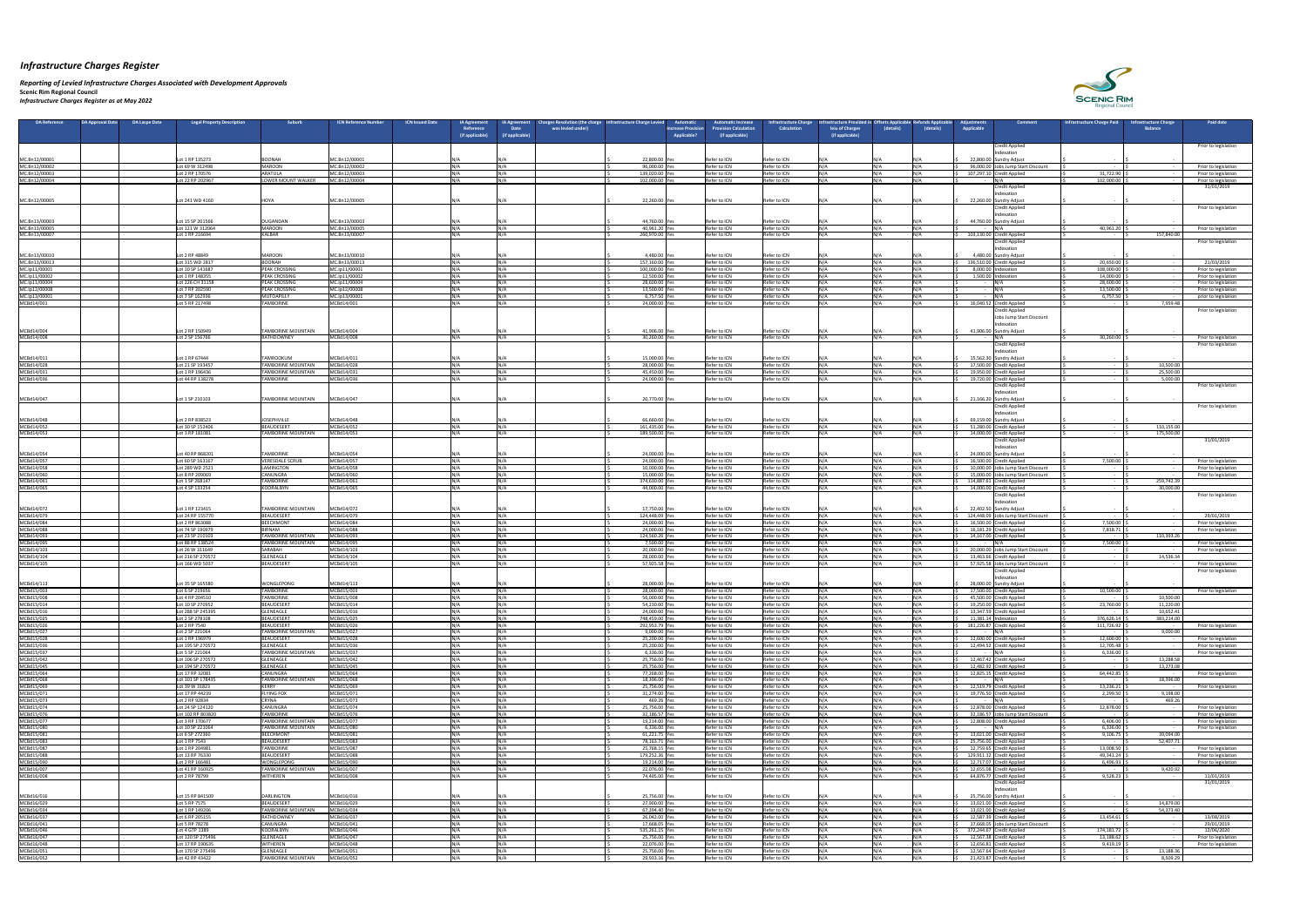*Reporting of Levied Infrastructure Charges Associated with Development Approvals*  **Scenic Rim Regional Council**

*Infrastructure Charges Register as at May 2022*

| DA Reference<br><b>DA Approval Date</b> | <b>DA Laspe Date</b> | <b>Legal Property Description</b>     | <b>Suburb</b>                                    | <b>ICN Issued Date</b><br><b>ICN Reference Number</b> |                | IA Agreement<br>Reference<br>(if applicable) | <b>IA Agreement</b><br><b>Date</b><br>(if applicable) | arges Resolution (the charge<br>was levied under)    | <b>Automatio</b><br>nfrastructure Charge Levie<br>Increase Provision<br><b>Applicable?</b> | utomatic Increase.<br><b>rovision Calculation</b><br>(if applicable) | nfrastructure Chargo<br><b>Calculation</b> | astructure Provided<br>leiu of Charges<br>(if applicable) | (details)     | (details)    | ustments<br><b>Applicable</b> | Comment                                               | <b>Infrastructure Charge Paid</b> | <b>nfrastructure Charge</b><br><b>Balance</b> | <b>Paid date</b>                   |
|-----------------------------------------|----------------------|---------------------------------------|--------------------------------------------------|-------------------------------------------------------|----------------|----------------------------------------------|-------------------------------------------------------|------------------------------------------------------|--------------------------------------------------------------------------------------------|----------------------------------------------------------------------|--------------------------------------------|-----------------------------------------------------------|---------------|--------------|-------------------------------|-------------------------------------------------------|-----------------------------------|-----------------------------------------------|------------------------------------|
| MCBd16/060                              |                      | Lot 3 RP 92834                        | <b>CRYNA</b>                                     | MCBd16/060                                            |                |                                              |                                                       |                                                      | 1,422.90 Ye                                                                                | Refer to ICN                                                         | Refer to ICN                               |                                                           | N / Δ         | INIA         | - N/A                         |                                                       | 1,422.90                          |                                               | 10/01/2019                         |
| MCBd16/061                              |                      | ot 182 SP 230708                      | <b>TAMBORINE</b>                                 | MCBd16/061                                            |                |                                              |                                                       |                                                      | 26,042.00 Y                                                                                | Refer to ICN                                                         | Refer to ICN                               |                                                           |               |              |                               | 13,021.00 Credit Applied                              | 13,021.00                         |                                               | Prior to legislation               |
| MCBd16/062                              |                      | Lot 3 SP 261484                       | <b>BENOBBLE</b>                                  | MCBd16/062                                            |                | NI / /                                       |                                                       |                                                      | 208,336.00 Ye                                                                              | Refer to ICN                                                         | Refer to ICN                               |                                                           | IN/A          |              |                               | 103,253.28 Credit Applied                             | 105,082.72                        |                                               | Prior to legislation               |
| MCBd16/063<br>MCBd16/066                |                      | Lot 5 RP 907125<br>Lot 1 SP 278108    | <b>TAMBORINE MOUNTAIN</b><br>BEAUDESERT          | MCBd16/063<br>MCBd16/066                              |                |                                              |                                                       |                                                      | 22,321.00 Yes<br>691,802.89 Ye                                                             | Refer to ICN<br>Refer to ICN                                         | Refer to ICN<br>Refer to ICN               |                                                           | N /Δ          |              |                               | 13,021.00 Credit Applied<br>229,770.77 Credit Applied | $\sim$ $-$<br>77,056.02           | 9,300.00<br>384,976.10                        |                                    |
| MCBd16/067                              |                      | Lot 1 RP 211184                       | <b>BEAUDESERT</b>                                | MCBd16/067                                            |                | 11 / A                                       |                                                       |                                                      | 26,539.09 Yes                                                                              | Refer to ICN                                                         | Refer to ICN                               |                                                           | N/A           |              |                               | 23,152.40 Credit Applied                              | 3,386.69                          |                                               | Prior to legislation               |
| MCBd16/069                              |                      | Lot 2 RP 7540                         | BEAUDESERT                                       | MCBd16/069                                            |                |                                              |                                                       |                                                      | 662,782.51 Yes                                                                             | Refer to ICN                                                         | Refer to ICN                               |                                                           |               |              |                               | 645,843.58 Credit Applied                             | 16,938.93                         |                                               | Prior to legislation               |
| MCBd16/087<br>MCBd16/092                |                      | ot 96 WD 1000<br>Lot 3 RP 213522      | <b>TAMBORINE MOUNTAIN</b><br>ITAMBORINE MOUNTAIN | MCBd16/087<br>MCBd16/092                              |                | $NI/\Delta$                                  |                                                       |                                                      | 79,567.14<br>26,042.00 Ye                                                                  | Refer to ICN<br>Refer to ICN                                         | Refer to ICN<br>Refer to ICN               |                                                           | N /Δ          | <b>INI/A</b> |                               | 63,506.76 Credit Applied<br>13,021.00 Credit Applied  | 16,060.38<br>13,021.00            |                                               | 8/01/2019<br>Prior to legislation  |
|                                         |                      |                                       |                                                  |                                                       |                |                                              |                                                       |                                                      |                                                                                            |                                                                      |                                            |                                                           |               |              |                               | Credit Applied                                        |                                   |                                               | 31/01/2019                         |
|                                         |                      |                                       |                                                  |                                                       |                |                                              |                                                       |                                                      |                                                                                            |                                                                      |                                            |                                                           |               |              |                               | ndexatio                                              |                                   |                                               |                                    |
| MCBd16/093                              |                      | Lot 3 RP 854891                       | <b>CANUNGRA</b>                                  | MCBd16/093                                            |                |                                              |                                                       |                                                      | 26,042.00 Yes                                                                              | Refer to ICN                                                         | Refer to ICN                               |                                                           |               |              |                               | 26,042.00 Sundry Adjust                               |                                   |                                               |                                    |
| MCBd16/098                              |                      | Lot 1 RP 901269                       | <b>WITHEREN</b>                                  | MCBd16/098                                            |                |                                              |                                                       |                                                      | 22,321.00 Y                                                                                | Refer to ICN                                                         | Refer to ICN                               |                                                           |               |              |                               | 12,599.82 Credit Applied<br>Credit Applied            | 9,721.18                          |                                               | 26/08/2019<br>Prior to legislation |
|                                         |                      |                                       |                                                  |                                                       |                |                                              |                                                       |                                                      |                                                                                            |                                                                      |                                            |                                                           |               |              |                               | ndexation                                             |                                   |                                               |                                    |
| MCBd16/099                              |                      | Lot 174 WD 5336                       | BEAUDESERT                                       | MCBd16/099                                            |                |                                              |                                                       |                                                      | 6,576.74 Yes                                                                               | Refer to ICN                                                         | Refer to ICN                               |                                                           |               |              |                               | 6,576.74 Sundry Adjust                                | $\sim$ $-$                        |                                               |                                    |
| MCBd16/104                              |                      | Lot 12 RP 909052                      | <b>CANUNGRA</b>                                  | MCBd16/104                                            |                | ៱៲៸៱                                         |                                                       |                                                      | 34,253.00 Ye                                                                               | Refer to ICN                                                         | Refer to ICN                               |                                                           | N /Δ          |              |                               | 13,021.00 Credit Applied                              |                                   | 21,232.00                                     |                                    |
| MCBd16/105<br>MCBd16/110                |                      | Lot 682 RP 910367<br>ot 2 RP 899357   | <b>TAMBORINE</b><br><b>FLYING FOX</b>            | MCBd16/105<br>MCBd16/110                              |                | NI / /                                       |                                                       |                                                      | 22,321.00 Yes<br>41,225.00 Y                                                               | Refer to ICN<br>Refer to ICN                                         | Refer to ICN<br>Refer to ICN               |                                                           | N / A         |              | 14,648.00   0                 | 13,021.00 Credit Applied<br><b>Credit Applied</b>     | $\sim$ $-$                        | 9,300.00<br>26,577.00                         |                                    |
| MCBd16/117                              |                      | Lot 5 SP 211806                       | <b>VERESDALE</b>                                 | MCBd16/117                                            |                | NI / /                                       |                                                       |                                                      | 22,321.00 Ye                                                                               | Refer to ICN                                                         | Refer to ICN                               |                                                           | N / A         |              |                               | 13,021.00 Credit Applied                              | $\sim$ $-$                        | 9,300.00                                      |                                    |
| MCBd16/128                              |                      | Lot 160 RP 132215                     | <b>TAMBORINE MOUNTAIN</b>                        | MCBd16/128                                            |                |                                              |                                                       |                                                      | 22,321.00 Yes                                                                              | Refer to ICN                                                         | Refer to ICN                               |                                                           | N / A         |              |                               | 13,021.00 Credit Applied                              | 9,300.00                          |                                               | Prior to legislation               |
| MCBd16/131                              |                      | Lot 57 RP 32174                       | <b>TAMBORINE MOUNTAIN</b>                        | MCBd16/131                                            |                | IN/A                                         | INI/A                                                 |                                                      | 40,319.74 Yes                                                                              | Refer to ICN                                                         | Refer to ICN                               |                                                           | N / A         | <b>INI/A</b> |                               | 26,354.38 Credit Applied                              | 13,965.36                         |                                               | 10/01/2019                         |
| MCBd16/132                              |                      | Lot 4 RP 59067                        | <b>BEAUDESERT</b>                                | MCBd16/132                                            |                |                                              |                                                       |                                                      | 26,042.00 Ye                                                                               | Refer to ICN                                                         | Refer to ICN                               |                                                           | N/A           |              |                               | 12,445.70 Credit Applied<br>Credit Applied            | 13,596.30                         |                                               | 28/08/2019<br>31/01/2019           |
|                                         |                      |                                       |                                                  |                                                       |                |                                              |                                                       |                                                      |                                                                                            |                                                                      |                                            |                                                           |               |              |                               | ndexatior                                             |                                   |                                               |                                    |
| MCBd17/006                              |                      | Lot 1 SP 180213                       | BEAUDESERT                                       | MCBd17/006                                            |                |                                              |                                                       |                                                      | 18,211.51 Yes                                                                              | Refer to ICN                                                         | Refer to ICN                               |                                                           |               |              |                               | 18,211.51 Sundry Adjust                               | $\sim$ $-$                        |                                               |                                    |
| MCBd17/009                              |                      | Lot 34 RP 180026<br>Lot 189 RP 211611 | <b>WITHEREN</b>                                  | MCBd17/009<br>MCBd17/012                              |                | <b>N/4</b>                                   |                                                       |                                                      | 22,321.00 Ye                                                                               | Refer to ICN<br>Refer to ICN                                         | Refer to ICN<br>Refer to ICN               |                                                           | NΙ/Δ          |              |                               | 13,021.00 Credit Applied                              | $\sim$ $-$<br>9,300.00            | 9,300.00                                      |                                    |
| MCBd17/012<br>MCBd17/013                |                      | Lot 161 RP 224336                     | <b>TAMBORINE MOUNTAIN</b><br>ILLINBAH            | MCBd17/013                                            |                |                                              |                                                       |                                                      | 22,321.00 Yes<br>22,321.00 Yes                                                             | Refer to ICN                                                         | Refer to ICN                               |                                                           |               |              |                               | 13,021.00 Credit Applied<br>13,021.00 Credit Applied  |                                   | 9,300.00                                      | Prior to legislation               |
| MCBd17/016                              |                      | Lot 2 RP 72978                        | BEAUDESERT                                       | MCBd17/016                                            |                |                                              |                                                       |                                                      | 40,439.80 Yes                                                                              | Refer to ICN                                                         | Refer to ICN                               |                                                           |               |              |                               | 666.15 Indexation                                     | 20,552.98                         | 20,552.97                                     |                                    |
| MCBd17/017                              |                      | Lot 10 SP 169274                      | <b>BOYLAND</b>                                   | MCBd17/017                                            |                | 11 / A                                       |                                                       |                                                      | 19,427.00 Ye                                                                               | Refer to ICN                                                         | Refer to ICN                               |                                                           | N / A         |              |                               | 12,872.59 Credit Applied                              | 6,554.41                          |                                               | 2/01/2019                          |
|                                         |                      |                                       |                                                  |                                                       |                |                                              |                                                       |                                                      |                                                                                            |                                                                      |                                            |                                                           |               |              |                               | <b>Credit Applied</b><br>Indexation                   |                                   |                                               | 31/01/2019                         |
| MCBd17/020                              |                      | ot 14 RP 224538                       | CANUNGRA                                         | MCBd17/020                                            |                |                                              |                                                       |                                                      | 22,321.00 Yes                                                                              | Refer to ICN                                                         | Refer to ICN                               |                                                           |               |              |                               | 22,321.00 Sundry Adjust                               | $\sim$ $-$                        |                                               |                                    |
| MCBd17/022                              |                      | Lot 76 RP 140912                      | <b>TAMBORINE MOUNTAIN</b>                        | MCBd17/022                                            |                |                                              |                                                       |                                                      | 19,427.00 Yes                                                                              | Refer to ICN                                                         | Refer to ICN                               |                                                           | N / A         |              |                               | 17,927.00 Credit Applied                              | 1,500.00                          |                                               | 31/01/2019                         |
| MCBd17/024                              |                      | Lot 1 SP 278108                       | BEAUDESERT                                       | MCBd17/024                                            |                |                                              |                                                       |                                                      | 10,128.19 Yes                                                                              | Refer to ICN                                                         | Refer to ICN                               |                                                           | N / A         |              |                               | 143.15 Indexation                                     | 10,128.19                         | 143.15                                        |                                    |
| MCBd17/025<br>MCBd17/028                |                      | Lot 98 WD 3458<br>Lot 2 SP 267590     | LAMINGTON<br>BEAUDESERT                          | MCBd17/025<br>MCBd17/028                              |                |                                              |                                                       |                                                      | 56,617.00 Yes<br>22,321.00 Yes                                                             | Refer to ICN<br>Refer to ICN                                         | Refer to ICN<br>Refer to ICN               |                                                           | N / A<br>N/A  |              |                               | 42,463.00 Credit Applied<br>12,867.28 Credit Applied  | <b>Contractor</b><br>9,453.72     | 14,154.00                                     | Prior to legislation               |
| MCBd17/034                              |                      | Lot 3 RP 882997                       | BEAUDESERT                                       | MCBd17/034                                            |                |                                              |                                                       |                                                      | 21,292.27 Yes                                                                              | Refer to ICN                                                         | Refer to ICN                               |                                                           | N / A         |              |                               | 13,021.00 Credit Applied                              | $\sim$ $-$                        | 8,271.27                                      |                                    |
| MCBd17/037                              |                      | Lot 2 SP 160810                       | <b>CANUNGRA</b>                                  | MCBd17/037                                            |                | NI / A                                       | N/A                                                   |                                                      | 28,310.00 Yes                                                                              | Refer to ICN                                                         | Refer to ICN                               |                                                           | N/A           | INI / A      |                               | 14,155.00 Credit Applied                              | <b>Contract Contract</b>          | 14,155.00                                     |                                    |
| MCBd17/040                              |                      | Lot 1 SP 215718                       | <b>TAMBORINE MOUNTAIN</b>                        | MCBd17/040                                            |                |                                              |                                                       |                                                      | 22,321.00 Ye                                                                               | Refer to ICN                                                         | Refer to ICN                               |                                                           | N/A           |              |                               | 13,021.00 Credit Applied                              | 9,300.00                          |                                               | Prior to legislation               |
| MCBd17/042<br>MCBd17/045                |                      | Lot 42 SP 281109<br>Lot 108 RP 137875 | BEAUDESERT<br>BEECHMONT                          | MCBd17/042<br>MCBd17/045                              |                |                                              |                                                       |                                                      | 26,042.00 Ye<br>12,812.00 Yes                                                              | Refer to ICN<br>Refer to ICN                                         | Refer to ICN<br>Refer to ICN               |                                                           | N /Δ<br>N /Δ  |              |                               | 13,021.00 Credit Applied<br>13,021.00 Credit Applied  | 13,021.00                         | 209.00                                        | Prior to legislation               |
| MCBd17/050                              |                      | Lot 14 SP 165400                      | <b>BOYLAND</b>                                   | MCBd17/050                                            |                |                                              |                                                       |                                                      | 66,890.29 Yes                                                                              | Refer to ICN                                                         | Refer to ICN                               |                                                           | N/A           |              |                               | 14,167.00 Credit Applied                              | $\sim$ $-$                        | 52,723.29                                     |                                    |
| MCBd17/055                              |                      | Lot 107 W 312492                      | MOUNT BARNEY                                     | MCBd17/055                                            |                |                                              |                                                       |                                                      | 44,318.68 Ye                                                                               | Refer to ICN                                                         | Refer to ICN                               |                                                           | N /Δ          |              |                               | 20,349.84 Credit Applied                              |                                   | 23,968.84                                     |                                    |
|                                         |                      |                                       |                                                  |                                                       |                |                                              |                                                       |                                                      |                                                                                            |                                                                      |                                            |                                                           |               |              |                               | <b>Credit Applied</b>                                 |                                   |                                               | Prior to legislation               |
| MCBn14/010                              |                      | Lot 24 RP 841582                      | <b>BOONAH</b>                                    | MCBn14/010                                            |                |                                              |                                                       |                                                      | 7,260.00 Yes                                                                               | Refer to ICN                                                         | Refer to ICN                               |                                                           |               |              |                               | ndexation<br>7,492.10 Sundry Adjust                   |                                   |                                               |                                    |
| MCBn14/013                              |                      | Lot 73 CH 31675                       | MOUNT WALKER WEST                                | MCBn14/013                                            |                | IN/4                                         | IN/A                                                  |                                                      | 276,792.00 Yes                                                                             | Refer to ICN                                                         | Refer to ICN                               |                                                           | N/A           |              |                               | 261,792.00 Credit Applied                             | $\sim$ $-$                        | 15,000.00                                     |                                    |
| MCBn14/015                              |                      | Lot 453 CH 312588                     | <b>FASSIFERN</b>                                 | MCBn14/015                                            |                |                                              |                                                       |                                                      | 43,275.00 Yes                                                                              | Refer to ICN                                                         | Refer to ICN                               |                                                           | N / A         |              |                               | 43,270.00 Credit Applied                              | 5.00                              |                                               | Prior to legislation               |
| MCBn14/016                              |                      | Lot 113 WD 4311                       | <b>MAROON</b>                                    | MCBn14/016                                            |                |                                              |                                                       |                                                      | 43,750.00 Yes                                                                              | Refer to ICN                                                         | Refer to ICN                               |                                                           | N / A         |              |                               | 1,210.50 Indexation                                   |                                   | 44,960.50                                     |                                    |
| MCBn14/021<br>MCBn15/001                |                      | ot 1 RP 135273<br>Lot 6 RP 21021      | BOONAH<br>ARATULA                                | MCBn14/021<br>MCBn15/001                              |                |                                              |                                                       |                                                      | 343,940.00 Ye<br>7,840.12 Ye                                                               | Refer to ICN<br>Refer to ICN                                         | Refer to ICN<br>Refer to ICN               |                                                           | N/A<br>N /Δ   |              |                               | 343,940.00 Jobs Jump Start Discount                   |                                   | 7,840.12                                      | Prior to legislation               |
| MCBn15/002                              |                      | ot 1 RP 20983                         | KALBAR                                           | MCBn15/002                                            |                |                                              | <b>INI/A</b>                                          |                                                      | 1,416,003.96 Yes                                                                           | Refer to ICN                                                         | Refer to ICN                               |                                                           | NΙ/Δ          |              |                               | 253,456.76 Credit Applied                             |                                   | 1,162,547.20                                  |                                    |
| MCBn15/004                              |                      | Lot 5 RP 204464                       | BUNJURGEN                                        | MCBn15/004                                            |                |                                              |                                                       |                                                      | 1,300.00 Yes                                                                               | Refer to ICN                                                         | Refer to ICN                               |                                                           | N/A           |              |                               |                                                       | 1,300.00                          |                                               | Prior to legislation               |
| MCBn15/005                              |                      | Lot 1 RP 849218                       | MOUNT ALFORD                                     | MCBn15/005                                            |                |                                              | INI/∆                                                 |                                                      | 5,169.11 Ye                                                                                | Refer to ICN                                                         | Refer to ICN                               |                                                           | N /∆<br>N / A |              |                               | 5,169.11 Jobs Jump Start Discount                     | $\sim$ $-$                        |                                               | Prior to legislation               |
| MCBn15/006<br>MCBn15/007                |                      | Lot 8 RP 20977<br>Lot 2 SP 140087     | ARATULA<br><b>COLEYVILLE</b>                     | MCBn15/006<br>MCBn15/007                              |                |                                              |                                                       |                                                      | 79,736.90 Ye<br>2,222.85 Ye                                                                | Refer to ICN<br>Refer to ICN                                         | Refer to ICN<br>Refer to ICN               |                                                           | N/A           |              |                               | 25,756.00 Credit Applied<br>IN/A                      | $\sim$ $-$<br>2,222.85            | 53,980.90                                     | Prior to legislation               |
| MCBn15/008                              |                      | Lot 14 SP 229448                      | FRAZERVIEW                                       | MCBn15/008                                            |                |                                              |                                                       |                                                      | 2,363.68 Yes                                                                               | Refer to ICN                                                         | Refer to ICN                               |                                                           | N /Δ          |              |                               | IN/4                                                  |                                   | 2,363.68                                      |                                    |
|                                         |                      |                                       |                                                  |                                                       |                |                                              |                                                       |                                                      |                                                                                            |                                                                      |                                            |                                                           |               |              |                               | <b>Credit Applied</b>                                 |                                   |                                               | Prior to legislation               |
| MCBn15/009                              |                      | Lot 50 CC 1224                        | CLUMBER                                          | MCBn15/009                                            |                |                                              |                                                       |                                                      | 40,472.00 Yes                                                                              |                                                                      |                                            |                                                           |               |              |                               | Indexation                                            |                                   |                                               |                                    |
| MCBn15/012                              |                      | Lot 24 CC 2345                        | LOWER MOUNT WALKER                               | MCBn15/012                                            |                | IN/A                                         | INI/A                                                 |                                                      | 268,821.00 Yes                                                                             | Refer to ICN<br>Refer to ICN                                         | Refer to ICN<br>Refer to ICN               |                                                           | N / A         |              |                               | 40,472.00 Sundry Adjust<br>IN/A                       | $\sim 100$ m $^{-1}$              | 268,821.00                                    |                                    |
| MCBn16/002                              |                      | Lot 5 RP 135543                       | <b>BOONAH</b>                                    | MCBn16/002                                            |                |                                              |                                                       |                                                      | 6,764.45 Ye                                                                                | Refer to ICN                                                         | Refer to ICN                               |                                                           |               |              |                               | IN/A                                                  | 6,764.45                          |                                               | Prior to legislation               |
| MCBn16/003                              |                      | Lot 1 SP 250425                       | <b>BROMELTON</b>                                 | MCBn16/003                                            |                | ៱៲៸៱                                         |                                                       |                                                      | 10,101.83 Yes                                                                              | Refer to ICN                                                         | Refer to ICN                               |                                                           | NΙ/Δ          |              |                               | ININ                                                  |                                   | 10,101.83                                     |                                    |
| MCBn16/004<br>MCBn16/007                |                      | Lot 136 W 312046<br>Lot 345 CH 312439 | <b>MAROON</b><br><b>CHARLWOOD</b>                | MCBn16/004<br>MCBn16/007                              |                | NI / 4                                       |                                                       |                                                      | 25,756.00 Yes<br>126,692.00 Ye                                                             | Refer to ICN<br>Refer to ICN                                         | Refer to ICN<br>Refer to ICN               |                                                           | N/A<br>N /Δ   |              |                               | 16,456.00 Credit Applied<br>98,792.00 Credit Applied  |                                   | 9,300.00<br>36,424.00                         |                                    |
| MCBn16/009                              |                      | Lot 74 SP 218671                      | <b>WYARALONG</b>                                 | MCBn16/009                                            |                |                                              |                                                       |                                                      | 21,545.00 Ye                                                                               | Refer to ICN                                                         | Refer to ICN                               |                                                           | N /Δ          |              |                               | 13,021.00 Credit Applied                              |                                   | 8,524.00                                      |                                    |
| MCBn16/012                              |                      | ot 1 RP 142824                        | MOUNT ALFORD                                     | MCBn16/012                                            |                | NI / A                                       |                                                       |                                                      | 26,042.00 Ye                                                                               | Refer to ICN                                                         | Refer to ICN                               |                                                           | N/A           |              |                               | 13,021.00 Credit Applied                              | 13,021.00                         |                                               | Prior to legislation               |
|                                         |                      |                                       |                                                  |                                                       |                |                                              |                                                       |                                                      |                                                                                            |                                                                      |                                            |                                                           |               |              |                               | <b>Credit Applied</b>                                 |                                   |                                               | Prior to legislation               |
| MCBn16/013                              |                      | Lot 5 RP 812705                       | MUTDAPILLY                                       | MCBn16/013                                            |                |                                              |                                                       |                                                      | 12,575.00 Yes                                                                              | Refer to ICN                                                         | Refer to ICN                               |                                                           |               |              |                               | ndexatioi<br>12,800.00 Sundry Adjust                  |                                   |                                               |                                    |
| MCBn16/015                              |                      | Lot 261 SP 242016                     | <b>BOONAH</b>                                    | MCBn16/015                                            |                |                                              |                                                       |                                                      | 22,321.00 Yes                                                                              | Refer to ICN                                                         | Refer to ICN                               |                                                           |               |              |                               | 13,021.00 Credit Applied                              | 9,300.00                          |                                               | Prior to legislation               |
| MCBn16/016                              |                      | ot 1 RP 21088                         | <b>KALBAR</b>                                    | MCBn16/016                                            |                | N/N                                          |                                                       |                                                      | 34,079.95 Yes                                                                              | Refer to ICN                                                         | Refer to ICN                               |                                                           | N/A           |              |                               | 28,796.77 Credit Applied                              | 5,283.18                          |                                               | Prior to legislation               |
| MCBn17/001<br>MCBn17/002                |                      | Lot 16 RP 174933<br>Lot 2 RP 126501   | ROADVALE<br>COLEYVILLE                           | MCBn17/001<br>MCBn17/002                              |                | N/N                                          |                                                       |                                                      | 19,427.00 Yes<br>40,921.00 Yes                                                             | Refer to ICN<br>Refer to ICN                                         | Refer to ICN<br>Refer to ICN               |                                                           | N /Δ<br>N /Δ  |              |                               | 13,021.00 Credit Applied<br>13,021.00 Credit Applied  | 6,406.00<br>$\sim$ $-$            | 27,900.00                                     | Prior to legislation               |
| MCBn17/005                              |                      | Lot 15 SP 143708                      | <b>BOONAH</b>                                    | MCBn17/005                                            |                |                                              |                                                       |                                                      | 3,862,566.00 Yes                                                                           | Refer to ICN                                                         | Refer to ICN                               |                                                           | N/A           |              | 2,425,445.90 Credit Applied   |                                                       |                                   | 1,437,120.10                                  |                                    |
|                                         |                      |                                       |                                                  |                                                       |                |                                              |                                                       | Adopted Infrastructure Charges                       |                                                                                            |                                                                      |                                            |                                                           |               |              |                               |                                                       |                                   |                                               |                                    |
| 19/08/202<br>MCBn17/006                 |                      | Lot 2 RP 50377                        | SILVERDALE                                       | MCBn17/006                                            | 19/08/2023 N/  |                                              |                                                       | Resolutions (v. 10)                                  | 6,643.02                                                                                   | Refer to ICN                                                         | Refer to ICN                               |                                                           | N/A           |              |                               |                                                       |                                   | 6,643.02                                      |                                    |
| MClp16/001<br>MCIp16/003                |                      | ot 1 RP 175268<br>Lot 28 SP 191460    | <b>PEAK CROSSING</b><br><b>PEAK CROSSING</b>     | MClp16/001<br>MCIp16/003                              |                |                                              |                                                       |                                                      | 240,133.42 Ye<br>1,875.30 Yes                                                              | Refer to ICN<br>Refer to ICN                                         | Refer to ICN<br>Refer to ICN               |                                                           | N /Δ          |              |                               | 758.24 Credit Applied                                 | 9,638.32<br>1,875.30              | 231,253.34                                    | Prior to legislation               |
| MClp16/009                              |                      | Lot 2 SP 161921                       | MUTDAPILLY                                       | MClp16/009                                            |                |                                              |                                                       |                                                      | 26,042.00 Ye                                                                               | Refer to ICN                                                         | Refer to ICN                               |                                                           | N / A         |              |                               | 13,021.00 Credit Applied                              | $\sim$ $-$                        | 13,021.00                                     |                                    |
| MClp17/005                              |                      | Lot 1 RP 92828                        | <b>HARRISVILLE</b>                               | MClp17/005                                            |                | 11 / A                                       |                                                       |                                                      | 44,058.60 Ye                                                                               | Refer to ICN                                                         | Refer to ICN                               |                                                           | N/A           |              |                               | 14,346.00 Credit Applied                              |                                   | 29,712.60                                     |                                    |
| 23/08/201<br>MCU17/506                  |                      | 23/08/2021 Lot 2 RP 826229            | BEAUDESERT                                       | MCU17/506                                             | 23/08/2017 N/  |                                              |                                                       | Adopted Infrastructure Charges<br>Resolutions (v. 6) | 14,155.00 Yes                                                                              | Refer to ICN                                                         | Refer to ICN                               |                                                           |               |              |                               |                                                       |                                   | 14,155.00                                     |                                    |
|                                         |                      |                                       |                                                  |                                                       |                |                                              |                                                       | Adopted Infrastructure Charges                       |                                                                                            |                                                                      |                                            |                                                           |               |              |                               |                                                       |                                   |                                               |                                    |
| 1/12/2017<br>MCU17/507                  |                      | 1/12/2023 Lot 5 RP 868688             | <b>CANUNGRA</b>                                  | MCU17/507                                             | 1/12/2017 N/A  |                                              |                                                       | Resolutions (v. 7)                                   | 4,098.33 Yes                                                                               | Refer to ICN                                                         | Refer to ICN                               |                                                           |               |              | $\sim$ $-$                    | IN/A                                                  |                                   | 4,098.33                                      |                                    |
|                                         |                      |                                       |                                                  |                                                       |                |                                              |                                                       | Adopted Infrastructure Charges                       |                                                                                            |                                                                      |                                            |                                                           |               |              |                               |                                                       |                                   |                                               | 4/11/2019                          |
| MCU17/514<br>21/11/2017                 |                      | 21/11/2023 Lot 4 RP 17896             | <b>BOONAH</b>                                    | MCU17/514                                             | 21/11/2017 N/A |                                              |                                                       | Resolutions (v. 7)<br>Adopted Infrastructure Charges | 42,668.90 Yes                                                                              | Refer to ICN                                                         | Refer to ICN                               |                                                           | N / A         |              |                               | 13,009.80 Credit Applied                              | 29,659.10                         |                                               | Prior to legislation               |
| 13/11/2017<br>MCU17/517                 |                      | 13/11/2023 Lot 18 RP 174933           | ROADVALE                                         | MCU17/517                                             | 13/11/2017 N/A |                                              |                                                       | Resolutions (v. 7)                                   | 24,286.00 Yes                                                                              | Refer to ICN                                                         | Refer to ICN                               |                                                           |               |              |                               | 14,167.00 Credit Applied                              | 10,119.00                         |                                               |                                    |
|                                         |                      |                                       |                                                  |                                                       |                |                                              |                                                       | Adopted Infrastructure Charges                       |                                                                                            |                                                                      |                                            |                                                           |               |              |                               |                                                       |                                   |                                               | 11/06/2019                         |
| MCU17/520<br>28/05/2018                 |                      | 28/05/2024 Lot 3 RP 178732            | <b>TAMBORINE MOUNTAIN</b>                        | MCU17/520                                             | 28/05/2018 N/A |                                              |                                                       | Resolutions (v. 7)                                   | 24,285.00 Yes                                                                              | Refer to ICN                                                         | Refer to ICN                               |                                                           |               |              |                               | 19,226.00 Credit Applied                              | 5,059.00                          |                                               |                                    |
| MCU17/522<br>13/09/2017                 |                      | 13/09/2023 Lot 25 SP 280645           | BEAUDESERT                                       | MCU17/522                                             | 13/09/2017 N/A |                                              |                                                       | Adopted Infrastructure Charges<br>Resolutions (v. 6) | 28,310.00 Yes                                                                              | Refer to ICN                                                         | Refer to ICN                               |                                                           | N/A           |              |                               | 13,783.38 Credit Applied                              | 14,526.62                         |                                               | 30/05/2019                         |
|                                         |                      |                                       |                                                  |                                                       |                |                                              |                                                       | Adopted Infrastructure Charges                       |                                                                                            |                                                                      |                                            |                                                           |               |              |                               |                                                       |                                   |                                               | 20/06/2019                         |
| MCU17/523<br>24/10/2017                 |                      | 24/10/2023 Lot 24 SP 280645           | BEAUDESERT                                       | MCU17/523                                             | 24/10/2017 N/A |                                              |                                                       | Resolutions (v. 7)                                   | 28,334.00 Yes                                                                              | Refer to ICN                                                         | Refer to ICN                               |                                                           |               |              |                               | 13,730.75 Credit Applied                              | 14,603.25                         |                                               |                                    |
| 13/11/2017<br>MCU17/527                 |                      | 13/11/2023 Lot 1 SP 118338            | BEECHMONT                                        | MCU17/527                                             | 13/11/2017 N/A |                                              |                                                       | Adopted Infrastructure Charges<br>Resolutions (v. 7) | 10,118.00 Yes                                                                              | Refer to ICN                                                         | Refer to ICN                               |                                                           | N / A         |              |                               |                                                       | 10,118.00                         |                                               | Prior to legislation               |
|                                         |                      |                                       |                                                  |                                                       |                |                                              |                                                       | Adopted Infrastructure Charges                       |                                                                                            |                                                                      |                                            |                                                           |               |              | - IN/A                        |                                                       |                                   |                                               | Prior to legislation               |
| 22/09/2017<br>MCU17/528                 |                      | 22/09/2023 Lot 10 SP 121649           | <b>TAMBORINE MOUNTAIN</b>                        | MCU17/528                                             | 22/09/2017 N/A |                                              |                                                       | Resolutions (v. 5)                                   | 28,310.00 Yes                                                                              | Refer to ICN                                                         | Refer to ICN                               |                                                           | N/A           |              |                               | 14,155.00 Credit Applied                              | 14,155.00                         |                                               |                                    |
|                                         |                      |                                       |                                                  |                                                       |                |                                              |                                                       | Adopted Infrastructure Charges                       |                                                                                            |                                                                      |                                            |                                                           |               |              |                               |                                                       |                                   |                                               |                                    |
| 19/12/2017<br>MCU17/532                 |                      | 19/12/2023 Lot 1 SP 260730            | BEAUDESERT                                       | MCU17/532                                             | 19/12/2017 N/A |                                              |                                                       | Resolutions (v. 7)<br>Adopted Infrastructure Charges | 10,666.48 Yes                                                                              | Refer to ICN                                                         | Refer to ICN                               |                                                           | N / A         |              |                               | 3,582.48 Credit Applied                               | $\sim$ $-$                        | 7,084.00                                      | Prior to legislation               |
| 25/01/2017<br>MCU17/533                 |                      | 25/01/2023 Lot 1 RP 41075             | <b>TAMBORINE MOUNTAIN</b>                        | MCU17/533                                             | 25/01/2017 N/A |                                              |                                                       | Resolutions (v. 7)                                   | 10,119.00 Yes                                                                              | Refer to ICN                                                         | Refer to ICN                               |                                                           | N/A           |              | $-N/A$                        |                                                       | $10,119.00$ \$                    |                                               |                                    |
|                                         |                      |                                       |                                                  |                                                       |                |                                              |                                                       |                                                      |                                                                                            |                                                                      |                                            |                                                           |               |              |                               |                                                       |                                   |                                               |                                    |

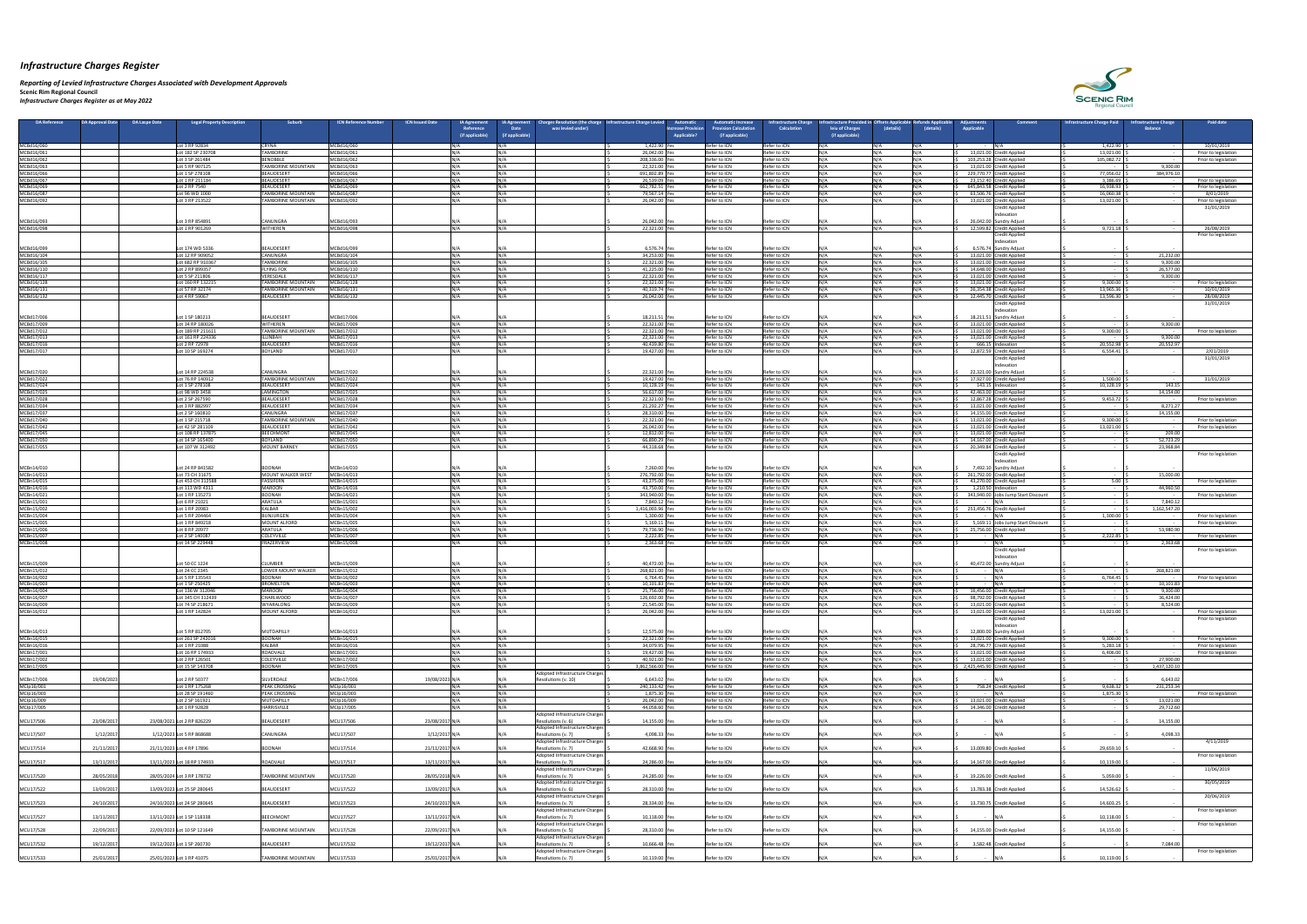*Reporting of Levied Infrastructure Charges Associated with Development Approvals* 

| <b>DA Reference</b>    | <b>DA Approval Date</b>  | <b>DA Laspe Date</b> | <b>Legal Property Description</b>              | Suburb                                           | <b>ICN Reference Number</b> | <b>ICN Issued Date</b><br><b>IA Agreement</b><br>Reference<br>(if applicable) | <b>IA Agreement</b><br><b>Date</b><br>(if applicable) | Charges Resolution (the charge   Infrastructure Charge Levied<br>was levied under) | <b>Automatic</b><br><b>Increase Provision</b><br><b>Applicable?</b> | <b>Automatic Increase</b><br><b>Provision Calculation</b><br>(if applicable) | <b>Infrastructure Charge</b><br><b>Calculation</b> | rastructure Provided in Offsets Applicable<br>leiu of Charges<br>(if applicable) | (details) | <b>Refunds Applicable</b><br>(details) | iustments<br><b>Applicable</b> | Comment                    | <b>Infrastructure Charge Paid</b> | <b>Infrastructure Charge</b><br><b>Balance</b>  | <b>Paid date</b>     |
|------------------------|--------------------------|----------------------|------------------------------------------------|--------------------------------------------------|-----------------------------|-------------------------------------------------------------------------------|-------------------------------------------------------|------------------------------------------------------------------------------------|---------------------------------------------------------------------|------------------------------------------------------------------------------|----------------------------------------------------|----------------------------------------------------------------------------------|-----------|----------------------------------------|--------------------------------|----------------------------|-----------------------------------|-------------------------------------------------|----------------------|
| MCU17/542              | 26/03/2018               |                      | 26/03/2024 Lot 26 RP 32081                     | <b>CANUNGRA</b>                                  | MCU17/542                   | 26/03/2018 N/                                                                 |                                                       | Adopted Infrastructure Charges<br>Resolutions (v. 7)                               | 44,524.00 Yes                                                       | Refer to ICN                                                                 | Refer to ICN                                       |                                                                                  |           |                                        |                                | 14,167.00 Credit Applied   |                                   | 30,357.00                                       |                      |
| MCU17/543              | 20/10/2017               |                      | 20/10/2019 Lot 2 RP 58890                      | CRYNA                                            | MCU17/543                   | 20/10/2017 N/A                                                                |                                                       | Adopted Infrastructure Charges<br>Resolutions (v. 7)                               | 35,350.00 Yes                                                       | Refer to ICN                                                                 | Refer to ICN                                       |                                                                                  |           |                                        |                                | 0.20 Credit Applied        |                                   | 35,349.80                                       |                      |
| MCU17/545              | 23/07/2018               |                      | 23/07/2022 Lot 3 SP 175791                     | BEAUDESERT                                       | MCU17/545                   | 23/07/2018 N/A                                                                |                                                       | Adopted Infrastructure Charges<br>Resolutions (v. 9)                               | 84,235.80                                                           | Refer to ICN                                                                 | Refer to ICN                                       |                                                                                  |           |                                        |                                | 67,626.70 Credit Applied   |                                   | 16,609.1                                        |                      |
| MCU17/547              | 3/08/2018                |                      | 3/08/2024 Lot 4 SP 278108                      | BEAUDESERT                                       | MCU17/547                   | 3/08/2018 N/A                                                                 |                                                       | Adopted Infrastructure Charges<br>Resolutions (v. 7)                               | 1,525,103.86 Ye                                                     | Refer to ICN                                                                 | Refer to ICN                                       |                                                                                  |           |                                        |                                | 41,658.86 Credit Applied   |                                   | 1,483,445.00                                    |                      |
| MCU17/552              | 14/12/201                |                      | 14/12/2023 Lot 48 RP 227627                    | CANUNGRA                                         | MCU17/552                   | 14/12/2017 N/A                                                                |                                                       | <b>Adopted Infrastructure Charges</b><br>Resolutions (v. 7)                        | 24,286.00                                                           | Refer to ICN                                                                 | Refer to ICN                                       |                                                                                  |           |                                        |                                | 14,167.00 Credit Applied   | 10,119.00                         |                                                 | Prior to legislation |
| MCU17/554              | 18/06/2018               |                      | 18/06/2024 Lot 3 RP 802615                     | <b>PEAK CROSSING</b>                             | MCU17/554                   | 18/06/2018 N/A                                                                |                                                       | <b>Adopted Infrastructure Charges</b><br>Resolutions (v. 7)                        | 149,332.30 Yes                                                      | Refer to ICN                                                                 | Refer to ICN                                       |                                                                                  |           |                                        |                                | 112,348.20 Credit Applied  | 36,984.10                         |                                                 | Prior to legislation |
| MCU17/555              | 17/12/2018               |                      | 17/12/2024 Lot 2 RP 129946                     | <b>TAMBORINE MOUNTAIN</b>                        | MCU17/555                   | 17/12/2018 N/A                                                                |                                                       | Adopted Infrastructure Charges<br>Resolutions (v. 9)                               | 41,540.10 Yes                                                       | Refer to ICN                                                                 | Refer to ICN                                       |                                                                                  |           |                                        |                                | 38,036.30 Credit Applied   |                                   | 3,503.80                                        |                      |
| MCU17/556              | 28/05/2018               |                      | 28/05/2022 Lot 15 SP 304946                    | BEAUDESERT                                       | MCU17/556                   | 28/05/2018 N/A                                                                |                                                       | <b>Adopted Infrastructure Charges</b><br>Resolutions (v. 7)                        | 159,896.20                                                          | Refer to ICN                                                                 | Refer to ICN                                       |                                                                                  |           |                                        |                                | 28,334.00 Credit Applied   |                                   | 131,562.20                                      |                      |
| MCU17/560              | 14/02/2018               |                      | 14/02/2022 Lot 14 RP 145257                    | <b>WITHEREN</b>                                  | MCU17/560                   | 14/02/2018 N/                                                                 |                                                       | Adopted Infrastructure Charges<br>Resolutions (v. 7)                               | 24,286.00                                                           | Refer to ICN                                                                 | Refer to ICN                                       |                                                                                  |           |                                        |                                | 14,167.00 Credit Applied   |                                   | 10,119.00                                       |                      |
| MCU17/563              | 16/01/2018               |                      | 16/01/2022 Lot 1 WD 811312                     | <b>BOYLAND</b>                                   | MCU17/563                   | 16/01/2018 N/                                                                 |                                                       | Adopted Infrastructure Charges<br>Resolutions (v. 7)                               | 28,334.00 Yes                                                       | Refer to ICN                                                                 | Refer to ICN                                       |                                                                                  |           |                                        |                                | 14,167.00 Credit Applied   | 14,167.00                         |                                                 | 25/06/2019           |
| MCU17/567              | 26/04/2018               |                      | 26/04/2024 Lot 213 SP 254234                   | BEAUDESERT                                       | MCU17/567                   | 26/04/2018 Ye                                                                 | 31/07/2018                                            | <b>Adopted Infrastructure Charges</b><br>Resolutions (v. 7)                        | 1,032,138.00 Y                                                      | Refer to ICN                                                                 | Refer to ICN                                       |                                                                                  |           |                                        |                                | 789,282.00 Credit Applied  | 255,731.37                        | 242,856.00                                      |                      |
| MCU18/001              | 23/02/2018               |                      | 23/02/2024 Lot 1 RP 192036                     | <b>TAMBORINE MOUNTAIN</b>                        | MCU18/001                   | 23/02/2018 N/A                                                                |                                                       | Adopted Infrastructure Charges<br>Resolutions (v. 7)                               | 24,286.00                                                           | Refer to ICN                                                                 | Refer to ICN                                       |                                                                                  |           |                                        |                                | 14,167.00 Credit Applied   |                                   | 10,119.00                                       |                      |
| MCU18/006              | 8/03/2018                |                      | 8/03/2024 Lot 10 RP 187411                     | <b>WITHEREN</b>                                  | MCU18/006                   | 8/03/2018 N/A                                                                 |                                                       | Adopted Infrastructure Charges<br>Resolutions (v. 7)                               | 24,286.00 Yes                                                       | Refer to ICN                                                                 | Refer to ICN                                       |                                                                                  | N/A       |                                        |                                | 14,167.00 Credit Applied   |                                   | 10,119.00                                       |                      |
| MCU18/008              | 21/05/2019               |                      | 21/05/2025 Lot 5 SP 145499                     | BEAUDESERT                                       | MCU18/008                   | 21/05/2019 N/A                                                                |                                                       | Adopted Infrastructure Charges<br>Resolutions (v. 9)                               | 5,342,825.00 Yes                                                    | Refer to ICN                                                                 | Refer to ICN                                       |                                                                                  |           |                                        | 2,742,117.00 Credit Applied    |                            |                                   | 2,600,708.00                                    |                      |
| MCU18/013              | 3/04/2018                |                      | 3/04/2024 Lot 6 RP 861241                      | DARLINGTON                                       | MCU18/013                   | 3/04/2018 N/A                                                                 |                                                       | Adopted Infrastructure Charges<br>Resolutions (v. 7)                               | 44,861.54 Yes                                                       | Refer to ICN                                                                 | Refer to ICN                                       |                                                                                  |           |                                        |                                | 24,285.00 Credit Applied   |                                   | 20,576.54                                       |                      |
| MCU18/014              | 22/10/2018               |                      | 22/10/2024 Lot 5 RP 32145                      | <b>TAMBORINE MOUNTAIN</b>                        | MCU18/014                   | 22/10/2018 N/A                                                                |                                                       | Adopted Infrastructure Charges<br>Resolutions (v. 9)                               | 26,071.52                                                           | Refer to ICN                                                                 | Refer to ICN                                       |                                                                                  |           |                                        | $\sim$                         | IN/A                       |                                   | 26,071.52                                       |                      |
| MCU18/015              | 23/04/2018               |                      | 23/04/2022 Lot 2 SP 274715                     | <b>TAMBORINE MOUNTAIN</b>                        | MCU18/015                   | 23/04/2018 N/A                                                                |                                                       | Adopted Infrastructure Charges<br>Resolutions (v. 7)                               | 53,561.27 Yes                                                       | Refer to ICN                                                                 | Refer to ICN                                       |                                                                                  |           |                                        |                                | 191.44 Indexation          | 53,752.71                         |                                                 | Prior to legislation |
| MCU18/017              | 15/03/2018               |                      | 15/03/2024 Lot 6 RP 152178                     | BEECHMONT                                        | MCU18/017                   | 15/03/2018 N/A                                                                |                                                       | Adopted Infrastructure Charges<br>Resolutions (v. 7)                               | 24,286.00                                                           | Refer to ICN                                                                 | Refer to ICN                                       |                                                                                  |           |                                        |                                | 14,167.00 Credit Applied   |                                   | 10,119.00                                       |                      |
| MCU18/018              | 3/04/2018                |                      | 3/04/2024 Lot 29 SP 280645                     | BEAUDESERT                                       | MCU18/018                   | 3/04/2018 N/A                                                                 |                                                       | Adopted Infrastructure Charges<br>Resolutions (v. 7)                               | 28,334.00 Yes                                                       | Refer to ICN                                                                 | Refer to ICN                                       |                                                                                  |           |                                        |                                | 13,850.43 Credit Applied   | 14,483.57                         |                                                 | 10/07/2019           |
|                        | 22/05/2018               |                      | 22/05/2024 Lot 1 SP 157870                     | TAMBORINE MOUNTAIN                               | MCU18/026                   | 22/05/2018 N/A                                                                |                                                       | Adopted Infrastructure Charges<br>Resolutions (v. 7)                               |                                                                     | Refer to ICN                                                                 | Refer to ICN                                       |                                                                                  |           |                                        |                                | 14,167.00 Credit Applied   | 20,238.00                         |                                                 | Prior to legislation |
| MCU18/026              |                          |                      |                                                |                                                  |                             |                                                                               |                                                       | Adopted Infrastructure Charges                                                     | 34,405.00 Yes                                                       |                                                                              |                                                    |                                                                                  |           |                                        |                                |                            |                                   |                                                 |                      |
| MCU18/027              | 13/07/2018               |                      | 13/07/2024 Lot 11 RP 151391                    | <b>KALBAR</b>                                    | MCU18/027                   | 13/07/2018 N/A                                                                |                                                       | Resolutions (v. 7)<br>Adopted Infrastructure Charges                               | 34,212.68 Yes                                                       | Refer to ICN                                                                 | Refer to ICN                                       |                                                                                  |           |                                        | $\sim$                         |                            |                                   | 34,212.68                                       | Prior to legislation |
| MCU18/031              | 19/03/2018               |                      | 19/03/2024 Lot 393 RP 136433                   | <b>TAMBORINE MOUNTAIN</b>                        | MCU18/031                   | 19/03/2018 N/A                                                                |                                                       | Resolutions (v. 7)<br>Adopted Infrastructure Charges                               | 24,286.00 Yes                                                       | Refer to ICN                                                                 | Refer to ICN                                       |                                                                                  |           |                                        |                                | 14,167.00 Credit Applied   | 10,119.00                         |                                                 | Prior to legislation |
| MCU18/036              | 26/04/2018               |                      | 26/04/2024 Lot 66 RP 155313                    | KOORALBYN                                        | MCU18/036                   | 26/04/2018 N/A                                                                |                                                       | Resolutions (v. 7)<br>Adopted Infrastructure Charges                               | 24,286.00                                                           | Refer to ICN                                                                 | Refer to ICN                                       |                                                                                  |           |                                        |                                | 14,167.00 Credit Applied   | 10,119.00                         |                                                 | 13/06/2019           |
| MCU18/038              | 9/05/2018                |                      | 9/05/2024 Lot 56 SP 280644                     | BEAUDESERT                                       | MCU18/038                   | 9/05/2018 N/A                                                                 |                                                       | Resolutions (v. 7)<br>Adopted Infrastructure Charges                               | 28,334.00 Yes                                                       | Refer to ICN                                                                 | Refer to ICN                                       |                                                                                  |           |                                        |                                | 13,877.01 Credit Applied   | 14,456.99                         |                                                 | Prior to legislation |
| MCU18/042              | 29/05/2018               |                      | 29/05/2024 Lot 32 RP 180026                    | <b>WITHEREN</b>                                  | MCU18/042                   | 29/05/2018 N/A                                                                |                                                       | Resolutions (v. 7)<br>Adopted Infrastructure Charges                               | 24,286.00 Yes                                                       | Refer to ICN                                                                 | Refer to ICN                                       |                                                                                  |           |                                        |                                | 14,091.55 Credit Applied   | 10,194.45                         |                                                 |                      |
| MCU18/043              | 22/05/2018               |                      | 22/05/2024 Lot 76 RP 170680                    | TAMBORINE MOUNTAIN                               | MCU18/043                   | 22/05/2018 N/A                                                                |                                                       | Resolutions (v. 7)<br>Adopted Infrastructure Charges                               | 24,286.00 Yes                                                       | Refer to ICN                                                                 | Refer to ICN                                       |                                                                                  |           |                                        |                                | 14,167.00 Credit Applied   | \$10,729.35 30/12/20              | 10,119.00                                       |                      |
| MCU18/050              | 28/05/2018               |                      | 28/05/2024 Lot 1 SP 142215                     | BEAUDESERT                                       | MCU18/050                   | 28/05/2018 N/A                                                                |                                                       | Resolutions (v. 7)<br>Adopted Infrastructure Charges                               | 45,490.40                                                           | Refer to ICN                                                                 | Refer to ICN                                       |                                                                                  |           |                                        |                                | 42,965.40 Credit Applied   |                                   | 2,525.00                                        | Prior to legislation |
| MCU18/056              |                          |                      | Lot 1 RP 22586                                 | PEAK CROSSING                                    | MCU18/056                   |                                                                               |                                                       | Resolutions (v. 7)<br>Adopted Infrastructure Charges <sup>1</sup>                  | 24,286.00 Yes                                                       | Refer to ICN                                                                 | Refer to ICN                                       |                                                                                  |           |                                        |                                | 14,167.00 Credit Applied   | 10,119.00                         |                                                 | Prior to legislation |
| MCU18/057              | 23/05/2017               |                      | 23/05/2018 Lot 9 SP 280644                     | BEAUDESERT                                       | MCU18/057                   | 23/05/2017 N/A                                                                |                                                       | Resolutions (v. 5)<br>Adopted Infrastructure Charges                               | 153.72 Yes                                                          | Refer to ICN                                                                 | Refer to ICN                                       |                                                                                  |           |                                        | $\sim$ $-$                     |                            | 153.72                            |                                                 | 21/08/2019           |
| MCU18/060              | 22/06/2019               |                      | 22/06/2025 Lot 10 RP 32147                     | <b>TAMBORINE MOUNTAIN</b>                        | MCU18/060                   | 22/06/2019 N/                                                                 |                                                       | Resolutions (v. 8)<br>Adopted Infrastructure Charges                               | 28,334.00 Yes                                                       | Refer to ICN                                                                 | Refer to ICN                                       |                                                                                  |           |                                        |                                | 13,790.61 Credit Applied   | 14,543.39                         |                                                 |                      |
| MCU18/063              | 19/09/2018               |                      | 19/09/2024 Lot 2 RP 136419                     | CANUNGRA                                         | MCU18/063                   | 19/09/2018 N/A                                                                |                                                       | Resolutions (v. 9)<br>Adopted Infrastructure Charges                               | 80,285.98                                                           | Refer to ICN                                                                 | Refer to ICN                                       |                                                                                  |           |                                        |                                | 60,388.03 Credit Applied   |                                   | 19,897.95                                       |                      |
| MCU18/065              | 25/07/2018               |                      | 25/07/2024 Lot 21 RP 148161                    | <b>BEAUDESERT</b>                                | MCU18/065                   | 25/07/2018 N/A                                                                |                                                       | Resolutions (v. 9)<br>Adopted Infrastructure Charges                               | 28,692.00 Yes                                                       | Refer to ICN                                                                 | Refer to ICN                                       |                                                                                  |           |                                        |                                | 14,346.00 Credit Applied   |                                   | 14,346.00                                       |                      |
| MCU18/066              | 13/11/2008               |                      | 13/11/2012 Lot 2 SP 238660                     | BEAUDESERT                                       | MCU18/066                   | 13/11/2008 N/A                                                                |                                                       | Resolutions (v. 7)<br>Adopted Infrastructure Charges                               | 19,106.00 Yes                                                       | Refer to ICN                                                                 | Refer to ICN                                       |                                                                                  | N / A     |                                        | - IN/A                         |                            |                                   | 19,106.00                                       |                      |
| MCU18/081              | 20/12/2018               |                      | 20/12/2024 Lot 2 RP 888303                     | BEAUDESERT                                       | MCU18/081                   | 20/12/2018 N/A                                                                |                                                       | Resolutions (v. 9)<br>Adopted Infrastructure Charges                               | 513,959.41 Yes                                                      | Refer to ICN                                                                 | Refer to ICN                                       |                                                                                  |           |                                        |                                | 305,876.50 Credit Applied  |                                   | 208,082.9                                       |                      |
| MCU18/087              | 23/08/2018               |                      | 23/08/2024 Lot 4 RP 151710                     | VERESDALE                                        | MCU18/087                   | 23/08/2018 N/A                                                                |                                                       | Resolutions (v. 9)<br>Adopted Infrastructure Charges                               | 28,692.00 Ye                                                        | Refer to ICN                                                                 | Refer to ICN                                       |                                                                                  |           |                                        |                                | 14,346.00 Credit Applied   |                                   | 14,346.00                                       | 6/12/2019            |
| MCU18/088              | 16/11/2018               |                      | 16/11/2024 Lot 9 RP 21401                      | PEAK CROSSING                                    | MCU18/088                   | 16/11/2018 N/A                                                                |                                                       | Resolutions (v. 9)<br>Adopted Infrastructure Charges                               | 11,799.36 Yes                                                       | Refer to ICN                                                                 | Refer to ICN                                       |                                                                                  |           |                                        |                                | 327.90 Indexation          | 12,127.26                         |                                                 |                      |
| MCU18/090              | 28/09/2018               |                      | 28/09/2024 Lot 11 RP 94728                     | BOONAH                                           | MCU18/090                   | 28/09/2018 N/A                                                                |                                                       | Resolutions (v. 9)<br>Adopted Infrastructure Charges                               | 86,901.20 Yes                                                       | Refer to ICN                                                                 | Refer to ICN                                       |                                                                                  |           |                                        |                                |                            |                                   | 86,901.20                                       |                      |
| MCU18/091<br>MCU18/099 | 12/10/2018<br>23/12/2019 |                      | 12/10/2024 Lot 1 RP 146284<br>Lot 20 SP 301296 | BEAUDESERT<br>BEECHMONT                          | MCU18/091<br>MCU18/099      | 12/10/2018 N/A<br>23/12/2019 N/A                                              |                                                       | Resolutions (v. 9)                                                                 | 4,194.60 Yes<br>25,133.00 Yes                                       | Refer to ICN<br>Refer to ICN                                                 | Refer to ICN<br>Refer to ICN                       |                                                                                  | N / A     |                                        | 14,661.00 N/A                  |                            | 10,472.00                         | 4,194.60                                        | 31/01/2020           |
|                        |                          |                      |                                                |                                                  |                             | Deferral IA #<br>11688464 due June                                            |                                                       | Adopted Infrastructure Charges                                                     |                                                                     |                                                                              |                                                    |                                                                                  |           |                                        |                                |                            |                                   |                                                 |                      |
| MCU18/099              | 5/12/2018                |                      | 5/12/2024 Lot 20 SP 301296                     | BEECHMONT                                        | MCU18/099                   | 5/12/2018 2024<br>Deferral IA #                                               |                                                       | 20/04/2022 Resolutions (v. 9)                                                      | 31,938.23 Yes                                                       | Refer to ICN                                                                 | Refer to ICN                                       |                                                                                  | N/A       |                                        |                                | - Credit Applied           |                                   | 31,938.23                                       |                      |
| MCU18/099              | 5/12/2018                |                      | 5/12/2024 Lot 20 SP 301296                     | BEECHMONT                                        | MCU18/099                   | 11688464 due June<br>5/12/2018 2025                                           |                                                       | Adopted Infrastructure Charges<br>20/04/2022 Resolutions (v. 9)                    | 31,938.23 Yes                                                       | Refer to ICN                                                                 | Refer to ICN                                       |                                                                                  |           |                                        | $\sim$ $-$                     | <b>Credit Applied</b>      |                                   | 31,938.23                                       |                      |
|                        |                          |                      |                                                |                                                  |                             | Deferral IA #                                                                 |                                                       |                                                                                    |                                                                     |                                                                              |                                                    |                                                                                  |           |                                        |                                |                            |                                   |                                                 |                      |
| MCU18/099              | 5/12/2018                |                      | 5/12/2024 Lot 20 SP 301296                     | BEECHMONT                                        | MCU18/099                   | 11688464 due June<br>5/12/2018 2026                                           |                                                       | Adopted Infrastructure Charges<br>20/04/2022 Resolutions (v. 9)                    | 31,938.23 Yes                                                       | Refer to ICN                                                                 | Refer to ICN                                       |                                                                                  |           |                                        | $\sim$ $-$                     | <b>Credit Applied</b>      |                                   | 31,938.23                                       |                      |
| MCU18/102              | 28/09/2018               |                      | 28/09/2024 Lot 23 SP 292585                    | BEAUDESERT                                       | MCU18/102                   | 28/09/2018 N/A                                                                |                                                       | Adopted Infrastructure Charges<br>Resolutions (v. 9)                               | 20,494.00 Yes                                                       | Refer to ICN                                                                 | Refer to ICN                                       |                                                                                  |           |                                        |                                | 14,346.00 Credit Applied   |                                   | 6,148.00                                        |                      |
| MCU18/103              | 22/10/2018               |                      | 22/10/2024 Lot 7 RP 819287                     | TAMBORINE                                        | MCU18/103                   | 22/10/2018 N/A                                                                |                                                       | Adopted Infrastructure Charges<br>Resolutions (v. 9)                               | 28,692.00 Yes                                                       | Refer to ICN                                                                 | Refer to ICN                                       |                                                                                  |           |                                        |                                | 14,076.58 Credit Applied   | 14,615.42                         |                                                 | 13/08/2019           |
| MCU18/104              | 3/08/2018                |                      | 3/08/2024 Lot 57 SP 280644                     | BEAUDESERT                                       | MCU18/104                   | 3/08/2018 N/A                                                                 |                                                       | Adopted Infrastructure Charges<br>Resolutions (v. 9)                               | 28,692.00 Yes                                                       | Refer to ICN                                                                 | Refer to ICN                                       |                                                                                  |           |                                        |                                | 14,123.50 Credit Applied   | 14,568.50                         |                                                 | 27/06/2019           |
| MCU18/108              | 7/11/2018                |                      | 7/11/2024 Lot 137 CH 311786                    | <b>PEAK CROSSING</b>                             | MCU18/108                   | 7/11/2018 N/A                                                                 |                                                       | Adopted Infrastructure Charges<br>Resolutions (v. 9)                               | 38,938.00 Yes                                                       | Refer to ICN                                                                 | Refer to ICN                                       |                                                                                  |           |                                        |                                | 28,692.00 Credit Applied   |                                   | 10,246.00                                       |                      |
| MCU18/109              | 30/10/2018               |                      | 30/10/2022 Lot 905 SP 291371                   | GLENEAGLE                                        | MCU18/109                   | 30/10/2018 N/A                                                                |                                                       | Adopted Infrastructure Charges<br>Resolutions (v. 9)                               | 28,692.00 Yes                                                       | Refer to ICN                                                                 | Refer to ICN                                       |                                                                                  |           |                                        |                                | 14,346.00 Credit Applied   | 14,346.00                         |                                                 | 20/09/2019           |
| MCU18/114              | 18/10/2018               |                      | 18/10/2024 Lot 1 RP 882997                     | BEAUDESERT                                       | MCU18/114                   | 18/10/2018 N/A                                                                |                                                       | Adopted Infrastructure Charges<br>Resolutions (v. 9)                               | 38,242.92 Yes                                                       | Refer to ICN                                                                 | Refer to ICN                                       |                                                                                  |           |                                        |                                | 14,346.00 Credit Applied   |                                   | 23,896.92                                       |                      |
|                        |                          |                      |                                                |                                                  |                             |                                                                               |                                                       | Adopted Infrastructure Charges                                                     |                                                                     |                                                                              |                                                    |                                                                                  |           |                                        |                                |                            |                                   | Refer to Deferral                               |                      |
| MCU18/115<br>MCU18/121 | 8/08/2019                |                      | 8/08/2025 Lot 1 RP 213559<br>Lot 17 SP 239426  | <b>TAMBORINE MOUNTAIN</b><br><b>MOUNT ALFORD</b> | MCU18/115<br>MCU18/121      | 8/08/2019 NA                                                                  |                                                       | Resolutions (v. 10)                                                                | \$48,202.95 Yes<br>30,738.00 Yes                                    | Refer to ICN<br>Refer to ICN                                                 | Refer to ICN<br>Refer to ICN                       |                                                                                  | N/A       | $N1/\Lambda$                           | $-N/A$                         | \$14,661.00 Credit Applied |                                   | 11,575.42 Infrastructure Agreement<br>30,738.00 | 1/06/2021            |
| MCU18/122              | 14/09/2018               |                      | 14/09/2024 Lot 4 RP 847572                     | <b>TAMBORINE MOUNTAIN</b>                        | MCU18/122                   | 14/09/2018 N/A                                                                |                                                       | Adopted Infrastructure Charges<br>Resolutions (v. 9)                               | 28,692.00 Yes                                                       | Refer to ICN                                                                 | Refer to ICN                                       |                                                                                  |           |                                        |                                | 14,346.00 Credit Applied   | 14,346.00 \$                      |                                                 | Prior to legislation |

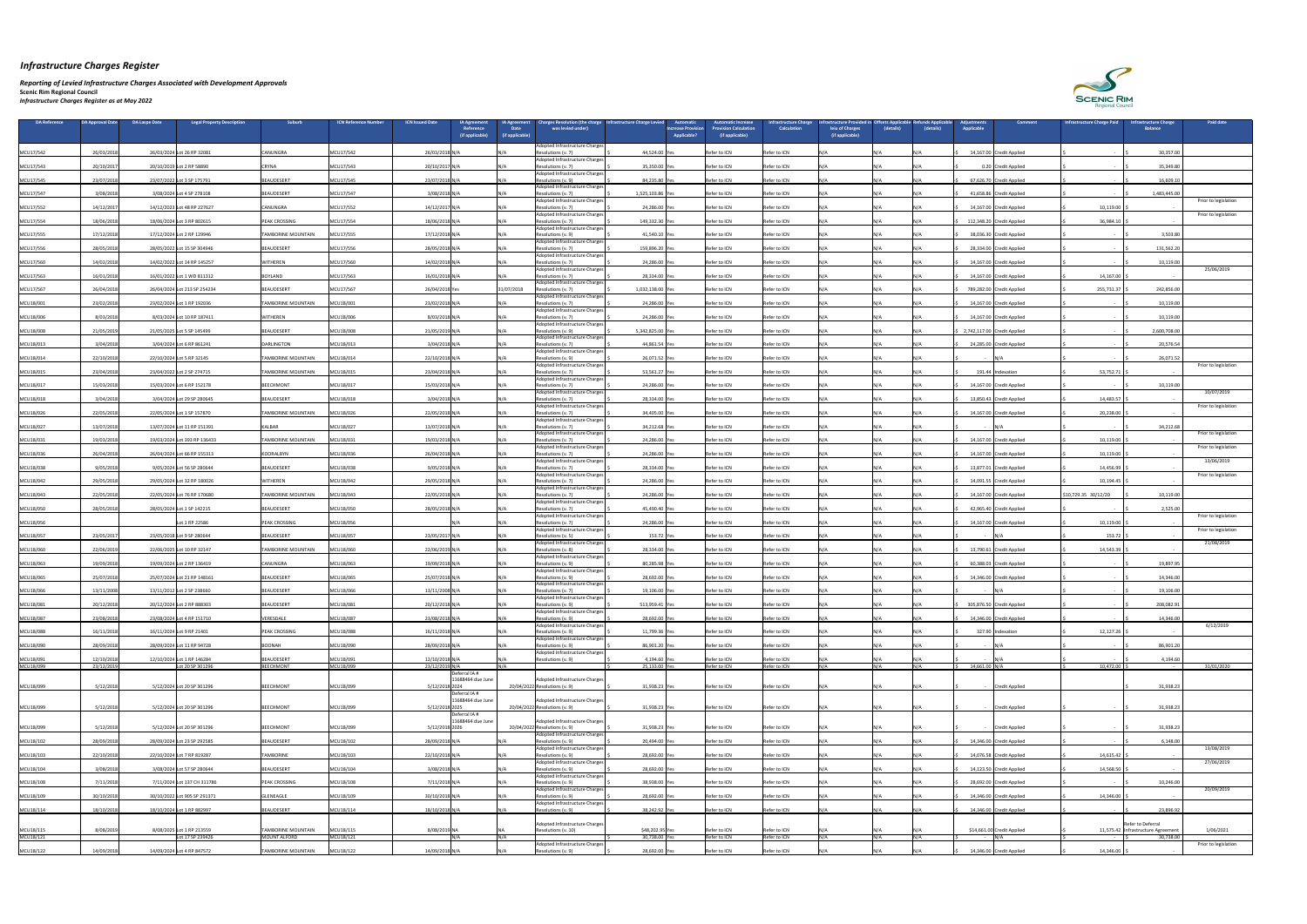*Reporting of Levied Infrastructure Charges Associated with Development Approvals* 

| DA Reference           | <b>DA Approval Date</b>       | DA Laspe Date       | <b>Legal Property Description</b>                      | <b>Suburb</b>                                | <b>ICN Reference Number</b><br><b>ICN Issued Date</b> | <b>IA Agreement</b><br>Reference<br>(if applicable) | <b>IA Agreement</b><br><b>Date</b><br>(if applicable) | <b>Charges Resolution (the charge</b><br>was levied under)                | <b>Automatic</b><br>Infrastructure Charge Levied<br><b>Increase Provision</b><br><b>Applicable?</b> | <b>Automatic Increase</b><br><b>rovision Calculation</b><br>(if applicable) | <b>Infrastructure Charge</b><br><b>Calculation</b> | frastructure Provided in Offsets Applicable<br>leiu of Charges<br>(if applicable) | (details)   | (details)    | liustments<br>Applicable | Comment                  | Infrastructure Charge Paid | <b>Infrastructure Charge</b><br><b>Balance</b> | <b>Paid date</b>                                       |
|------------------------|-------------------------------|---------------------|--------------------------------------------------------|----------------------------------------------|-------------------------------------------------------|-----------------------------------------------------|-------------------------------------------------------|---------------------------------------------------------------------------|-----------------------------------------------------------------------------------------------------|-----------------------------------------------------------------------------|----------------------------------------------------|-----------------------------------------------------------------------------------|-------------|--------------|--------------------------|--------------------------|----------------------------|------------------------------------------------|--------------------------------------------------------|
|                        |                               |                     |                                                        |                                              |                                                       |                                                     |                                                       | Adopted Infrastructure Charges                                            |                                                                                                     |                                                                             |                                                    |                                                                                   |             |              |                          |                          |                            |                                                | 28/08/2019                                             |
| MCU18/123              | 10/09/201                     |                     | 10/09/2024 Lot 55 SP 280644                            | BEAUDESERT                                   | MCU18/123<br>10/09/2018 N/A                           |                                                     |                                                       | Resolutions (v. 9)<br>Adopted Infrastructure Charges                      | 28,692.00 Yes                                                                                       | Refer to ICN                                                                | Refer to ICN                                       |                                                                                   |             |              |                          | 14,039.58 Credit Applied | 14,652.42                  |                                                |                                                        |
| MCU18/125              | 24/09/201                     |                     | 24/09/2024 Lot 5 RP 44268                              | VERESDALE                                    | 24/09/2018 N/A<br>MCU18/125                           |                                                     |                                                       | Resolutions (v. 9)<br>Adopted Infrastructure Charges                      | 24,593.00 Yes                                                                                       | Refer to ICN                                                                | Refer to ICN                                       |                                                                                   |             |              |                          | 14,346.00 Credit Applied |                            | 10,247.00                                      | 23/10/2019                                             |
| MCU18/127              | 16/11/2018                    |                     | 16/11/2024 Lot 166 SP 299702                           | BEAUDESERT                                   | MCU18/127<br>16/11/2018 N/A                           |                                                     |                                                       | Resolutions (v. 9)<br>Adopted Infrastructure Charges                      | 24,593.00 Yes                                                                                       | Refer to ICN                                                                | Refer to ICN                                       |                                                                                   | N / A       |              |                          | 14,346.00 Credit Applied | 10,247.00                  |                                                | 23/05/2019                                             |
| MCU18/128              | 12/11/2018                    |                     | 12/11/2024 Lot 35 SP 299702                            | BEAUDESERT                                   | 12/11/2018 N/A<br>MCU18/128                           |                                                     |                                                       | Resolutions (v. 9)<br>Adopted Infrastructure Charges                      | 28,692.00 Yes                                                                                       | Refer to ICN                                                                | Refer to ICN                                       |                                                                                   |             |              |                          | 14,346.00 Credit Applied | 14,346.00                  |                                                | 7/08/2019                                              |
| MCU18/129              | 9/11/2018                     |                     | 9/11/2024 Lot 34 SP 299702                             | BEAUDESERT                                   | MCU18/129<br>9/11/2018 N/A                            |                                                     |                                                       | Resolutions (v. 9)<br>Adopted Infrastructure Charges                      | 28,692.00 Yes                                                                                       | Refer to ICN                                                                | Refer to ICN                                       |                                                                                   |             |              |                          | 14,346.00 Credit Applied | 14,346.00                  |                                                | 17/07/2019                                             |
| MCU18/130              | 12/11/2018                    |                     | 12/11/2024 Lot 34 SP 280645                            | BEAUDESERT                                   | MCU18/130<br>12/11/2018 N/A                           |                                                     |                                                       | Resolutions (v. 9)<br>Adopted Infrastructure Charges                      | 28,692.00                                                                                           | Refer to ICN                                                                | Refer to ICN                                       |                                                                                   |             |              |                          | 14,217.09 Credit Applied | 14,474.91                  |                                                |                                                        |
| MCU18/142              | 16/11/2018                    |                     | 16/11/2024 Lot 14 SP 299702                            | BEAUDESERT                                   | MCU18/142<br>16/11/2018 N/A                           |                                                     |                                                       | Resolutions (v. 9)<br>Adopted Infrastructure Charges                      | 24,593.00 Yes                                                                                       | Refer to ICN                                                                | Refer to ICN                                       |                                                                                   | N /Δ        |              |                          | 14,346.00 Credit Applied |                            | 10,247.00                                      |                                                        |
| MCU18/147              | 23/01/2020                    |                     | 23/01/2026 Lot 11 RP 15047                             | DUGANDAN                                     | MCU18/147<br>28/01/2020 N/A                           |                                                     |                                                       | Resolutions (v. 10)<br>Adopted Infrastructure Charges                     | 480,329.00 Yes                                                                                      | Refer to ICN                                                                | Refer to ICN                                       |                                                                                   | N /Δ        |              |                          |                          |                            | 480,329.00                                     |                                                        |
| MCU18/152              | 21/01/2019                    |                     | 21/01/2015 Lot 52 RP 905541                            | <b>OAKY CREEK</b>                            | MCU18/152<br>21/01/2019 N/A                           |                                                     |                                                       | Resolutions (v. 9)<br>Adopted Infrastructure Charges                      | 55,364.50 Ye                                                                                        | Refer to ICN                                                                | Refer to ICN                                       |                                                                                   | N / A       |              |                          |                          |                            | 55,364.50                                      |                                                        |
| MCU18/157              | 27/11/2019                    |                     | 27/11/2026 Lot 15 SP 251267                            | <b>BOYLAND</b>                               | 27/11/2019 N/A<br>MCU18/157                           |                                                     |                                                       | Resolutions (v. 10)<br>Adopted Infrastructure Charges                     | 96,722.67 Yes                                                                                       | Refer to ICN                                                                | Refer to ICN                                       |                                                                                   | N / A       |              |                          |                          |                            | 96,722.67                                      |                                                        |
| MCU18/169              | 25/09/201                     |                     | 25/09/2025 Lot 16 RP 131356                            | <b>TAMBORINE MOUNTAIN</b>                    | MCU18/169<br>25/09/2019 N/A                           |                                                     |                                                       | Resolutions (v. 10)<br>Adopted Infrastructure Charges                     | 12,596.49 Yes                                                                                       | Refer to ICN                                                                | Refer to ICN                                       |                                                                                   |             |              |                          |                          |                            | 12,596.49                                      |                                                        |
| MCU18/171              | 20/03/2019                    |                     | 20/03/2025 Lot 2 RP 32120                              | <b>TAMBORINE MOUNTAIN</b>                    | MCU18/171<br>20/03/2019 N/A                           |                                                     |                                                       | Resolutions (v. 9)<br>Adopted Infrastructure Charges                      | 63,700.06 Yes                                                                                       | Refer to ICN                                                                | Refer to ICN                                       |                                                                                   | N /Δ        |              |                          | 14,346.00 Credit Applied |                            | 49,354.06                                      |                                                        |
| MCU18/172              | 8/03/2019                     |                     | 8/03/2025 Lot 31 SP 123156                             | <b>WONGLEPONG</b>                            | MCU18/172<br>8/03/2019 N/A                            |                                                     |                                                       | Resolutions (v. 9)<br>Adopted Infrastructure Charges                      | 14,346.00 Yes                                                                                       | Refer to ICN                                                                | Refer to ICN                                       |                                                                                   | N/A         |              | $\sim$ $-$               | IN/A                     |                            | 14,346.00                                      |                                                        |
| MCU18/175              | 22/03/2022                    |                     | 22/03/2028 Lot 48 RP 32116                             | <b>TAMBORINE MOUNTAIN</b>                    | 22/03/2022 N/A<br>MCU18/175                           |                                                     |                                                       | Resolutions (v. 13)<br>Adopted Infrastructure Charges <sup>1</sup>        | 17,529.96 Yes                                                                                       | Refer to ICN                                                                | Refer to ICN                                       |                                                                                   |             |              |                          |                          |                            | 17,529.96                                      |                                                        |
| MCU18/176<br>MCU19/007 | 23/03/2022                    |                     | 23/03/2028 Lot 48 RP 32117<br>Lot 15 RP 169353         | <b>TAMBORINE MOUNTAIN</b><br><b>WITHEREN</b> | 23/03/2022 N/A<br>MCU18/176<br>MCU19/007              |                                                     | <b>INI/A</b>                                          | Resolutions (v. 13)                                                       | 53,176.74 Yes<br>10,247.00 Yes                                                                      | Refer to ICN<br>Refer to ICN                                                | Refer to ICN<br>Refer to ICN                       |                                                                                   | NΙ/Δ<br>N/A | $\mathbf{N}$ |                          | IN/A                     |                            | 53,176.74<br>10,247.00                         |                                                        |
| MCU19/008              | 11/04/2019                    |                     | 11/04/2025 Lot 16 RP 195837                            | BEECHMONT                                    | 11/04/2019 N/A<br>MCU19/008                           |                                                     |                                                       | Adopted Infrastructure Charges<br>Resolutions (v. 9)                      | 14,346.00 Yes                                                                                       | Refer to ICN                                                                | Refer to ICN                                       |                                                                                   | NΙ/Δ        |              |                          |                          |                            | 14,346.00                                      |                                                        |
| MCU19/011              | 26/03/2019                    |                     | 26/03/2025 Lot 2 RP 193610                             | <b>WONGLEPONG</b>                            | MCU19/011<br>26/03/2019 N/A                           |                                                     |                                                       | Adopted Infrastructure Charges<br>Resolutions (v. 9)                      | 14,346.00 Yes                                                                                       | Refer to ICN                                                                | Refer to ICN                                       |                                                                                   | N / A       |              |                          |                          |                            | 14,346.00                                      |                                                        |
| MCU19/013              | 30/05/2019                    |                     | 30/05/2025 Lot 1 RP 76901                              | BEAUDESERT                                   | MCU19/013<br>30/05/2019 N/A                           |                                                     |                                                       | Adopted Infrastructure Charges<br>Resolutions (v. 9)                      | 14,346.00 Yes                                                                                       | Refer to ICN                                                                | Refer to ICN                                       |                                                                                   | N/A         |              |                          |                          |                            | 14,346.00                                      |                                                        |
| MCU19/015              | 4/04/201                      |                     | 4/04/2025 Lot 4 SP 246350                              | <b>WONGLEPONG</b>                            | MCU19/015<br>4/04/2019 N/A                            |                                                     |                                                       | Adopted Infrastructure Charges<br>Resolutions (v. 9)                      | 10,247.00 Yes                                                                                       | Refer to ICN                                                                | Refer to ICN                                       |                                                                                   |             |              |                          |                          |                            | 10,247.00                                      |                                                        |
| MCU19/035              | 11/09/2019                    |                     | 11/09/2025 Lot 1 RP 50738                              | BEAUDESERT                                   | MCU19/035<br>11/09/2019 N/A                           |                                                     |                                                       | Adopted Infrastructure Charges'<br>Resolutions (v. 10)                    | 10,472.00 Yes                                                                                       | Refer to ICN                                                                | Refer to ICN                                       |                                                                                   |             |              |                          |                          |                            | 10,472.00                                      |                                                        |
| MCU19/040              |                               | MCU19/022 9/02/2027 | Lot 7 RP 64873<br>Lot 99 SP 170198 & Lot 37 SP 185265  | BEAUDESERT                                   | MCU19/040                                             |                                                     |                                                       | Adopted Infrastructure Charges                                            | 14,661.00 Yes                                                                                       | Refer to ICN                                                                | Refer to ICN                                       |                                                                                   | <b>Ν</b> /Δ |              |                          | ININ                     |                            | 14,661.00                                      |                                                        |
| MCU19/022 & RAL19/009  | 9/02/2021 RAL19/0009 9/2/2025 |                     | & Lot 38 SP 185265                                     | ARATULA                                      | MCU19/022 & RAL19/009<br>9/02/2021 N/A                |                                                     |                                                       | Resolutions (v. 12)<br>Adopted Infrastructure Charges                     | 167,903.75 Yes                                                                                      | Refer to ICN                                                                | Refer to ICN                                       |                                                                                   | N / A       |              |                          |                          |                            | 167,903.75                                     | 3/12/2019                                              |
| MCU19/041              | 16/06/2019                    |                     | 16/06/2025 Lot 28 SP 191460                            | <b>PEAK CROSSING</b>                         | MCU19/041<br>16/06/2019 N/A                           |                                                     |                                                       | Resolutions (v. 9)<br>Adopted Infrastructure Charges                      | 34,210.14 Yes                                                                                       | Refer to ICN                                                                | Refer to ICN                                       |                                                                                   | N/A         |              |                          | 13,228.38 Credit Applied | 20,981.76                  |                                                | 10/10/2019                                             |
| MCU19/047              | 19/08/2025                    |                     | Lot 100 SP 219676                                      | BEAUDESERT                                   | MCU19/047<br>19/08/2025 N/A                           |                                                     |                                                       | Resolutions (v. 10)<br>Adopted Infrastructure Charges                     | 15,392.86 Yes                                                                                       | Refer to ICN                                                                | Refer to ICN                                       |                                                                                   |             |              |                          |                          | 15,392.86                  |                                                | 8/01/2020                                              |
| MCU19/049              | 27/06/2019                    |                     | 27/06/2025 Lot 22 SP 115823                            | KNAPP CREEK                                  | MCU19/049<br>27/06/2019 N/A                           |                                                     |                                                       | Resolutions (v. 9)<br>Adopted Infrastructure Charges                      | 28,692.00 Yes                                                                                       | Refer to ICN                                                                | Refer to ICN                                       |                                                                                   |             |              |                          | 14,219.76 Credit Applied | 14,472.24                  |                                                |                                                        |
| MCU19/051              | 31/03/2021                    |                     | 31/03/2027 Lot 1 RP 161361                             | <b>TAMBORINE MOUNTAIN</b>                    | 31/03/2021 N/A<br>MCU19/051 - Stage 1                 |                                                     |                                                       | Resolutions (v. 12)<br>Adopted Infrastructure Charges                     | \$10,795.20 Yes                                                                                     | Refer to ICN                                                                | Refer to ICN                                       |                                                                                   | N / A       |              |                          |                          | 10,795.20                  |                                                | 26/07/2021                                             |
| MCU19/051              | 31/03/2021                    |                     | 31/03/2027 Lot 1 RP 161362                             | <b>TAMBORINE MOUNTAIN</b>                    | 31/03/2021 N/A<br>MCU19/052 - Stage 2                 |                                                     |                                                       | Resolutions (v. 12)<br>Adopted Infrastructure Charges                     | \$10,795.20 Yes                                                                                     | Refer to ICN                                                                | Refer to ICN                                       |                                                                                   | N/A         |              |                          |                          |                            | \$10,795.20                                    |                                                        |
| MCU19/058              | 16/08/2019                    |                     | 16/08/2025 Lot 17 RP 169353                            | <b>WITHEREN</b>                              | 16/08/2019 N/A<br>MCU19/058                           |                                                     |                                                       | Resolutions (v. 10)<br>Adopted Infrastructure Charges'                    | 10,472.00 Yes                                                                                       | Refer to ICN                                                                | Refer to ICN                                       |                                                                                   | N /Δ        |              |                          |                          |                            | 10,472.00                                      |                                                        |
| MCU19/061              | 5/09/2019                     |                     | 5/09/2025 Lot 1 SP 180595                              | <b>BOYLAND</b>                               | MCU19/061<br>5/09/2019 N/A                            |                                                     |                                                       | Resolutions (v. 10)<br>Adopted Infrastructure Charges                     | 10,472.00 Yes                                                                                       | Refer to ICN                                                                | Refer to ICN                                       |                                                                                   | N / A       |              |                          |                          |                            | 10,472.00                                      | 5/05/2020                                              |
| MCU19/062              | 6/04/2020                     |                     | 6/04/2026 Lot 1 SP 157870                              | <b>TAMBORINE MOUNTAIN</b>                    | 7/04/2020 N/<br>MCU19/062                             |                                                     |                                                       | Resolutions (v. 11)<br>Adopted Infrastructure Charges                     | \$7,330.00 Yes                                                                                      | Refer to ICN                                                                | Refer to ICN                                       |                                                                                   |             |              |                          |                          | 7,330.00                   |                                                |                                                        |
| MCU19/064              | 11/11/201                     |                     | 11/11/2025 Lot 993 RP 187387                           | <b>BOONAH</b>                                | MCU19/064<br>11/11/2019 N/A                           |                                                     |                                                       | Resolutions (v. 10)<br>Adopted Infrastructure Charges                     | 157,698.47 Yes                                                                                      | Refer to ICN                                                                | Refer to ICN                                       |                                                                                   |             |              |                          | 74,571.52 Credit Applied |                            | 83,126.95                                      |                                                        |
| MCU19/065              | 25/07/2019                    |                     | 25/07/2026 Lot 11 RP 211175                            | BEAUDESERT                                   | MCU19/065<br>25/07/2019 N/A                           |                                                     |                                                       | Resolutions (v. 10)<br>Adopted Infrastructure Charges                     | 25,133.00 Yes                                                                                       | Refer to ICN                                                                | Refer to ICN                                       |                                                                                   |             |              |                          | 14,661.00 Credit Applied |                            | 10,472.00                                      |                                                        |
| MCU19/066              | 2/01/2020                     |                     | 2/01/2026 Lot 9 RP 17896                               | BOONAH                                       | MCU19/066<br>2/01/2020 N/A                            |                                                     |                                                       | Resolutions (v. 10)<br>Adopted Infrastructure Charges                     | 74,396.71 Yes                                                                                       | Refer to ICN                                                                | Refer to ICN                                       |                                                                                   | N / A       |              |                          |                          |                            | 74,396.7                                       |                                                        |
| MCU19/068              | 26/07/201                     |                     | 26/07/2025 Lot 50 SP 280644                            | BEAUDESERT                                   | MCU19/068<br>26/07/2019 N/A                           |                                                     |                                                       | Resolutions (v. 10)                                                       | 14,661.00 Yes                                                                                       | Refer to ICN                                                                | Refer to ICN                                       |                                                                                   | N /Δ        |              |                          |                          |                            | 14,661.00                                      |                                                        |
|                        | 14/08/201                     |                     | 14/08/2025 Lot 24 SP 304937                            | KFRRY                                        | MCU19/070<br>14/08/2019 N/A                           |                                                     |                                                       | <b>IAdopted Infrastructure Charges<sup>1</sup></b><br>Resolutions (v. 10) |                                                                                                     | Refer to ICN                                                                | Refer to ICN                                       |                                                                                   |             |              |                          | 499.46 Indexation        | 10,000.00                  | 5,160.46                                       | Part payment 27/07/2021<br>Part Payment 6/10/2021 Part |
| MCU19/070              | 27/09/201                     |                     | 27/09/2025 Lot 10 RP 906898                            | BEECHMONT                                    | MCU19/079<br>27/09/2019 N/                            |                                                     |                                                       | Adopted Infrastructure Charges                                            | 14,661.00 Yes                                                                                       |                                                                             |                                                    |                                                                                   |             |              |                          |                          |                            | 5,236.00                                       | Payment 26/04/2022                                     |
| MCU19/079              |                               | MCU 8/10/2026       | RAL Lot 999 SP 298418 & Lot 1000 SP                    | GLENEAGLE                                    | MCU19/083 - Stage 3<br>18/10/2019 N/A                 |                                                     |                                                       | Resolutions (v. 10)<br>Adopted Infrastructure Charges'                    | 5,236.00 Yes<br>571,779.00 Yes                                                                      | Refer to ICN<br>Refer to ICN                                                | Refer to ICN<br>Refer to ICN                       |                                                                                   | N / A       |              |                          |                          |                            | 571,779.00                                     |                                                        |
| MCU19/083              | 8/10/2019 8/10/2023           | MCU 8/10/2026       | 298418<br>RAL Lot 999 SP 298418 & Lot 1000 SP<br>98418 | GLENEAGLE                                    | 18/10/2019 N/A                                        |                                                     |                                                       | Resolutions (v. 10)<br>Adopted Infrastructure Charges                     |                                                                                                     |                                                                             |                                                    |                                                                                   | N /Δ        |              |                          | Credit Applied           | 622,593.53                 |                                                | 18/11/2021                                             |
| MCU19/083              | 8/10/2019 8/10/2023           | MCU 8/10/2026       | RAL Lot 999 SP 298418 & Lot 1000 SP                    |                                              | MCU19/083 - Stage 4                                   |                                                     |                                                       | Resolutions (v. 10)<br>Adopted Infrastructure Charges                     | 601,101.00 Yes                                                                                      | Refer to ICN                                                                | Refer to ICN                                       |                                                                                   |             |              |                          | 21,492.00 Credit Applied |                            |                                                |                                                        |
| MCU19/083              | 8/10/2019 8/10/2023           | MCU 8/10/2026       | 298418<br>RAL Lot 999 SP 298418 & Lot 1000 SP          | GLENEAGLE                                    | MCU19/083 - Stage 6B<br>18/10/2019 N/A                |                                                     |                                                       | Resolutions (v. 10)<br>Adopted Infrastructure Charges                     | 87,966.00 Yes                                                                                       | Refer to ICN                                                                | Refer to ICN                                       |                                                                                   |             |              |                          | Credit Applied           |                            | 87,966.00                                      |                                                        |
| MCU19/083              | 8/10/2019 8/10/2023           | MCU 8/10/2026       | 298418<br>RAL Lot 999 SP 298418 & Lot 1000 SP          | GLENEAGLE                                    | 18/10/2019 N/A<br>MCU19/083 _ Stage 6C                |                                                     |                                                       | Resolutions (v. 10)<br>Adopted Infrastructure Charges                     | 938,304.00 Ye                                                                                       | Refer to ICN                                                                | Refer to ICN                                       |                                                                                   |             |              |                          | <b>Credit Applied</b>    |                            | 938,304.00                                     |                                                        |
| MCU19/083              | 8/10/2019 8/10/2023           | MCU 8/10/2026       | 298418<br>RAL Lot 999 SP 298418 & Lot 1000 SP          | GLENEAGLE                                    | MCU19/083 - Stage 7<br>18/10/2019 N/                  |                                                     |                                                       | Resolutions (v. 10)<br>Adopted Infrastructure Charges                     | 161,271.00 Yes                                                                                      | Refer to ICN                                                                | Refer to ICN                                       |                                                                                   | N /Δ        |              |                          | <b>Credit Applied</b>    |                            | 161,271.00                                     |                                                        |
| MCU19/083              | 8/10/2019 8/10/2023           | MCU 8/10/2026       | 98418<br>RAL Lot 999 SP 298418 & Lot 1000 SP           | GLENEAGLE                                    | 18/10/2019 N/A<br>MCU19/083 - Stage 8A                |                                                     |                                                       | Resolutions (v. 10)<br>Adopted Infrastructure Charges                     | 219,915.00 Yes                                                                                      | Refer to ICN                                                                | Refer to ICN                                       |                                                                                   |             |              |                          | Credit Applied           |                            | 219,915.00                                     |                                                        |
| MCU19/083              | 8/10/2019 8/10/2023           | MCU 8/10/2026       | 298418<br>RAL Lot 999 SP 298418 & Lot 1000 SP          | GLENEAGLE                                    | MCU19/083 - Stage 8B<br>18/10/2019 N/A                |                                                     |                                                       | Resolutions (v. 10)<br>Adopted Infrastructure Charges                     | 689,067.00 Yes                                                                                      | Refer to ICN                                                                | Refer to ICN                                       |                                                                                   |             |              |                          | <b>Credit Applied</b>    |                            | 689,067.00                                     |                                                        |
| MCU19/083              | 8/10/2019 8/10/2023           | MCU 8/10/2026       | 298418<br>RAL Lot 999 SP 298418 & Lot 1000 SP          | GLENEAGLE                                    | MCU19/083 - Stage 9<br>18/10/2019 N/A                 |                                                     |                                                       | Resolutions (v. 10)<br>Adopted Infrastructure Charges                     | 879,660.00 Ye                                                                                       | Refer to ICN                                                                | Refer to ICN                                       |                                                                                   | N/A         |              |                          | <b>Credit Applied</b>    |                            | 879,660.00                                     |                                                        |
| MCU19/083              | 8/10/2019 8/10/2023           | MCU 8/10/2026       | 298418<br>RAL Lot 999 SP 298418 & Lot 1000 SP          | <b>GLENEAGLE</b>                             | 18/10/2019 N/A<br>MCU19/083 - Stage 10                |                                                     |                                                       | Resolutions (v. 10)<br>Adopted Infrastructure Charges                     | 249,237.00 Yes                                                                                      | Refer to ICN                                                                | Refer to ICN                                       |                                                                                   |             |              |                          | <b>Credit Applied</b>    |                            | 249,237.00                                     |                                                        |
| MCU19/083              | 8/10/2019 8/10/2023           | MCU 8/10/2026       | 298418<br>RAL Lot 999 SP 298418 & Lot 1000 SP          | <b>GLENEAGLE</b>                             | MCU19/083 - Stage 5<br>18/10/2019 N/A                 |                                                     |                                                       | Resolutions (v. 10)<br>Adopted Infrastructure Charges                     | 175,932.00 Yes                                                                                      | Refer to ICN                                                                | Refer to ICN                                       |                                                                                   | N /Δ        |              |                          | <b>Credit Applied</b>    |                            | 175,932.00                                     | 21/01/2021                                             |
| MCU19/083              | 8/10/2019 8/10/2023           |                     | 298418                                                 | <b>GLENEAGLE</b>                             | 18/10/2019 N/A<br>MCU19/083 - Stage 2                 |                                                     |                                                       | Resolutions (v. 10)<br>Adopted Infrastructure Charges                     | 87,966.00 Yes                                                                                       | Refer to ICN                                                                | Refer to ICN                                       |                                                                                   | N/A         |              |                          | - Credit Applied         | 89,818.17                  |                                                |                                                        |
| MCU19/084              | 13/11/2019                    |                     | Lot 80 SP 178435                                       | <b>TAMBORINE MOUNTAIN</b>                    | MCU19/084<br>13/11/2019 N/A                           |                                                     |                                                       | Resolutions (v. 10)<br>Adopted Infrastructure Charges                     | 10,472.00 Yes                                                                                       | Refer to ICN                                                                | Refer to ICN                                       |                                                                                   | N / A       |              |                          |                          |                            | 10,472.00                                      |                                                        |
| MCU19/087              | 14/10/2019                    |                     | Lot 1 SP 307898                                        | <b>BUNBURRA</b>                              | MCU19/087<br>14/10/2019 N/A                           |                                                     |                                                       | Resolutions (v. 10)<br>Adopted Infrastructure Charges                     | 10,472.00 Yes                                                                                       | Refer to ICN                                                                | Refer to ICN                                       |                                                                                   |             |              |                          |                          |                            | 10,472.00                                      |                                                        |
| MCU19/089              | 26/11/2019                    |                     | 26/11/2024 Lot 2 RP 882997                             | BEAUDESERT                                   | MCU19/089<br>26/11/2019 N/A                           |                                                     |                                                       | Resolutions (v. 10)<br>Adopted Infrastructure Charges                     | 5,873.67 Yes                                                                                        | Refer to ICN                                                                | Refer to ICN                                       |                                                                                   | N/A         |              | $\sim$ $-$               | IN/A                     |                            | 5,873.67                                       |                                                        |
| MCU19/090              | 12/10/2020                    |                     | 12/10/2026 Lot 26 RP 32081                             | <b>CANUNGRA</b>                              | MCU19/090<br>15/10/2020 N/A                           |                                                     |                                                       | Resolutions (v. 11)<br>Adopted Infrastructure Charges                     | 31,416.00 Yes                                                                                       | Refer to ICN                                                                | Refer to ICN                                       |                                                                                   | N/A         |              | $\sim$                   | IN/A                     |                            | 31,416.00                                      |                                                        |
| MCU19/091              | 14/11/201                     |                     | 14/11/2025 Lot 1 RP 225937                             | GLENEAGLE                                    | MCU19/091<br>16/01/2020 N/A                           |                                                     |                                                       | Resolutions (v. 10)                                                       | 10,369.80 Yes                                                                                       | Refer to ICN                                                                | Refer to ICN                                       |                                                                                   |             |              |                          |                          |                            | 10,369.80                                      |                                                        |

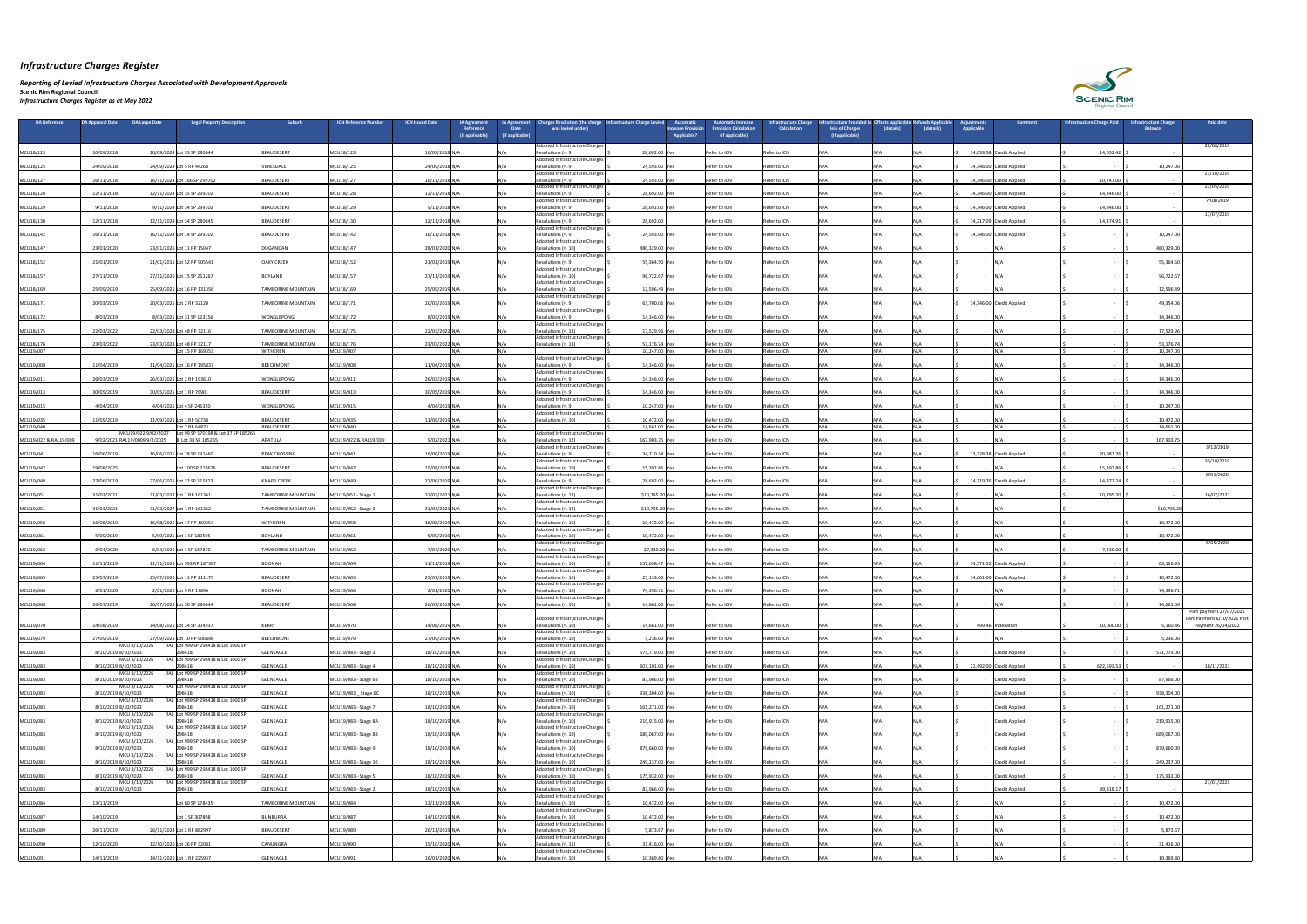*Reporting of Levied Infrastructure Charges Associated with Development Approvals* 

| DA Reference | DA Approval Date | <b>DA Laspe Date</b> | Legal Property Description                    | <b>Suburb</b>             | <b>ICN Reference Numbe</b> | <b>ICN Issued Date</b> | <b>IA Agreement</b><br>Reference | <b>IA Agreement</b><br><b>Date</b> | arges Resolution (the charge<br>was levied under)                  | <b>Automatio</b><br>Infrastructure Charge Levie<br><b>Increase Provision</b> | utomatic Increase.<br><b>rovision Calculation</b> | nfrastructure Charge<br><b>Calculation</b> | rastructure Provided<br>leiu of Charges | (details) | (details) | ustments<br>Applicable   | Comment               | <b>Infrastructure Charge Paid</b> | nfrastructure Charge<br><b>Balance</b> | <b>Paid date</b>                 |
|--------------|------------------|----------------------|-----------------------------------------------|---------------------------|----------------------------|------------------------|----------------------------------|------------------------------------|--------------------------------------------------------------------|------------------------------------------------------------------------------|---------------------------------------------------|--------------------------------------------|-----------------------------------------|-----------|-----------|--------------------------|-----------------------|-----------------------------------|----------------------------------------|----------------------------------|
|              |                  |                      |                                               |                           |                            |                        | (if applicable)                  | (if applicable)                    |                                                                    | <b>Applicable?</b>                                                           | (if applicable)                                   |                                            | (if applicable)                         |           |           |                          |                       |                                   |                                        |                                  |
| MCU19/092    | 29/10/2019       |                      | Lot 56 SP 163228                              | <b>VERESDALE SCRUB</b>    | MCU19/092                  | 29/10/2019 N           |                                  |                                    | Adopted Infrastructure Charges<br>Resolutions (v. 10)              | 10,472.00                                                                    | Refer to ICN                                      | Refer to ICN                               |                                         |           |           |                          |                       |                                   | 10,472.00                              |                                  |
| MCU19/093    | 29/10/2019       |                      | 29/10/2023 Lot 7 RP 48275                     | <b>TAMROOKUM</b>          | MCU19/093                  | 20/01/2020 N/          |                                  |                                    | Adopted Infrastructure Charges<br>Resolutions (v. 10)              | 115,360.00 Yes                                                               | Refer to ICN                                      | Refer to ICN                               |                                         |           |           |                          |                       |                                   | 115,360.00                             |                                  |
| MCU19/094    | 29/10/2019       |                      | Lot 3 RP 161241                               | BIDDADDABA                | MCU19/094                  | 29/10/2019 N/A         |                                  |                                    | Adopted Infrastructure Charges<br>Resolutions (v. 10)              | 14,661.00 Yes                                                                | Refer to ICN                                      | Refer to ICN                               |                                         | N/A       |           |                          |                       | 14,661.00                         |                                        | 11/11/2019                       |
| MCU19/095    | 18/10/201        |                      | 18/10/2025 Lot 260 CH 312588                  | FASSIFERN                 | MCU19/095                  | 18/10/2019 N/A         |                                  |                                    | Adopted Infrastructure Charges<br>Resolutions (v. 10)              | 14,661.00                                                                    | Refer to ICN                                      | Refer to ICN                               |                                         |           |           |                          |                       | 14,661.00                         |                                        | 14/01/2020                       |
| MCU19/096    | 4/12/2019        |                      | 4/12/2025 Lot 242 RP 903094                   | <b>TAMBORINE</b>          | MCU19/096                  | 16/01/2020 N/A         |                                  |                                    | Adopted Infrastructure Charges<br>Resolutions (v. 10)              | 10,472.00 Yes                                                                | Refer to ICN                                      | Refer to ICN                               |                                         |           |           |                          |                       |                                   | 10,472.00                              |                                  |
| MCU19/100    | 8/10/2019        |                      | 8/10/2025 Lot 1 SP 260730                     | BEAUDESERT                | MCU19/100                  | 8/10/2019 N/A          |                                  |                                    | Adopted Infrastructure Charges'<br>Resolutions (v. 10)             | 8,459.76 Yes                                                                 | Refer to ICN                                      | Refer to ICN                               |                                         | N / A     |           |                          |                       |                                   | 8,459.76                               |                                  |
|              |                  |                      |                                               |                           |                            |                        |                                  |                                    | Adopted Infrastructure Charges                                     |                                                                              | Refer to ICN                                      |                                            |                                         |           |           |                          |                       |                                   |                                        |                                  |
| MCU19/101    | 22/01/2020       |                      | 22/01/2026 Lot 1 SP 188361                    | MUNDOOLUN                 | MCU19/101                  | 24/01/2020 N/A         |                                  |                                    | Resolutions (v. 10)<br>Adopted Infrastructure Charges              | 10,472.00 Yes                                                                |                                                   | Refer to ICN                               |                                         |           |           |                          |                       |                                   | 10,472.00                              |                                  |
| MCU19/102    | 17/07/2020       |                      | 17/07/2026 Lot 20 RP 131356 Lot 9 RP 131356   | <b>TAMBORINE MOUNTAIN</b> | MCU19/102                  | 30/07/2020 N/          |                                  |                                    | Resolutions (v. 11)<br>Adopted Infrastructure Charges              | 13,423.28 Ye                                                                 | Refer to ICN                                      | Refer to ICN                               |                                         |           |           |                          | <b>Credit Applied</b> | 29,989.66                         | 13,423.28                              |                                  |
| MCU19/107    | 20/11/2020       |                      | 20/11/2026 Lot 9 RP 216665                    | <b>TAMBORINE MOUNTAIN</b> | MCU19/107                  | 23/11/2020 N/          |                                  |                                    | Resolutions (v. 12)<br>Adopted Infrastructure Charges              | 10,795.25 Yes                                                                | Refer to ICN                                      | Refer to ICN                               |                                         |           |           |                          |                       |                                   | 10,795.25                              |                                  |
| MCU19/109    | 4/12/2019        |                      | 4/12/2025 Lot 20 SP 264757                    | BEAUDESERT                | MCU19/109                  | 4/12/2019 N/A          |                                  |                                    | Resolutions (v. 10)<br>Adopted Infrastructure Charges              | 17,803.25 Yes                                                                | Refer to ICN                                      | Refer to ICN                               |                                         | N /Δ      |           |                          |                       |                                   | 17,803.25                              |                                  |
| MCU19/112    | 27/02/2020       |                      | 27/02/2026 Lot 2 WD 6673                      | BEAUDESERT                | MCU19/112                  | 28/02/2020 N/A         |                                  |                                    | Resolutions (v. 10)<br>Adopted Infrastructure Charges              | \$10,618.14 Yes                                                              | Refer to ICN                                      | Refer to ICN                               |                                         |           |           |                          |                       |                                   | \$10,618.14                            |                                  |
| MCU19/114    | 15/11/2019       |                      | Lot 2 RP 196972                               | <b>TAMBORINE MOUNTAIN</b> | MCU19/114                  | 15/11/2019 N/A         |                                  |                                    | Resolutions (v. 10)<br>Adopted Infrastructure Charges              | 10,472.00 Yes                                                                | Refer to ICN                                      | Refer to ICN                               |                                         | N / A     |           |                          | IN/A                  | $$10,472$ 4/12/20                 |                                        |                                  |
| MCU19/122    | 11/12/2019       |                      | 11/12/2025 Lot 2 RP 161241                    | BIDDADDABA                | MCU19/122                  | 13/12/2019 N/A         |                                  |                                    | Resolutions (v. 10)<br>Adopted Infrastructure Charges              | 10,472.00 Yes                                                                | Refer to ICN                                      | Refer to ICN                               |                                         | N / A     |           | 289.73 N/A               |                       | 10,761.73                         |                                        | 30/09/2021                       |
| MCU19/127    | 3/08/2020        |                      | 3/08/2026 Lot 50 CC 1224                      | <b>CLUMBER</b>            | MCU19/127                  | 3/08/2020 N/A          |                                  |                                    | Resolutions (v. 11)<br>Adopted Infrastructure Charges              | 5,236.00 Yes                                                                 | Refer to ICN                                      | Refer to ICN                               |                                         |           |           |                          |                       | \$5,236 15/12/20                  |                                        |                                  |
| MCU19/129    | 22/10/2020       |                      | 22/10/2026 Lot 68 MAR 614 & Lot 73 MAR 614    | MUTDAPILLY                | MCU19/129                  | 26/10/2020 N/A         |                                  |                                    | Resolutions (v. 11)<br>Adopted Infrastructure Charges              | 9,046.08 Yes                                                                 | Refer to ICN                                      | Refer to ICN                               |                                         |           |           | $\sim$                   |                       |                                   | 9,046.08                               |                                  |
| MCU19/130    | 31/01/2020       |                      | 31/01/2026 Lot 23 SP 152400                   | <b>BOYLAND</b>            | MCU19/130                  | 31/01/2020 N/A         |                                  |                                    | Resolutions (v. 10)                                                | 14,661.00 Yes                                                                | Refer to ICN                                      | Refer to ICN                               |                                         | N / A     |           | 407.04 N/A               |                       | 15,068.04                         |                                        | 25/01/2022                       |
| MCU19/136    | 21/02/2020       |                      | 21/02/2026 Lot 100 RP 14285                   | <b>TAMBORINE MOUNTAIN</b> | MCU19/136                  | 21/02/2020 N/A         |                                  |                                    | Adopted Infrastructure Charges<br>Resolutions (v. 10)              | 14,661.00 Yes                                                                | Refer to ICN                                      | Refer to ICN                               |                                         |           |           |                          |                       |                                   | 14,661.00                              |                                  |
| MCU19/139    | 7/02/2020        |                      | 7/02/2026 Lot 377 CC 2734                     | <b>KALBAR</b>             | MCU19/139                  | 10/02/2020 N/A         |                                  |                                    | Adopted Infrastructure Charges<br>Resolutions (v. 10)              | 4,901.76 Yes                                                                 | Refer to ICN                                      | Refer to ICN                               |                                         | N /Δ      |           | $\sim$                   |                       |                                   | 4,901.76                               |                                  |
| MCU19/141    | 15/01/2020       |                      | 15/01/2026 Lot 2 RP 58890 & Lot 4 RP 58890    | CRYNA                     | MCU19/141                  | 17/01/2020 N/A         |                                  |                                    | Adopted Infrastructure Charges<br>Resolutions (v. 10)              | 20,785.55 Yes                                                                | Refer to ICN                                      | Refer to ICN                               |                                         | N/A       |           | 667.65 N/A               |                       | 21,453.20                         |                                        | 9/05/2022                        |
| MCU19/143    | 7/02/2020        |                      | 7/02/2026 Lot 61 SP 311258                    | <b>TAMBORINE MOUNTAIN</b> | MCU19/143                  | 7/02/2020 N/A          |                                  |                                    | Adopted Infrastructure Charges<br>Resolutions (v. 10)              | 10,472.00 Yes                                                                | Refer to ICN                                      | Refer to ICN                               |                                         | N /Δ      |           | 369.88 N/A               |                       | 5,841.88                          | 5,000.00                               | 31/05/2022                       |
| MCU20/008    | 24/04/2020       |                      | 24/04/2026 Lot 15 RP 174055                   | <b>TAMBORINE</b>          | MCU20/008                  | 24/04/2020 N/A         |                                  |                                    | Adopted Infrastructure Charges<br>Resolutions (v. 11)              | \$10,472.00 Yes                                                              | Refer to ICN                                      | Refer to ICN                               |                                         |           |           |                          |                       |                                   | 10,472.00                              |                                  |
| MCU20/010    | 1/04/2020        |                      | 1/04/2026 Lot 2 RP 7571                       | BEAUDESERT                | MCU20/010                  | 1/04/2020 N/           |                                  |                                    | Adopted Infrastructure Charges<br>Resolutions (v. 10)              | \$14,661.00 Yes                                                              | Refer to ICN                                      | Refer to ICN                               |                                         | N/A       |           |                          |                       | 14,661.00                         | 14,661.00                              |                                  |
| MCU20/011    | 11/05/2020       |                      | 11/05/2026 Lot 184 CC 2057                    | MOUNT FORBES              | MCU20/011                  | 11/05/2020 N/A         |                                  |                                    | Adopted Infrastructure Charges<br>Resolutions (v. 11)              | \$27,975.84 Yes                                                              | Refer to ICN                                      | Refer to ICN                               |                                         | N/A       |           | $\sim$ $\sim$            |                       | 27,975.84                         | 27,975.84                              |                                  |
| MCU20/018    | 21/04/2020       |                      | 21/04/2026 Lot 2 SP 101461                    | <b>WITHEREN</b>           | MCU20/018                  | 21/04/2020 N/A         |                                  |                                    | Adopted Infrastructure Charges <sup>1</sup><br>Resolutions (v. 11) | \$14,661.00 Yes                                                              | Refer to ICN                                      | Refer to ICN                               |                                         |           |           | $221.71$ N/A             |                       | 14,882.7                          |                                        | 23/06/2021                       |
| MCU20/019    | 17/04/2020       |                      | 17/04/2026 Lot 14 RP 853268                   | <b>TAMBORINE</b>          | MCU20/019                  | 17/04/2020 N/A         |                                  |                                    | Adopted Infrastructure Charges<br>Resolutions (v. 10)              | 10,472.00 Yes                                                                | Refer to ICN                                      | Refer to ICN                               |                                         | N/A       |           |                          | IN/A                  |                                   | 10,472.00                              |                                  |
| MCU20/024    | 23/06/2020       |                      | 23/06/2026 Lot 7 RP 21021                     | ARATULA                   | MCU20/024                  | 23/06/2020 N/A         |                                  |                                    | Adopted Infrastructure Charges<br>Resolutions (v. 11)              | 24,939.54 Yes                                                                | Refer to ICN                                      | Refer to ICN                               |                                         | N/A       |           | $\sim$                   |                       |                                   |                                        | see Minor Change MCU20/024       |
|              | 29/05/2020       |                      | 29/05/2026 Lot 2 RP 174745                    | <b>TAMBORINE MOUNTAIN</b> | MCU20/029                  | 29/05/2020 N/A         |                                  |                                    | Adopted Infrastructure Charges<br>Resolutions (v. 11)              |                                                                              | Refer to ICN                                      | Refer to ICN                               |                                         |           |           |                          |                       |                                   | 14,661.00                              |                                  |
| MCU20/029    |                  |                      |                                               |                           |                            |                        |                                  |                                    | Adopted Infrastructure Charges <sup>1</sup>                        | 14,661.00 Yes                                                                |                                                   |                                            |                                         | N /Δ      |           |                          |                       |                                   |                                        |                                  |
| MCU20/032    | 27/04/2021       |                      | 27/04/2027 Lot 33 RP 910372 & Lot 1 RP 101157 | <b>TAMBORINE MOUNTAIN</b> | MCU20/032                  | 29/04/2021 N/A         |                                  |                                    | Resolutions (v. 12)<br>Adopted Infrastructure Charges              | 53,976.00 Yes                                                                | Refer to ICN                                      | Refer to ICN                               |                                         |           |           |                          |                       |                                   | 53,976.00                              |                                  |
| MCU20/039    | 24/04/2020       |                      | 24/04/2026 Lot 5 RP 196978                    | BEAUDESERT                | MCU20/039                  | 24/04/2020 N/A         |                                  |                                    | Resolutions (v. 11)<br>Adopted Infrastructure Charges              | 10,472.00 Yes                                                                | Refer to ICN                                      | Refer to ICN                               |                                         | N/A       |           |                          |                       |                                   | 10,472.00                              | 16/09/2020                       |
| MCU20/058    | 27/08/2020       |                      | 27/08/2026 Lot 1 RP173061                     | <b>TAMBORINE</b>          | MCU20/058                  | 27/08/2020 N/A         |                                  |                                    | Resolutions (v. 11)<br>Adopted Infrastructure Charges              | 10,472.00 Yes                                                                | Refer to ICN                                      | Refer to ICN                               |                                         |           |           |                          |                       | 10,472.00                         |                                        |                                  |
| MCU20/063    | 20/10/2020       |                      | 20/10/2026 Lot 4 SP 154650                    | <b>FERNY GLEN</b>         | MCU20/063                  | 20/10/2020 N/A         |                                  |                                    | Resolutions (v. 11)<br>Adopted Infrastructure Charges              | 54,452.00 Yes                                                                | Refer to ICN                                      | Refer to ICN                               |                                         |           |           | $\sim$ $-$               |                       |                                   | 54,452.00                              |                                  |
| MCU20/072    | 14/12/2020       |                      | 14/12/2026 Lot 501 RP 808820                  | BEAUDESERT                | MCU20/072                  | 14/12/2020 N/A         |                                  |                                    | Resolutions (v. 12)<br>Adopted Infrastructure Charges              | 102,620.20 Yes                                                               | Refer to ICN                                      | Refer to ICN                               |                                         | N /Δ      |           | $1,123.00$ N/A           |                       | 103,743.18                        |                                        | 25/11/2021                       |
| MCU20/073    | 16/10/2020       |                      | 16/10/2026 Lot 1 RP 865482                    | CANUNGRA                  | MCU20/073                  | 16/10/2020 N/A         |                                  |                                    | Resolutions (v. 11)<br>Adopted Infrastructure Charges              | 10,472.00 Yes                                                                | Refer to ICN                                      | Refer to ICN                               |                                         | N/A       |           |                          |                       |                                   | 10,472.00                              |                                  |
| MCU20/074    | 17/12/2020       |                      | 17/12/2026 Lot 2 SP 134116                    | <b>FERNY GLEN</b>         | MCU20/074                  | 21/12/2020 N/A         |                                  |                                    | Resolutions (v. 12)<br>Adopted Infrastructure Charges              | 47,498.95                                                                    | Refer to ICN                                      | Refer to ICN                               |                                         |           |           |                          |                       |                                   | 47,498.9                               |                                  |
| MCU20/078    | 18/11/2020       |                      | 18/11/2026 Lot 5 SP 255047                    | BEAUDESERT                | MCU20/078                  | 18/11/2020 N/A         |                                  |                                    | Resolutions (v. 12)<br>Adopted Infrastructure Charges              | 75,676.49 Yes                                                                | Refer to ICN                                      | Refer to ICN                               |                                         |           |           |                          |                       |                                   | 75,676.49                              |                                  |
| MCU20/081    | 6/10/2020        |                      | 6/10/2026 Lot 48 W 312421                     | <b>CRYNA</b>              | MCU20/081                  | 12/11/2020 N/A         |                                  |                                    | Resolutions (v. 11)<br>Adopted Infrastructure Charges              | 123,677.51 Yes                                                               | Refer to ICN                                      | Refer to ICN                               |                                         | N/A       |           |                          |                       |                                   | 123,677.51                             |                                  |
| MCU20/083    | 2/11/2020        |                      | 2/11/2026 Lot 2 RP 888303                     | BEAUDESERT                | MCU20/083                  | 2/11/2020 N/A          |                                  |                                    | Resolutions (v. 11)                                                | 129,502.20 Yes                                                               | Refer to ICN                                      | Refer to ICN                               |                                         |           |           |                          |                       |                                   | 129,502.20                             |                                  |
| MCU20/089    | 17/11/2020       |                      | 17/11/2026 Lot 39 RP 177145                   | KOORALBYN                 | MCU20/089                  | 19/11/2020 N/A         |                                  |                                    | Adopted Infrastructure Charges<br>Resolutions (v. 12)              | 15,133.35 Yes                                                                | Refer to ICN                                      | Refer to ICN                               |                                         |           |           |                          |                       | 15,133.35                         |                                        |                                  |
| MCU20/094    | 15/02/2021       |                      | 15/02/2027 Lot 33 SP 102739                   | BOONAH                    | MCU20/094                  | 16/02/2021 N/A         |                                  |                                    | Adopted Infrastructure Charges<br>Resolutions (v. 12)              | 1,933.88 Yes                                                                 | Refer to ICN                                      | Refer to ICN                               |                                         | N / A     |           |                          |                       | \$1,933.88                        |                                        | 9/03/2021                        |
| MCU20/098    | 26/05/2021       |                      | 26/05/2027 Lot 2 RP 168518                    | <b>TAMBORINE MOUNTAIN</b> | MCU20/098                  | 26/05/2021 N/A         |                                  |                                    | Adopted Infrastructure Charges<br>Resolutions (v. 12)              | 5,397.60 Yes                                                                 | Refer to ICN                                      | Refer to ICN                               |                                         | N / A     |           |                          |                       |                                   | \$5,397.60                             |                                  |
| MCU20/099    | 7/12/2020        |                      | 7/12/2026 Lot 4 RP 216708                     | CANUNGRA                  | MCU20/099                  | 9/12/2020 N/           |                                  |                                    | <b>IAdopted Infrastructure Charges</b><br>Resolutions (v. 12)      | 15,113.35 Yes                                                                | Refer to ICN                                      | Refer to ICN                               |                                         |           |           |                          |                       |                                   | 15,133.35                              |                                  |
| MCU20/101    | 25/06/2021       |                      | 25/06/2027 Lot 3 RP 96372                     | <b>TAMBORINE MOUNTAIN</b> | MCU20/101                  | 25/06/2021 N/A         |                                  |                                    | Adopted Infrastructure Charges<br>Resolutions (v. 12)              | 16,192.80 Yes                                                                | Refer to ICN                                      | Refer to ICN                               |                                         |           |           | 5,397.60 N/A             |                       | 10,795.20                         |                                        | 21/02/2022                       |
| MCU20/104    | 22/01/2021       |                      | 22/01/2027 Lot 1 RP 40592                     | BEAUDESERT                | MCU20/104                  | 22/01/2021 N/A         |                                  |                                    | Adopted Infrastructure Charges<br>Resolutions (v. 12)              | 45,421.87 Yes                                                                | Refer to ICN                                      | Refer to ICN                               |                                         | N /Δ      |           |                          |                       | 45,421.87                         |                                        | 23/03/2022                       |
| MCU20/105    | 21/09/202        |                      | 21/09/2027 Lot 2 RP 84569                     | <b>TAMBORINE MOUNTAIN</b> | MCU20/105                  | 23/09/2021 N/A         |                                  |                                    | Adopted Infrastructure Charges<br>Resolutions (v. 12)              | 87,250.25 Yes                                                                | Refer to ICN                                      | Refer to ICN                               |                                         | N / A     |           |                          |                       |                                   | 87,250.25                              |                                  |
| MCU20/109    | 7/12/2021        |                      | 7/12/2027 Lot 4 SP 171786                     | <b>TAROME</b>             | MCU20/109                  | 13/12/2021 N/A         |                                  |                                    | Adopted Infrastructure Charges<br>Resolutions (v. 12)              | 15,770.70 Yes                                                                | Refer to ICN                                      | Refer to ICN                               |                                         | N / A     |           |                          | IN/A                  |                                   | 15,770.70                              |                                  |
| MCU20/112    | 14/12/2020       |                      | 14/12/2026 Lot 2 RP 32120                     | TAMBORINE MOUNTAIN        | MCU20/112 Stage 2          | 15/12/2020 N/A         |                                  |                                    | Adopted Infrastructure Charges<br>Resolutions (v. 10)              | 28,669.86 Yes                                                                | Refer to ICN                                      | Refer to ICN                               |                                         |           |           |                          |                       | 28,669.86                         |                                        | 28/02/2022                       |
|              |                  |                      |                                               |                           |                            |                        | Deferral IA doc set              |                                    |                                                                    |                                                                              |                                                   |                                            |                                         |           |           |                          |                       |                                   |                                        |                                  |
| MCU20/112    | 14/12/2020       |                      | 14/12/2026 Lot 2 RP 32120                     | <b>TAMBORINE MOUNTAIN</b> | MCU20/112 - Stage 1        | 15/12/2020 11674403    | Deferral IA doc set              | 5/04/2022                          |                                                                    | 8,453.60 Yes                                                                 | Refer to ICN                                      | Refer to ICN                               |                                         |           |           | - IN/A                   |                       | $2,500.00$ $\mid$ \$              |                                        | 5,953.60 29/04/2022 & 30/05/2022 |
| MCU20/112    | 14/12/2020       |                      | 14/12/2026 Lot 2 RP 32120                     | TAMBORINE MOUNTAIN        | MCU20/112 - Stage 1        | 15/12/2020 11674403    | Deferral IA doc set              | 5/04/2022                          |                                                                    | 8,453.60                                                                     | Refer to ICN                                      | Refer to ICN                               |                                         |           |           | $\sim$ $-$               |                       |                                   | 8,453.60                               |                                  |
| MCU20/112    | 14/12/2020       |                      | 14/12/2026 Lot 2 RP 32120                     | <b>TAMBORINE MOUNTAIN</b> | MCU20/112 - Stage 1        | 15/12/2020 11674403    |                                  | 5/04/2022                          | Adopted Infrastructure Charges                                     | 8,453.60 Yes                                                                 | Refer to ICN                                      | Refer to ICN                               |                                         | N/A       |           | - IN/A                   |                       |                                   | 8,453.60                               |                                  |
| MCU21/115    | 17/11/2021       |                      | 17/11/2027 Lot 7 RP 21021                     | ARATULA                   | MCU21/115                  | 18/11/2021 N/A         |                                  |                                    | Resolutions (v. 12)<br>Adopted Infrastructure Charges              | 7,746.10 Yes                                                                 | Refer to ICN                                      | Refer to ICN                               |                                         |           |           | $\sim$                   | N/A                   |                                   | 7,746.10                               |                                  |
| MCU20/118    | 6/08/2021        |                      | 6/08/2027 Lot 2 RP 178428                     | TABRAGALBA                | MCU20/118                  | 6/08/2021 N/A          |                                  |                                    | Resolutions (v. 12)<br>Adopted Infrastructure Charges              | 25,980.00 Yes                                                                | Refer to ICN                                      | Refer to ICN                               |                                         |           |           | <b>Contract Contract</b> |                       |                                   | 25,980.00                              |                                  |
| MCU20/119    | 21/01/2021       |                      | 21/01/2027 Lot 223 RP 7563                    | BEAUDESERT                | MCU20/119                  | 21/01/2021 N/A         |                                  |                                    | Resolutions (v. 12)                                                | 15,113.35 Yes                                                                | Refer to ICN                                      | Refer to ICN                               |                                         | N/A       |           | $-N/A$                   |                       |                                   | 15,113.35                              |                                  |

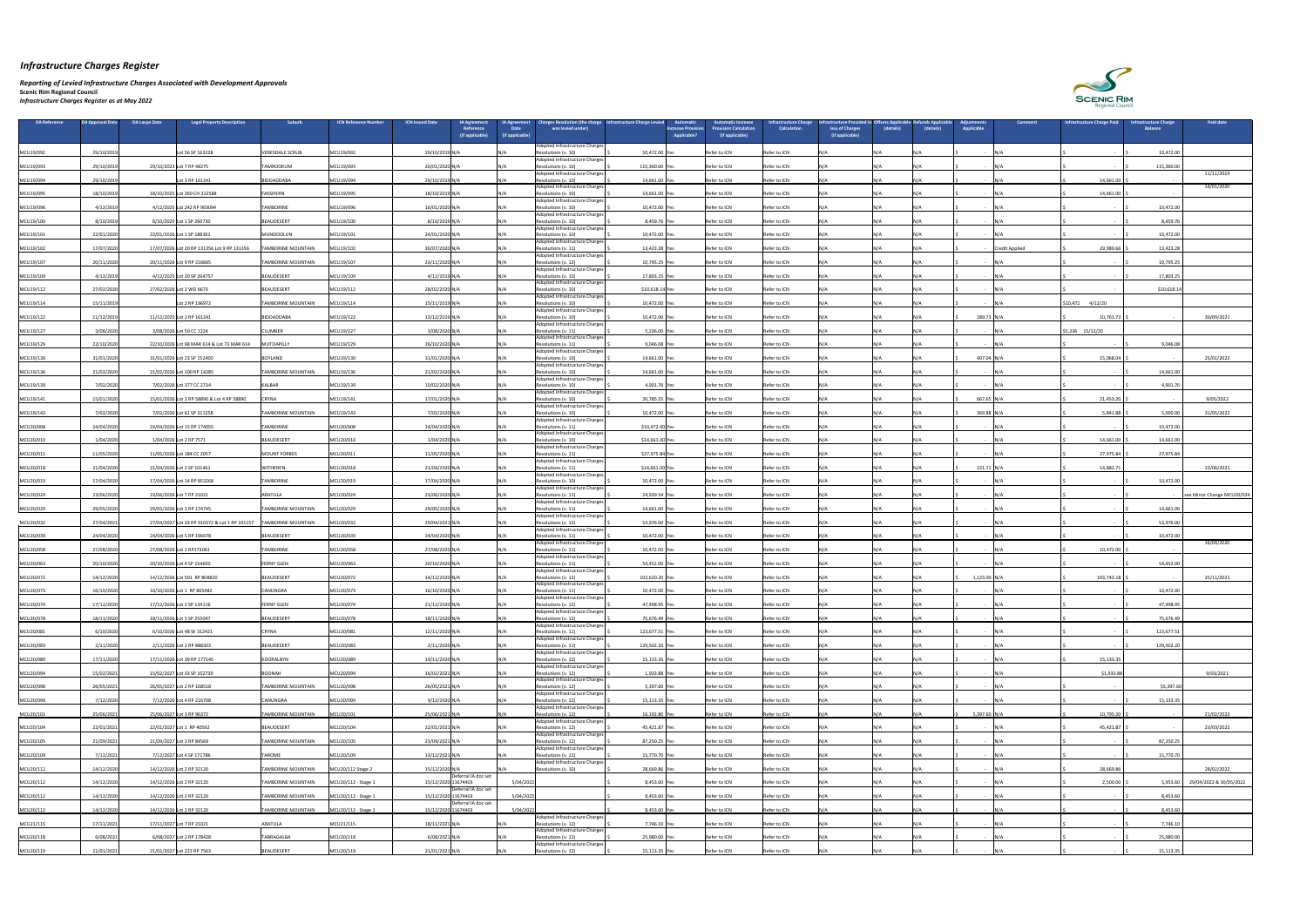#### *Reporting of Levied Infrastructure Charges Associated with Development Approvals*

| DA Reference | <b>DA Approval Date</b> | <b>DA Laspe Date</b> | <b>Legal Property Description</b>                                      | <b>Suburb</b>             | <b>ICN Reference Numbe</b> | <b>ICN Issued Date</b> | <b>IA Agreement</b><br>Reference<br>(if applicable) | arges Resolution (the charge<br><b>A Agreement</b><br><b>Date</b><br>was levied under)<br>(if applicable) | <b>Infrastructure Charge Levier</b> | <b>Automatic</b><br><b>Increase Provisior</b><br><b>Applicable?</b> | utomatic Increase<br>rovision Calculation<br>(if applicable) | <b>nfrastructure Charge</b><br><b>Calculation</b> | astructure Provide<br>leiu of Charges<br>(if applicable) | (details) | (details) | ustments<br>Comment.<br>Applicable | Infrastructure Charge Paid | <b>nfrastructure Charge</b><br><b>Balance</b> | <b>Paid date</b>                         |
|--------------|-------------------------|----------------------|------------------------------------------------------------------------|---------------------------|----------------------------|------------------------|-----------------------------------------------------|-----------------------------------------------------------------------------------------------------------|-------------------------------------|---------------------------------------------------------------------|--------------------------------------------------------------|---------------------------------------------------|----------------------------------------------------------|-----------|-----------|------------------------------------|----------------------------|-----------------------------------------------|------------------------------------------|
|              |                         |                      |                                                                        |                           |                            |                        |                                                     | Adopted Infrastructure Charges                                                                            |                                     |                                                                     |                                                              |                                                   |                                                          |           |           |                                    |                            |                                               |                                          |
| MCU20/122    | 2/06/202                |                      | 2/06/2027 Lot 1 RP 171143                                              | TAMBORINE MOUNTAIN        | MCU20/122                  | 2/06/2021              |                                                     | Resolutions (v. 12)<br>Adopted Infrastructure Charges                                                     | 4,114.80                            |                                                                     | Refer to ICN                                                 | Refer to ICN                                      |                                                          |           |           |                                    | 4,114.80                   |                                               | 8/06/2021                                |
| MCU20/124    | 23/11/2021              |                      | 23/11/2027 Lot 162 CC 3601                                             | HARRISVILLE               | MCU20/124                  | 29/11/2021 N/A         |                                                     | Resolutions (v. 12)<br>Adopted Infrastructure Charges                                                     | 578,636.65 Ye                       |                                                                     | Refer to ICN                                                 | Refer to ICN                                      |                                                          |           |           |                                    |                            | 578,636.6                                     |                                          |
| MCU20/130    | 9/02/2021               |                      | 9/02/2027 Lot 12 SP 170002                                             | <b>TAMBORINE</b>          | MCU20/130                  | 9/02/2021 N/A          |                                                     | Resolutions (v. 12)<br>IN/A<br>Adopted Infrastructure Charges                                             | 15,113.35 Ye                        |                                                                     | Refer to ICN                                                 | Refer to ICN                                      |                                                          |           |           |                                    |                            | 15,113.35                                     |                                          |
| MCU20/131    | 1/04/202                |                      | 1/04/2027 Lot 1 RP 64621                                               | BEAUDESERT                | MCU20/131                  | 6/04/2021 N/           |                                                     | Resolutions (v. 12<br>Adopted Infrastructure Charges                                                      | 54,779.40                           |                                                                     | Refer to ICN                                                 | Refer to ICN                                      |                                                          |           |           | 197.96                             | 54,977.36                  |                                               | 26/11/2021                               |
| MCU20/133    | 17/08/2021              |                      | 17/08/2027 Lot 6 SP 161073                                             | <b>CANUNGRA</b>           | MCU20/133                  | 23/08/2021 N/A         |                                                     | Resolutions (v. 12)<br>Adopted Infrastructure Charges                                                     | 217,374.50 Ye                       |                                                                     | Refer to ICN                                                 | Refer to ICN                                      |                                                          |           |           | 15,113.35 Credit Applied           | $\sim$ $-$                 | 202,261.1                                     | Stage 1                                  |
| MCU20/133    | 17/08/2021              |                      | 17/08/2027 Lot 6 SP 161074                                             | CANUNGRA                  | MCU20/133                  | 23/08/2021 N/A         |                                                     | Resolutions (v. 12)<br>N/A<br>Adopted Infrastructure Charges                                              | 238,574.50 Ye                       |                                                                     | Refer to ICN                                                 | Refer to ICN                                      |                                                          |           |           |                                    |                            | 238,574.5                                     | Stage 2                                  |
| MCU20/133    | 17/08/202               |                      | 17/08/2027 Lot 6 SP 161075                                             | CANUNGRA                  | MCU20/133                  | 23/08/2021 N/A         |                                                     | Resolutions (v. 12)<br>IN/A<br>Adopted Infrastructure Charges                                             | 214,825.95 Yes                      |                                                                     | Refer to ICN                                                 | <b>Refer to ICN</b>                               |                                                          |           |           |                                    |                            | 214,825.95                                    | Stage 3                                  |
| MCU20/133    | 17/08/2021              |                      | 17/08/2027 Lot 6 SP 161076                                             | CANUNGRA                  | MCU20/133                  | 23/08/2021 N           |                                                     | Resolutions (v. 12)<br>Adopted Infrastructure Charges                                                     | 147,895.40                          |                                                                     | Refer to ICN                                                 | Refer to ICN                                      |                                                          |           |           |                                    |                            | 147,895.4                                     | Stage 4                                  |
| MCU20/133    | 17/08/2021              |                      | 17/08/2027 Lot 6 SP 161077                                             | CANUNGRA                  | MCU20/133                  | 23/08/2021 N/A         |                                                     | Resolutions (v. 12)<br>Adopted Infrastructure Charges                                                     | 219,144.05 Ye                       |                                                                     | Refer to ICN                                                 | Refer to ICN                                      |                                                          |           |           |                                    |                            | 219,144.0                                     | Stage 5                                  |
| MCU20/133    | 17/08/2021              |                      | 17/08/2027 Lot 6 SP 161078                                             | CANUNGRA                  | MCU20/133                  | 23/08/2021 N/A         |                                                     | Resolutions (v. 12)<br>N/A<br>Adopted Infrastructure Charges                                              | 204,030.70 Yes                      |                                                                     | Refer to ICN                                                 | Refer to ICN                                      |                                                          |           |           |                                    |                            | 204,030.7                                     | Stage 6                                  |
| MCU20/133    | 17/08/202               |                      | 17/08/2027 Lot 6 SP 161079                                             | CANUNGRA                  | MCU20/133                  | 23/08/2021 N/A         |                                                     | Resolutions (v. 12)<br>IN/A<br>Adopted Infrastructure Charges                                             | 87,442.00                           |                                                                     | Refer to ICN                                                 | Refer to ICN                                      |                                                          |           |           |                                    |                            | 87,442.00                                     | Stage 7                                  |
| MCU20/133    | 17/08/2021              |                      | 17/08/2027 Lot 6 SP 161080                                             | CANUNGRA                  | MCU20/133                  | 23/08/2021 N/A         |                                                     | Resolutions (v. 12)<br>IN/A<br>Adopted Infrastructure Charges                                             | 297,422.75 Ye                       |                                                                     | Refer to ICN                                                 | Refer to ICN                                      |                                                          |           |           |                                    |                            | 297,422.7'                                    | Stage 8                                  |
| MCU20/133    | 17/08/2021              |                      | 17/08/2027 Lot 6 SP 161081                                             | CANUNGRA                  | MCU20/133                  | 23/08/2021 N/A         |                                                     | Resolutions (v. 12)<br>Adopted Infrastructure Charges                                                     | 191,076.40 Yes                      |                                                                     | Refer to ICN                                                 | Refer to ICN                                      |                                                          |           |           |                                    |                            | 191,076.40                                    | Stage 9                                  |
| MCU20/133    | 17/08/2021              |                      | 17/08/2027 Lot 6 SP 161082                                             | CANUNGRA                  | MCU20/133                  | 23/08/2021 N/A         |                                                     | Resolutions (v. 12)<br>Adopted Infrastructure Charges                                                     | 206,189.75                          |                                                                     | Refer to ICN                                                 | Refer to ICN                                      |                                                          |           |           |                                    |                            | 206,189.7                                     | Stage 10                                 |
| MCU20/133    | 17/08/2021              |                      | 17/08/2027 Lot 6 SP 161083                                             | CANUNGRA                  | MCU20/133                  | 23/08/2021 N/A         |                                                     | Resolutions (v. 12)<br>IN/A<br>Adopted Infrastructure Charges                                             | 288,233.65 Yes                      |                                                                     | Refer to ICN                                                 | Refer to ICN                                      |                                                          |           |           |                                    |                            | 288,233.65                                    | Stage 11                                 |
| MCU20/133    | 17/08/2021              |                      | 17/08/2027 Lot 6 SP 161084                                             | <b>CANUNGRA</b>           | MCU20/133                  | 23/08/2021 N/A         |                                                     | Resolutions (v. 12)<br>Adopted Infrastructure Charges                                                     | 212,666.90 Ye                       |                                                                     | Refer to ICN                                                 | Refer to ICN                                      |                                                          |           |           |                                    |                            | 212,666.90                                    | Stage 12                                 |
| MCU20/134    | 14/05/2021              |                      | 14/05/2027 Lot 1 RP 126683 & Lot 1 RP 129201                           | BEAUDESERT                | MCU20/134                  | 14/05/2021 N/A         |                                                     | Resolutions (v. 12)<br>N/A<br>Adopted Infrastructure Charges                                              | 54,259.65 Yes                       |                                                                     | Refer to ICN                                                 | Refer to ICN                                      |                                                          |           |           |                                    |                            |                                               |                                          |
| MCU21/001    | 13/04/2021              |                      | 13/04/2027 Lot 30 SP 318769                                            | <b>TAMBORINE MOUNTAIN</b> | MCU21/001                  | 13/04/2021 N/A         |                                                     | Resolutions (v. 12)<br>IN/A<br>Adopted Infrastructure Charges                                             | 10,795.25 Yes                       |                                                                     | Refer to ICN                                                 | Refer to ICN                                      |                                                          |           |           |                                    | 10,795.25                  |                                               | 8/06/2021                                |
| MCU21/003    | 17/03/2021              |                      | 17/03/2027 Lot 3 RP 168518                                             | <b>TAMBORINE MOUNTAIN</b> | MCU21/003                  | 22/03/2021 N/A         |                                                     | Resolutions (v. 12)<br>IN/A<br>Adopted Infrastructure Charges                                             | 25,089.80 Yes                       |                                                                     | Refer to ICN                                                 | Refer to ICN                                      |                                                          | IN /A     |           |                                    |                            | 25,089.80                                     |                                          |
| MCU21/007    | 5/05/2021               |                      | 5/05/2027 Lot 10 SP 164890<br>Lot 14 SP 221032 & Lot 17 SP 221032      | <b>TAMBORINE MOUNTAIN</b> | MCU21/007                  | 5/05/2021 N/A          |                                                     | Resolutions (v. 12)<br>Adopted Infrastructure Charges                                                     | 7,556.65 Yes                        |                                                                     | Refer to ICN                                                 | Refer to ICN                                      |                                                          |           |           |                                    | 7,556.65                   |                                               | 19/05/2021                               |
| MCU21/008    | 21/05/2021              |                      | 21/05/2027 & Lot 24 SP 221032                                          | BROMELTON                 | MCU21/008                  | 24/05/2021 N/A         |                                                     | Resolutions (v. 12)<br>Adopted Infrastructure Charges                                                     | 26,988.00 Yes                       |                                                                     | Refer to ICN                                                 | Refer to ICN                                      |                                                          |           |           |                                    |                            | 26,988.00                                     |                                          |
| MCU21/009    | 13/04/2021              |                      | 13/04/2027 Lot 30 RP 132663                                            | <b>TAMBORINE</b>          | MCU21/009                  | 14/04/2021 N/A         |                                                     | Resolutions (v. 12)<br>IN/A<br>Adopted Infrastructure Charges                                             | 15,113.35 Yes                       |                                                                     | Refer to ICN                                                 | Refer to ICN                                      |                                                          |           |           |                                    |                            | 15,113.35                                     |                                          |
| MCU21/011    | 14/06/2021              |                      | 14/06/2027 Lot 2 RP 182159                                             | <b>KALBAR</b>             | MCU21/011                  | 14/06/2021 N/A         |                                                     | Resolutions (v. 12)<br>IN/A<br>Adopted Infrastructure Charges                                             | 55,055.50 Yes                       |                                                                     | Refer to ICN                                                 | Refer to ICN                                      |                                                          |           |           |                                    |                            | \$55,055.50                                   |                                          |
| MCU21/013    | 11/12/2021              |                      | 11/12/2027 Lot 9 RP 901270<br>Lot 200 SP 299702 & Lot 14 SP 299702     | <b>WITHEREN</b>           | MCU21/013                  | 13/12/2021 N/A         |                                                     | Resolutions (v. 13)                                                                                       | 15,338.82 Yes                       |                                                                     | Refer to ICN                                                 | Refer to ICN                                      |                                                          |           |           |                                    |                            | \$15,338.82                                   |                                          |
| MCU21/023    | 26/05/202               | 26/05/2027 299702    | & Lot 15 SP 299702 & Lot 16 SP                                         | BEAUDESERT                | MCU21/023                  | 26/05/2021 N/A         |                                                     | Adopted Infrastructure Charges<br>Resolutions (v. 12)                                                     | 725,440.80 Yes                      |                                                                     | Refer to ICN                                                 | Refer to ICN                                      |                                                          |           |           |                                    |                            | 725,440.80                                    | Stage 3 (48 dwellings)                   |
|              |                         |                      | Lot 200 SP 299702 & Lot 14 SP 299702<br>& Lot 15 SP 299702 & Lot 16 SP |                           |                            |                        |                                                     | Adopted Infrastructure Charges                                                                            |                                     |                                                                     |                                                              |                                                   |                                                          |           |           |                                    |                            |                                               |                                          |
| MCU21/023    | 26/05/2021              | 26/05/2027 299702    | Lot 200 SP 299702 & Lot 14 SP 299702                                   | BEAUDESERT                | MCU21/023                  | 26/05/2021 N/A         |                                                     | Resolutions (v. 12)                                                                                       | 740,554.15 Yes                      |                                                                     | Refer to ICN                                                 | Refer to ICN                                      |                                                          |           |           |                                    |                            | 740,554.15                                    | Stage 4 (49 dwellings)                   |
| MCU21/023    | 26/05/2021              | 26/05/2027 299702    | & Lot 15 SP 299702 & Lot 16 SP                                         | BEAUDESERT                | MCU21/023                  | 26/05/2021 N/A         |                                                     | Adopted Infrastructure Charges<br>Resolutions (v. 12)                                                     | 1,273,839.50 Yes                    |                                                                     | Refer to ICN                                                 | Refer to ICN                                      |                                                          |           |           | 15,113.35 N/A                      |                            | 1,258,726.15                                  | Stage 4 (118 long term<br>accommodation) |
| MCU21/041    | 20/05/2021              |                      | 20/05/2027 Lot 2 SP 195798                                             | <b>MOUNT FRENCH</b>       | MCU21/041                  | 20/05/2021 N/A         |                                                     | Adopted Infrastructure Charges<br>Resolutions (v. 12)                                                     | 15,113.35 Yes                       |                                                                     | Refer to ICN                                                 | Refer to ICN                                      |                                                          |           |           |                                    | 15,113.35                  |                                               | 28/05/2021                               |
| MCU21/045    | 22/12/2021              |                      | 22/12/2027 Lot 2 RP 231541                                             | <b>TAMBORINE MOUNTAIN</b> | MCU21/045                  | 23/12/2021 N/A         |                                                     | Adopted Infrastructure Charges<br>Resolutions (v. 13)<br>N/A                                              | 10,956.20 Yes                       |                                                                     | Refer to ICN                                                 | Refer to ICN                                      |                                                          |           |           |                                    | 10,956.20                  |                                               | 17/01/2022                               |
| MCU21/051    | 17/06/202               |                      | 17/06/2027 Lot 2 RP 130225                                             | <b>TAMBORINE MOUNTAIN</b> | MCU21/051                  | 17/06/2021 N/A         |                                                     | Adopted Infrastructure Charges<br>Resolutions (v. 12)<br>IN/A                                             | $\sim$ $-$                          | - IYes                                                              | Refer to ICN                                                 | Refer to ICN                                      |                                                          |           |           |                                    |                            |                                               | see MCU21/143                            |
| MCU21/052    | 16/09/202               |                      | 16/09/2027 Lot 6 SP 278108                                             | BEAUDESERT                | MCU21/052                  | 17/09/2021 N/A         |                                                     | Adopted Infrastructure Charges<br>Resolutions (v. 12)                                                     | 140,400.73 Ye                       |                                                                     | Refer to ICN                                                 | Refer to ICN                                      |                                                          |           |           |                                    |                            | 140,400.73                                    |                                          |
| MCU21/061    | 17/11/2021              |                      | 17/11/2027 Lot 70 RP 7563                                              | <b>BEAUDESERT</b>         | MCU21/061                  | 18/11/2021 N/A         |                                                     | Adopted Infrastructure Charges<br>Resolutions (v. 12)<br>N / Δ                                            | 75,566.75 Yes                       |                                                                     | Refer to ICN                                                 | Refer to ICN                                      |                                                          |           |           |                                    |                            | 75,566.7                                      |                                          |
| MCU21/062    | 22/07/2021              |                      | 22/07/2027 Lot 11 SP 118639                                            | KOORALBYN                 | MCU21/062                  | 22/07/2021 N/A         |                                                     | Adopted Infrastructure Charges<br>Resolutions (v. 12)<br>IN/A                                             | 855.36 Yes                          |                                                                     | Refer to ICN                                                 | Refer to ICN                                      |                                                          |           |           |                                    |                            | 855.36                                        |                                          |
| MCU21/066    | 14/09/202               |                      | 14/09/2027 Lot 472 CP 891528                                           | <b>KERRY</b>              | MCU21/066                  | 14/09/2021 N/A         |                                                     | Adopted Infrastructure Charges<br>Resolutions (v. 12)                                                     | 72,759.60 Yes                       |                                                                     | Refer to ICN                                                 | Refer to ICN                                      |                                                          |           |           |                                    |                            | 72,759.60                                     |                                          |
| MCU21/070    | 2/06/2021               |                      | 2/06/2027 Lot 11 RP 862961                                             | <b>TAMBORINE MOUNTAIN</b> | MCU21/070                  | 2/06/2021 N/A          |                                                     | Adopted Infrastructure Charges<br>Resolutions (v. 12)                                                     | 10,795.25 Yes                       |                                                                     | Refer to ICN                                                 | Refer to ICN                                      |                                                          |           |           |                                    |                            | 10,795.25                                     |                                          |
| MCU21/072    | 14/09/2021              |                      | 14/09/2027 Lot 18 SP 274249                                            | BEECHMONT                 | MCU21/072                  | 14/09/2021 N/A         |                                                     | Adopted Infrastructure Charges<br>Resolutions (v. 12)<br>IN/A                                             | 10,795.25 Yes                       |                                                                     | Refer to ICN                                                 | Refer to ICN                                      |                                                          | INI/∆     |           |                                    |                            | 10,795.25                                     |                                          |
| MCU21/076    | 2/08/2021               |                      | 2/08/2027 Lot 3 RP 28476                                               | MUTDAPILLY                | MCU21/076                  | 3/08/2021 N/A          |                                                     | Adopted Infrastructure Charges<br>Resolutions (v. 12)<br>IN/A                                             | 10,795.25 Yes                       |                                                                     | Refer to ICN                                                 | Refer to ICN                                      |                                                          |           |           |                                    |                            | 10,795.25                                     |                                          |
| MCU21/079    | 22/10/2021              |                      | 22/10/2027 L1 RP 174745                                                | <b>TAMBORINE MOUNTAIN</b> | MCU21/079                  | 22/10/2021 N/A         |                                                     | Adopted Infrastructure Charges<br>Resolutions (v. 12)                                                     | 15,113.35                           |                                                                     | Refer to ICN                                                 | Refer to ICN                                      |                                                          |           |           |                                    |                            | 15,113.35                                     |                                          |
| MCU21/080    | 29/09/2021              |                      | 29/09/2027 Lot 906 SP 297450                                           | GLENEAGLE                 | MCU21/080                  | 29/09/2021 N/A         |                                                     | Adopted Infrastructure Charges<br>Resolutions (v. 12)                                                     | $\sim$ $-$                          | - ΙΥρς                                                              | Refer to ICN                                                 | Refer to ICN                                      |                                                          |           |           |                                    |                            |                                               | see MCU21/143                            |
| MCU21/085    | 26/08/2021              |                      | 26/08/2027 Lot 8 RP 854673                                             | MUTDAPILLY                | MCU21/085                  | 26/08/2021 N/A         |                                                     | Adopted Infrastructure Charges<br>Resolutions (v. 12)<br>IN / A                                           | 15,113.35 Yes                       |                                                                     | Refer to ICN                                                 | Refer to ICN                                      |                                                          |           |           |                                    | 15,113.35                  |                                               | 3/12/2021                                |
| MCU21/087    | 17/05/202               |                      | 17/05/2028 Lot 16 SP 181853                                            | BEAUDESERT                | MCU21/087                  | 18/05/2022 N/A         |                                                     | Adopted Infrastructure Charges<br>Resolutions (v. 13                                                      | 31,356.36                           |                                                                     | Refer to ICN                                                 | Refer to ICN                                      |                                                          |           |           |                                    |                            | 31,356.36                                     |                                          |
| MCU21/092    | 13/10/2021              |                      | 13/10/2027 Lot 2 RP 172432                                             | <b>TAMBORINE MOUNTAIN</b> | MCU21/092                  | 13/10/2021 N/A         |                                                     | Adopted Infrastructure Charges<br>Resolutions (v. 12)                                                     | 5,187.52 Yes                        |                                                                     | Refer to ICN                                                 | Refer to ICN                                      |                                                          |           |           | $30.52$ N/A                        | 5,218.04                   |                                               | 16/05/2022                               |
| MCU21/094    | 23/10/2021              |                      | 23/10/2027 Lot 3 RP 206217                                             | <b>TAMBORINE MOUNTAIN</b> | MCU21/094                  | 25/10/2021 N/A         |                                                     | Adopted Infrastructure Charges<br>Resolutions (v. 12)<br>N/A                                              | 10,795.20 Yes                       |                                                                     | Refer to ICN                                                 | Refer to ICN                                      |                                                          |           |           |                                    | $\sim$ $-$                 | 10,795.20                                     |                                          |
| MCU21/098    | 14/12/2021              |                      | 14/12/2027 Lot 53 W 311756                                             | RATHDOWNEY                | MCU21/098                  | 14/12/2021 N/A         |                                                     | Adopted Infrastructure Charges<br>Resolutions (v. 13)<br>IN / A                                           | 18,652.64 Yes                       |                                                                     | Refer to ICN                                                 | Refer to ICN                                      |                                                          |           |           |                                    | 18,652.64                  |                                               | 5/01/2022                                |
| MCU21/099    | 28/10/2021              |                      | 28/10/2027 Lot 53 W 311756                                             | RATHDOWNEY                | MCU21/099                  | 28/10/2021 N/A         |                                                     | Adopted Infrastructure Charges<br>Resolutions (v. 12)<br>N/A                                              | 10,795.25 Yes                       |                                                                     | Refer to ICN                                                 | Refer to ICN                                      |                                                          |           |           | IN/A<br>$\sim$ $-$                 | 10,795.25                  |                                               | 17/11/2021                               |
| MCU21/106    | 17/12/2021              |                      | 17/12/2027 Lot 26 RP 103023                                            | BEAUDESERT                | MCU21/106                  | 17/12/2021 N/A         |                                                     | Adopted Infrastructure Charges<br>Resolutions (v. 13)<br>IN/A                                             | 13,937.34 Yes                       |                                                                     | Refer to ICN                                                 | Refer to ICN                                      |                                                          |           |           |                                    |                            | 13,937.34                                     |                                          |
| MCU21/107    | 22/12/2021              |                      | 22/12/2027 Lot 2 RP 141734                                             | GLENEAGLE                 | MCU21/107                  | 23/12/2021 N/A         |                                                     | Adopted Infrastructure Charges<br>Resolutions (v. 13)                                                     | 15,338.82 Yes                       |                                                                     | Refer to ICN                                                 | Refer to ICN                                      |                                                          |           |           |                                    |                            | 15,338.82                                     |                                          |
| MCU21/108    | 22/12/2021              |                      | 22/12/2027 Lot 1 RP 124625                                             | <b>TEVIOTVILLE</b>        | MCU21/108                  | 22/12/2021 N/A         |                                                     | Adopted Infrastructure Charges<br>Resolutions (v. 13)<br>IN/A                                             | 10,956.20 Yes                       |                                                                     | Refer to ICN                                                 | Refer to ICN                                      |                                                          |           |           |                                    |                            | 10,956.20                                     |                                          |
| MCU21/109    | 2/11/2021               |                      | 2/11/2027 Lot 27 RP 178182                                             | <b>WITHEREN</b>           | MCU21/109                  | 3/11/2021 N/A          |                                                     | Adopted Infrastructure Charges<br>Resolutions (v. 12)<br>IN/A                                             | 10,795.25 Yes                       |                                                                     | Refer to ICN                                                 | Refer to ICN                                      | IN/A                                                     | N/A       |           |                                    |                            | 10,795.25                                     |                                          |
| MCU21/110    | 28/10/2021              |                      | 28/10/2027 Lot 6 RP 907091                                             | <b>FASSIFERN VALLEY</b>   | MCU21/110                  | 1/11/2021 N/A          |                                                     | Adopted Infrastructure Charges<br>Resolutions (v. 12)                                                     | 10,795.25 Yes                       |                                                                     | Refer to ICN                                                 | Refer to ICN                                      |                                                          |           |           |                                    |                            | 10,795.25                                     |                                          |
| MCU21/115    | 17/11/2021              |                      | 17/11/2027 Lot 7 RP 21021                                              | ARATULA                   | MCU21/115                  | 18/11/2021 N/A         |                                                     | Adopted Infrastructure Charges<br>Resolutions (v. 12)<br>IN/A                                             | 7,746.10 Yes                        |                                                                     | Refer to ICN                                                 | Refer to ICN                                      |                                                          |           |           |                                    |                            | 7,746.10                                      |                                          |
|              |                         |                      |                                                                        |                           |                            |                        |                                                     |                                                                                                           |                                     |                                                                     |                                                              |                                                   |                                                          |           |           |                                    |                            |                                               |                                          |

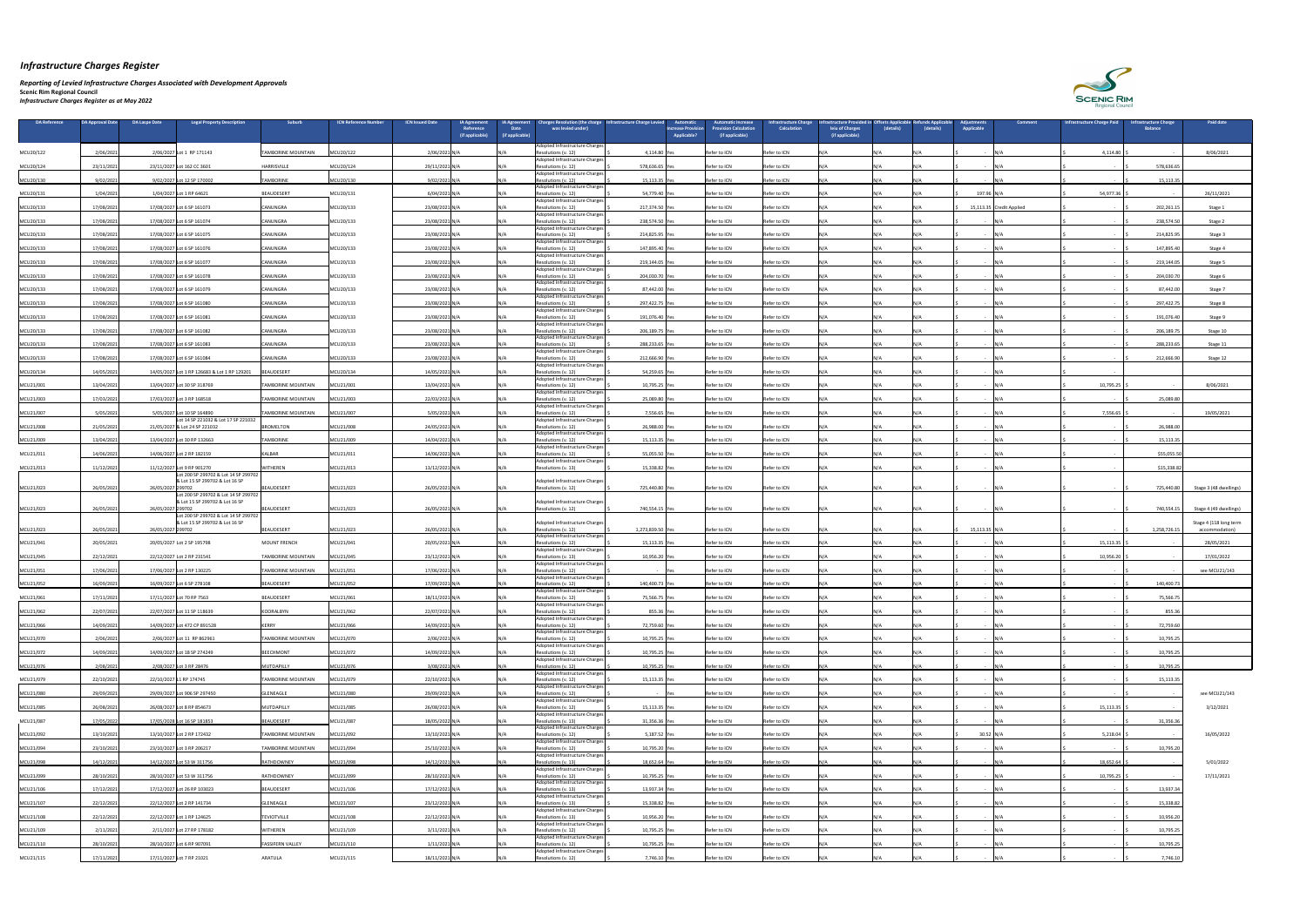#### *Reporting of Levied Infrastructure Charges Associated with Development Approvals*

| <b>DA Reference</b>    | <b>DA Approval Date</b> | DA Laspe Date<br><b>Legal Property Description</b>                    | Suburb                    | <b>ICN Reference Number</b> | <b>ICN Issued Date</b> | <b>IA Agreement</b><br>Reference<br>(if applicable) | <b>IA Agreement</b><br>Date<br>(if applicable) | <b>Charges Resolution (the charge   Infrastructure Charge Levied</b><br>was levied under) |                                                    | <b>Automatic</b><br>Automatic Increase<br><b>Provision Calculation</b><br>ncrease Provision<br><b>Applicable?</b><br>(if applicable) | <b>Infrastructure Charg</b><br><b>Calculation</b> | <b>Frastructure Provided in Offsets Applicable</b><br>leiu of Charges<br>(if applicable) | (details) | efunds Applicable)<br>(details) | Adiustments<br><b>Comment</b><br><b>Applicable</b> | <b>Infrastructure Charge Paid</b> | nfrastructure Charge<br><b>Balance</b> | <b>Paid date</b>                              |
|------------------------|-------------------------|-----------------------------------------------------------------------|---------------------------|-----------------------------|------------------------|-----------------------------------------------------|------------------------------------------------|-------------------------------------------------------------------------------------------|----------------------------------------------------|--------------------------------------------------------------------------------------------------------------------------------------|---------------------------------------------------|------------------------------------------------------------------------------------------|-----------|---------------------------------|----------------------------------------------------|-----------------------------------|----------------------------------------|-----------------------------------------------|
|                        |                         |                                                                       |                           |                             |                        |                                                     |                                                | Adopted Infrastructure Charges                                                            |                                                    |                                                                                                                                      |                                                   |                                                                                          |           |                                 |                                                    |                                   |                                        |                                               |
| MCU21/122              | 3/03/2022               | 3/03/2028 Lot 9 RP 882997                                             | <b>BEAUDESERT</b>         | MCU21/122                   | 3/03/2022 N/A          |                                                     |                                                | Resolutions (v. 13)<br>Adopted Infrastructure Charges                                     | 2,428.83                                           | Refer to ICN                                                                                                                         | Refer to ICN                                      |                                                                                          |           |                                 | IN/A<br>$\sim$                                     | 2,428.83                          |                                        | 24/03/2022                                    |
| MCU21/125              | 17/02/2022              | 17/02/2028 Lot 1 RP 25219                                             | DARLINGTON                | MCU21/125                   | 24/02/2021 N/A         |                                                     |                                                | Resolutions (v. 13)<br>Adopted Infrastructure Charges                                     | 18,625.64 Yes                                      | <b>Refer to ICN</b>                                                                                                                  | <b>Refer to ICN</b>                               |                                                                                          |           |                                 |                                                    |                                   | 18,625.64                              |                                               |
| MCU21/128              | 22/12/202               | 22/12/202<br>Lot 10 SP 185273                                         | SILVERDALE                | MCU21/128                   | 6/01/20221             |                                                     |                                                | Resolutions (v. 13)<br>Adopted Infrastructure Charges                                     | 10,956.20                                          | Refer to ICN                                                                                                                         | Refer to ICN                                      |                                                                                          |           |                                 |                                                    |                                   | 10,956.2                               |                                               |
| MCU21/135              | 23/12/2021              | 23/12/2027 Lot 25 SP 310627                                           | <b>INNISPLAIN</b>         | MCU21/135                   | 23/12/2021 N/A         |                                                     |                                                | Resolutions (v. 13)<br>Adopted Infrastructure Charges                                     | 10,956.20                                          | Refer to ICN                                                                                                                         | Refer to ICN                                      |                                                                                          |           |                                 |                                                    |                                   | 10,956.20                              |                                               |
| MCU21/143              | 21/12/2021              | Lot 2 RP 130225                                                       | TAMBORINE MOUNTAIN        | MCU21/143                   | 5/01/2022 N/A          |                                                     |                                                | Resolutions (v. 13)<br>Adopted Infrastructure Charges                                     | 15,338.82                                          | Refer to ICN                                                                                                                         | Refer to ICN                                      |                                                                                          |           |                                 |                                                    |                                   | 15,338.82                              |                                               |
| MCU21/138              | 6/05/202                | 6/05/2028 Lot 1 RP 14293                                              | TAMBORINE MOUNTAIN        | MCU21/138                   | 9/05/2022 N/A          |                                                     |                                                | Resolutions (v. 13)<br>Adopted Infrastructure Charges                                     | 20,816.95 Yes                                      | Refer to ICN                                                                                                                         | Refer to ICN                                      |                                                                                          |           |                                 |                                                    |                                   | 20,816.95                              |                                               |
| MCU21/149              | 2/02/2022               | 2/02/2028 Lot 9 RP 177826                                             | <b>TAMBORINE</b>          | MCU21/149                   | 3/02/2022 N/A          |                                                     |                                                | Resolutions (v. 13)<br>Adopted Infrastructure Charge:                                     | 15,338.82 Yes                                      | Refer to ICN                                                                                                                         | Refer to ICN                                      |                                                                                          |           |                                 | IN/A                                               |                                   | 15,338.82                              |                                               |
| MCU21/155              | 8/02/2022               | 8/02/2028 Lot 906 SP 297450                                           | <b>GLENEAGLE</b>          | MCU21/155                   | 8/02/2022 N/A          |                                                     |                                                | Resolutions (v. 13)<br>Adopted Infrastructure Charges                                     | 96,349.02                                          | Refer to ICN                                                                                                                         | Refer to ICN                                      |                                                                                          |           |                                 | $\sim$                                             |                                   | 96,349.02                              | Minor Change to MCU21/080                     |
| MCU21/156              | 2/03/2022               | 2/03/2028 Lot 18 RP 882998                                            | BEAUDESERT                | MCU21/156                   | 3/02/2022 N/           |                                                     |                                                | Resolutions (v. 13)<br>Adopted Infrastructure Charges                                     | 4,384.00 Yes                                       | Refer to ICN                                                                                                                         | Refer to ICN                                      |                                                                                          |           |                                 |                                                    | 4,384.00                          |                                        | 18/03/2022                                    |
| MCU21/160              | 17/02/202               | 17/02/2028 Lot 19 SP 280645                                           | <b>BEAUDESERT</b>         | POS18/048                   | 17/02/2022 N/A         |                                                     |                                                | Resolutions (v. 13)<br>Adopted Infrastructure Charge:                                     | 10,956.20                                          | Refer to ICN                                                                                                                         | Refer to ICN                                      |                                                                                          |           |                                 |                                                    |                                   | 10,956.2                               |                                               |
| MCU21/165              | 9/03/2022               | 9/03/2028 Lot 372 RP 817756                                           | <b>TAMBORINE</b>          | MCU21/165                   | 10/03/2022 N/A         |                                                     |                                                | Resolutions (v. 13)<br>Adopted Infrastructure Charges                                     | 10,956.20 Yes                                      | Refer to ICN                                                                                                                         | Refer to ICN                                      |                                                                                          |           |                                 | - IN/A                                             |                                   | 10,956.20                              |                                               |
| MCU22/001              | 25/02/202               | 25/02/2028 Lot 25 RP 31905                                            | BIDDADDABA                | MCU22/001                   | 3/03/2022 N/A          |                                                     |                                                | Resolutions (v. 13)                                                                       | 15,338.82                                          | Refer to ICN                                                                                                                         | Refer to ICN                                      |                                                                                          |           |                                 |                                                    | 15,338.82                         |                                        | 10/03/2022                                    |
| MCU22/002              | 18/03/202               | 18/03/2028 Lot 3 RP 155768                                            | <b>VERESDALE SCRUE</b>    | MCU22/002                   | 18/03/2022 N/A         |                                                     |                                                | Adopted Infrastructure Charges<br>Resolutions (v. 13)                                     | 15,338.82                                          | Refer to ICN                                                                                                                         | Refer to ICN                                      |                                                                                          |           |                                 |                                                    | 15,338.82                         |                                        | 19/04/2022                                    |
| MCU22/003              | 16/05/2022              | 16/05/2028 Lot 2 SP 197054                                            | TAMBORINE MOUNTAIN        | MCU22/003                   | 7/06/2022 N/A          |                                                     |                                                | Adopted Infrastructure Charges<br>Resolutions (v. 13)                                     | 15,338.82                                          | Refer to ICN<br>Yes                                                                                                                  | Refer to ICN                                      |                                                                                          |           |                                 | IN/A                                               |                                   | 15,338.82                              |                                               |
| MCU22/008              | 16/05/2022              | Lot 31 SP 107743 & Lot 28 SP 107743                                   | <b>PEAK CROSSING</b>      | MCU22/008                   | 16/05/2022 N/A         |                                                     |                                                | Adopted Infrastructure Charges<br>Resolutions (v. 13)                                     | 54,078.75 Yes                                      | Refer to ICN                                                                                                                         | Refer to ICN                                      |                                                                                          |           |                                 | IN/A                                               |                                   | 54,078.75                              |                                               |
| POS18/048<br>POS20/019 |                         | Lot 103 SP 292930<br>Lot 504 SP 261569                                | KALBAR<br>BEAUDESERT      | POS18/048<br>POS20/019      | 6/07/2020 N/A          |                                                     |                                                |                                                                                           | <b>Contract Contract State</b><br>\$271,944.00 Yes | Refer to ICN<br>۱۷ρς<br>Refer to DA condition                                                                                        | Refer to ICN<br>Refer to DA conditions            |                                                                                          |           |                                 | N/A<br>$IN/\Delta$                                 | 34,471.50<br>271,944.00           |                                        | Prior to legislation<br>6/07/2020             |
| POS20/026<br>POS20/026 |                         | Lot 1032 SP 312533<br>Lot 1032 SP 312533                              | KALBAR<br>KALBAR          | POS20/026<br>POS20/026      | IN /∆                  |                                                     |                                                |                                                                                           | \$3,434.97<br>\$67,914.00                          | Refer to DA conditions<br>Refer to DA conditions                                                                                     | Refer to DA conditions<br>Refer to DA conditions  |                                                                                          |           |                                 | Contributions<br>contributions                     | 3,434.97<br>67,914.00             |                                        | 7/09/2020<br>7/09/2020                        |
| POS20/030              |                         | Lot 98 SP 305531                                                      | <b>TAMBORINE</b>          | POS20/030                   | $M/\Delta$             |                                                     |                                                |                                                                                           | \$126,918.00 Yes                                   | Refer to DA conditions                                                                                                               | Refer to DA conditions                            |                                                                                          | NI / A    |                                 | IN/A                                               | $126,918.00$   9                  |                                        | 15/3/2021 road contributions                  |
| POS21/001              |                         | Lot 1033 SP 320476                                                    | <b>KALBAR</b>             | POS21/001                   |                        |                                                     |                                                |                                                                                           | \$2,200.00                                         | Refer to DA conditions                                                                                                               | Refer to DA conditions                            |                                                                                          |           |                                 | Contributions                                      | 2,200.00                          |                                        | Boonah<br>15/3/2021 road contributions        |
| POS21/001              |                         | Lot 1033 SP 320477                                                    | KALBAR                    | POS21/002                   |                        |                                                     |                                                | Adopted Infrastructure Charges'                                                           | \$6,860.00                                         | Refer to DA conditions                                                                                                               | Refer to DA conditions                            | -IN/A                                                                                    | N / A     |                                 | - Contributions                                    | 6,860.00                          |                                        | Boonah                                        |
| RAL18/001              | 27/08/201               | 27/08/2022 Lot 12 RP 211175                                           | BEAUDESERT                | RAL18/001                   | 27/08/2018 N/A         |                                                     |                                                | Resolutions (v. 9)<br>Adopted Infrastructure Charges                                      | 2,094,516.00 Yes                                   | Refer to ICN                                                                                                                         | Refer to ICN                                      |                                                                                          |           |                                 | 14,346.00 Credit Applied                           |                                   | 2,080,170.00                           |                                               |
| RAL18/007              | 21/05/201               | 21/05/2022 Lot 10 SP 189464                                           | <b>CANUNGRA</b>           | RAL18/007                   | 21/05/2018 N/A         |                                                     |                                                | Resolutions (v. 7)<br>Adopted Infrastructure Charges                                      | 42,501.00 Yes                                      | Refer to ICN                                                                                                                         | Refer to ICN                                      |                                                                                          |           |                                 | 14,167.00 Credit Applied                           |                                   | 28,334.00                              |                                               |
| RAL18/008              | 3/04/2018               | 3/04/2022 Lot 224 RP 7563                                             | BEAUDESERT                | RAL18/008                   | 3/04/2018 N/A          |                                                     |                                                | Resolutions (v. 7)<br>Adopted Infrastructure Charges                                      | 42,501.00 Yes                                      | Refer to ICN                                                                                                                         | Refer to ICN                                      |                                                                                          |           |                                 | 14,167.00 Indexation                               | 30,445.63                         |                                        | 2/09/2021                                     |
| RAL18/019              | 10/05/2018              | 10/05/2022 Lot 99 WD 2182                                             | BEAUDESERT                | RAL18/019                   | 10/05/2018 N/A         |                                                     |                                                | Resolutions (v. 7)<br>Adopted Infrastructure Charges                                      | 28,334.00 Yes                                      | Refer to ICN                                                                                                                         | Refer to ICN                                      |                                                                                          |           |                                 | 14,167.00 Credit Applied                           |                                   | 14,167.00                              | 4/09/2019                                     |
| RAL18/029              | 23/08/201               | 23/08/2022 Lot 1 RP 50738                                             | BEAUDESERT                | RAL18/029                   | 23/08/2018 N/A         |                                                     |                                                | Resolutions (v. 9)<br>Adopted Infrastructure Charges                                      | 28,692.00 Yes                                      | Refer to ICN                                                                                                                         | Refer to ICN                                      |                                                                                          |           |                                 | 14,346.00 Credit Applied                           | 14,346.00                         |                                        |                                               |
| RAL18/036              | 11/09/2018              | 11/09/2022 Lot 16 SP 201560                                           | DUGANDAN                  | RAL18/036                   | 11/09/2018 N/A         |                                                     |                                                | Resolutions (v. 9)<br>Adopted Infrastructure Charges                                      | 28,392.00 Yes                                      | Refer to ICN                                                                                                                         | Refer to ICN                                      |                                                                                          |           |                                 | 14,346.00 Credit Applied                           |                                   | 14,046.0                               |                                               |
| RAL18/038              | 23/09/2018              | 23/09/2020 Lot 21 SP 292585                                           | BEAUDESERT                | RAL18/038                   | 23/09/2018 N/A         |                                                     |                                                | Resolutions (v. 9)                                                                        | 43,038.00 Yes                                      | Refer to ICN                                                                                                                         | Refer to ICN                                      |                                                                                          | NI / A    |                                 | 28,692.00 Credit Applied                           |                                   | 14,346.00                              |                                               |
| RAL18/039              | 1/08/2018               | 1/08/2022 Lot 35 SP 296252                                            | MOUNT ALFORD              | RAL18/039                   | 1/08/2018 N/A          |                                                     |                                                | Adopted Infrastructure Charges<br>Resolutions (v. 9)                                      | 28,692.00 Yes                                      | Refer to ICN                                                                                                                         | Refer to ICN                                      |                                                                                          |           |                                 | 14,346.00 Credit Applied                           |                                   | 14,346.00                              |                                               |
| RAL18/050              | 26/03/201               | 26/03/2023 Lot 5 WD 3157                                              | DUGANDAN                  | RAL18/050                   | 26/03/2019 N/A         |                                                     |                                                | Adopted Infrastructure Charges<br>Resolutions (v. 9)                                      | 43,038.00 Yes                                      | Refer to ICN                                                                                                                         | Refer to ICN                                      |                                                                                          |           |                                 | 14,346.00 Credit Applied                           |                                   | 28,692.0                               |                                               |
| RAL18/054              | 24/01/2019              | 24/01/2023 Lot 11 RP 15047                                            | DUGANDAN                  | RAL18/054                   | 24/01/2019 N/A         |                                                     |                                                | Adopted Infrastructure Charges<br>Resolutions (v. 9)                                      | 28,692.00 Yes                                      | Refer to ICN                                                                                                                         | Refer to ICN                                      |                                                                                          |           |                                 | 14,346.00 Credit Applied                           |                                   | 14,346.00                              |                                               |
| RAL18/062              | 19/08/2024              | Lot 502 SP 261486                                                     | BENOBBLE                  | RAL18/062                   | 19/08/2024 N/A         |                                                     |                                                | Adopted Infrastructure Charges<br>Resolutions (v. 10)                                     | 1,715,337.00 Yes                                   | Refer to ICN                                                                                                                         | Refer to ICN                                      |                                                                                          |           |                                 |                                                    |                                   | 1,715,337.00                           |                                               |
| RAL18/065              | 12/03/2020              | 12/03/2024 Lot 51 SP 170198                                           | ARATULA                   | RAL18/065                   | 12/03/2020 N/A         |                                                     |                                                | Adopted Infrastructure Charges<br>Resolutions (v. 10)                                     | 293,220.00                                         | Refer to ICN                                                                                                                         | Refer to ICN                                      |                                                                                          |           |                                 | 293,220.00                                         |                                   | 293,220.00                             |                                               |
| RAL19/001              | 12/01/2019              | 12/01/2023 Lot 13 SP 210694                                           | <b>KALBAR</b>             | RAL19/001                   | 12/01/2019 N/A         |                                                     |                                                | Adopted Infrastructure Charges<br>Resolutions (v. 9)                                      | 28,692.00 Yes                                      | Refer to ICN                                                                                                                         | Refer to ICN                                      |                                                                                          |           |                                 | 14,058.55 Credit Applied                           | 14,633.45                         |                                        | 4/12/2019                                     |
| RAL19/029              | 17/12/2020              | 17/12/2024 Lot 241 SP 278108                                          | BEAUDESERT                | RAL19/029                   | 18/12/2020 N/A         |                                                     |                                                | Adopted Infrastructure Charges<br>Resolutions (v. 12)                                     | 468,513.90 Yes                                     | Refer to ICN                                                                                                                         | Refer to ICN                                      |                                                                                          |           |                                 | <b>Credit Applied</b>                              |                                   | 468,513.9                              |                                               |
| RAL19/028              | 7/11/2019               | 7/11/2023 Lot 1 SP 142215                                             | BEAUDESERT                | RAL19/028                   | 20/01/2020 N/A         |                                                     |                                                | <b>Adopted Infrastructure Charges</b><br>Resolutions (v. 10)                              | 14,661.00 Yes                                      | Refer to ICN                                                                                                                         | Refer to ICN                                      |                                                                                          |           |                                 |                                                    |                                   | 14,661.00                              |                                               |
| RAL19/030              | 11/06/2020              | 11/06/2024 Lot 1 RP 892350                                            | BUNJURGEN                 | RAL19/030                   | 25/06/2020 N/A         |                                                     |                                                | Adopted Infrastructure Charges<br>Resolutions (v. 11)                                     | 14,661.00 Yes                                      | Refer to ICN                                                                                                                         | Refer to ICN                                      |                                                                                          |           |                                 | 14,661.00 N/A                                      | 14,664.91                         |                                        | 8/09/2020                                     |
| RAL19/032              | 3/02/2020               | 3/02/2024 Lot 2 SP 258251                                             | DUGANDAN                  | RAL19/032                   | 7/02/2020              |                                                     |                                                | Adopted Infrastructure Charges<br>Resolutions (v. 10)                                     | 542,457.00 Yes                                     | Refer to ICN                                                                                                                         | Refer to ICN                                      |                                                                                          |           |                                 | 4,503.58 Indexation                                | 331,388.42                        | 215,572.16                             | 30/08/2021 (12 lots) 4/03/2022  <br>(10 Lots) |
| RAL19/037              | 7/05/2020               | 7/05/2026 Lot 237 SP 234830                                           | BEAUDESERT                | RAL19/037                   | 8/05/2020 N/A          |                                                     |                                                | Adopted Infrastructure Charges<br>Resolutions (v. 11)                                     | 439,830.00 Yes                                     | Refer to ICN                                                                                                                         | Refer to ICN                                      |                                                                                          |           |                                 | 29,322.00 Credit Applied                           |                                   | 439,830.00                             |                                               |
| RAL19/038              | 6/07/2020               | 6/07/2024 Lot 1 SP 240782                                             | <b>TAMBORINE MOUNTAIN</b> | RAL19/038                   | 6/07/2020 N/A          |                                                     |                                                | Adopted Infrastructure Charges<br>Resolutions (v. 11)                                     | 102,627.00 Yes                                     | Refer to ICN                                                                                                                         | Refer to ICN                                      |                                                                                          |           |                                 | 849.18                                             | 103,476.18                        |                                        | 12/02/2021                                    |
| RAL20/005              | 17/08/2020              | 17/08/2024 Lot 1 SP 291519 & Lot 200 SP 283425   HARRISVILLE          |                           | RAL20/005                   | 18/08/2021 N/A         |                                                     |                                                | Adopted Infrastructure Charges<br>Resolutions (v. 11)                                     | 322,542.00 Yes                                     | Refer to ICN                                                                                                                         | Refer to ICN                                      |                                                                                          |           |                                 | $1,259.26$ Indexation                              | 326,704.57                        |                                        | 21/09/2021                                    |
|                        |                         | Lot 91 CH 311275 & Lot 97 CH 31127<br>& Lot 40 CH 311871 & Lot 90 SP  |                           |                             |                        |                                                     |                                                | Adopted Infrastructure Charges                                                            |                                                    |                                                                                                                                      |                                                   |                                                                                          |           |                                 |                                                    |                                   |                                        |                                               |
| RAL20/015              | 8/12/2020               | 8/12/2024 276282                                                      | MOOGERAH                  | RAL20/015                   | 10/12/2020 N/A         |                                                     |                                                | Resolutions (v. 12)<br>Adopted Infrastructure Charges                                     | - iYes                                             | Refer to ICN                                                                                                                         | Refer to ICN                                      |                                                                                          |           |                                 | - Credit Applied                                   |                                   |                                        | see Minor Change RAL21/028                    |
| RAL20/029              | 26/10/2020              | 26/10/2024 Lot 4 RP 178402                                            | <b>CANUNGRA</b>           | RAL20/029                   | 26/10/2020 N/A         |                                                     |                                                | Resolutions (v. 11)<br>Adopted Infrastructure Charges                                     | 14,661.00 Yes                                      | Refer to ICN                                                                                                                         | Refer to ICN                                      |                                                                                          |           |                                 | 242.97 N/A                                         | 14,903.97                         |                                        | 10/03/2022                                    |
| RAL20/034              | 29/04/202               | 29/04/2025 Lot 900 SP 297700                                          | <b>HARRISVILLE</b>        | RAL20/034 - Stage 1         | 29/04/2021 N/A         |                                                     |                                                | Resolutions (v. 12)                                                                       | 30,226.70 Yes                                      | Refer to ICN                                                                                                                         | Refer to ICN                                      |                                                                                          |           |                                 | $\sim$                                             |                                   | 30,226.7                               |                                               |
| RAL20/034              | 29/04/2021              | 29/04/2025 Lot 900 SP 297700                                          | <b>HARRISVILLE</b>        | RAL20/034 - Stage 2         | 29/04/2021 N/A         |                                                     |                                                | Adopted Infrastructure Charges<br>Resolutions (v. 12)                                     | 30,226.70 Yes                                      | Refer to ICN                                                                                                                         | Refer to ICN                                      |                                                                                          |           |                                 | IN/A                                               |                                   | 30,226.7                               |                                               |
| RAL20/034              | 29/04/2021              | 29/04/2025 Lot 900 SP 297700                                          | HARRISVILLE               | RAL20/034 - Stage 3         | 29/04/2021 N/A         |                                                     |                                                | Adopted Infrastructure Charges<br>Resolutions (v. 12)                                     | 120,906.80 Yes                                     | Refer to ICN                                                                                                                         | Refer to ICN                                      |                                                                                          | N/A       |                                 |                                                    |                                   | 120,906.80                             |                                               |
| RAL20/039              | 6/10/2020               | 6/10/2024 Lot 6 RP 205155                                             | RATHDOWNEY                | RAL20/039                   | 7/10/2020 N/A          |                                                     |                                                | Adopted Infrastructure Charges<br>Resolutions (v. 11)                                     | 29,332.00 Yes                                      | Refer to ICN                                                                                                                         | Refer to ICN                                      |                                                                                          |           |                                 | 14,661.00 Credit Applied                           |                                   | 14,661.00                              |                                               |
|                        |                         | Lot 91 CH 311275 & Lot 97 CH 311275<br>& Lot 40 CH 311871 & Lot 90 SP |                           |                             |                        |                                                     |                                                | Adopted Infrastructure Charges                                                            |                                                    |                                                                                                                                      |                                                   |                                                                                          |           |                                 |                                                    |                                   |                                        |                                               |
| RAL20/015              | 8/12/2020               | 8/12/2024 276282                                                      | MOOGERAH                  | RAL20/015                   | 10/12/2020 N/A         |                                                     |                                                | Resolutions (v. 12)<br>Adopted Infrastructure Charges'                                    | 30,226.70 Yes                                      | Refer to ICN                                                                                                                         | Refer to ICN                                      |                                                                                          |           |                                 | - N/A                                              |                                   | 30,226.70                              |                                               |
| RAL20/027              | 24/06/202               | 24/06/2025 Lot 3 SP 310601                                            | <b>BOONAH</b>             | RAL20/027 - Stage 1         | 24/06/2021 N/A         |                                                     |                                                | Resolutions (v. 12)<br>Adopted Infrastructure Charges                                     | 241,813.60 Yes                                     | Refer to ICN                                                                                                                         | Refer to ICN                                      |                                                                                          |           |                                 | 15,113.35 Credit Applied                           |                                   | 226,700.25                             |                                               |
| RAL20/027              | 25/06/2021              | 25/06/2025 Lot 3 SP 310601                                            | <b>BOONAH</b>             | RAL20/027 - Stage 2         | 24/06/2021 N/A         |                                                     |                                                | Resolutions (v. 12)<br>Adopted Infrastructure Charges                                     | 256,926.95 Yes                                     | Refer to ICN                                                                                                                         | Refer to ICN                                      |                                                                                          |           |                                 |                                                    |                                   | 256,926.95                             |                                               |
| RAL20/027              | 25/06/2021              | 25/06/2025 Lot 3 SP 310601                                            | <b>BOONAH</b>             | RAL20/027 - Stage 3         | 24/06/2021 N/A         |                                                     |                                                | Resolutions (v. 12)<br>Adopted Infrastructure Charges                                     | 105,793.45 Yes                                     | Refer to ICN                                                                                                                         | Refer to ICN                                      |                                                                                          |           |                                 |                                                    |                                   | 105,793.45                             |                                               |
| RAL20/037              | 24/05/2021              | Lot 901 SP 209813                                                     | ARATULA                   | RAL20/037 - Stage 3         | 24/05/2021 N/A         |                                                     |                                                | Resolutions (v. 12)<br>Adopted Infrastructure Charges                                     | 272,040.30 Yes                                     | Refer to ICN                                                                                                                         | Refer to ICN                                      |                                                                                          |           |                                 | 15,113.35 Credit Applied                           |                                   | 256,926.95                             |                                               |
| RAL20/038              | 24/05/2021              | Lot 901 SP 209813                                                     | ARATULA                   | RAL20/038 - Stage 4         | 24/05/2021 N/A         |                                                     |                                                | Resolutions (v. 12)                                                                       | 302,267.00 Yes                                     | Refer to ICN                                                                                                                         | Refer to ICN                                      |                                                                                          | N/A       | IN/A                            | 15,113.35 Credit Applied                           |                                   | 287,153.65                             |                                               |

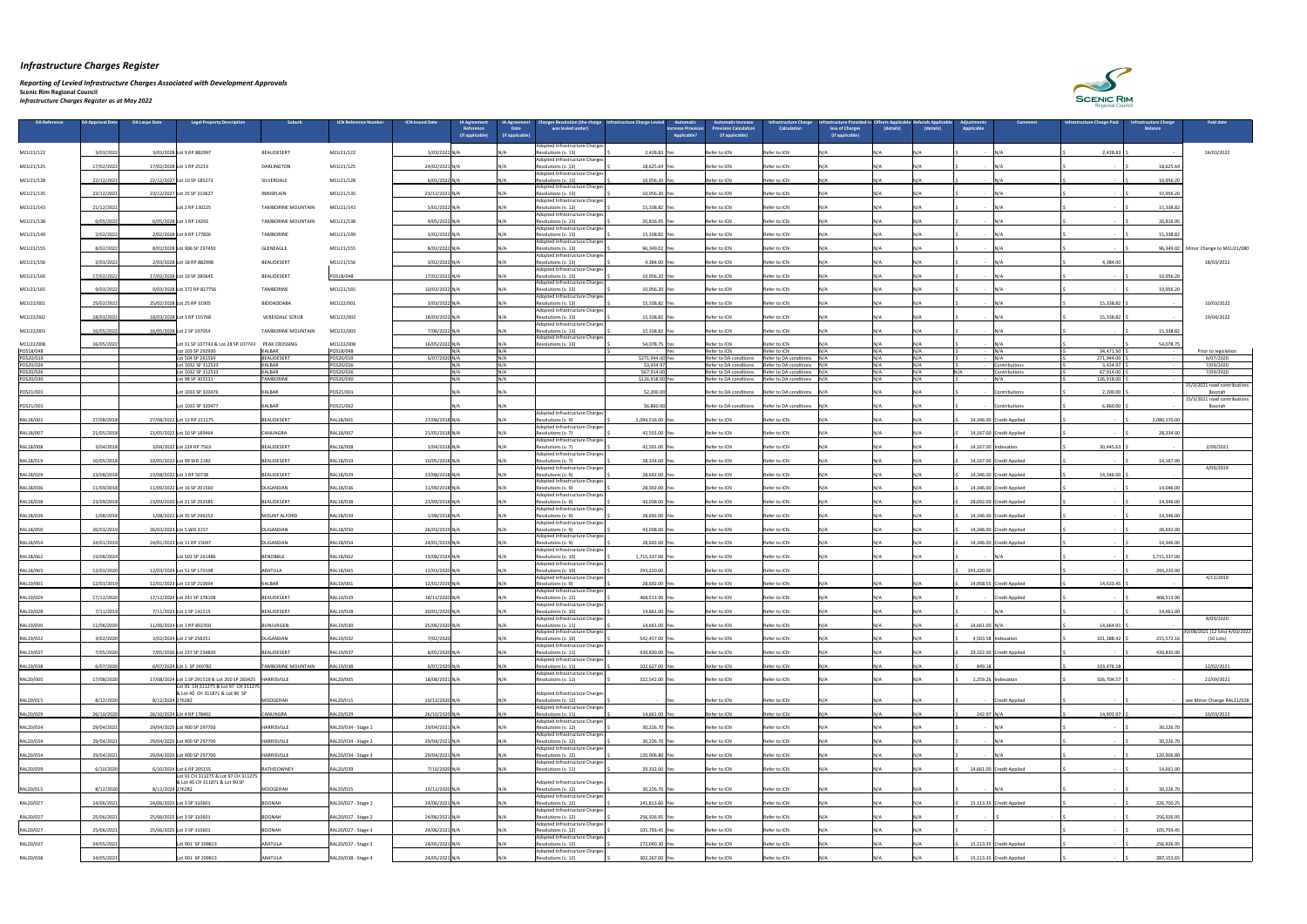*Reporting of Levied Infrastructure Charges Associated with Development Approvals* 

| <b>DA Reference</b>          | DA Approval Date      | <b>DA Laspe Date</b> | <b>Legal Property Description</b>               | Suburb                                        | <b>ICN Reference Numbe</b>   | <b>ICN Issued Date</b> | <b>IA Agreement</b>          | <b>IA Agreement</b>            | harges Resolution (the charge                                      | Infrastructure Charge Levied      | Automatic<br><b>Increase Provision</b> | <b>Automatic Increase</b><br><b>Provision Calculation</b> | <b>Infrastructure Charge</b><br><b>Calculation</b> | rastructure Provided in Offsets Applicable | (details)    | <b>Refunds Applicable</b> | iustments                    | <b>Comment</b>                                       | <b>Infrastructure Charge Paid</b> | <b>Infrastructure Charge</b> | <b>Paid date</b>                             |
|------------------------------|-----------------------|----------------------|-------------------------------------------------|-----------------------------------------------|------------------------------|------------------------|------------------------------|--------------------------------|--------------------------------------------------------------------|-----------------------------------|----------------------------------------|-----------------------------------------------------------|----------------------------------------------------|--------------------------------------------|--------------|---------------------------|------------------------------|------------------------------------------------------|-----------------------------------|------------------------------|----------------------------------------------|
|                              |                       |                      |                                                 |                                               |                              |                        | Reference<br>(if applicable) | <b>Date</b><br>(if applicable) | was levied under)                                                  |                                   | <b>Applicable?</b>                     | (if applicable)                                           |                                                    | leiu of Charges<br>(if applicable)         |              | (details)                 | Applicable                   |                                                      |                                   | <b>Balance</b>               |                                              |
|                              |                       |                      |                                                 |                                               |                              |                        |                              |                                | Adopted Infrastructure Charges                                     |                                   |                                        |                                                           |                                                    |                                            |              |                           |                              |                                                      |                                   |                              |                                              |
| RAL20/040                    | 23/02/2021            |                      | 23/02/2025 Lot 4 RP 200116                      | <b>BOONAH</b>                                 | RAL20/040                    | 23/02/2021 N/A         |                              |                                | Resolutions (v. 12)<br>Adopted Infrastructure Charges              | 60,453.40                         |                                        | Refer to ICN                                              | Refer to ICN                                       |                                            |              |                           | <b>Contract Contract</b>     |                                                      |                                   | 60,453.40                    | 18/12/2020                                   |
| RAL20/041                    | 27/10/2020            |                      | 27/10/2024 Lot 105 SP 225025                    | KOORALBYN                                     | RAL20/041                    | 27/10/2020 N/A         |                              |                                | Resolutions (v. 11)<br>Adopted Infrastructure Charges              | 29,322.00 Yes                     |                                        | Refer to ICN                                              | Refer to ICN                                       |                                            |              |                           |                              | 14,661.00 Credit Applied                             | 29,322.00                         |                              |                                              |
| RAL20/042                    | 14/12/2020            |                      | 14/12/2024 Lot 182 RP 177156                    | KOORALBYN                                     | RAL20/042                    | 15/12/2020 N/A         |                              |                                | Resolutions (v. 12)                                                | 58,644.00                         |                                        | Refer to ICN                                              | Refer to ICN                                       |                                            |              |                           |                              | 204.27 Indexation                                    | 58,848.27                         |                              | 2/08/2021                                    |
| RAL20/047                    | 9/10/2020             |                      | 9/10/2024 Lot 900 SP 241706                     | <b>TAMBORINE MOUNTAIN</b>                     | RAL20/047                    | 9/10/2020 N/A          |                              |                                | Adopted Infrastructure Charges<br>Resolutions (v. 11)              | 14,661.00 Yes                     |                                        | Refer to ICN                                              | Refer to ICN                                       |                                            |              |                           |                              | 321.10 Credit Applied                                | 14,982.10                         |                              | 26/05/2022                                   |
| RAL20/061                    | 13/04/2021            |                      | 13/04/2025 Lot 6 SP 161073                      | <b>CANUNGRA</b>                               | RAL20/061                    | 13/04/2021 N/A         |                              |                                | Adopted Infrastructure Charges<br>Resolutions (v. 12)              | 45,340.05 Yes                     |                                        | Refer to ICN                                              | Refer to ICN                                       |                                            |              |                           |                              | 309.84 Credit Applied                                | 45,649.89                         |                              | 21/12/2021                                   |
|                              |                       |                      |                                                 |                                               |                              |                        |                              |                                | Adopted Infrastructure Charges                                     |                                   |                                        |                                                           |                                                    |                                            |              |                           |                              |                                                      |                                   |                              |                                              |
| RAL20/062                    | 13/04/202             |                      | 13/04/2025 Lot 9001 SP 307752                   | BEAUDESERT                                    | RAL20/062                    | 14/04/2021 N/A         |                              |                                | Resolutions (v. 12)<br>Adopted Infrastructure Charges              | 30,226.70 Yes                     |                                        | Refer to ICN                                              | Refer to ICN                                       |                                            |              |                           |                              | 15,113.35 Credit Applied                             | $\sim$ $-$                        | 15,113.35                    |                                              |
| RAL20/064                    | 2/03/2021             |                      | 2/03/2025 Lot 28 SP 126032                      | <b>COLEYVILLE</b>                             | RAL20/064                    | 4/03/2021 N/A          |                              |                                | Resolutions (v. 12)<br>Adopted Infrastructure Charges              | 15,113.35 Yes                     |                                        | Refer to ICN                                              | Refer to ICN                                       |                                            | N I∕         |                           |                              | 71.00 Credit Applied                                 | 15,184.35                         |                              | 1/12/2021                                    |
| RAL21/002                    | 20/04/2021            |                      | 20/04/2025 Lot 3 RP 193795                      | <b>BEAUDESERT</b>                             | RAL21/002                    | 21/04/2021 N/A         |                              |                                | Resolutions (v. 12)                                                | 30,226.70 Yes                     |                                        | Refer to ICN                                              | Refer to ICN                                       |                                            |              |                           |                              | 15,113.35 Credit Applied                             | 15,113.35                         |                              | 27/08/2021                                   |
| RAL21/008                    | 2/08/2021             |                      | 2/08/2025 Lot 5 RP 234475 & Lot 6 RP 234475     | <b>CANUNGRA</b>                               | RAL21/008                    | 3/08/2021 N/A          |                              |                                | Adopted Infrastructure Charges<br>Resolutions (v. 12)              | 15,113.35 Yes                     |                                        | Refer to ICN                                              | Refer to ICN                                       |                                            |              |                           |                              | Credit Applied                                       |                                   | 15,113.35                    |                                              |
| RAL21/011                    | 28/05/2021            |                      | 28/05/2025 Lot 21 RP 133399                     | BEAUDESERT                                    | RAL21/011                    | 31/05/2021 N/A         |                              |                                | Adopted Infrastructure Charges<br>Resolutions (v. 12)              | 15,113.35 Yes                     |                                        | Refer to ICN                                              | Refer to ICN                                       |                                            |              |                           |                              |                                                      |                                   | 15,113.35                    |                                              |
|                              |                       |                      | Lot 5 SP 280498 & Lot 1 SP 280498 &             |                                               |                              |                        |                              |                                | Adopted Infrastructure Charges                                     |                                   |                                        |                                                           |                                                    |                                            |              |                           |                              |                                                      |                                   |                              |                                              |
| RAL21/012                    | 17/11/2021            |                      | 17/11/2025 Lot 2 SP 280498 & Lot 3 SP 280498    | <b>CANUNGRA</b>                               | RAL21/012                    | 18/11/2021 N/A         |                              |                                | Resolutions (v. 12)<br>Adopted Infrastructure Charges              | 60,453.40 Yes                     |                                        | Refer to ICN                                              | Refer to ICN                                       |                                            | N/A          |                           | 364.03 N/A                   |                                                      | 30,385.76                         | 30,431.67                    | 7/03/2022 & 31/05/2022                       |
| RAL21/015                    | 14/06/202             |                      | 14/06/2025 Lot 2 RP 29864                       | <b>BARNEY VIEW</b>                            | RAL21/015                    | 14/06/2021 N/A         |                              |                                | Resolutions (v. 12)<br>Adopted Infrastructure Charges              | 15,113.35 Yes                     |                                        | Refer to ICN                                              | Refer to ICN                                       |                                            |              |                           |                              |                                                      |                                   | 15,113.35                    |                                              |
| RAL21/016                    | 17/12/2021            |                      | 17/12/2025 Lot 3 RP 187384                      | <b>BOONAH</b>                                 | RAL21/016                    | 17/12/2021 N/A         |                              |                                | Resolutions (v. 13)                                                | 337,454.04 Yes                    |                                        | Refer to ICN                                              | Refer to ICN                                       |                                            | N/A          |                           | $\sim$                       | IN/A                                                 |                                   | 337,454.04                   |                                              |
| RAL21/017                    | 2/12/2021             |                      | 2/12/2025 Lot 7 RP 17918                        | <b>BOONAH</b>                                 | RAL21/017                    | $3/12/2021$ N/A        |                              |                                | Adopted Infrastructure Charges<br>Resolutions (v. 13)              | 15,113.35 Yes                     |                                        | Refer to ICN                                              | Refer to ICN                                       |                                            |              |                           |                              | IN/A                                                 |                                   | 15,113.35                    |                                              |
| RAL21/026                    | 23/10/2021            |                      | 23/10/2025 Lot 1 RP 160350                      | CANUNGRA                                      | RAL21/026                    | 25/10/2021 N/A         |                              |                                | Adopted Infrastructure Charges<br>Resolutions (v. 12)              | 15,113.35 Yes                     |                                        | Refer to ICN                                              | Refer to ICN                                       |                                            | N / A        |                           | - IN/A                       |                                                      | 15,113.35                         |                              | 8/11/2021                                    |
|                              |                       |                      |                                                 |                                               |                              |                        |                              |                                | Adopted Infrastructure Charges                                     |                                   |                                        |                                                           |                                                    |                                            |              |                           |                              |                                                      |                                   |                              |                                              |
| RAL21/028                    | 6/10/2021             |                      | 6/10/2025 Lot 91 CH 311275                      | MOOGERAH                                      | RAL21/028                    | 6/10/2021 N/A          |                              |                                | Resolutions (v. 12)<br>Adopted Infrastructure Charges <sup>1</sup> | 15,113.35 Yes                     |                                        | Refer to ICN                                              | Refer to ICN                                       |                                            |              |                           |                              |                                                      |                                   | 15,113.35                    |                                              |
| RAL21/027                    | 23/09/202             |                      | 23/09/2025 Lot 7 SP 278108                      | BEAUDESERT                                    | RAL21/027                    | 23/09/2021 N/A         |                              |                                | Resolutions (v. 12)<br>Adopted Infrastructure Charges              | 15,113.35                         |                                        | Refer to ICN                                              | Refer to ICN                                       |                                            |              |                           |                              |                                                      |                                   | 15,113.35                    |                                              |
| RAL21/031                    | 26/04/2022            |                      | 26/04/2026 Lot 10 SP 181081                     | <b>ARATULA</b>                                | RAL21/031 - Stage 1A         | 29/04/2022 N/A         |                              |                                | Resolutions (v. 13)                                                | 199,404.70 Yes                    |                                        | Refer to ICN                                              | Refer to ICN                                       |                                            |              |                           | 15,338.82 N/A                |                                                      |                                   | 184,065.84                   |                                              |
| RAL21/031                    | 26/04/2022            |                      | 26/04/2026 Lot 10 SP 181082                     | ARATULA                                       | RAL21/031 - Stage 1B         | 29/04/2022 N/A         |                              | IN/A                           | Adopted Infrastructure Charges<br>Resolutions (v. 13)              | 153,388.20 Yes                    |                                        | Refer to ICN                                              | Refer to ICN                                       |                                            | N / A        |                           |                              |                                                      |                                   | 153,388.20                   |                                              |
| RAL21/031                    | 26/04/2022            |                      | 26/04/2026 Lot 10 SP 181083                     | <b>ARATULA</b>                                | RAL21/031 - Stage 1C         | 29/04/2022 N/A         |                              |                                | Adopted Infrastructure Charges <sup>1</sup><br>Resolutions (v. 13) | 168,727.00 Yes                    |                                        | Refer to ICN                                              | Refer to ICN                                       |                                            |              |                           |                              |                                                      |                                   | 168,727.02                   |                                              |
|                              |                       |                      |                                                 |                                               |                              |                        |                              |                                | Adopted Infrastructure Charges                                     |                                   |                                        |                                                           |                                                    |                                            |              |                           |                              |                                                      |                                   |                              |                                              |
| RAL21/031                    | 26/04/202             |                      | 26/04/2026 Lot 10 SP 181084                     | <b>ARATULA</b>                                | RAL21/031 - Stage 1D         | 29/04/2022 N/A         |                              |                                | Resolutions (v. 13)<br>Adopted Infrastructure Charges              | 168,727.00 Yes                    |                                        | Refer to ICN                                              | Refer to ICN                                       |                                            |              |                           |                              |                                                      |                                   | 168,727.02                   |                                              |
| RAL21/031                    | 26/04/2022            |                      | 26/04/2026 Lot 10 SP 181085                     | ARATULA                                       | RAL21/031 - Stage 1E         | 29/04/2022 N/A         |                              |                                | Resolutions (v. 13)<br>Adopted Infrastructure Charges              | 153,388.20 Yes                    |                                        | Refer to ICN                                              | Refer to ICN                                       |                                            | \I / A       |                           | $\sim$                       | IN/A                                                 |                                   | 153,388.20                   |                                              |
| RAL21/033                    | 24/09/2021            |                      | 24/09/2025 Lot 3 RP 119717                      | BEAUDESERT                                    | RAL21/033                    | 27/09/2021 N/A         |                              |                                | Resolutions (v. 12)                                                | 15,113.35 Yes                     |                                        | Refer to ICN                                              | Refer to ICN                                       |                                            |              |                           |                              |                                                      |                                   | 15,113.35                    |                                              |
| RAL21/035                    | 28/09/202             |                      | 28/09/2025 Lot 49 SP 156754                     | ALLANDALE                                     | RAL21/035                    | 28/09/2021 N/          |                              |                                | Adopted Infrastructure Charges <sup>1</sup><br>Resolutions (v. 12) | 15,113.35                         |                                        | Refer to ICN                                              | Refer to ICN                                       |                                            |              |                           |                              |                                                      |                                   | 15,113.35                    |                                              |
| RAL21/036                    | 25/01/2022            |                      | 25/01/2026 Lot 3 WD 4283                        | CANUNGRA                                      | RAL21/036                    | 27/01/2022 N/A         |                              |                                | Adopted Infrastructure Charges<br>Resolutions (v. 12)              | 168,727.00 Yes                    |                                        | Refer to ICN                                              | Refer to ICN                                       |                                            |              |                           |                              |                                                      |                                   | 168,727.00                   |                                              |
|                              |                       |                      |                                                 |                                               |                              |                        |                              |                                | Adopted Infrastructure Charges                                     |                                   |                                        |                                                           |                                                    |                                            |              |                           |                              |                                                      |                                   |                              |                                              |
| RAL21/038                    | 20/10/2021            |                      | 20/10/2025 Lot 4 RP 166457                      | CANUNGRA                                      | RAL21/038                    | 20/10/2021 N/A         |                              |                                | Resolutions (v. 12)<br>Adopted Infrastructure Charges              | 15,113.35 Yes                     |                                        | Refer to ICN                                              | Refer to ICN                                       |                                            |              |                           | $\sim$                       |                                                      |                                   | 15,113.35                    |                                              |
| RAL21/043                    | 5/04/202              |                      | 2/04/2026 Lot 6 RP 907125                       | <b>TAMBORINE MOUNTAIN</b>                     | RAL21/043                    | 5/04/2022 N/A          |                              |                                | Resolutions (v. 13)<br>Adopted Infrastructure Charges              | 15,338.82 Yes                     |                                        | Refer to ICN                                              | Refer to ICN                                       |                                            |              |                           |                              |                                                      |                                   | 15,338.82                    |                                              |
| RAL21/047                    | 24/05/2022            |                      | 24/05/2026 Lot 1034 SP 323779                   | KALBAR                                        | RAL21/047 - Stage 3A         | 26/05/2022 N/A         |                              |                                | Resolutions (v. 13)                                                | 76,694.10 Yes                     |                                        | Refer to ICN                                              | Refer to ICN                                       |                                            | N/A          |                           | $\sim$ 100 $\sim$ 100 $\sim$ | -IN/A                                                |                                   | 76,694.10                    |                                              |
| RAL21/047                    | 24/05/2022            |                      | 24/05/2026 Lot 1034 SP 323779                   | KALBAR                                        | RAL21/047 - Stage 3B         | 26/05/2022 N/A         |                              |                                | Adopted Infrastructure Charges<br>Resolutions (v. 13)              | 107,371.74 Yes                    |                                        | Refer to ICN                                              | Refer to ICN                                       |                                            | N/A          |                           | 15,338.80 N/A                |                                                      |                                   | 92,032.92                    |                                              |
| RAL21/047                    | 24/05/202<br>27001202 |                      | 24/05/2026 Lot 1034 SP 323779                   | <b>KALBAR</b>                                 | RAL21/047 - Stage 3C         | 26/05/2022N/A          |                              |                                | Adopted Infrastructure Charges<br>Resolutions (v. 13)              | 76,694.10 Yes                     |                                        | Refer to ICN                                              | Refer to ICN                                       |                                            |              |                           |                              |                                                      |                                   | 76,694.10                    |                                              |
|                              | 24/05/2022            |                      | 24/05/2026 Lot 1034 SP 323779                   | KALBAR                                        |                              | 26/05/2022 N/A         |                              |                                | Adopted Infrastructure Charges<br>Resolutions (v. 13)              | 76,694.10 Yes                     |                                        | Refer to ICN                                              | Refer to ICN                                       |                                            |              |                           |                              |                                                      |                                   | 76,694.10                    |                                              |
| RAL21/047                    |                       |                      |                                                 |                                               | RAL21/047 - Stage 3D         |                        |                              |                                | Adopted Infrastructure Charges                                     |                                   |                                        |                                                           |                                                    |                                            |              |                           | $\sim$ $\sim$                |                                                      |                                   |                              |                                              |
| RAL21/047                    | 24/05/2022            |                      | 24/05/2026 Lot 1034 SP 323779                   | KALBAR                                        | RAL21/047 - Stage 3E         | 26/05/2022 N/A         |                              |                                | Resolutions (v. 13)<br>Adopted Infrastructure Charges              | 76,694.10 Yes                     |                                        | Refer to ICN                                              | Refer to ICN                                       |                                            |              |                           |                              |                                                      |                                   | 76,694.10                    |                                              |
| RAL21/047                    | 24/05/202             |                      | 24/05/2026 Lot 1034 SP 323779                   | KALBAR                                        | RAL21/047 - Stage 3F         | 26/05/2022 N/A         |                              |                                | Resolutions (v. 13)<br>Adopted Infrastructure Charges <sup>1</sup> | 76,694.10 Yes                     |                                        | Refer to ICN                                              | Refer to ICN                                       |                                            |              |                           | $\sim$                       |                                                      |                                   | 76,694.10                    |                                              |
| RAL21/048                    | 23/11/2021            |                      | 23/11/2025 Lot 238 RP 7563                      | <b>BEAUDESERT</b>                             | RAL21/048                    | 23/11/2021 N/A         |                              |                                | Resolutions (v. 12)                                                | 15,113.35 Yes                     |                                        | Refer to ICN                                              | Refer to ICN                                       |                                            |              |                           |                              |                                                      |                                   | 15,113.35                    |                                              |
| RAL21/049                    | 2/03/2022             |                      | 2/03/2026 Lot 241 SP 278108                     | <b>BEAUDESERT</b>                             | RAL21/049                    | 3/03/2022 N/A          |                              |                                | Adopted Infrastructure Charges<br>Resolutions (v. 13)              | 245,421.12 Ye                     |                                        | Refer to ICN                                              | Refer to ICN                                       |                                            |              |                           | $\sim$                       |                                                      |                                   | 245,421.12                   |                                              |
| RAL21/052                    | 28/01/2022            | 28/01/2026 307752    | Part Lot 9001 SP 312144 & Lot 9002 SP           | BEAUDESERT                                    | RAL21/052 - Stage 3A         | 1/02/2022 N/A          |                              |                                | Adopted Infrastructure Charges<br>Resolutions (v. 13)              | \$383,470.50 Yes                  |                                        | Refer to ICN                                              | Refer to ICN                                       |                                            |              |                           |                              |                                                      |                                   | \$383,470.50                 |                                              |
|                              |                       |                      | Part Lot 9001 SP 312144 & Lot 9002 SP           |                                               |                              |                        |                              |                                | Adopted Infrastructure Charges                                     |                                   |                                        |                                                           |                                                    |                                            |              |                           |                              |                                                      |                                   |                              |                                              |
| RAL21/052                    | 28/01/2022            | 28/01/2026 307752    | Part Lot 9001 SP 312144 & Lot 9002 SP           | BEAUDESERT                                    | RAL21/052 - Stage 3B         | 1/02/2022 N/A          |                              |                                | Resolutions (v. 13)<br>Adopted Infrastructure Charges              | \$260,759.94 Yes                  |                                        | Refer to ICN                                              | Refer to ICN                                       |                                            |              |                           |                              |                                                      |                                   | \$260,759.94                 |                                              |
| RAL21/052                    | 28/01/2022            | 28/01/2026 307752    | Part Lot 9001 SP 312144 & Lot 9002 SP           | BEAUDESERT                                    | RAL21/052 - Stage 4A         | 1/02/2022 N/A          |                              |                                | Resolutions (v. 13)<br>Adopted Infrastructure Charges              | \$337,454.04 Yes                  |                                        | Refer to ICN                                              | Refer to ICN                                       |                                            |              |                           | $\sim$                       |                                                      |                                   | \$337,454.04                 |                                              |
| RAL21/052                    | 28/01/2022            | 28/01/2026 307752    |                                                 | BEAUDESERT                                    | RAL21/052 - Stage 4B         | 1/02/2022 N/A          |                              |                                | Resolutions (v. 13)                                                | \$260,759.94 Yes                  |                                        | Refer to ICN                                              | Refer to ICN                                       |                                            |              |                           |                              |                                                      |                                   | \$260,759.94                 |                                              |
| RAL21/052                    | 28/01/202             | 28/01/2026 307752    | Part Lot 9001 SP 312144 & Lot 9002 SP           | BEAUDESERT                                    | RAL21/052 - Stage 5A         | 1/02/2022 N/A          |                              |                                | Adopted Infrastructure Charges<br>Resolutions (v. 13)              | \$383,470.50 Yes                  |                                        | Refer to ICN                                              | Refer to ICN                                       |                                            |              |                           |                              |                                                      |                                   | \$383,470.50                 |                                              |
| RAL21/052                    | 28/01/2022            | 28/01/2026 307752    | Part Lot 9001 SP 312144 & Lot 9002 SP           | BEAUDESERT                                    | RAL21/052 - Stage 5B         | 1/02/2022 N/A          |                              |                                | Adopted Infrastructure Charges<br>Resolutions (v. 13)              | \$260,759.94 Yes                  |                                        | Refer to ICN                                              | Refer to ICN                                       |                                            |              |                           | $\sim$ $-$                   |                                                      |                                   | \$260,759.94                 |                                              |
|                              |                       |                      | Part Lot 9001 SP 312144 & Lot 9002 SP           |                                               |                              |                        |                              |                                | Adopted Infrastructure Charges                                     |                                   |                                        |                                                           |                                                    |                                            |              |                           |                              |                                                      |                                   |                              |                                              |
| RAL21/052                    | 28/01/2022            | 28/01/2026 307752    | Part Lot 9001 SP 312144 & Lot 9002 SP           | BEAUDESERT                                    | RAL21/052 - Stage 6A         | 1/02/2022 N/A          |                              |                                | Resolutions (v. 13)<br>Adopted Infrastructure Charges              | \$398,809.32 Yes                  |                                        | Refer to ICN                                              | Refer to ICN                                       |                                            |              |                           |                              |                                                      |                                   | \$398,809.32                 |                                              |
| RAL21/052                    | 28/01/2022            | 28/01/2026 307752    | Part Lot 9001 SP 312144 & Lot 9002 SP           | BEAUDESERT                                    | RAL21/052 - Stage 6B         | 1/02/2022 N/A          |                              |                                | Resolutions (v. 13)<br>Adopted Infrastructure Charges              | \$276,098.76 Yes                  |                                        | Refer to ICN                                              | Refer to ICN                                       |                                            |              |                           |                              |                                                      |                                   | \$276,098.7                  |                                              |
| RAL21/052                    | 28/01/202             | 28/01/2026 307752    |                                                 | BEAUDESERT                                    | RAL21/052 - Stage 7A         | 1/02/2022 N/A          |                              |                                | Resolutions (v. 13)                                                | \$322,115.22 Yes                  |                                        | Refer to ICN                                              | Refer to ICN                                       |                                            |              |                           | $\sim$                       |                                                      |                                   | \$322,115.2                  |                                              |
| RAL21/052                    | 28/01/2022            | 28/01/2026 307752    | Part Lot 9001 SP 312144 & Lot 9002 SP           | BEAUDESERT                                    | RAL21/052 - Stage 7B         | 1/02/2022 N/A          |                              |                                | Adopted Infrastructure Charges<br>Resolutions (v. 13)              | \$245,421.12 Yes                  |                                        | Refer to ICN                                              | Refer to ICN                                       |                                            | N / A        |                           | $\sim$ $\sim$                | IN/A                                                 |                                   | \$245,421.12                 |                                              |
| RAL21/053                    | 1/03/2022             |                      | 1/03/2026 Lot 1 RP 154132                       | DUGANDAN                                      | RAL21/053                    | 3/03/2022 N/A          |                              | IN/A                           | Adopted Infrastructure Charges<br>Resolutions (v. 13)              | \$291,437.58 Yes                  |                                        | Refer to ICN                                              | Refer to ICN                                       |                                            | IN/A         |                           |                              | IN/A                                                 |                                   | \$291,437.58                 |                                              |
|                              |                       |                      |                                                 |                                               |                              |                        |                              |                                | Adopted Infrastructure Charges                                     |                                   |                                        |                                                           |                                                    |                                            |              |                           |                              |                                                      |                                   |                              |                                              |
| RAL21/057                    | 4/05/2022             |                      | 4/05/2026 Lot 2 SP 310601                       | <b>CRYNA</b>                                  | RAL21/057                    | 5/04/2022 N/A          |                              |                                | Resolutions (v. 13)<br>Adopted Infrastructure Charges              | \$61,355.28 Yes                   |                                        | Refer to ICN                                              | Refer to ICN                                       |                                            |              |                           | $\sim$ $-$                   |                                                      |                                   | \$61,355.28                  |                                              |
| RAL21/059<br>RL.Bd2/00031    | 4/05/2022             |                      | 4/05/2026 Lot 240 SP 288138<br>Lot 10 SP 189464 | PEAK CROSSING<br>CANUNGRA                     | RAL21/059<br>RL.Bd2/00031    | 6/05/2022 N/A          |                              |                                | Resolutions (v. 13)                                                | \$107,374.74 Yes<br>50,000.00 Yes |                                        | Refer to ICN<br>Refer to ICN                              | Refer to ICN<br>Refer to ICN                       |                                            | N /Δ         |                           | - IN/A<br>50,000.00 Lapsed   |                                                      | $\sim$ $-$                        | \$107,371.74                 | Prior to legislation                         |
| RL.Bd2/00041                 |                       |                      |                                                 | <b>BEAUDESERT</b>                             | RL.Bd2/00041                 |                        |                              |                                |                                                                    | 25,445.00 Yes                     |                                        | Refer to ICN                                              | Refer to ICN                                       |                                            | N/A          |                           | 1,500.00 Indexation          |                                                      | 26,945.00                         |                              | Prior to legislation                         |
| RL.Bd2/00047<br>RL.Bd2/00055 |                       |                      |                                                 | <b>GLENEAGLE</b><br><b>TAMBORINE MOUNTAIN</b> | RL.Bd2/00047<br>RL.Bd2/00055 |                        |                              |                                |                                                                    | 878,750.00 Yes<br>12,500.00 Yes   |                                        | Refer to ICN<br>Refer to ICN                              | Refer to ICN<br>Refer to ICN                       |                                            | N / A        |                           | $\sim$ $-$<br>$-N/A$         | IN/A                                                 | $\sim$ $-$<br>12,500.00           | 878,750.00                   | Prior to legislation                         |
| RL.Bd2/00081<br>RL.Bn/00010  |                       |                      | Lot 2 RP 29838                                  | <b>PALEN CREEK</b><br>DUGANDAN                | RL.Bd2/00081<br>RL.Bn/00010  |                        |                              |                                |                                                                    | 42,000.00 Yes<br>18,050.00 Yes    |                                        | Refer to ICN<br>Refer to ICN                              | Refer to ICN<br>Refer to ICN                       |                                            | N/A          |                           | 42,000.00 Lapsed             | 5,207.00 Credit Applied                              | $\sim$ $-$<br>12,843.00           |                              | Prior to legislation<br>Prior to legislation |
| RL.Bn/00042                  |                       |                      |                                                 | <b>BOONAH</b>                                 | RL.Bn/00042                  |                        |                              |                                |                                                                    | 50,000.00 Ye                      |                                        | Refer to ICN                                              | Refer to ICN                                       |                                            |              | IN/A                      |                              | 30,563.20 Credit Applied                             | 29,155.20                         |                              | Prior to legislation                         |
| RL.Bn/00066<br>RL.Bn/00072   |                       |                      | Lot 13 SP 173813                                | <b>WARRILL VIEW</b><br><b>KALBAR</b>          | RL.Bn/00066<br>RL.Bn/00072   |                        |                              |                                |                                                                    | 25,440.00 Yes<br>125,000.00 Yes   |                                        | Refer to ICN<br>Refer to ICN                              | Refer to ICN<br>Refer to ICN                       |                                            | N/A<br>N / A |                           |                              | 12,720.00 Credit Applied<br>25,000.00 Credit Applied | 12,720.00<br>$\sim$ $-$           | 100,000.00                   | Prior to legislation                         |